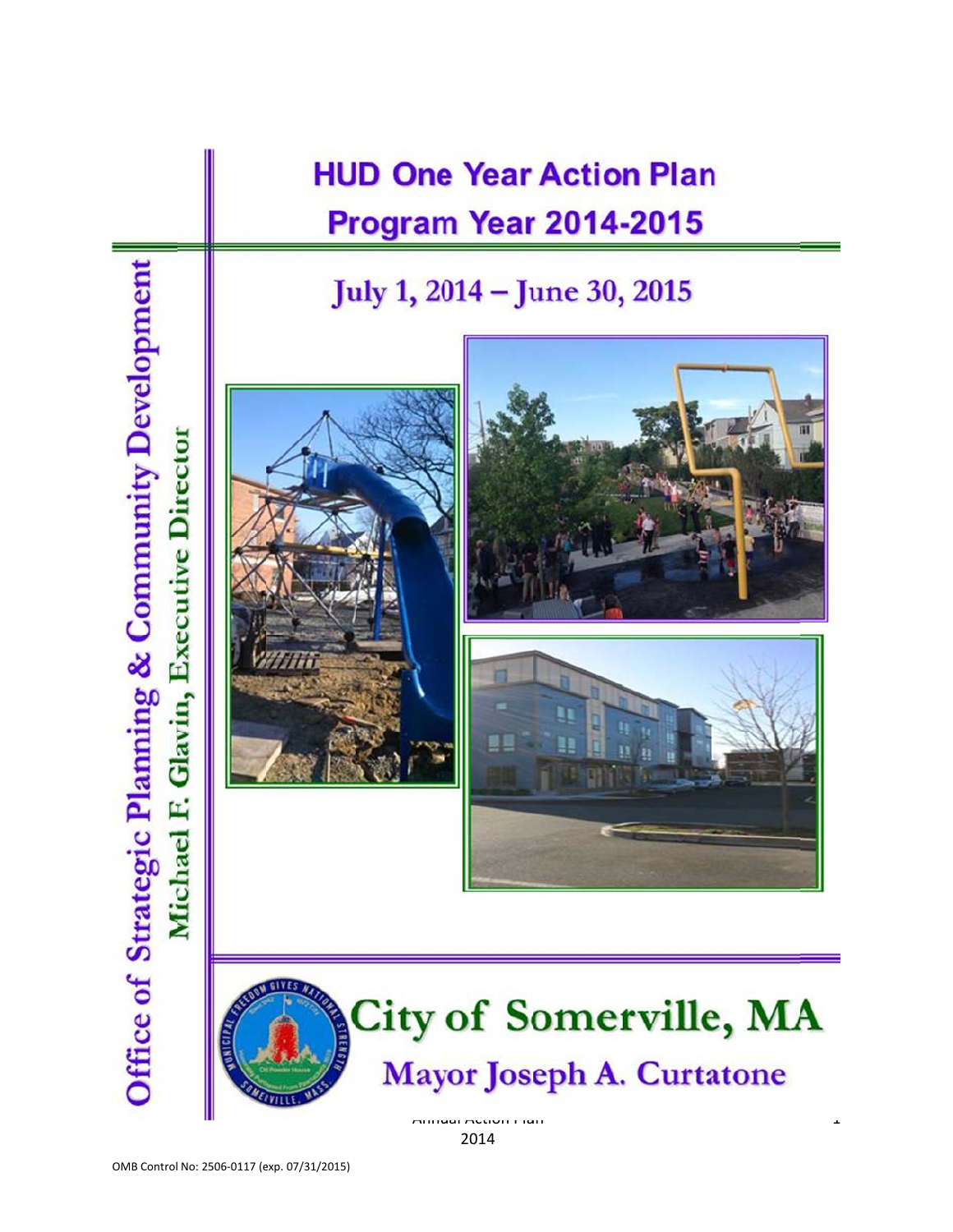## **Executive Summary**

## **AP‐05 Executive Summary ‐ 24 CFR 91.200(c), 91.220(b)**

### **1. Introduction**

The City of Somerville has a long standing commitment to providing opportunities for its low and moderate income residents and has continued in this path during the planning process of this Annual Action Plan. The 2013‐2017 Consolidated Plan lays out the City of Somerville's strategic vision for leveraging the annual entitlements of the U.S. Department of Housing and Urban Development's Community Development Block Grant (CDBG), Emergency Solutions Grant (ESG), and HOME Investment Partnerships Program (HOME) funds to develop viable urban communities by:

- Providing decent housing and a suitable living environment; and
- Expanding economic opportunities, principally for low and moderate income persons.

Throughout the planning process, the city remained highly engaged with the community through a series of public hearings, one‐on‐one consultations with key agencies and community groups, and a public comment period which resulted in a number of written responses. In addition to the Consolidated Plan specific outreach,the City of Somerville recently released its first comprehensive plan, **SomerVision**. SomerVision is aimed at long‐range, aspirational planning based on community‐generated values and vision. While conducting over 50 community meetings and visioning sessions, the Strategic Planning and Community Development department incorporated their HUD Consolidated Planning Process concepts in its conversations and planning.

Both the Consolidated Planning and SomerVision planning sessions raised many similar issues and concerns by the local community. The city and its residents are clearly committed to a number of common goals including:transit oriented growth; maintaining the long standing tradition of diversity among its population; addressing affordable housing issues through attacking the high cost burden of both homeownership and rental of housing; and expanding the economic and job opportunities for residents of all skill and income level (particularly those on the low and moderate income spectrum most at risk for displacement).

It is Somerville's intention that the needs and concerns identified during the Consolidated Planning and SomerVision processes will serve as the building blocks in developing a comprehensive set of policies and strategies that will enable the city to meet its directive of providing decent housing, a suitable living environment, and expand economic opportunities particularly for those low and moderate income residents.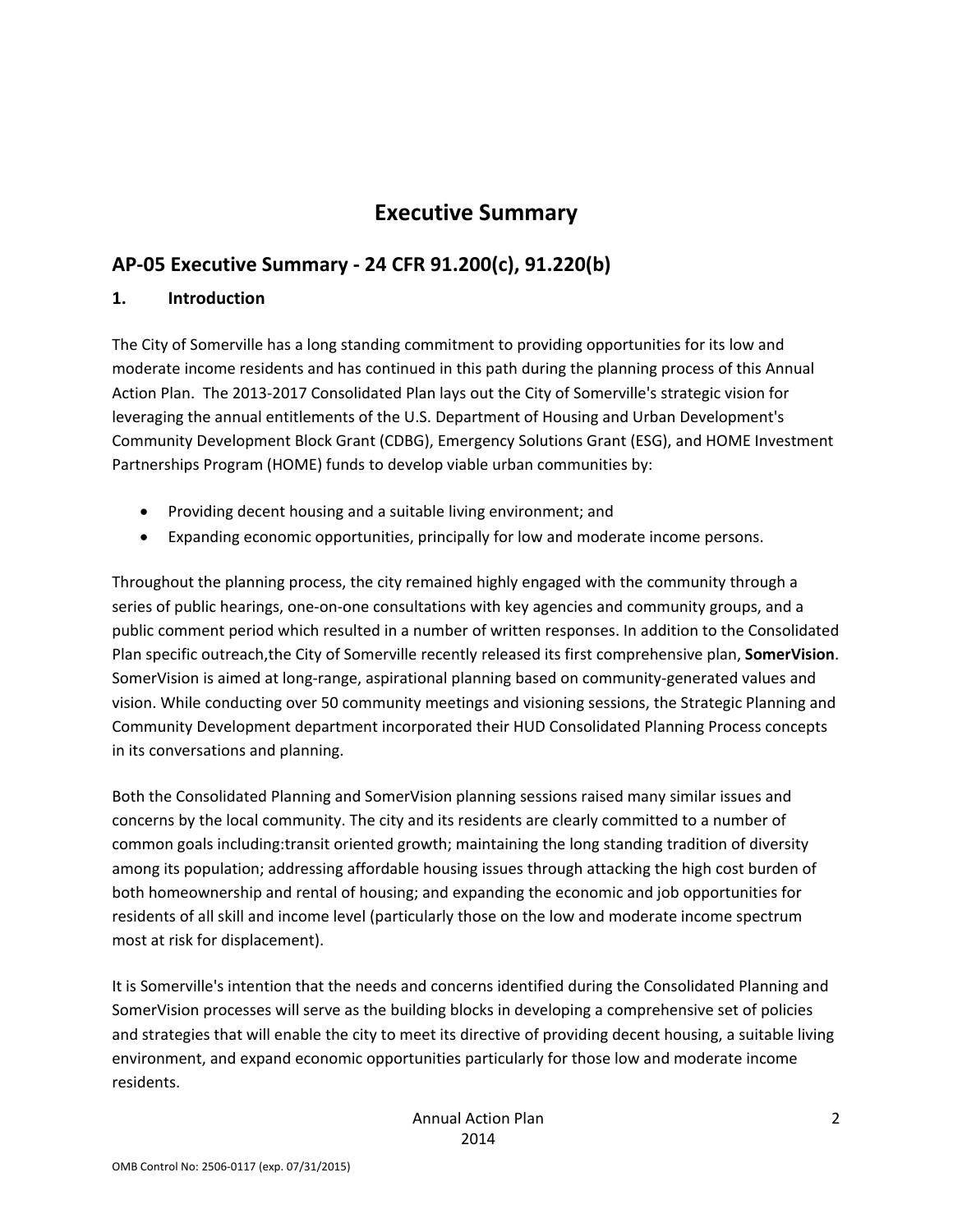### **2. Summarize the objectives and outcomes identified in the Plan**

This could be a restatement of items or a table listed elsewhere in the plan or a reference to another location. It may also contain any essential items from the housing and homeless needs assessment, the housing market analysis or the strategic plan.

The Consolidated Planning and Annual Action Plan process, through its data driven and place‐based approach, has clearly demonstrated that the most serious issue impacting the low-mod income population of Somerville is the overwhelmingly high cost burden facing residents. The combination of the city's geographic location, fast growing neighboring economies, and low vacancy rates has made the cost of housing (rental or ownership) a major cost burden for the cities low-mod population. The city recognizes the threat that this high cost burden places on its current residents and is committed to engaging in a variety of activities that are focused on providing its low-to-moderate income population with the opportunities and resources they need to continue to grow and expand their standard of living.

Through this philosophy Somerville has developed two major priority goals: **Building Communities of Opportunity** and **Addressing the Needs of at Risk Populations.**

- **The Building Communities of Opportunity‐** This goal is intended to execute the long term comprehensive goals established during our Consolidated Plan and SomerVision planning and citizen participation sessions. The strategies to be undertaken under this objective include a wide variety of activities including economic development, commercial revitalization, public facility and public infrastructure improvements. These include projects aimed at improving access to Somerville's expanding public transit infrastructure, economic development activities aimed at integrating and supporting Somerville's diverse population base, increase affordable housing supply through inclusionary zoning and development projects, and public facility projects that will expand green space and significantly enhance the living environment for low and moderate income residents. The goal of these activities is to ensure that the current low to moderate income population has the opportunities and resources they need to grow along with Somerville.
- **Addressing the Needs of At Risk Populations** ‐ This goal is intended to meet the immediate needs of those groups and individuals who are at greatest risk of homelessness or economic distress. The activities targeted for this goal include continued investment in our public services, homeless programs, and continuum of care activities. The city will continue to use HUD funds to assist those members of our community that are in greatest risk of becoming victim to the increased housing costs associated with this area.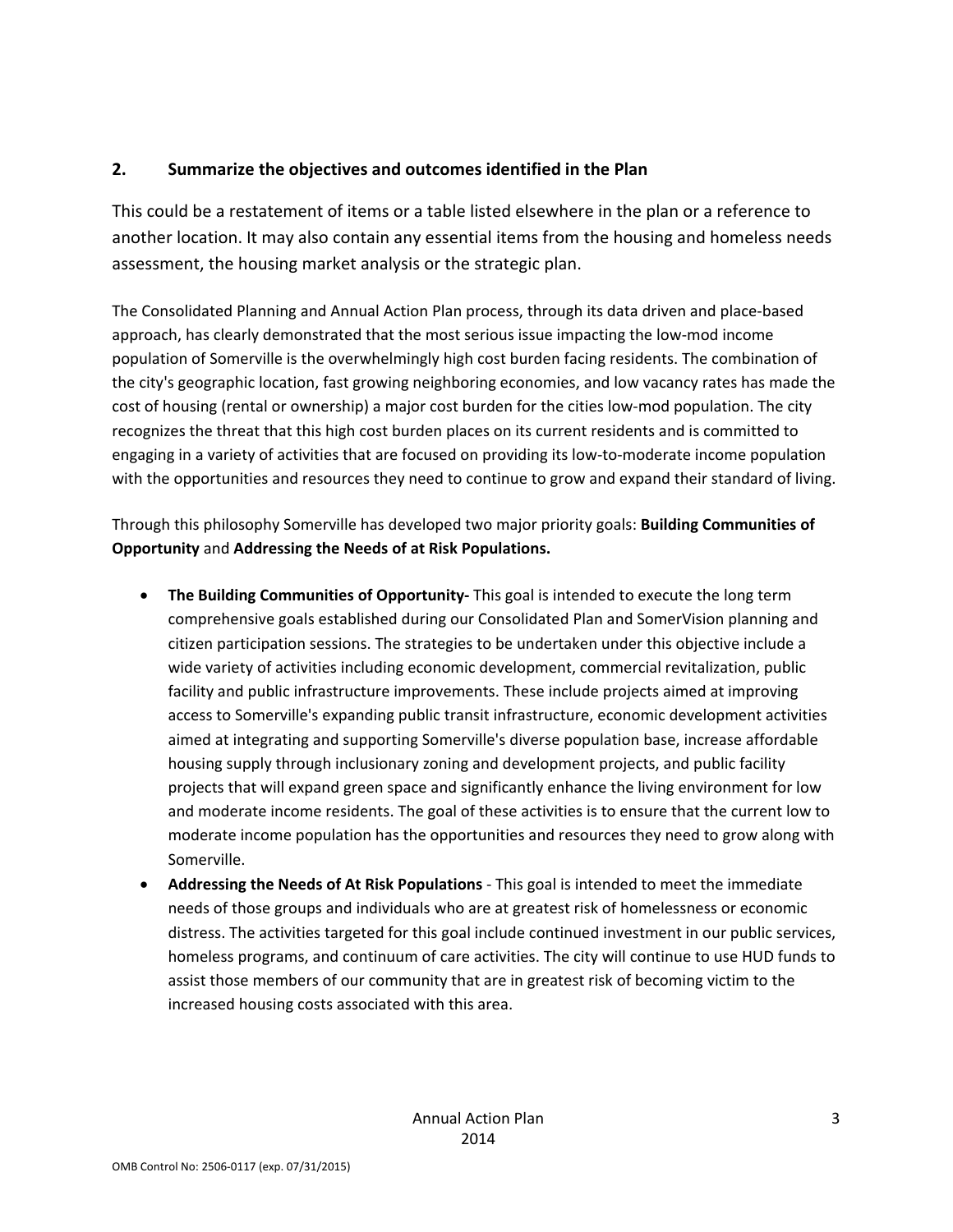### **3. Evaluation of past performance**

This is an evaluation of past performance that helped lead the grantee to choose its goals or projects.

Somerville continues its efforts in implementing its 2013‐2017 Consolidated Plan initiatives. The city's low‐to‐moderate income residents still face numerous challenges related to housing costs and job opportunities. To solve this issue, Somerville continues to invest in solutions to increase access to opportunities and improve the quality of life for low‐mod residents.

**Affordable Housing** ‐ Somerville achieved numerous milestones during the last Action Plan period.

- 31 units of affordable housing at St. Polycarp's Phase III are under construction and will be complete Spring 2014.
- 29 unit affordable rental development for veterans was completed by Volunteers of America in Fall 2013. The building is currently occupied.
- Rental assistance to at least 30 tenants per year.
- Progress being made toward Somerville's goal of rehabilitating/performing lead abatement on 40 units annually.
- Closing Cost Assistance program undergoing modifications to improve performance.

Somerville's Inclusionary Housing program continues to contribute to affordable housing production. Maxwell's Green, which created 24 affordable rental and 1 affordable homeownership unit, is now fully occupied. The first two phases of development at Assembly Row by Avalon Bay is under construction, which will include 56 affordable rental units, for occupancy beginning Spring 2014. Increased market‐rate production in the coming year will result in significant increases of affordable units through this program.

In addition, the City passed a revision to the Linkage Fee Ordinance in November 2013, increasing the fee on new commercial development from \$3.91/sf to \$5.15/sf for projects over 30,000 sf. These funds are deposited into the Somerville Affordable Housing Trust Fund and will contribute to additional affordable housing efforts.

The City also partnered with SCC and MAPC this year to hold a series of housing forums focused on family housing and efforts to prevent displacement along the green line. The creation of a \$1.3 million fund for the acquisition of land along the green line for affordable housing development was also completed this year, funded by the HUD Community Challenge Grant.

Economic Development ‐ Economic development activities were focused in the East Somerville and Union Square NRSA's.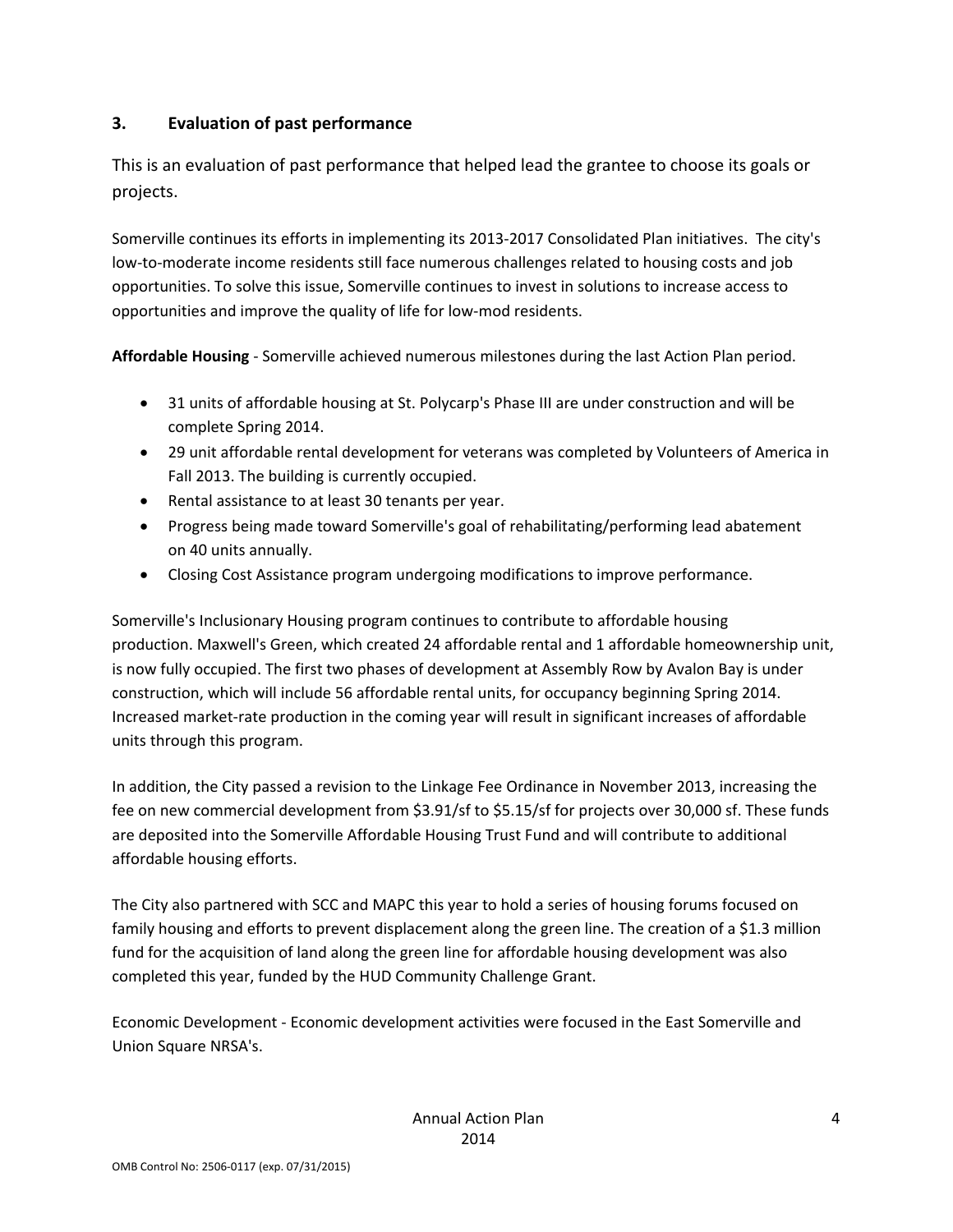- Key partner organizations Union Square and East Somerville Main Streets helped the city to foster small business development via technical assistance, capacity building, and district marketing.
- Somerville's Commercial Property Improvement Program has multiple applications from businesses to rehabilitate dilapidated commercial space. The city will continue to support small business formation and growth.

Transportation Infrastructure and Open Space ‐ Somerville has made substantial progress towards infrastructure and open space goals, which reduce blight and improve public health in the city's low‐mod income areas

 Chuckie Harris Park was recently completed and the new Symphony Park will begin construction Summer 2014.Over 100 trees were planted in low‐mod areas.

As a result, a safer, more accessible walking environment is being created and low‐to‐moderate income residents will have improved access to jobs and services.

### **4. Summary of Citizen Participation Process and consultation process**

Summary from citizen participation section of plan.

The City of Somerville is an extremely active community with an extraordinarily high level of civic engagement and public participation from its residents. As a result of this high level of engagement and the city's desire to make the five year Consolidated Plan process as "needs based" as possible, the City's Community Development division went through an extensive citizen participation process to ensure that the plan met the needs and concerns of its low to moderate income residents specifically in the areas of affordable housing, suitable living environments and economic development. In developing the plan the city reached out to residents, social service organizations, housing providers, and other governmental and public entities to provide input into the identification and prioritization of these needs.

As part of the Action Plan process, a series of two public hearings were held to solicit feedback directly from residents and community members. During these meetings a number of concerns and opinions were raised including the high housing cost burden facing individuals and families, the need to revitalize dilapidated commercial properties in aging commercial districts, availability of job readiness programs and employment opportunities for teens and young adults, teen homelessness, and the impact of condo conversions on the housing supply and real estate market in the city.

Housing Division staff also met directly with several partners to develop the Needs Assessment and Market Analysis sections of the Consolidated Plan. Specifically, Housing Division staff attended the March Continuum of Care meeting to gather feedback from the homeless providers regarding the needs

> Annual Action Plan 2014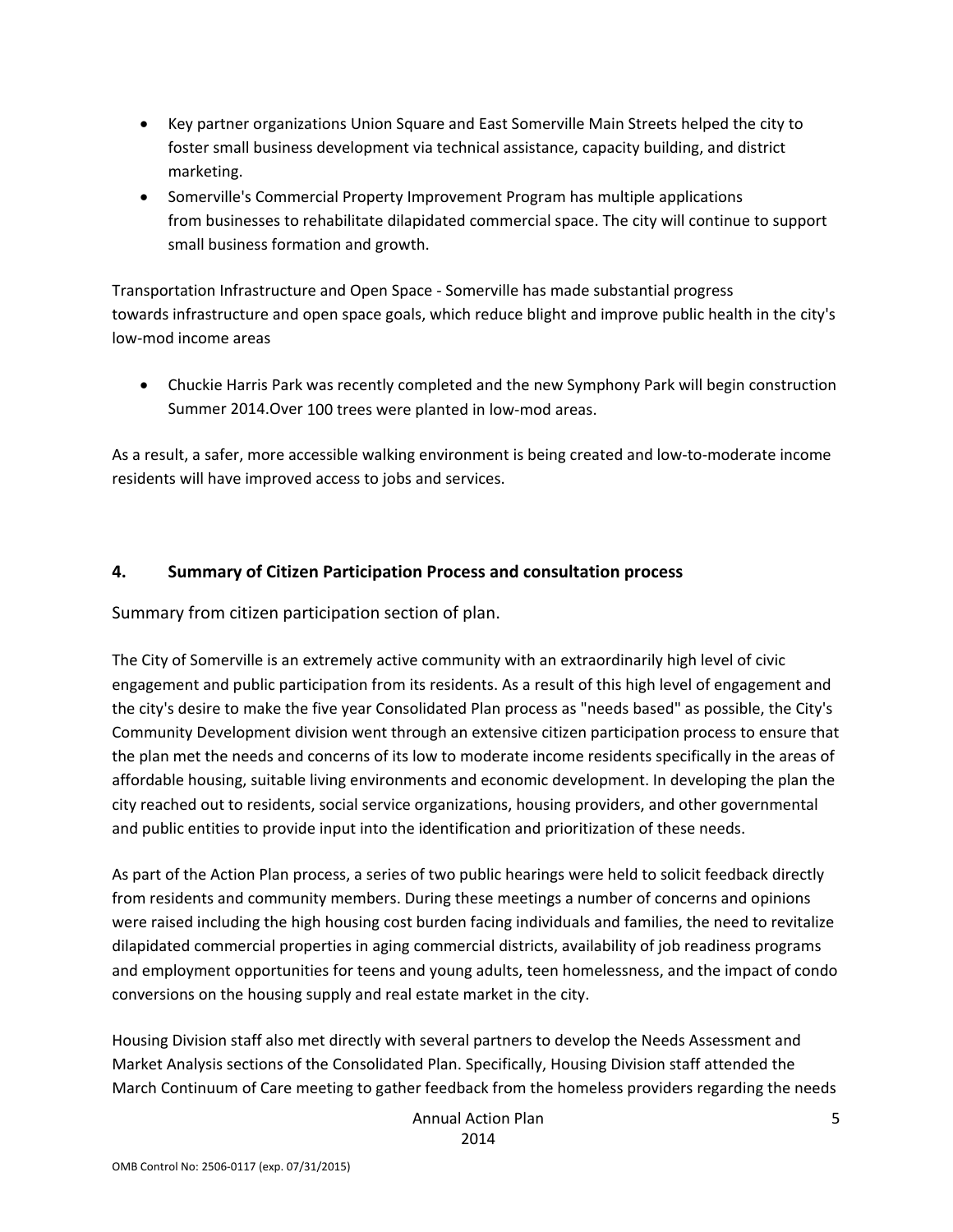of their clients. Topics covered included common housing problems, areas of most pressing needs, concerns around the termination of rapid rehousing funds, results of the Point in Time homeless count, gaps in available housing, gaps in supportive services, and general concerns. Housing division staff also met one‐on‐one with the Deputy Director of the Somerville Housing Authority to discuss issues of concern, including Section 504 Needs, most pressing needs of Public Housing and Voucher residents, demographic information about Public Housing and voucher residents, restoration and revitalization needs of the public housing stock, and strategies to improve the living environment for public housing residents, among other general housing needs concerns.

### **5. Summary of public comments**

This could be a brief narrative summary or reference an attached document from the Citizen Participation section of the Con Plan.

The Office of Strategic Planning and Community Development received two official written comments. The two comments were submitted by the Executive Director of East Somerville Main Streets and the MAPC. East Somerville Main Streets requested a copy of the presentation from the January 16th and MAPC requested a copy of the draft action plan presented on March 20th. In addition, in person feedback was obtained via the interactive surveyed that was taken at the january 16th. The results of this survey are included in the public comment record attached.

### **6. Summary of comments or views not accepted and the reasons for not accepting them**

There were no public comments and/or views that were not accepted.

#### **7. Summary**

Somerville has historically been an affordable place to live, with convenient access to Boston. As the Greater Boston areas, and Massachusetts as a whole, have begun experiencing increased housing costs, so has Somerville. Since 2000, single-family home sales have increased in price by 112% and while rents have remained somewhat stable over the past decade, median contract rent has still increased by 43% since 2000 and housing advocates report increasing difficulty finding vacant units that are affordable to low and moderate‐income households and extremely low vacancy rates, making Somerville unaffordable to many residents.

Challenges facing the City of Somerville highlighted in the Housing Needs Assessment of the Consolidated Plan include a high level of cost burden among residents, a stark affordability mismatch, particularly for low and moderate income households, demand for public housing and vouchers that exceeds the supply by almost ten times, and changing demographics including an increasingly diverse community, both ethnically and racially. While the City will continue to utilize the HUD funds to address

Annual Action Plan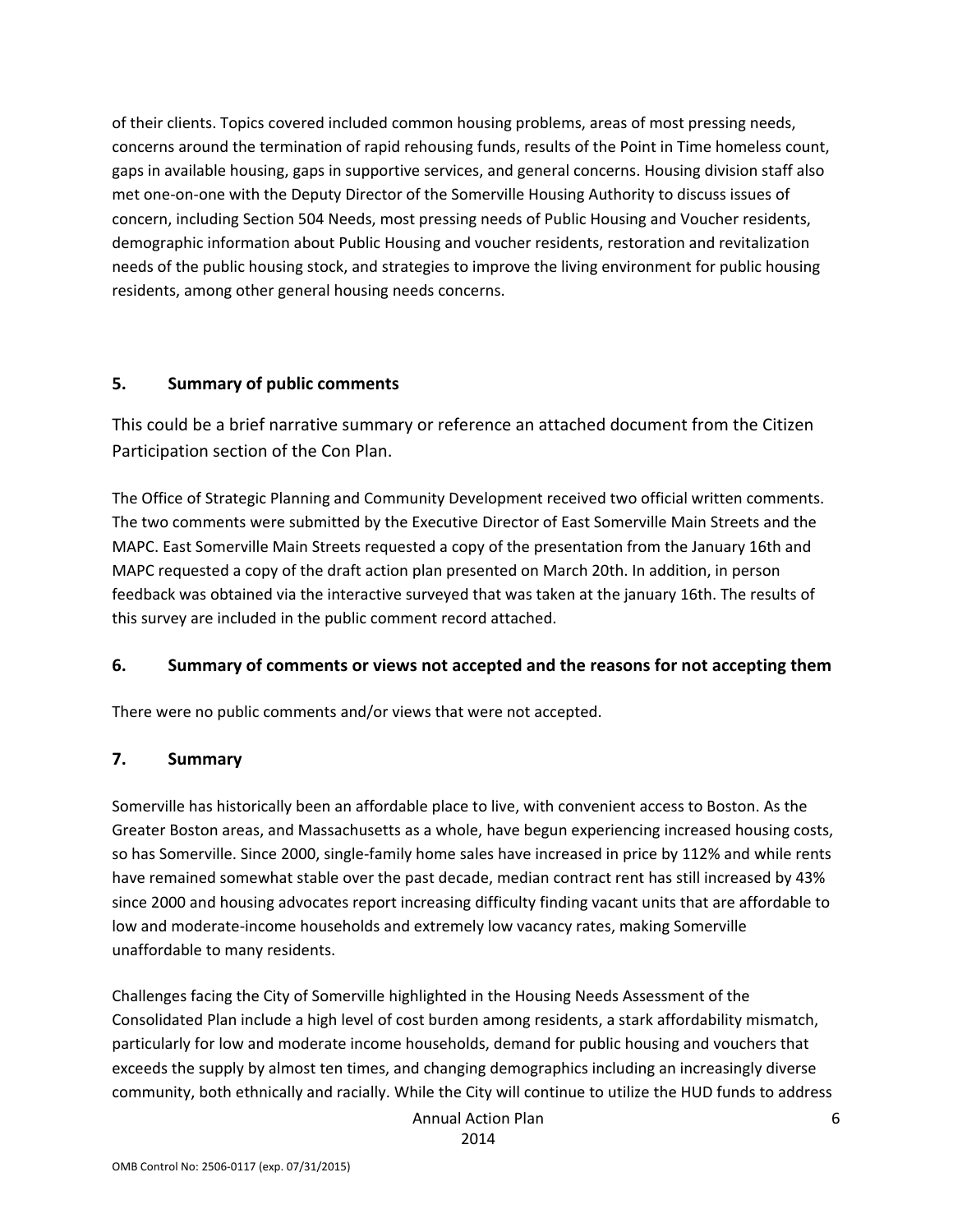these needs, additional strategies at the local level will also be pursued to combat the pressing needs of Somerville's residents. The City will continue to strengthen its Inclusionary Zoning Ordinance and work with private developers to ensure the maximum number of affordable units that meet the needs of Somerville's low and moderate income population, are created through zoning controls. The City will also work to strengthen the Linkage Ordinance to ensure new commercial development contributes funds to the Somerville Affordable Housing Trust Fund to address housing needs. Additional funds will also be available via the Somerville Affordable Housing Land Bank and the passage of the Community Preservation Act and the City will work to coordinate the efforts of these funding sources with the needs identified in the Needs Assessment. Additional work around workforce development will raise the incomes of residents, making housing more affordable. Increased access to transportation through the extension of the MBTA Green Line and the new Orange Line stop will decrease transportation costs, thereby lessening households cost burden and freeing up additional income for other needs, including housing.

The community assets and market knowledge that Somerville needs to build successful activities and projects have been highlighted in the Market Analysis section of the Consolidated Plan. Some of the high level points of interest include a rich immigrant population and artist culture, access to major metropolitan cities, proximity and strong political focus on transit. All of these points of interest make Somerville an interesting place for economic development and job growth, which will reduce the cost burden of the low and moderate income households.

In the Annual Action Plan, Somerville lists its goals and estimates of allocations from HUD by program. In the narratives that precede and surround these goals and allocations exists the summaries of geographic and need priorities, as well as the influence of market conditions. The Annual Action Plan also highlights Somerville's commitment to reducing the barriers to affordable housing, homelessness, lead paint hazards and poverty. The monitoring plans for ensuring regulations are followed by the City and its partners are also included in this Action Plan.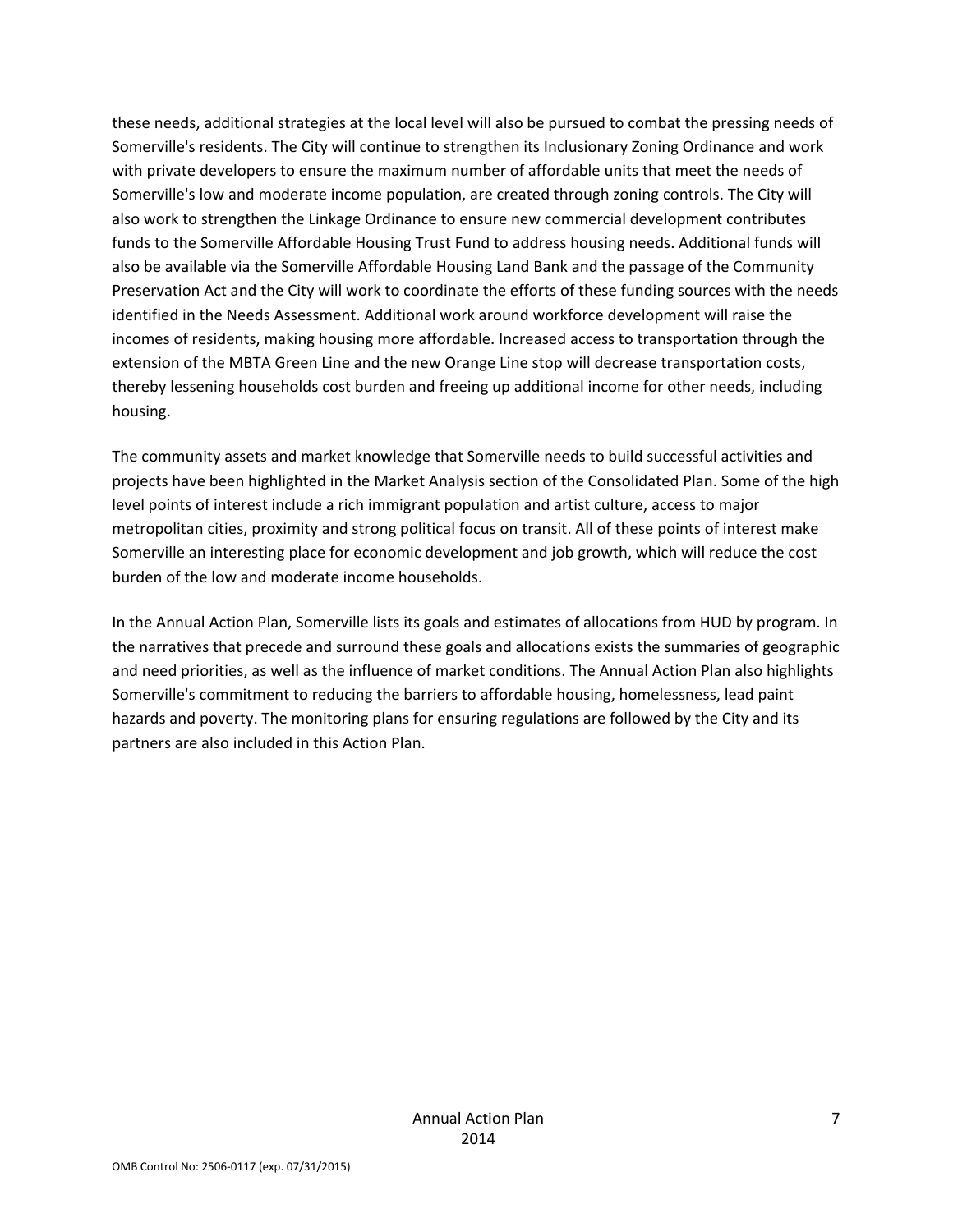## **PR‐05 Lead & Responsible Agencies – 91.200(b)**

#### **1.Agency/entity responsible for preparing/administering the Consolidated Plan**

Describe the agency/entity responsible for preparing the Consolidated Plan and those responsible for administration of each grant program and funding source.

| <b>Agency Role</b>        | <b>Name</b>       | <b>Department/Agency</b> |
|---------------------------|-------------------|--------------------------|
|                           |                   |                          |
| <b>CDBG Administrator</b> | <b>SOMERVILLE</b> | <b>OSPCD</b>             |
| <b>HOME Administrator</b> | <b>SOMERVILLE</b> | <b>OSPCD</b>             |
| ESG Administrator         | <b>SOMERVILLE</b> | <b>OSPCD</b>             |

**Table 1 – Responsible Agencies**

### **Narrative (optional)**

The City of Somerville's Mayor's Office of Strategic Planning and Community Development (OSPCD) is responsible for the administration of the U.S. Department of Housing and Urban Development's (HUD) Community Planning and Development programs. These programs utilize funding from the Community Development Block Grant (CDBG) program, the Emergency Solutions Grant (ESG) program and the Home Investment Partnership Program (HOME) to fund local activities which benefit low‐income and moderate‐income residents and neighborhoods. Projects supported must conform to program regulations and focus on the City's priority needs as identified in the City of Somerville's 2013‐2017 Consolidated Plan.

**Consolidated Plan Public Contact Information**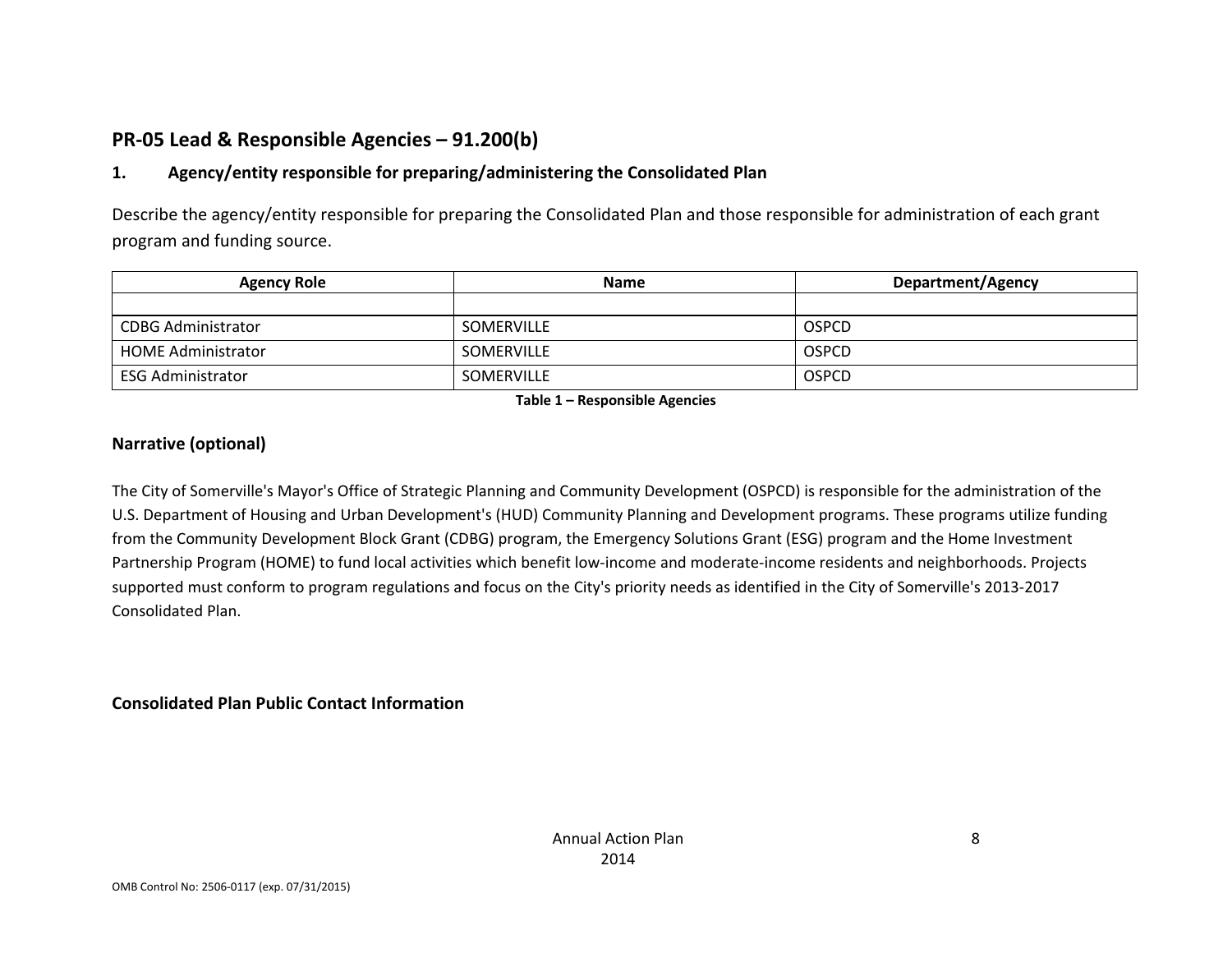### **AP‐10 Consultation – 91.100, 91.200(b), 91.215(l)**

#### **1. Introduction**

An initial step for the 2014‐2015 Action Plan began with the first Public Meeting (January 16, 2014) at the Ralph and Jenny Center to gather input from the public on the needs in the community for CDBG, ESG and HOME funds. At this meeting, a survey was completed by participants rating first and second most important issues facing residents related to economic opportunities and housing issues of at-risk populations. At this meeting the timeline for the Requests for Proposals(RFP) for both CDBG Public Services and Emergency Solution Grants was announced. The advertisement for the RFP appeared in the Somerville Times on January 22, 2014 and on the City's website. The notice of the RFP availability was also e-mailed to all current subrecipients. Applications were available through the Purchasing Department. The application deadline was at 11 AM February, 18, 2014.

## **Provide a concise summary of the jurisdiction's activities to enhance coordination between public and assisted housing providers and private and governmental health, mental health and service agencies (91.215(l))**

Somerville undertakes a variety of activities to enhance the coordination among the many housing providers, both public and private, and service agencies that work with low and moderate income households in the city. The City frequently meets with commercial developers, business leaders, and potential businesses interested in the area to discuss the potential of economic development in Somerville. Somerville is lucky to have a wide range of agencies working towards the common goal of improving the lives of its residents by direct service provision, housing assistance, advocacy or coordination. In addition, many agencies work with specific groups of the population such as a specific immigrant group or residents of a specific area of the city, and Somerville works to ensure that not only is there not any unnecessary duplication of services, but that all agencies are coordinating to provide the highest and most appropriate level of care.

The city, through the Somerville‐Arlington Continuum of Care (CoC), actively invites employees from the Housing Authority, employees of the Department of Mental Health, Riverside Mental Health, and a broad array of other service providers within the community to our monthly planning meetings in order to keep an open line of communication, discuss community needs and strategies to address them, and improve discharge planning. The CoC actively engages and collaborates with many different providers.

In addition, the Somerville Housing Division regularly consults with the Somerville Housing Authority (SHA) on topics such as Fair Market Rent, tenants ability to find suitable housing, maintenance of SHA properties, and notification of affordable housing opportunities that SHA tenants may be interested in. A representative of the SHA has a designated seat on the Somerville Affordable Housing Trust and the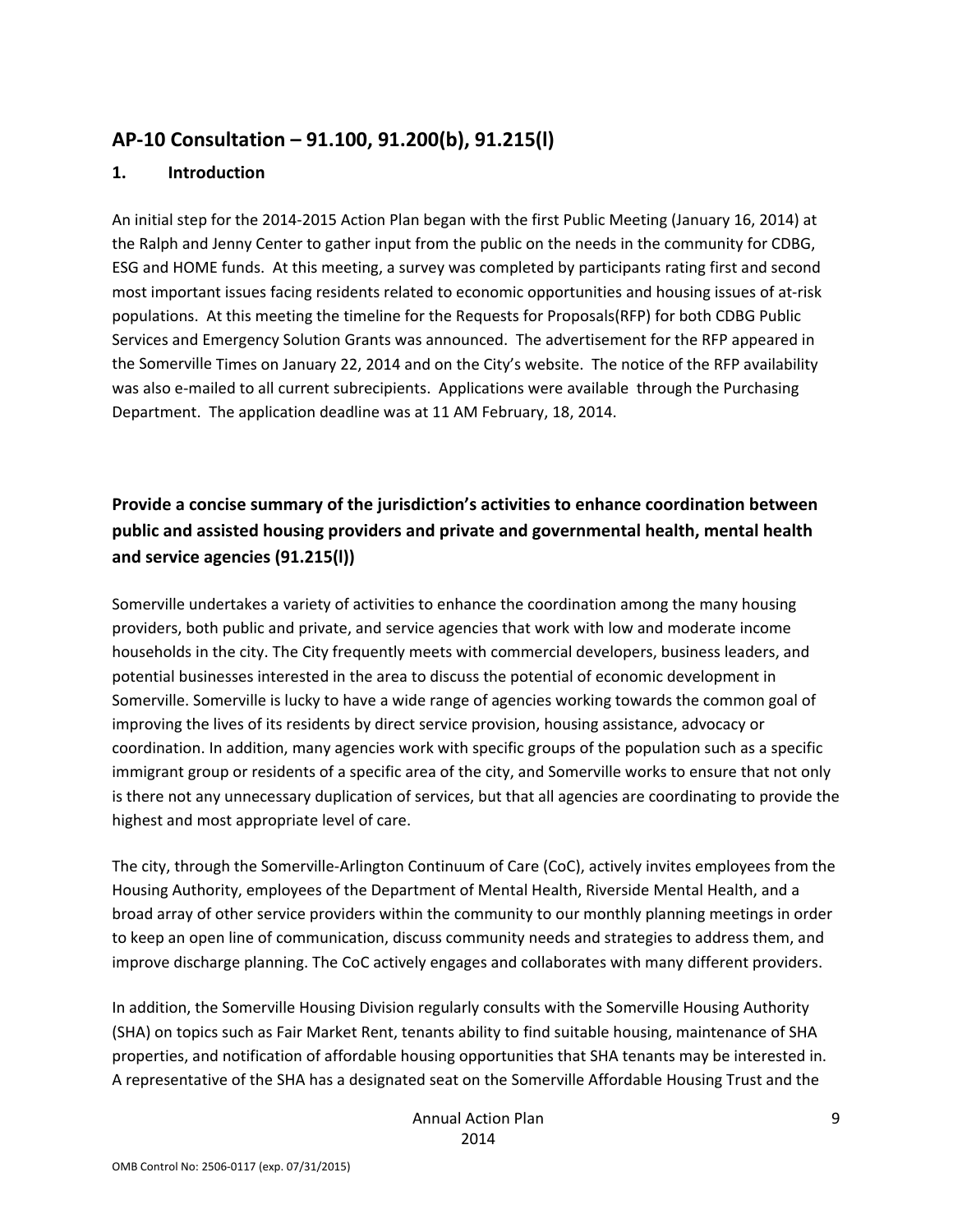Somerville Fair Housing Commission. The Housing Division also regularly consults with Somerville's Community Housing Development Organization (CHDO), the Somerville Community Corporation (SCC), on similar issues and works closely with them to connect residents with services and discuss plans for housing development proposals. The SCC also provides First‐Time Homebuyer Education classes for local residents. Somerville coordinates notification of affordable housing opportunities that may interest SCC clients. The Housing Division, through the CoC, also coordinates with health and mental health agencies to ensure that households who need additional health and mental health support in order to maintain their housing are connected with the appropriate resources.

### **Describe coordination with the Continuum of Care and efforts to address the needs of homeless persons (particularly chronically homeless individuals and families, families with children, veterans, and unaccompanied youth) and persons at risk of homelessness.**

A representative from Somerville's Housing Division is an active member in the CoC and attends all monthly meetings as well as sits on several subcommittees. The City's Housing Director met with the CoC to consult on the Housing Needs Assessment and Market Analysis for the Consolidated Plan and Annual Action Plan and attended meetings throughout the year as requested for topical discussions such as project prioritization, ESG funds and other issues as they arise. Particular populations such as chronically homeless individuals and families, families with children, veterans and unaccompanied youth are addressed by the CoC as necessary. For example, the CoC recently participated in the state's Unaccompanied Homeless Youth Count, coordinated by a Housing Division staff member. In addition, the City works with the CoC to identify priorities and target assistance to these at‐risk populations through our work, such as the development of a transitional program for veterans and designated units for chronically homeless households in new housing developments.

The CoC actively reviews the unmet need each year after the Point in Time Count to address needs within the community. Over the last 5 years the CoC has requested new beds for the chronically homeless. . The Somerville Homeless Coalition (SHC) has prioritized mobile vouchers for the chronically homeless funded with City funds through Somerville's Prevention and Stabilization (PASS) program. Similarly, Passages, the McKinney funded case management program, has been able to work with the local housing authority in securing Section 8 vouchers and public housing units for the chronically homeless.

The CoC has not had any incidence of unsheltered homeless households with dependent children in a long time, including this past year. If such an unsheltered household were to be found in Somerville or Arlington, they would first be identified through First Step Street Outreach or as a walk in to one of the many homeless service providers. Calls are made to Traveler's AID and the Mayor's hotline. For pregnant and postpartum women, First Step has connected them to CASPAR's New Day program. The family would immediately be connected to the Passages Case Management Program for a comprehensive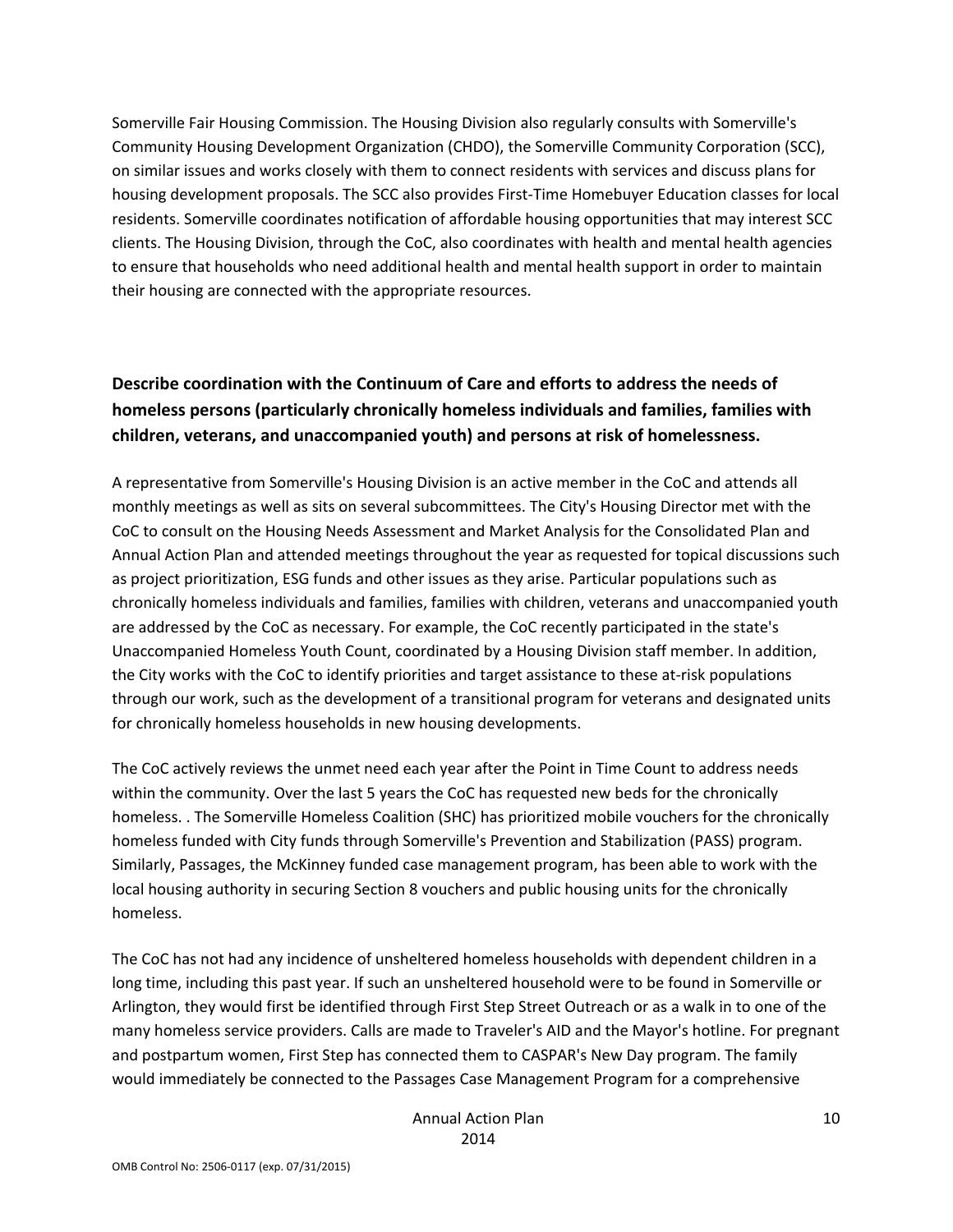intake. If the family were EA eligible, they would be placed in appropriate housing. If not, they would be connected with one of the other Permanent Housing Programs for homeless families within the CoC.

For those at risk of homelessness, we utilize a Tenancy Stabilization Program to help with some funding for rent or utility arrearages, along with case management to identify any other issues as well. While the federal Section 8 centralized wait list is still open, the public housing wait list administered by the Somerville Housing Authority has been closed and has a long wait list. CoC members participate on the State's unaccompanied youth task force which discusses current issues and long term plans. A new peer survey of unaccompanied youth was implemented, the results from that count have not yet been finalized.

### **Describe consultation with the Continuum(s) of Care that serves the jurisdiction's area in determining how to allocate ESG funds, develop performance standards for and evaluate outcomes of projects and activities assisted by ESG funds, and develop funding, policies and procedures for the operation and administration of HMIS**

The Somerville‐Arlington Continuum of Care (CoC) is a planning body that promotes a community‐wide commitment to the goal of preventing and ending homelessness. The CoC is a collaboration of non‐ profit agencies, government officials, school administrators, local businesses, civic organizations, faith based groups and individuals that are committed to working together to eliminate homelessness. As part of its goal of ending homelessness, the CoC coordinates funding for rapidly re‐housing homeless individuals and families, promoting access to and effective use of mainstream programs and optimizing self-sufficiency among individuals and families experiencing homelessness. The Board of the CoC, is made up of City of Somerville representatives, Town of Arlington representative, Homeless Service Providers (Individual, Family, Veteran), Homeless Advocates, Legal Services, Community Development Corporation, Homeless and Formerly Homeless Individuals, ESG Sub‐Recipient Agencies. One of the primary efforts of the Board is to plan and prioritize both new and renewal projects through HUD's Continuum of Care Program and ESG program. An additional responsibility of the Board of the CoC is to designate one Homeless Management Information System (HMIS), establish one lead agency who will ensure consistent participation of subrecipients and compliance with HUD requirements. The role of HMIS subcommittee of the CoC is to improve the usefulness/accuracy of HMIS data available on homeless and 'at-risk' populations by identifying and addressing data quality and reporting issues; assessing the quality of the data currently available and making recommendations to the Board on how to increase accuracy, completeness and timeliness of reporting and prioritizing HMIS changes to achieve improvements. Input and data from the CoC has been integrated throughout the written standards and was used as a main point of reference in the prioritization of the 2014‐2015 ESG funding. Direct interactions with the CoC service providers has allowed SPCD staff to prioritize funding in support of the needs that are not currently being addressed by other federal, state and local funding sources.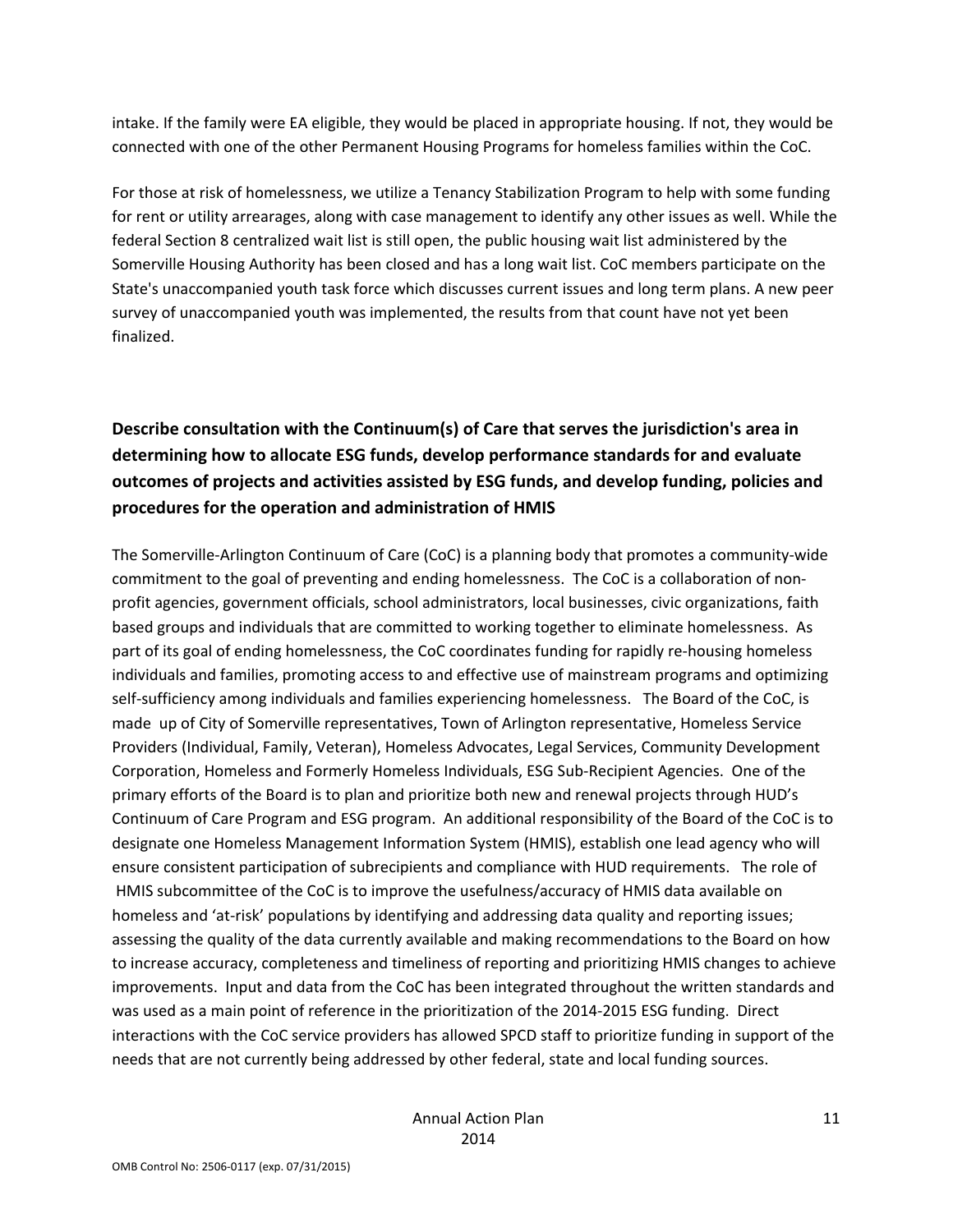**2. Describe Agencies, groups, organizations and others who participated in the process and describe the jurisdiction's consultations with housing, social service agencies and other entities**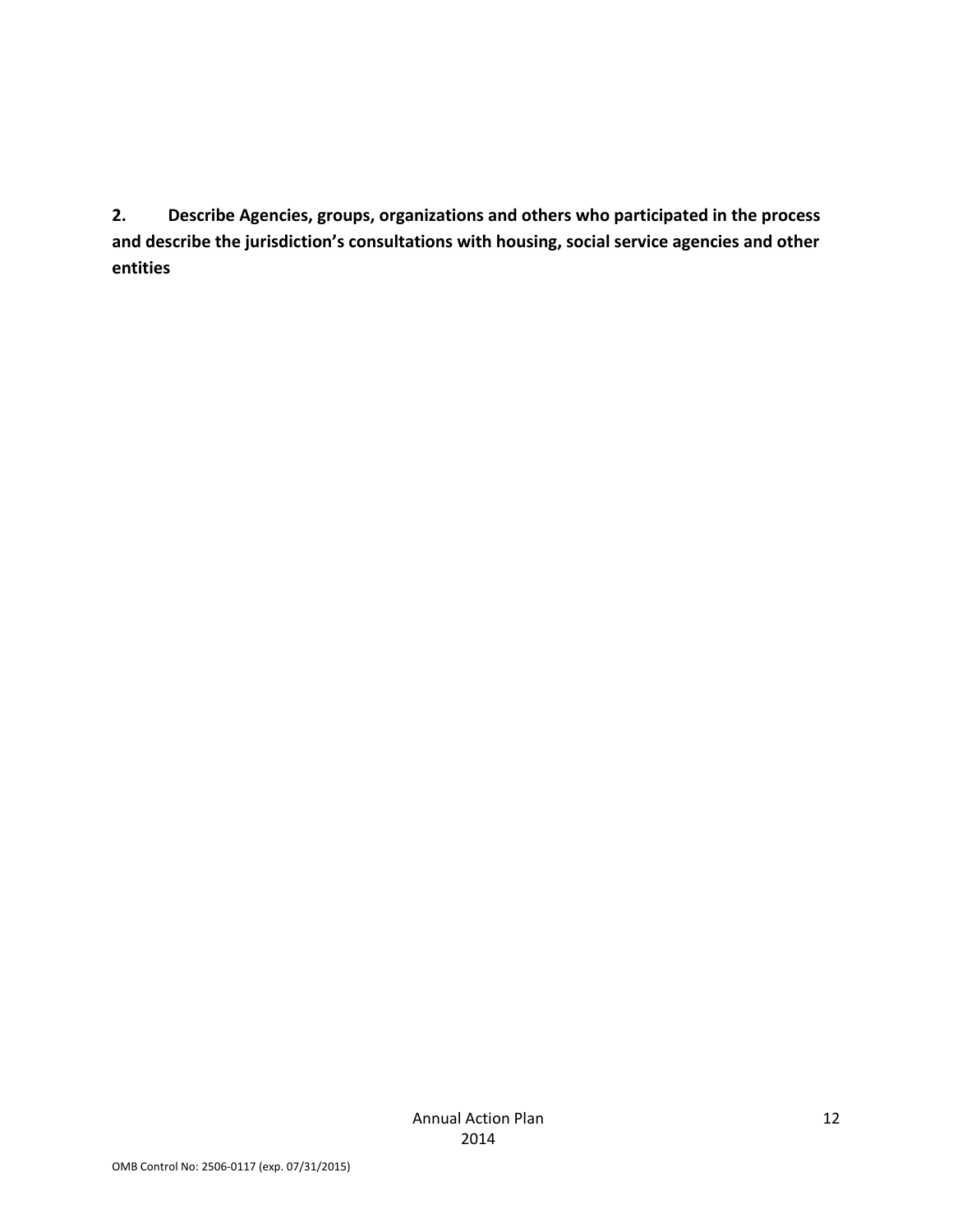| $\mathbf{1}$ | Agency/Group/Organization                            | Somerville-Arlington Continuum of Care                                          |
|--------------|------------------------------------------------------|---------------------------------------------------------------------------------|
|              | <b>Agency/Group/Organization Type</b>                | Housing                                                                         |
|              |                                                      | Services-Children                                                               |
|              |                                                      | Services-Elderly Persons                                                        |
|              |                                                      | Services-Victims of Domestic Violence                                           |
|              |                                                      | Services-homeless                                                               |
|              |                                                      | Services-Health                                                                 |
|              |                                                      | Services-Education                                                              |
|              |                                                      | Services-Employment                                                             |
|              |                                                      | Service-Fair Housing                                                            |
|              | What section of the Plan was addressed by            | <b>Housing Need Assessment</b>                                                  |
|              | <b>Consultation?</b>                                 | Homeless Needs - Chronically homeless                                           |
|              |                                                      | Homeless Needs - Families with children                                         |
|              |                                                      | Homelessness Needs - Veterans                                                   |
|              |                                                      | Homelessness Needs - Unaccompanied youth                                        |
|              |                                                      | Non-Homeless Special Needs                                                      |
|              |                                                      | Anti-poverty Strategy                                                           |
|              | Briefly describe how the Agency/Group/Organization   | In conjunction with HUD regulations, set guidelines for funding strategies,     |
|              | was consulted. What are the anticipated outcomes of  | standard client intake information, policies and procedures for homelessness    |
|              | the consultation or areas for improved coordination? | assistance and rapid re-housing, rent reasonableness, client tracking, point in |
|              |                                                      | time contact and training in HMIS.                                              |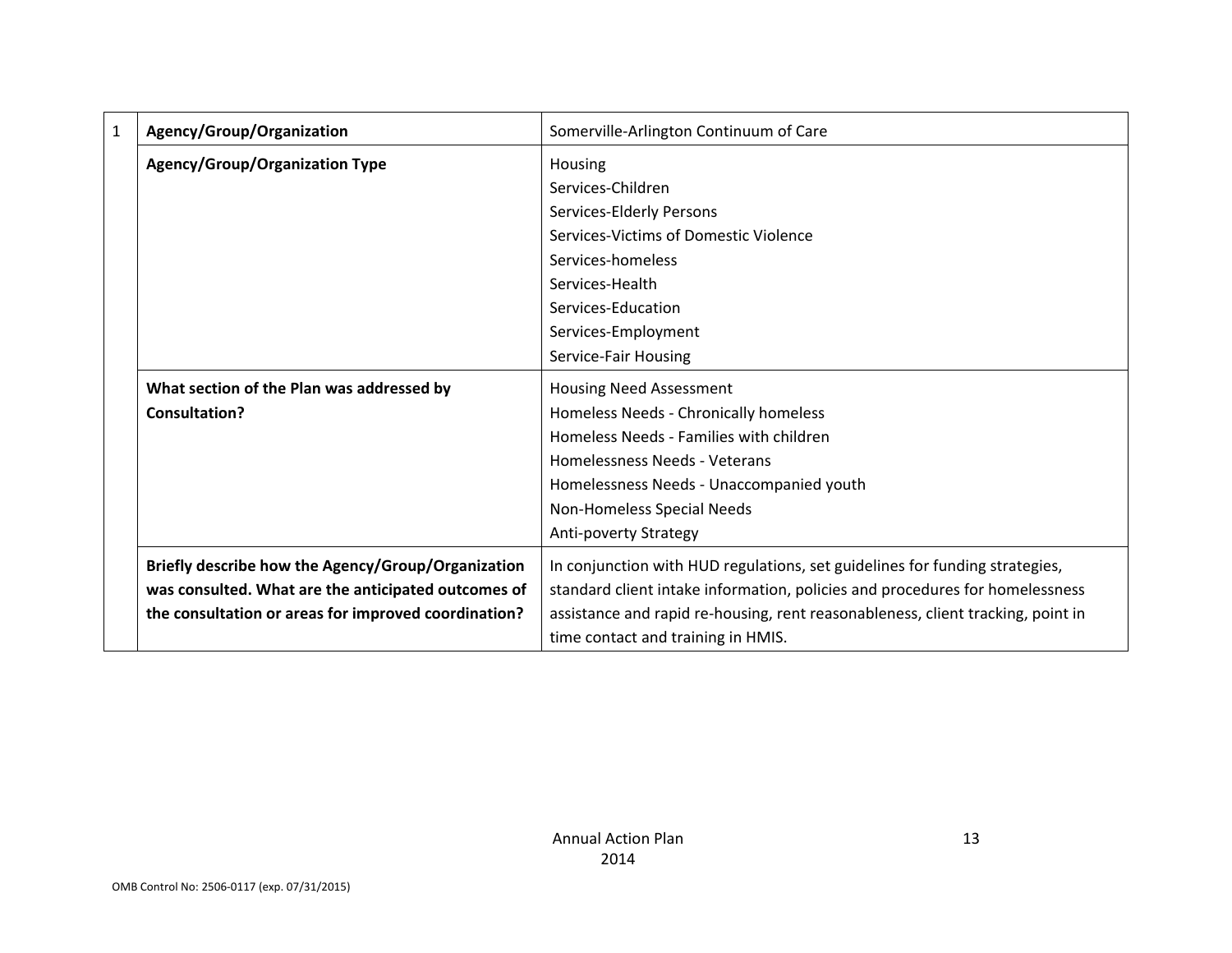| $\overline{2}$ | Agency/Group/Organization                                                                                                                                         | Somerville Housing Authority                                                                                                                                                                                                                    |
|----------------|-------------------------------------------------------------------------------------------------------------------------------------------------------------------|-------------------------------------------------------------------------------------------------------------------------------------------------------------------------------------------------------------------------------------------------|
|                | <b>Agency/Group/Organization Type</b>                                                                                                                             | Housing<br>PHA                                                                                                                                                                                                                                  |
|                |                                                                                                                                                                   | Services-Elderly Persons                                                                                                                                                                                                                        |
|                |                                                                                                                                                                   | Services-Persons with Disabilities                                                                                                                                                                                                              |
|                |                                                                                                                                                                   | Services-Victims of Domestic Violence                                                                                                                                                                                                           |
|                |                                                                                                                                                                   | Services-Health                                                                                                                                                                                                                                 |
|                |                                                                                                                                                                   | Services-Education                                                                                                                                                                                                                              |
|                |                                                                                                                                                                   | Services-Employment                                                                                                                                                                                                                             |
|                | What section of the Plan was addressed by                                                                                                                         | <b>Public Housing Needs</b>                                                                                                                                                                                                                     |
|                | <b>Consultation?</b>                                                                                                                                              | Homelessness Strategy                                                                                                                                                                                                                           |
|                |                                                                                                                                                                   | Market Analysis                                                                                                                                                                                                                                 |
|                |                                                                                                                                                                   | Anti-poverty Strategy                                                                                                                                                                                                                           |
|                | Briefly describe how the Agency/Group/Organization<br>was consulted. What are the anticipated outcomes of<br>the consultation or areas for improved coordination? | Provided data for low income residents to support the better coordination of<br>services to improve the lives of residents by integrating social service programs in<br>housing developments to target adults and youth and decrease crime. SHA |
|                |                                                                                                                                                                   | representatives were met with on a one on basis and were invited to public                                                                                                                                                                      |
|                |                                                                                                                                                                   | meetings.                                                                                                                                                                                                                                       |
| 3              | Agency/Group/Organization                                                                                                                                         | SOMERVILLE HOMELESS COALITION                                                                                                                                                                                                                   |
|                | <b>Agency/Group/Organization Type</b>                                                                                                                             | Housing                                                                                                                                                                                                                                         |
|                |                                                                                                                                                                   | Services-homeless                                                                                                                                                                                                                               |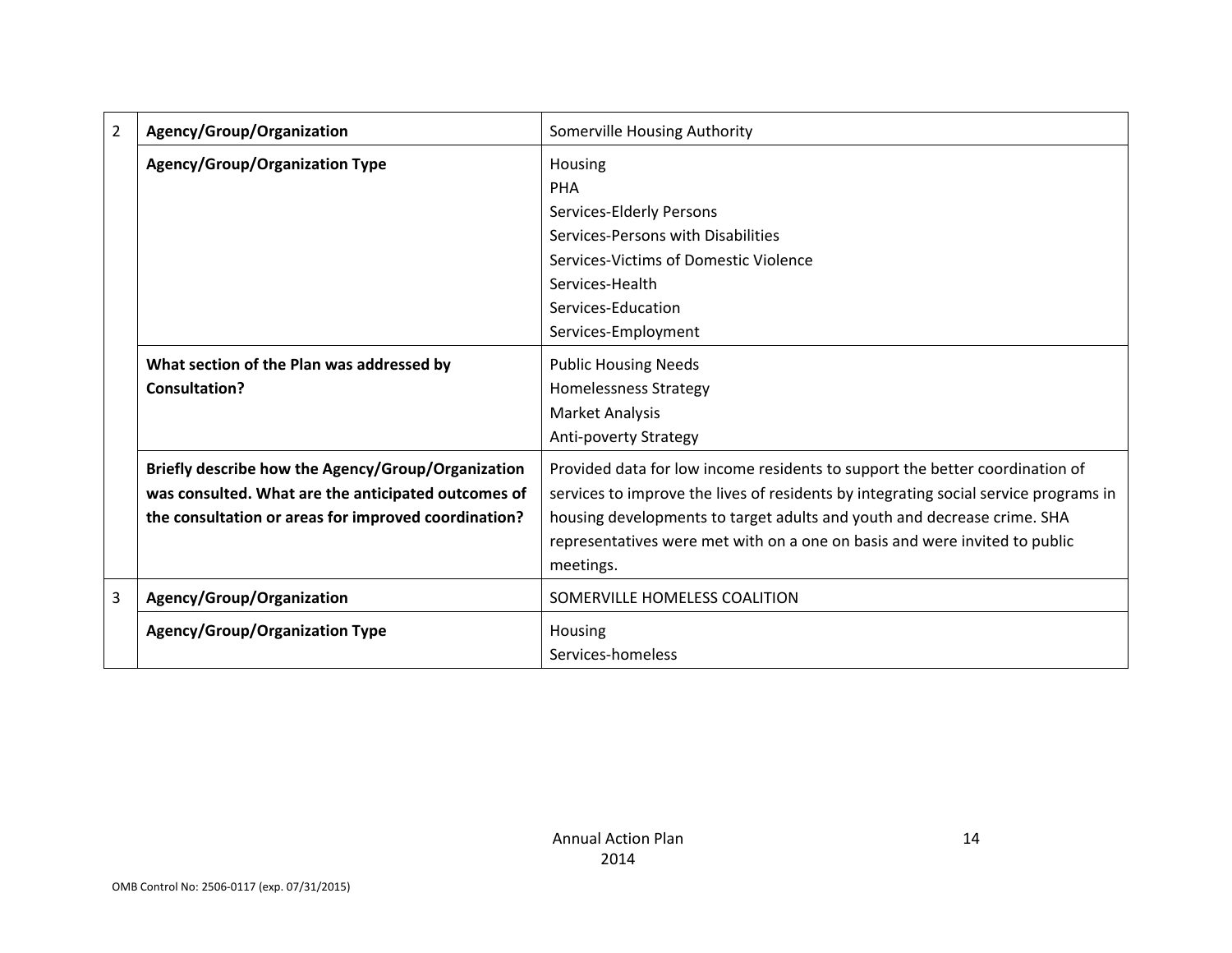|   | What section of the Plan was addressed by<br><b>Consultation?</b>                                                                                                 | <b>Housing Need Assessment</b><br>Homeless Needs - Chronically homeless<br>Homeless Needs - Families with children<br>Homelessness Needs - Veterans<br>Homelessness Needs - Unaccompanied youth<br><b>Homelessness Strategy</b><br><b>Market Analysis</b>                                                |
|---|-------------------------------------------------------------------------------------------------------------------------------------------------------------------|----------------------------------------------------------------------------------------------------------------------------------------------------------------------------------------------------------------------------------------------------------------------------------------------------------|
|   | Briefly describe how the Agency/Group/Organization<br>was consulted. What are the anticipated outcomes of<br>the consultation or areas for improved coordination? | Provided data on the low income residents to support the better coordination of<br>services to improve the lives of residents by integrating social service programs in<br>housing developments to target adults and youth and decrease crime. Attended<br>public meetings and serve as HMIS lead in COC |
| 4 | Agency/Group/Organization                                                                                                                                         | CASPAR, INC.                                                                                                                                                                                                                                                                                             |
|   | <b>Agency/Group/Organization Type</b>                                                                                                                             | Housing<br>Services-Persons with Disabilities<br>Services-Persons with HIV/AIDS<br>Services-homeless<br>Services-Health<br>Services-Education                                                                                                                                                            |
|   | What section of the Plan was addressed by<br><b>Consultation?</b>                                                                                                 | <b>Housing Need Assessment</b><br><b>Public Housing Needs</b><br>Homeless Needs - Chronically homeless<br><b>Homelessness Strategy</b><br><b>Market Analysis</b>                                                                                                                                         |
|   | Briefly describe how the Agency/Group/Organization<br>was consulted. What are the anticipated outcomes of<br>the consultation or areas for improved coordination? | provided information on the indigent chronically homeless clients living on the<br>streets many of whom have complicated medical issues. Attends provider group<br>meetings and committee meetings. Invited to public hearings. Help coordinate<br>the PIT count.                                        |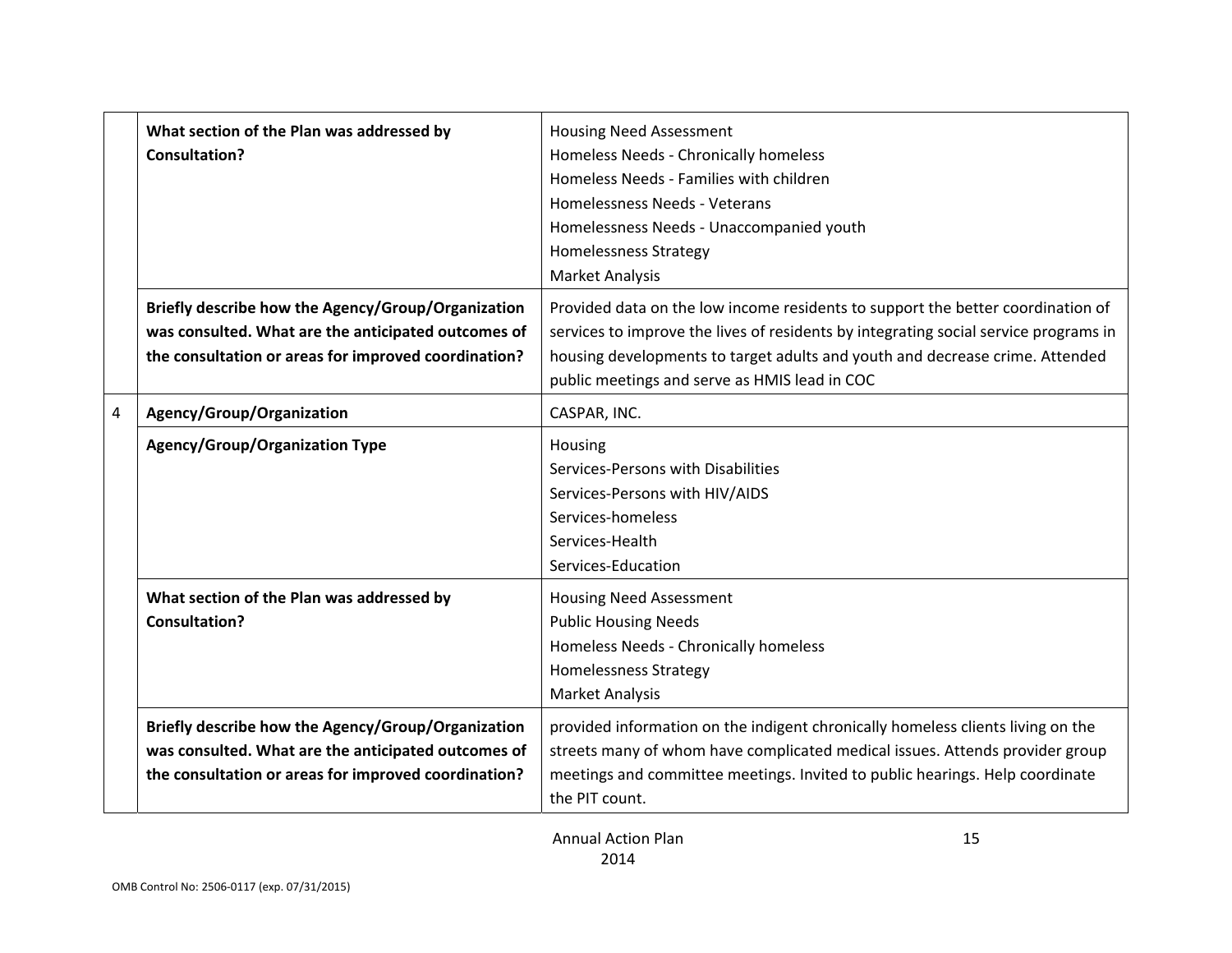| 5 | Agency/Group/Organization                            | <b>Community Action Organization</b>                                          |
|---|------------------------------------------------------|-------------------------------------------------------------------------------|
|   | <b>Agency/Group/Organization Type</b>                | Housing                                                                       |
|   |                                                      | Services-Children                                                             |
|   |                                                      | Services-Persons with Disabilities                                            |
|   |                                                      | Services-Victims of Domestic Violence                                         |
|   |                                                      | Services-homeless                                                             |
|   |                                                      | Services-Health                                                               |
|   |                                                      | Services-Education                                                            |
|   |                                                      | Service-Fair Housing                                                          |
|   | What section of the Plan was addressed by            | <b>Housing Need Assessment</b>                                                |
|   | <b>Consultation?</b>                                 | <b>Public Housing Needs</b>                                                   |
|   |                                                      | Homeless Needs - Families with children                                       |
|   |                                                      | <b>Homelessness Strategy</b>                                                  |
|   |                                                      | Non-Homeless Special Needs                                                    |
|   |                                                      | Market Analysis                                                               |
|   |                                                      | <b>Economic Development</b>                                                   |
|   | Briefly describe how the Agency/Group/Organization   | CAAS works with families on housing, food, heat, and education needs. There   |
|   | was consulted. What are the anticipated outcomes of  | input into trends and most urgent needs in the community were sought and      |
|   | the consultation or areas for improved coordination? | strategies to address them. Attend provider group meetings, invited to public |
|   |                                                      | meetings.                                                                     |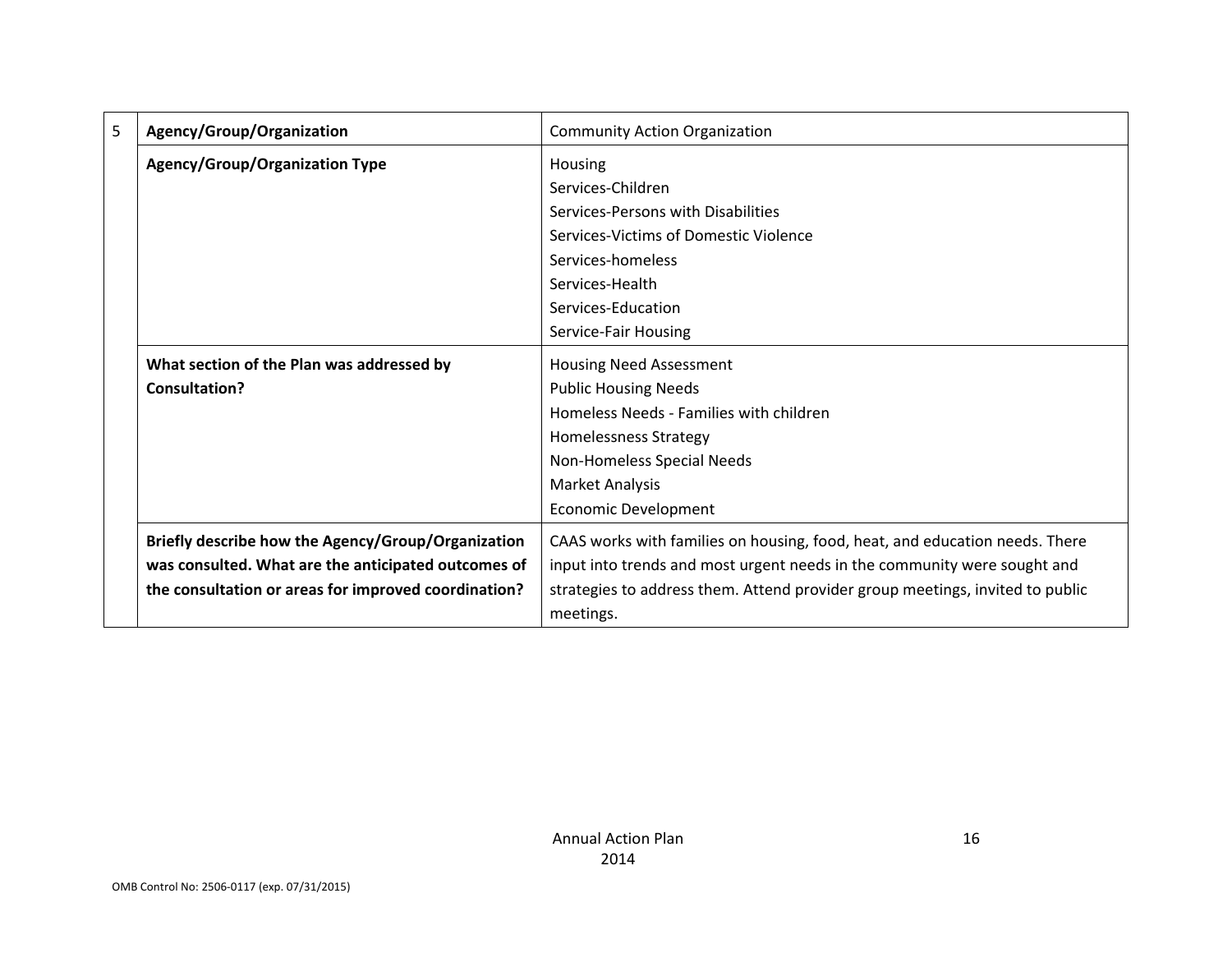| 6              | Agency/Group/Organization                                         | THE SOMERVILLE COMMUNITY CORPORATION                                             |
|----------------|-------------------------------------------------------------------|----------------------------------------------------------------------------------|
|                | <b>Agency/Group/Organization Type</b>                             | Housing                                                                          |
|                |                                                                   | Services-Elderly Persons                                                         |
|                |                                                                   | Services-Persons with Disabilities                                               |
|                |                                                                   | Services-Victims of Domestic Violence                                            |
|                |                                                                   | Services-homeless                                                                |
|                |                                                                   | Services-Education                                                               |
|                |                                                                   | Services-Employment                                                              |
|                |                                                                   | Service-Fair Housing                                                             |
|                | What section of the Plan was addressed by                         | Homeless Needs - Chronically homeless                                            |
|                | <b>Consultation?</b>                                              | Homeless Needs - Families with children                                          |
|                |                                                                   | <b>Homelessness Strategy</b>                                                     |
|                |                                                                   | <b>Economic Development</b>                                                      |
|                |                                                                   |                                                                                  |
|                | Briefly describe how the Agency/Group/Organization                | Agency provides and develops affordable units in the City. Consulted on the 90   |
|                | was consulted. What are the anticipated outcomes of               | homeless youth at Somerville High who are served by Youth Harbors and their      |
|                | the consultation or areas for improved coordination?              | housing and support needs. Invited to public hearings, attend monthly provider   |
|                |                                                                   | meetings.                                                                        |
| $\overline{7}$ | Agency/Group/Organization                                         | Center for Development of Teen Empowerment Programs                              |
|                | <b>Agency/Group/Organization Type</b>                             | Services-Children                                                                |
|                |                                                                   | Services-Education                                                               |
|                |                                                                   | Services-Employment                                                              |
|                |                                                                   |                                                                                  |
|                | What section of the Plan was addressed by<br><b>Consultation?</b> | Anti-poverty Strategy                                                            |
|                | Briefly describe how the Agency/Group/Organization                | Works with teens in Somerville on youth initiatives important to teens to avert  |
|                | was consulted. What are the anticipated outcomes of               | violence, substance abuse, criminal activity, and other dysfunctional behaviors. |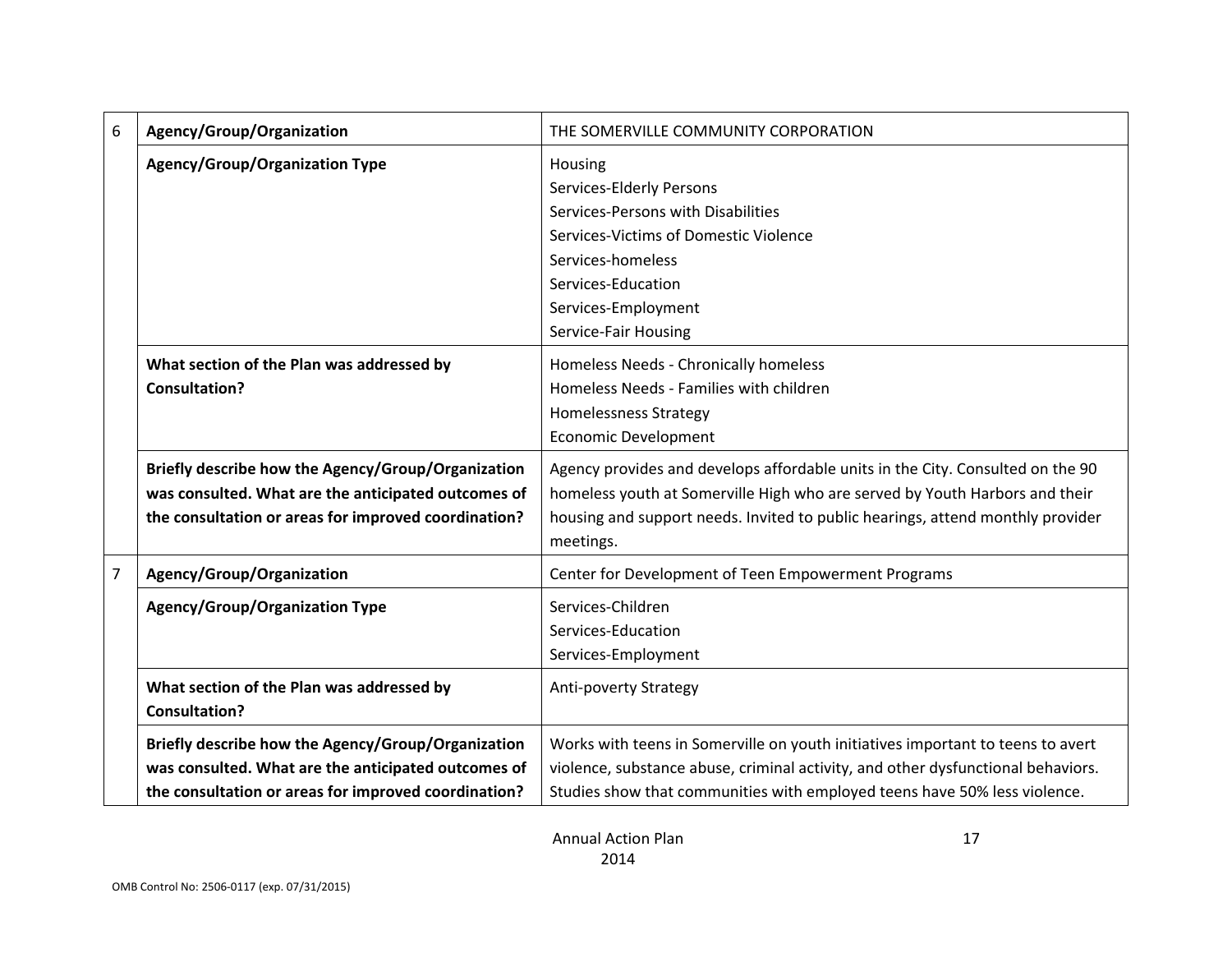| 8 | Agency/Group/Organization                            | Massachusetts Alliance of Portuguese Speakers                                |
|---|------------------------------------------------------|------------------------------------------------------------------------------|
|   | <b>Agency/Group/Organization Type</b>                | Housing                                                                      |
|   |                                                      | Services-Elderly Persons                                                     |
|   |                                                      | Services-Persons with Disabilities                                           |
|   |                                                      | Services-Persons with HIV/AIDS                                               |
|   |                                                      | Services-Victims of Domestic Violence                                        |
|   |                                                      | Services-homeless                                                            |
|   |                                                      | Services-Health                                                              |
|   |                                                      | Services-Education                                                           |
|   |                                                      | Services-Employment                                                          |
|   |                                                      | Service-Fair Housing                                                         |
|   | What section of the Plan was addressed by            | <b>Housing Need Assessment</b>                                               |
|   | <b>Consultation?</b>                                 | Homeless Needs - Families with children                                      |
|   |                                                      | <b>Homelessness Strategy</b>                                                 |
|   |                                                      | Non-Homeless Special Needs                                                   |
|   |                                                      | Anti-poverty Strategy                                                        |
|   | Briefly describe how the Agency/Group/Organization   | Massachusetts Alliance of Portuguese speakers identified the unmet needs of  |
|   | was consulted. What are the anticipated outcomes of  | older Portuguese seniors and newer immigrants moving to the area. Invited to |
|   | the consultation or areas for improved coordination? | and attended public hearings.                                                |
| 9 | Agency/Group/Organization                            | Somerville School Dept                                                       |
|   | <b>Agency/Group/Organization Type</b>                | Services-Children                                                            |
|   |                                                      | Services-Persons with Disabilities                                           |
|   |                                                      | Services-Education                                                           |
|   |                                                      | Child Welfare Agency                                                         |
|   | What section of the Plan was addressed by            | Homeless Needs - Families with children                                      |
|   | <b>Consultation?</b>                                 | Homelessness Needs - Unaccompanied youth                                     |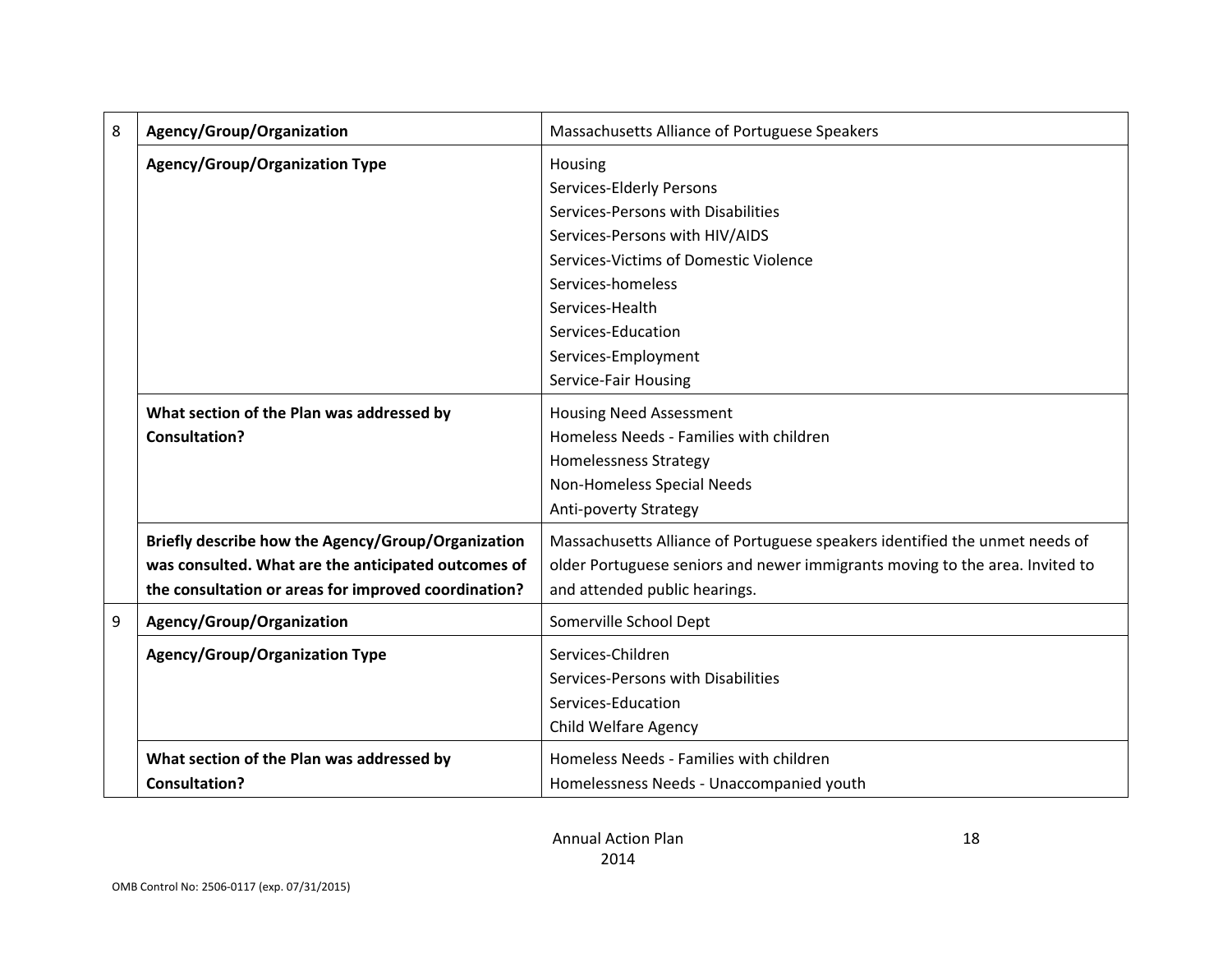|    | Briefly describe how the Agency/Group/Organization<br>was consulted. What are the anticipated outcomes of<br>the consultation or areas for improved coordination? | The School department provided information on the diversity in the Somerville<br>Public Schools through its family income and ethnicity information. This survey<br>documents the percentage of families speaking a language other than English in<br>the home and the need for more ESOL classes to enable parents to advocate on<br>behalf of their children. |
|----|-------------------------------------------------------------------------------------------------------------------------------------------------------------------|-----------------------------------------------------------------------------------------------------------------------------------------------------------------------------------------------------------------------------------------------------------------------------------------------------------------------------------------------------------------|
| 10 | Agency/Group/Organization                                                                                                                                         | <b>CATHOLIC CHARITIES</b>                                                                                                                                                                                                                                                                                                                                       |
|    | <b>Agency/Group/Organization Type</b>                                                                                                                             | Housing<br>Services-homeless                                                                                                                                                                                                                                                                                                                                    |
|    | What section of the Plan was addressed by<br><b>Consultation?</b>                                                                                                 | <b>Housing Need Assessment</b><br>Homeless Needs - Chronically homeless<br><b>Homelessness Strategy</b><br><b>Market Analysis</b>                                                                                                                                                                                                                               |
|    | Briefly describe how the Agency/Group/Organization<br>was consulted. What are the anticipated outcomes of<br>the consultation or areas for improved coordination? | Attends provider group meetings, invited to public hearings.                                                                                                                                                                                                                                                                                                    |
| 11 | Agency/Group/Organization                                                                                                                                         | Somerville Council on Aging                                                                                                                                                                                                                                                                                                                                     |
|    | <b>Agency/Group/Organization Type</b>                                                                                                                             | Housing<br>Services-Elderly Persons<br>Services-Persons with Disabilities<br>Services-homeless<br>Services-Health<br>Services-Education<br>Services-Employment<br>Service-Fair Housing<br><b>Health Agency</b>                                                                                                                                                  |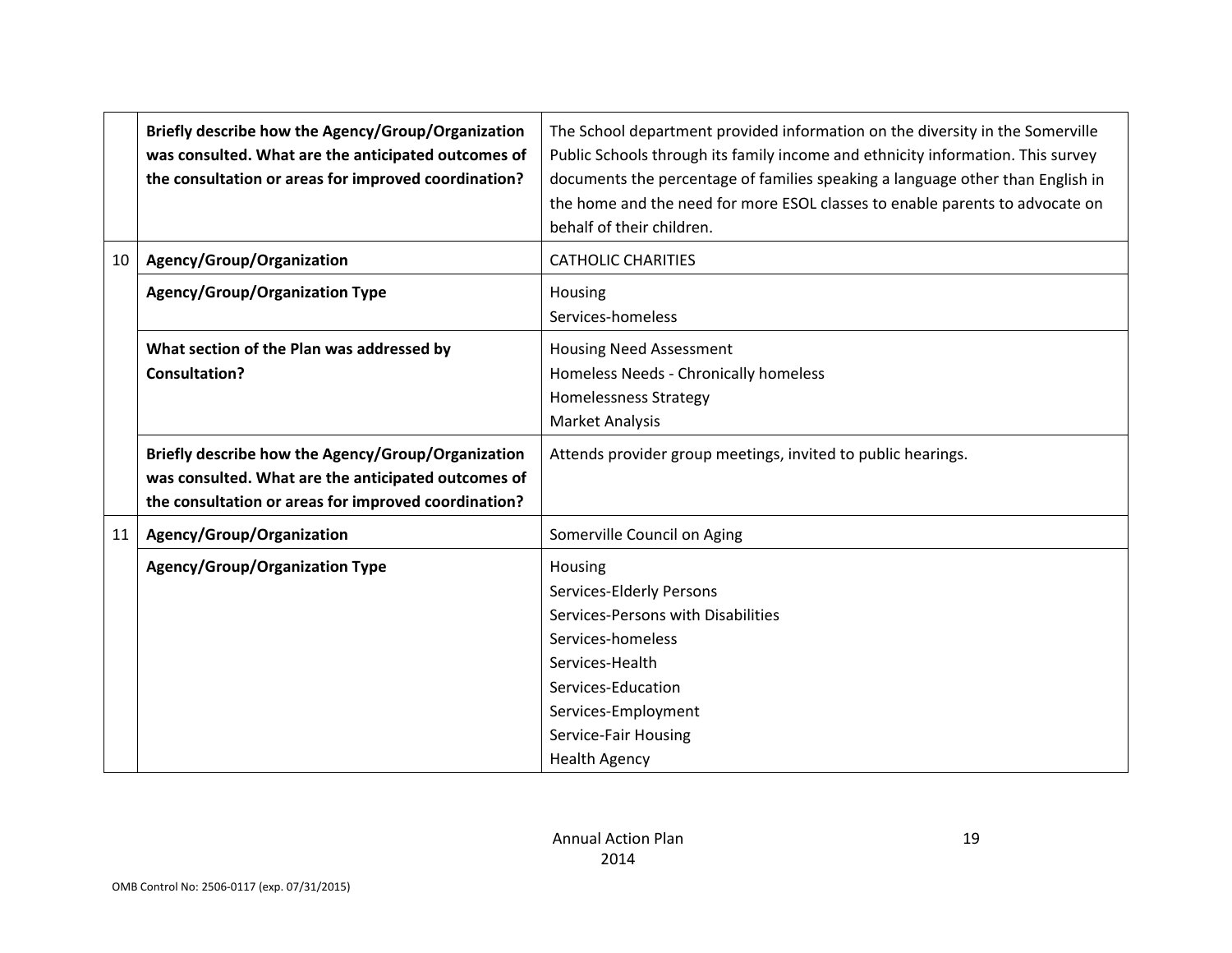|    | What section of the Plan was addressed by<br><b>Consultation?</b>                                                                                                 | <b>Housing Need Assessment</b><br>Non-Homeless Special Needs                                                                                                                                                                                                          |
|----|-------------------------------------------------------------------------------------------------------------------------------------------------------------------|-----------------------------------------------------------------------------------------------------------------------------------------------------------------------------------------------------------------------------------------------------------------------|
|    | Briefly describe how the Agency/Group/Organization<br>was consulted. What are the anticipated outcomes of<br>the consultation or areas for improved coordination? | The Council on Aging provided us with a survey detailing the needs of a growing<br>population in the City (adults 50+) and information on a study documenting<br>longer life spans for seniors involved in social activities (6,500 seniors studied<br>over 5 years). |
| 12 | Agency/Group/Organization                                                                                                                                         | WAYSIDE YOUTH AND FAMILY NETWORK                                                                                                                                                                                                                                      |
|    | <b>Agency/Group/Organization Type</b>                                                                                                                             | Housing<br>Services-homeless                                                                                                                                                                                                                                          |
|    | What section of the Plan was addressed by<br><b>Consultation?</b>                                                                                                 | <b>Housing Need Assessment</b><br>Homelessness Needs - Unaccompanied youth<br><b>Homelessness Strategy</b><br><b>Market Analysis</b><br>Anti-poverty Strategy                                                                                                         |
|    | Briefly describe how the Agency/Group/Organization<br>was consulted. What are the anticipated outcomes of<br>the consultation or areas for improved coordination? | attends monthly provider group meetings and committee meetings, invited to<br>public hearings.                                                                                                                                                                        |
| 13 | Agency/Group/Organization                                                                                                                                         | <b>CAMBRIDGE HEALTH ALLIANCE</b>                                                                                                                                                                                                                                      |
|    | <b>Agency/Group/Organization Type</b>                                                                                                                             | <b>Health Agency</b>                                                                                                                                                                                                                                                  |
|    | What section of the Plan was addressed by<br><b>Consultation?</b>                                                                                                 | <b>Housing Need Assessment</b><br><b>Homelessness Strategy</b><br><b>Market Analysis</b>                                                                                                                                                                              |
|    | Briefly describe how the Agency/Group/Organization<br>was consulted. What are the anticipated outcomes of<br>the consultation or areas for improved coordination? | Invited to and attended public hearings.                                                                                                                                                                                                                              |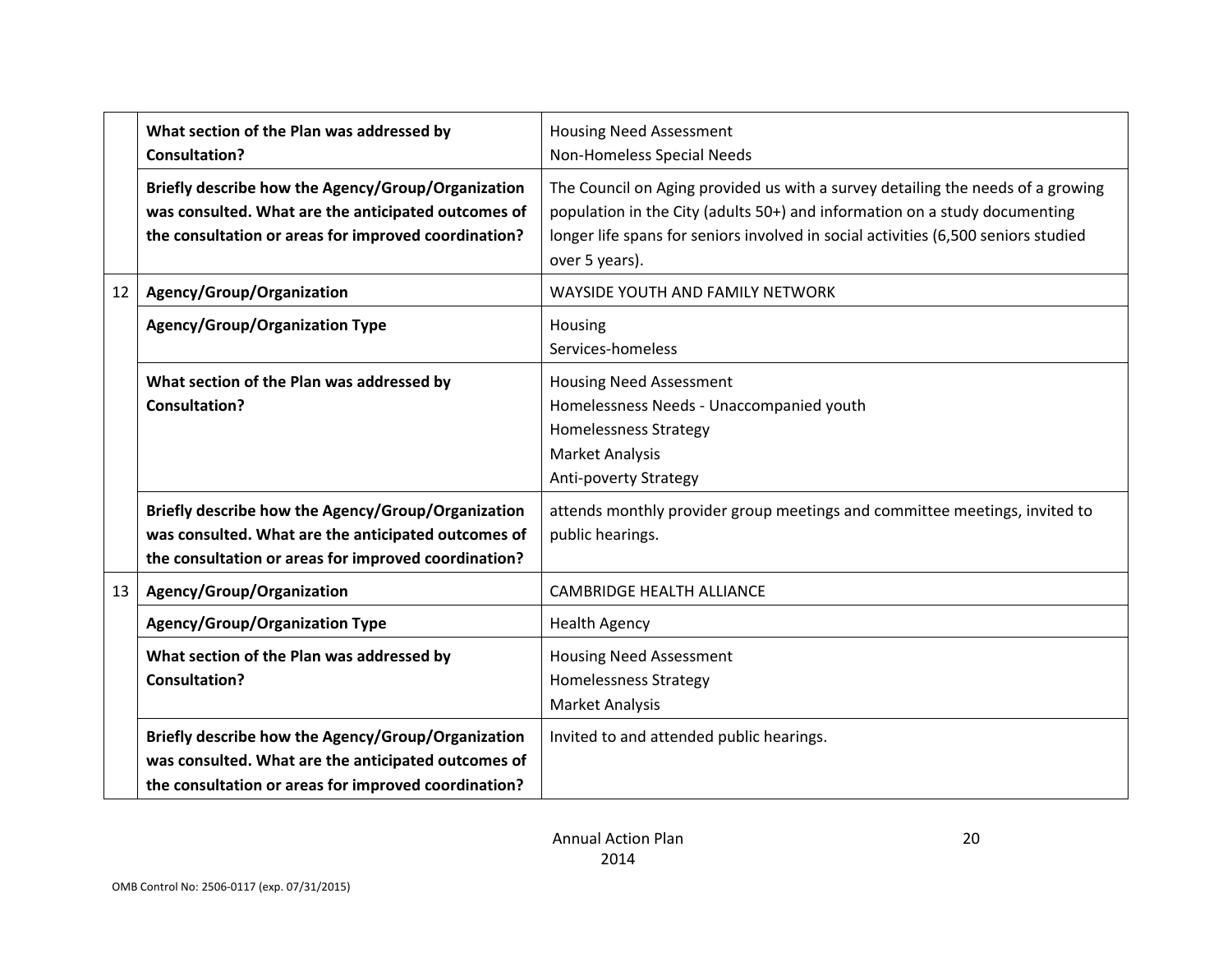| 14 | Agency/Group/Organization                                                                                                                                         | Somerville Affordable Housing Trust Fund                                                                                                                             |
|----|-------------------------------------------------------------------------------------------------------------------------------------------------------------------|----------------------------------------------------------------------------------------------------------------------------------------------------------------------|
|    | <b>Agency/Group/Organization Type</b>                                                                                                                             | Other government - Local                                                                                                                                             |
|    | What section of the Plan was addressed by<br><b>Consultation?</b>                                                                                                 | <b>Housing Need Assessment</b><br><b>Market Analysis</b>                                                                                                             |
|    | Briefly describe how the Agency/Group/Organization<br>was consulted. What are the anticipated outcomes of<br>the consultation or areas for improved coordination? | Invited to attend public hearing; consulted at regular meeting.                                                                                                      |
| 15 | Agency/Group/Organization                                                                                                                                         | Heading Home Inc.                                                                                                                                                    |
|    | <b>Agency/Group/Organization Type</b>                                                                                                                             | Housing<br>Services-homeless                                                                                                                                         |
|    | What section of the Plan was addressed by<br><b>Consultation?</b>                                                                                                 | <b>Housing Need Assessment</b><br>Homelessness Needs - Unaccompanied youth<br><b>Homelessness Strategy</b><br><b>Market Analysis</b><br><b>Anti-poverty Strategy</b> |
|    | Briefly describe how the Agency/Group/Organization<br>was consulted. What are the anticipated outcomes of<br>the consultation or areas for improved coordination? | Attends monthly provider and committee meetings; invited to public hearing.                                                                                          |
| 16 | Agency/Group/Organization                                                                                                                                         | Riverside Community Mental Health & Retardation Center, Inc.                                                                                                         |
|    | <b>Agency/Group/Organization Type</b>                                                                                                                             | <b>Health Agency</b>                                                                                                                                                 |
|    | What section of the Plan was addressed by<br><b>Consultation?</b>                                                                                                 | <b>Housing Need Assessment</b><br><b>Homelessness Strategy</b>                                                                                                       |
|    | Briefly describe how the Agency/Group/Organization<br>was consulted. What are the anticipated outcomes of<br>the consultation or areas for improved coordination? | Attends provider group meetings, invited to public hearing.                                                                                                          |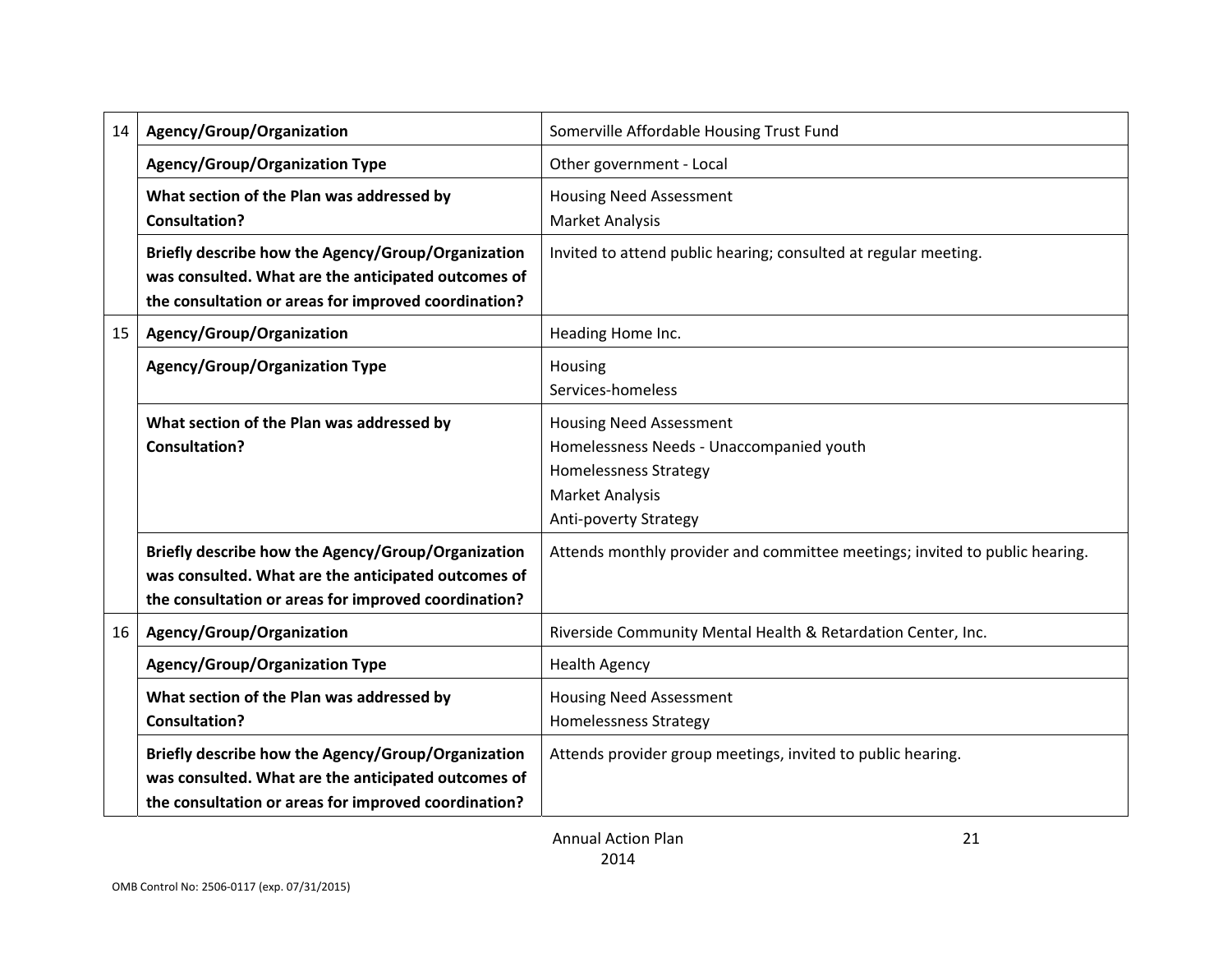| 17 | Agency/Group/Organization                                                                                                                                         | Respond                                                                                                                             |
|----|-------------------------------------------------------------------------------------------------------------------------------------------------------------------|-------------------------------------------------------------------------------------------------------------------------------------|
|    | <b>Agency/Group/Organization Type</b>                                                                                                                             | Housing<br>Services-Victims of Domestic Violence<br>Services-homeless                                                               |
|    | What section of the Plan was addressed by<br><b>Consultation?</b>                                                                                                 | <b>Housing Need Assessment</b><br>Homeless Needs - Families with children<br><b>Homelessness Strategy</b><br><b>Market Analysis</b> |
|    | Briefly describe how the Agency/Group/Organization<br>was consulted. What are the anticipated outcomes of<br>the consultation or areas for improved coordination? | Attends provider group meetings; invited to public hearing.                                                                         |
| 18 | Agency/Group/Organization                                                                                                                                         | Cambridge and Somerville Legal Services                                                                                             |
|    | <b>Agency/Group/Organization Type</b>                                                                                                                             | Service-Fair Housing<br><b>Legal Services</b>                                                                                       |
|    | What section of the Plan was addressed by<br><b>Consultation?</b>                                                                                                 | <b>Housing Need Assessment</b><br><b>Public Housing Needs</b><br><b>Market Analysis</b>                                             |
|    | Briefly describe how the Agency/Group/Organization<br>was consulted. What are the anticipated outcomes of<br>the consultation or areas for improved coordination? | Attends provider group meetings; invited to public hearing. Consulted through<br>meetings.                                          |
| 19 | Agency/Group/Organization                                                                                                                                         | Somerville LIFT                                                                                                                     |
|    | <b>Agency/Group/Organization Type</b>                                                                                                                             | Service-Fair Housing                                                                                                                |
|    | What section of the Plan was addressed by<br><b>Consultation?</b>                                                                                                 | <b>Housing Need Assessment</b><br><b>Market Analysis</b>                                                                            |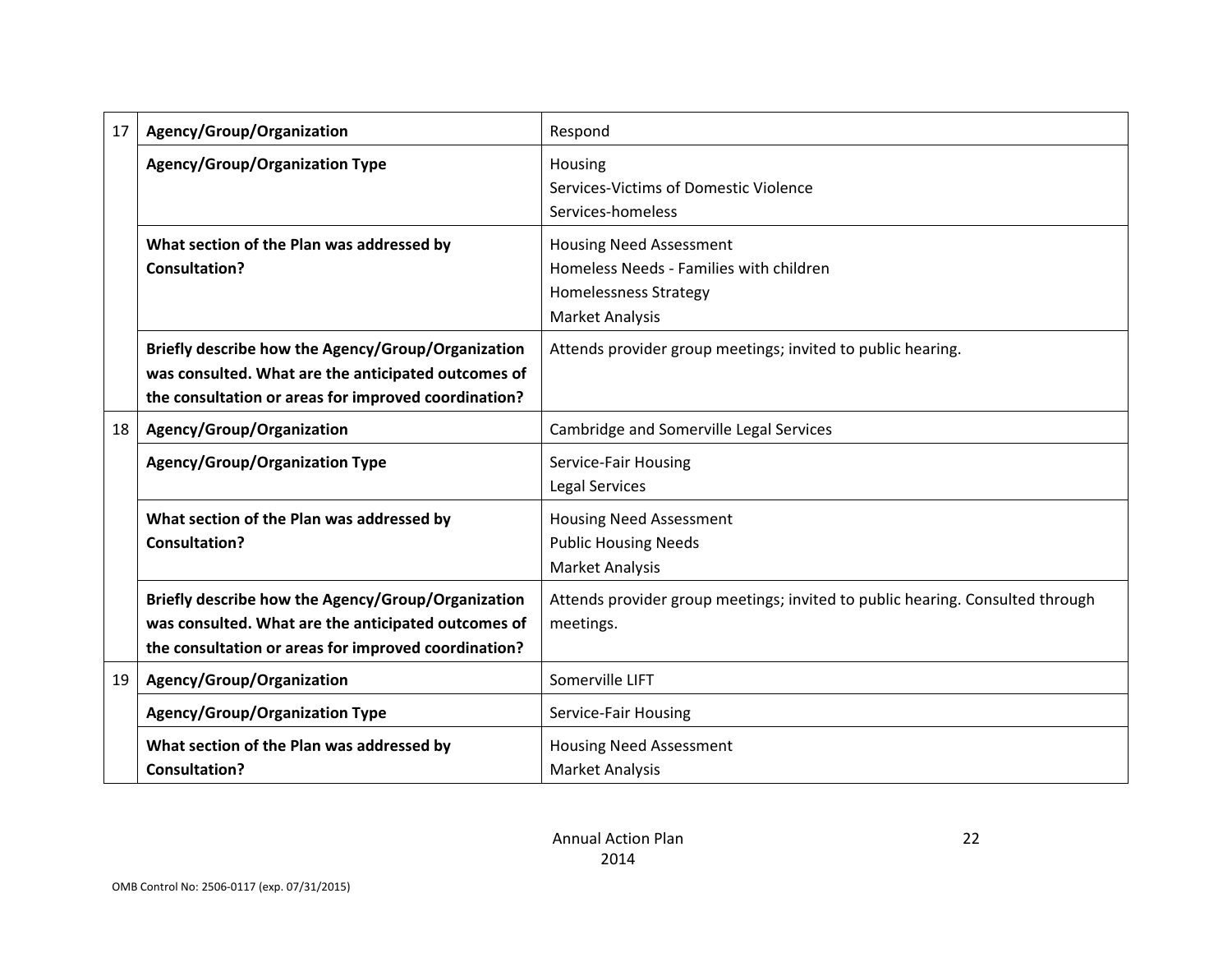|    | Briefly describe how the Agency/Group/Organization<br>was consulted. What are the anticipated outcomes of | Attends provider group meetings. Invited to public hearing. |
|----|-----------------------------------------------------------------------------------------------------------|-------------------------------------------------------------|
|    | the consultation or areas for improved coordination?                                                      |                                                             |
| 20 | Agency/Group/Organization                                                                                 | Visiting Nurses association of Eastern Mass                 |
|    | <b>Agency/Group/Organization Type</b>                                                                     | <b>Health Agency</b>                                        |
|    | What section of the Plan was addressed by                                                                 | <b>Housing Need Assessment</b>                              |
|    | <b>Consultation?</b>                                                                                      | <b>Homelessness Strategy</b>                                |
|    | Briefly describe how the Agency/Group/Organization                                                        | Attends provider group meetings. Invited to public hearing. |
|    | was consulted. What are the anticipated outcomes of                                                       |                                                             |
|    | the consultation or areas for improved coordination?                                                      |                                                             |
| 21 | Agency/Group/Organization                                                                                 | <b>Somervision Steering Committee</b>                       |
|    | <b>Agency/Group/Organization Type</b>                                                                     | Other government - Local                                    |
|    |                                                                                                           | Planning organization                                       |
|    |                                                                                                           | <b>Business Leaders</b>                                     |
|    |                                                                                                           | Civic Leaders                                               |
|    |                                                                                                           | Neighborhood Organization                                   |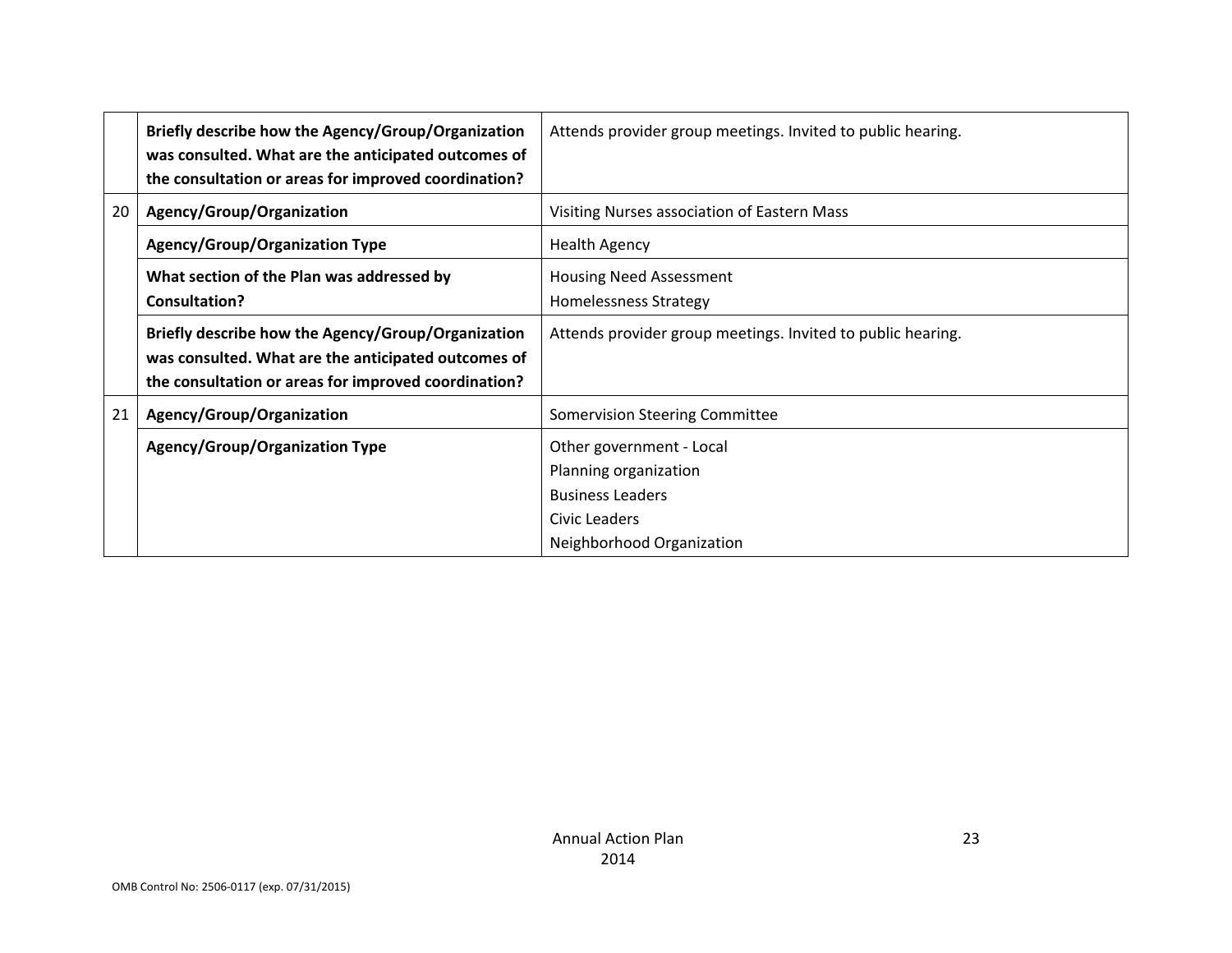|    | What section of the Plan was addressed by            | <b>Housing Need Assessment</b>                                                   |  |  |  |  |
|----|------------------------------------------------------|----------------------------------------------------------------------------------|--|--|--|--|
|    | <b>Consultation?</b>                                 | <b>Public Housing Needs</b>                                                      |  |  |  |  |
|    |                                                      | Homeless Needs - Chronically homeless                                            |  |  |  |  |
|    |                                                      | Homeless Needs - Families with children                                          |  |  |  |  |
|    |                                                      | Homelessness Needs - Veterans                                                    |  |  |  |  |
|    |                                                      | Homelessness Needs - Unaccompanied youth                                         |  |  |  |  |
|    |                                                      | <b>Homelessness Strategy</b>                                                     |  |  |  |  |
|    |                                                      | Non-Homeless Special Needs                                                       |  |  |  |  |
|    |                                                      | <b>Market Analysis</b>                                                           |  |  |  |  |
|    |                                                      | <b>Economic Development</b>                                                      |  |  |  |  |
|    |                                                      | <b>Anti-poverty Strategy</b>                                                     |  |  |  |  |
|    | Briefly describe how the Agency/Group/Organization   | In 2009 a sixty member steering committee was assembled and included local       |  |  |  |  |
|    | was consulted. What are the anticipated outcomes of  | residents, business owners, non-profit organizations, and elected officials. The |  |  |  |  |
|    | the consultation or areas for improved coordination? | committee embarked on a three year process to develop the City's newly           |  |  |  |  |
|    |                                                      | adopted 20 year comprehensive plan. Over the course of these 3 years a series of |  |  |  |  |
|    |                                                      | workshops and nine events were held to develop and review the plan with the      |  |  |  |  |
|    |                                                      | larger community. Somervision steering committee members also gave individual    |  |  |  |  |
|    |                                                      | sponsors presentations to their individual sponsors and community organizations. |  |  |  |  |
|    |                                                      | The plan was formally adopted by the City's Board of Aldermen on April 2012.     |  |  |  |  |
| 22 | Agency/Group/Organization                            | <b>Haitian Coalition</b>                                                         |  |  |  |  |
|    | <b>Agency/Group/Organization Type</b>                | Housing                                                                          |  |  |  |  |
|    |                                                      | Services-Children                                                                |  |  |  |  |
|    |                                                      | Services-Elderly Persons                                                         |  |  |  |  |
|    |                                                      | Services-Health                                                                  |  |  |  |  |
|    |                                                      | Services-Education                                                               |  |  |  |  |
|    |                                                      | Services-Employment                                                              |  |  |  |  |
|    |                                                      | Service-Fair Housing                                                             |  |  |  |  |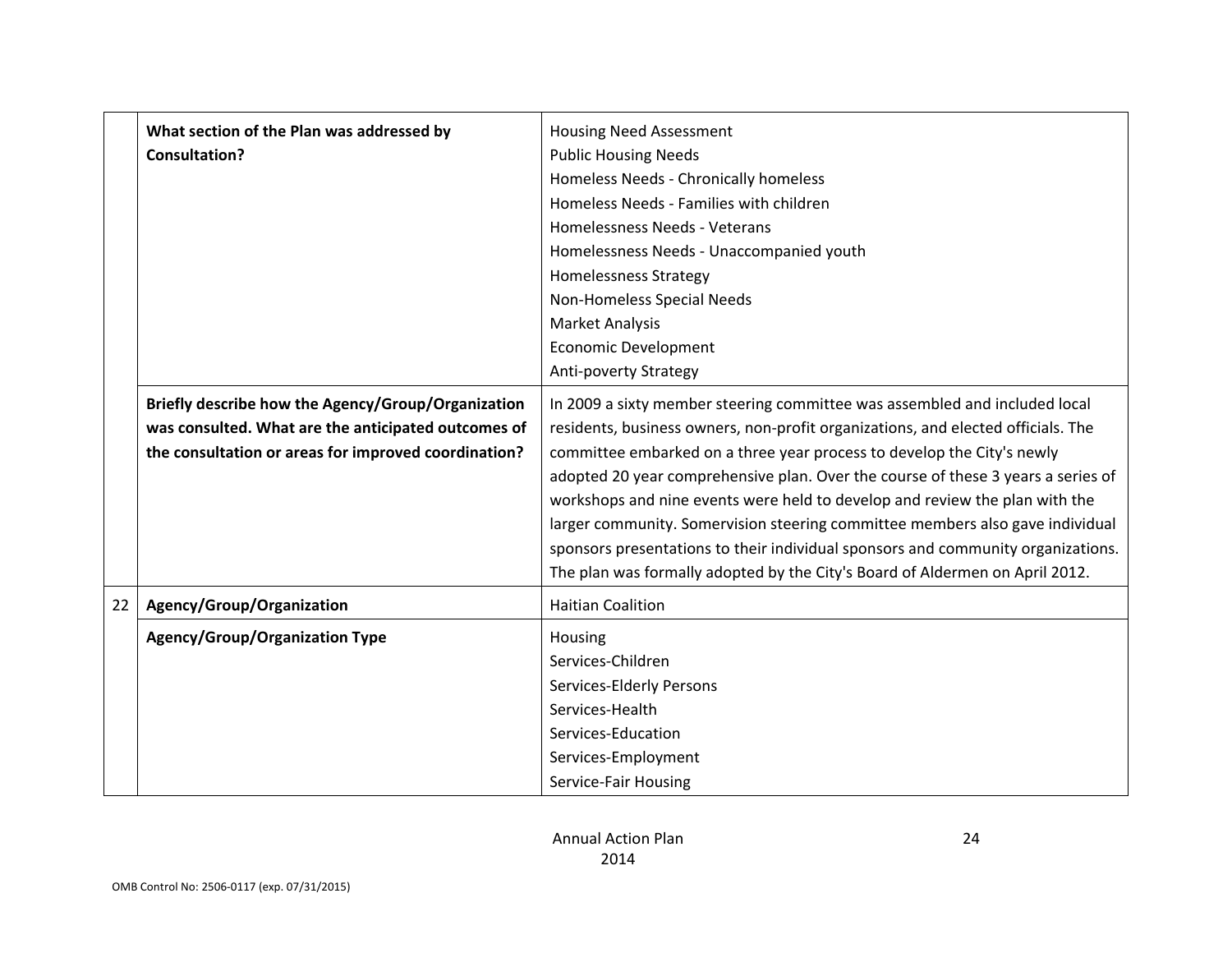|    | What section of the Plan was addressed by<br><b>Consultation?</b>                                                                                                 | <b>Housing Need Assessment</b><br><b>Public Housing Needs</b><br>Non-Homeless Special Needs<br><b>Market Analysis</b> |  |  |  |
|----|-------------------------------------------------------------------------------------------------------------------------------------------------------------------|-----------------------------------------------------------------------------------------------------------------------|--|--|--|
|    | Briefly describe how the Agency/Group/Organization<br>was consulted. What are the anticipated outcomes of<br>the consultation or areas for improved coordination? | Attend group and committee meetings; invited to public hearing.                                                       |  |  |  |
| 23 | Agency/Group/Organization                                                                                                                                         | <b>Clarendon Housing Tenants Association</b>                                                                          |  |  |  |
|    | <b>Agency/Group/Organization Type</b>                                                                                                                             | Housing                                                                                                               |  |  |  |
|    | What section of the Plan was addressed by<br><b>Consultation?</b>                                                                                                 | <b>Housing Need Assessment</b><br><b>Public Housing Needs</b>                                                         |  |  |  |
|    | Briefly describe how the Agency/Group/Organization<br>was consulted. What are the anticipated outcomes of<br>the consultation or areas for improved coordination? | Group was consulted on the development of the North St. park project and<br>invited to public hearings.               |  |  |  |
| 24 | Agency/Group/Organization                                                                                                                                         | <b>Volunteers of America</b>                                                                                          |  |  |  |
|    | <b>Agency/Group/Organization Type</b>                                                                                                                             | Housing<br>Services-homeless                                                                                          |  |  |  |
|    | What section of the Plan was addressed by<br>Consultation?                                                                                                        | Homelessness Needs - Veterans<br><b>Homelessness Strategy</b>                                                         |  |  |  |
|    | Briefly describe how the Agency/Group/Organization<br>was consulted. What are the anticipated outcomes of<br>the consultation or areas for improved coordination? | Invited to attend public hearings.                                                                                    |  |  |  |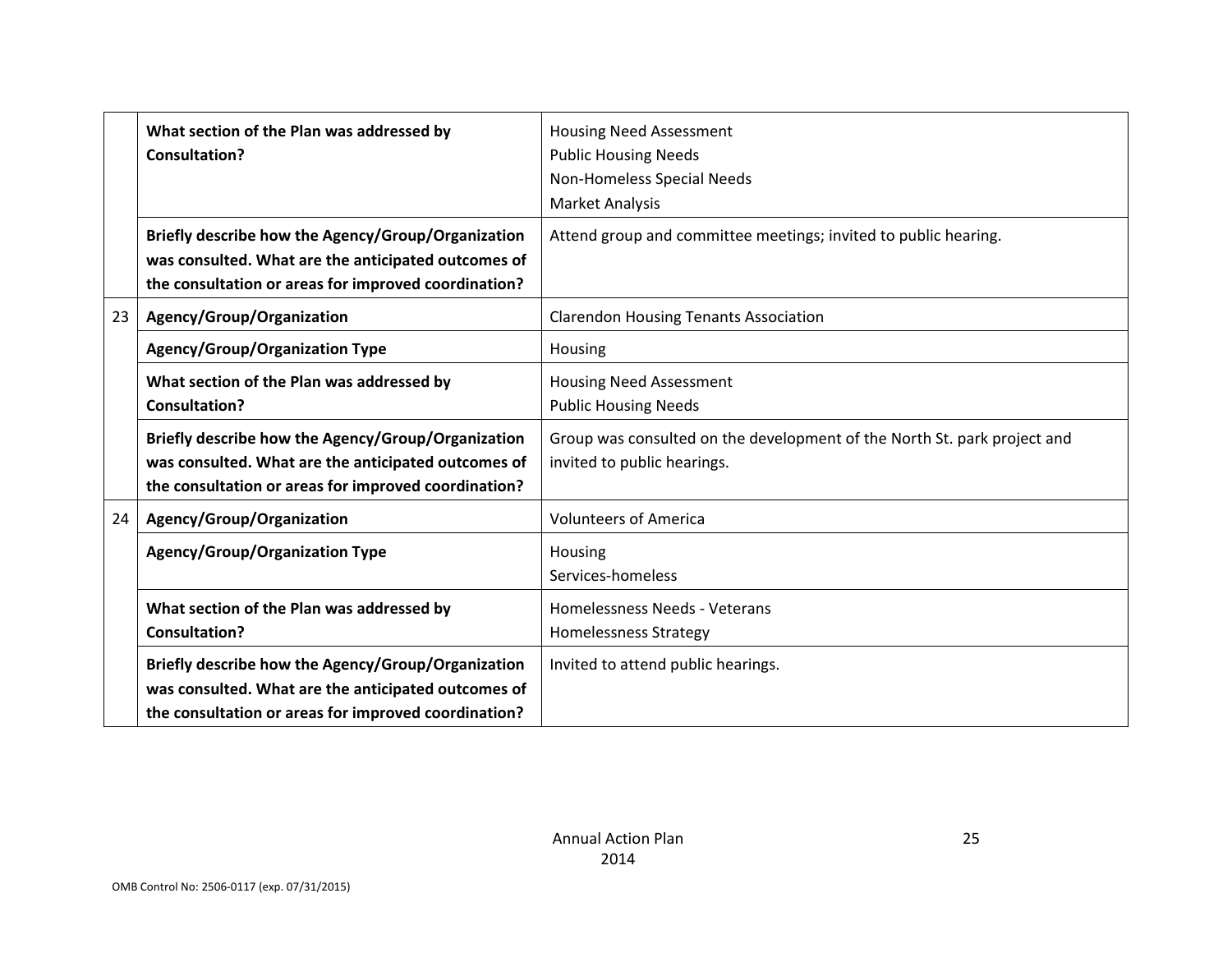| 25 | Agency/Group/Organization                                                                                                                                         | <b>EAST SOMERVILLE MAIN STREETS</b>                                                     |  |  |  |  |
|----|-------------------------------------------------------------------------------------------------------------------------------------------------------------------|-----------------------------------------------------------------------------------------|--|--|--|--|
|    | <b>Agency/Group/Organization Type</b>                                                                                                                             | Services-Employment<br><b>Business Leaders</b><br>Neighborhood Organization             |  |  |  |  |
|    | What section of the Plan was addressed by<br><b>Consultation?</b>                                                                                                 | <b>Market Analysis</b><br><b>Economic Development</b>                                   |  |  |  |  |
|    | Briefly describe how the Agency/Group/Organization<br>was consulted. What are the anticipated outcomes of<br>the consultation or areas for improved coordination? | Invited to and attended public hearings.                                                |  |  |  |  |
| 26 | Agency/Group/Organization                                                                                                                                         | UNION SQUARE MAIN STREETS                                                               |  |  |  |  |
|    | <b>Agency/Group/Organization Type</b>                                                                                                                             | Services-Employment<br><b>Business Leaders</b><br>Neighborhood Organization             |  |  |  |  |
|    | What section of the Plan was addressed by<br><b>Consultation?</b>                                                                                                 | <b>Market Analysis</b><br><b>Economic Development</b>                                   |  |  |  |  |
|    | Briefly describe how the Agency/Group/Organization<br>was consulted. What are the anticipated outcomes of<br>the consultation or areas for improved coordination? | Invited to public hearings.                                                             |  |  |  |  |
| 27 | Agency/Group/Organization                                                                                                                                         | <b>Metro Area Planning Council</b>                                                      |  |  |  |  |
|    | <b>Agency/Group/Organization Type</b>                                                                                                                             | Housing<br>Regional organization<br>Planning organization                               |  |  |  |  |
|    | What section of the Plan was addressed by<br><b>Consultation?</b>                                                                                                 | <b>Housing Need Assessment</b><br><b>Market Analysis</b><br><b>Economic Development</b> |  |  |  |  |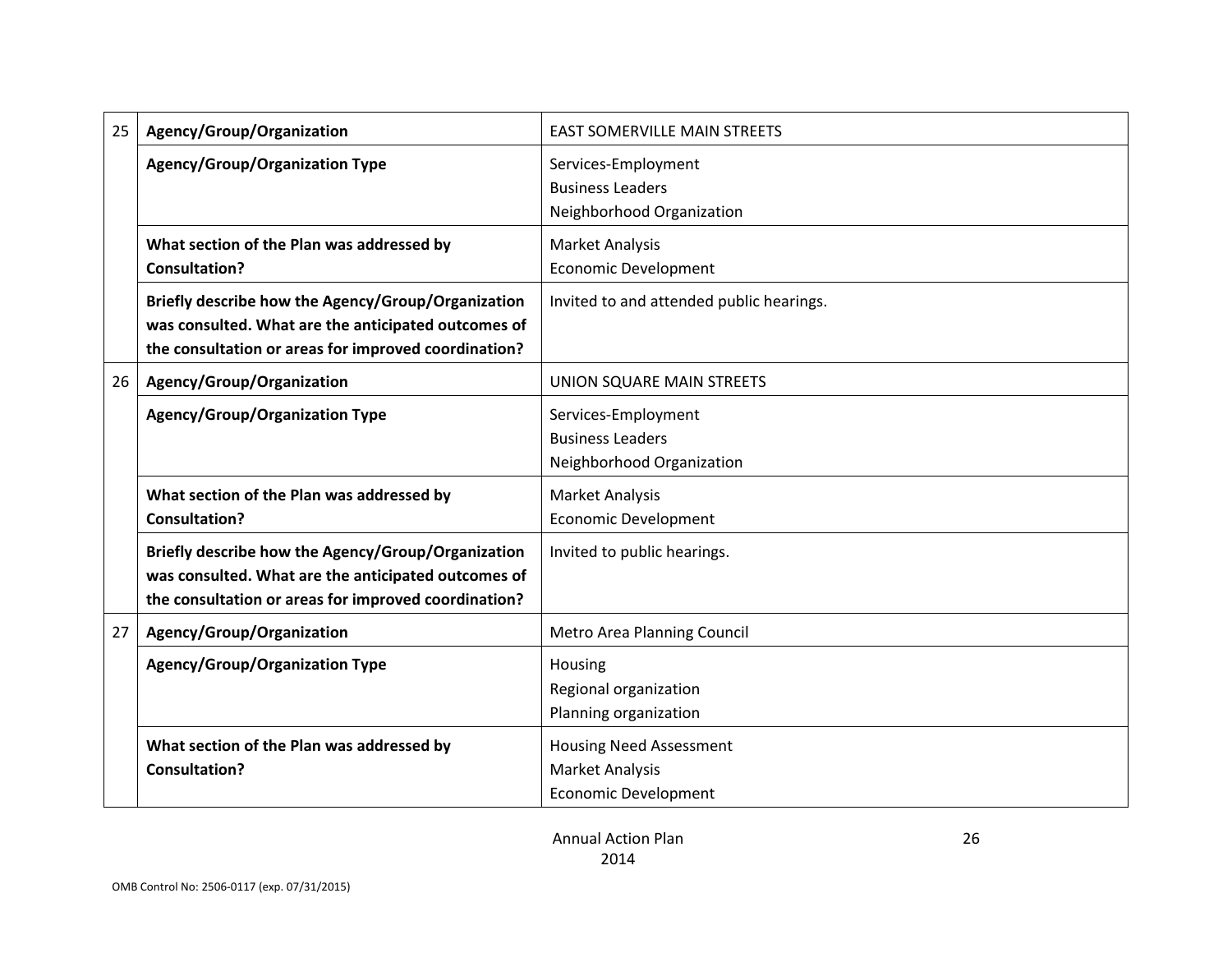|    | Briefly describe how the Agency/Group/Organization<br>was consulted. What are the anticipated outcomes of<br>the consultation or areas for improved coordination? |                                                                                                                                       |  |  |  |  |
|----|-------------------------------------------------------------------------------------------------------------------------------------------------------------------|---------------------------------------------------------------------------------------------------------------------------------------|--|--|--|--|
| 28 | Agency/Group/Organization                                                                                                                                         | METRO BOSTON HOUSING PARTNERSHIP                                                                                                      |  |  |  |  |
|    | <b>Agency/Group/Organization Type</b>                                                                                                                             | Housing<br>Regional organization<br>Planning organization                                                                             |  |  |  |  |
|    | What section of the Plan was addressed by<br><b>Consultation?</b>                                                                                                 | <b>Housing Need Assessment</b><br><b>Market Analysis</b>                                                                              |  |  |  |  |
|    | Briefly describe how the Agency/Group/Organization<br>was consulted. What are the anticipated outcomes of<br>the consultation or areas for improved coordination? |                                                                                                                                       |  |  |  |  |
| 29 | Agency/Group/Organization                                                                                                                                         | <b>JUST A START CORPORATION</b>                                                                                                       |  |  |  |  |
|    | <b>Agency/Group/Organization Type</b>                                                                                                                             | Services-Employment                                                                                                                   |  |  |  |  |
|    | What section of the Plan was addressed by<br><b>Consultation?</b>                                                                                                 | <b>Market Analysis</b><br><b>Economic Development</b>                                                                                 |  |  |  |  |
|    | Briefly describe how the Agency/Group/Organization<br>was consulted. What are the anticipated outcomes of<br>the consultation or areas for improved coordination? |                                                                                                                                       |  |  |  |  |
| 30 | Agency/Group/Organization                                                                                                                                         | MA Transgender Political Coalition                                                                                                    |  |  |  |  |
|    | <b>Agency/Group/Organization Type</b>                                                                                                                             | Services - Housing<br>Services-Persons with Disabilities<br>Services-Persons with HIV/AIDS<br>Services-homeless<br>Services-Education |  |  |  |  |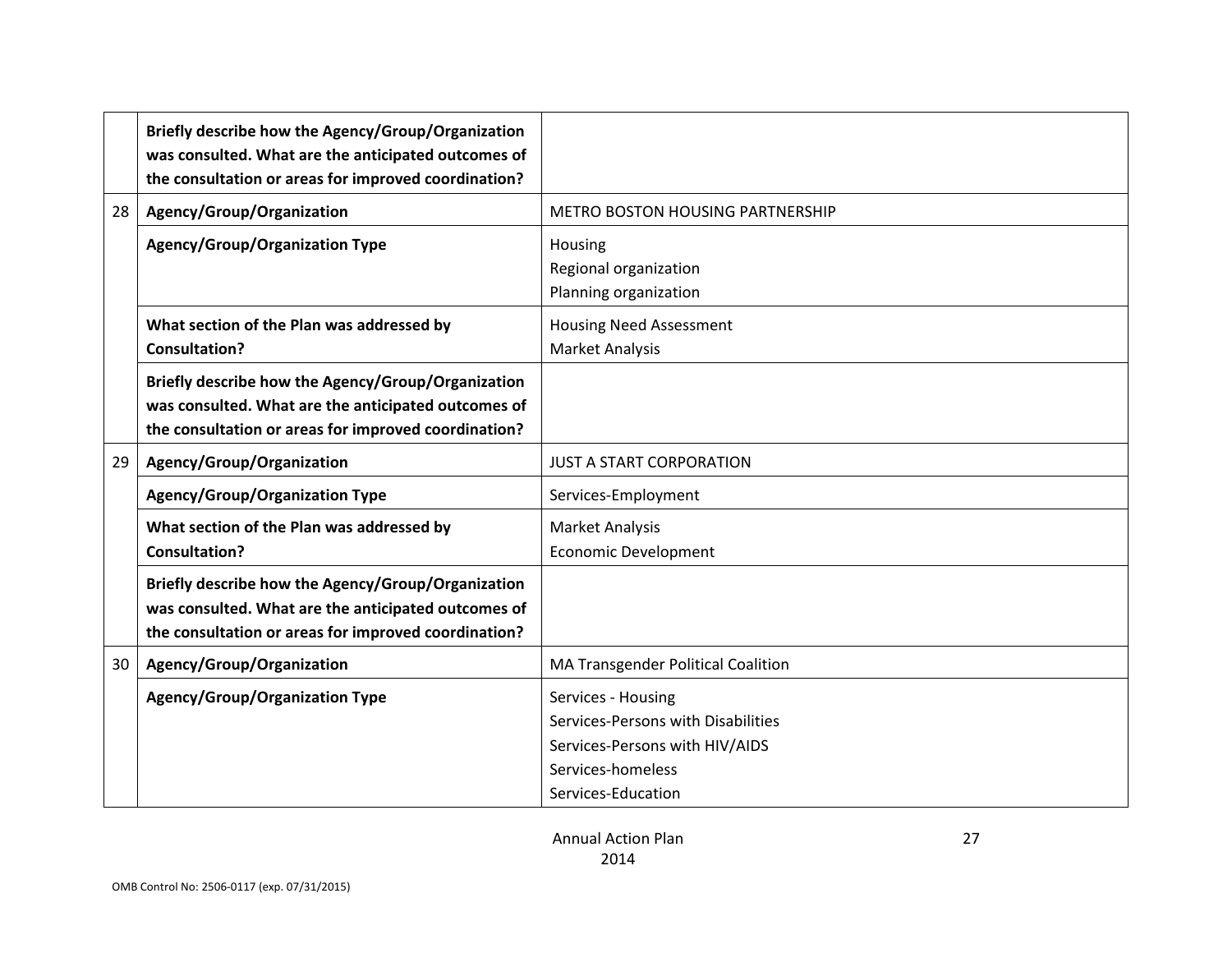|    | What section of the Plan was addressed by<br><b>Consultation?</b>                                                                                                 | <b>Housing Need Assessment</b><br>Non-Homeless Special Needs                   |  |  |  |
|----|-------------------------------------------------------------------------------------------------------------------------------------------------------------------|--------------------------------------------------------------------------------|--|--|--|
|    | Briefly describe how the Agency/Group/Organization<br>was consulted. What are the anticipated outcomes of<br>the consultation or areas for improved coordination? |                                                                                |  |  |  |
| 31 | Agency/Group/Organization                                                                                                                                         | Youth Harbors                                                                  |  |  |  |
|    | <b>Agency/Group/Organization Type</b>                                                                                                                             | <b>Housing</b><br>Services-Children<br>Services-homeless<br>Services-Education |  |  |  |
|    | What section of the Plan was addressed by<br>Consultation?                                                                                                        | Homelessness Needs - Unaccompanied youth                                       |  |  |  |
|    | Briefly describe how the Agency/Group/Organization<br>was consulted. What are the anticipated outcomes of<br>the consultation or areas for improved coordination? |                                                                                |  |  |  |

**Table 2 – Agencies, groups, organizations who participated**

**Identify any Agency Types not consulted and provide rationale for not consulting**

#### **Other local/regional/state/federal planning efforts considered when preparing the Plan**

| Name of Plan      | <b>Lead Organization</b> | How do the goals of your Strategic Plan<br>overlap with the goals of each plan? |
|-------------------|--------------------------|---------------------------------------------------------------------------------|
| Continuum of Care |                          |                                                                                 |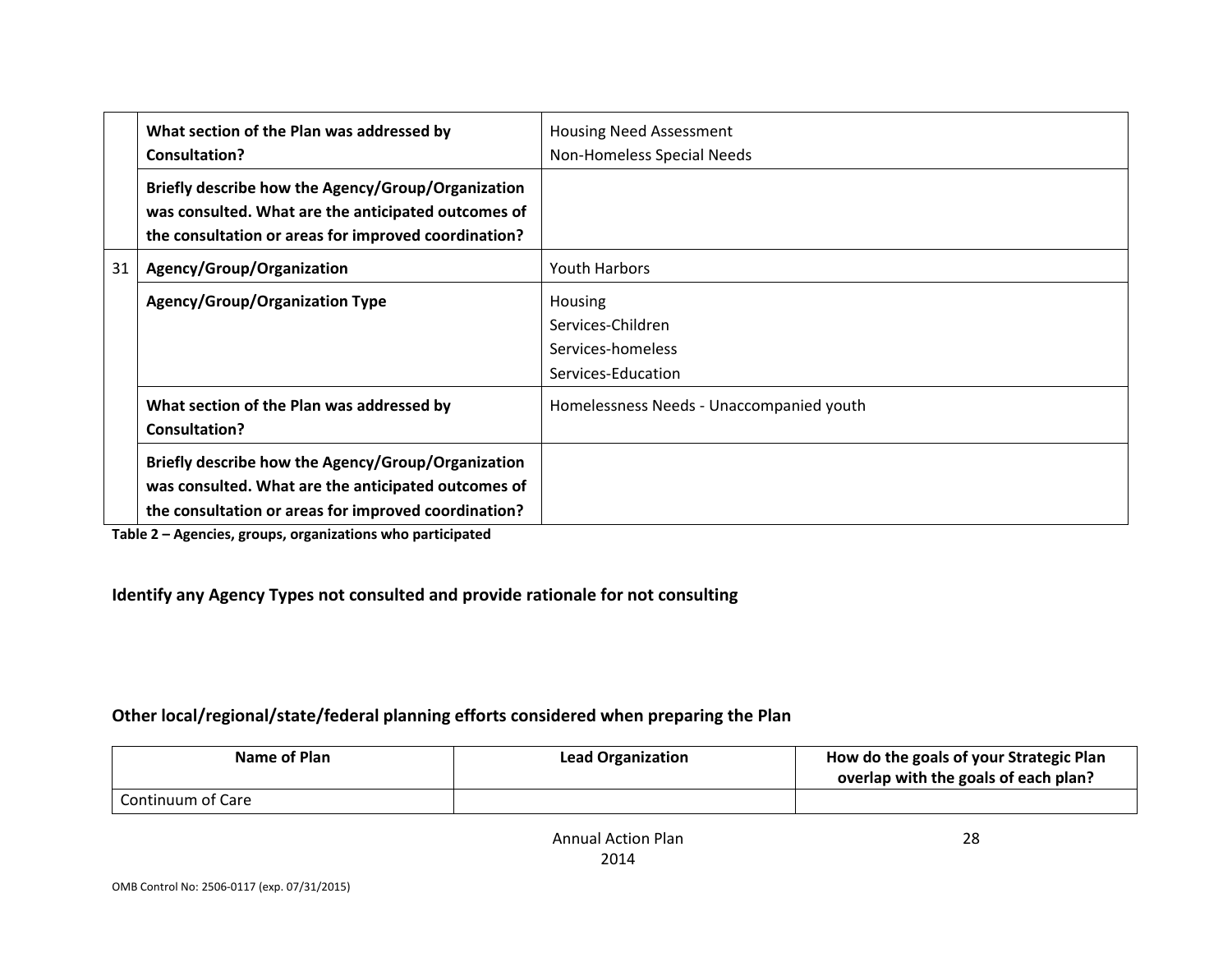**Table 3 – Other local / regional / federal planning efforts**

**Narrative (optional)**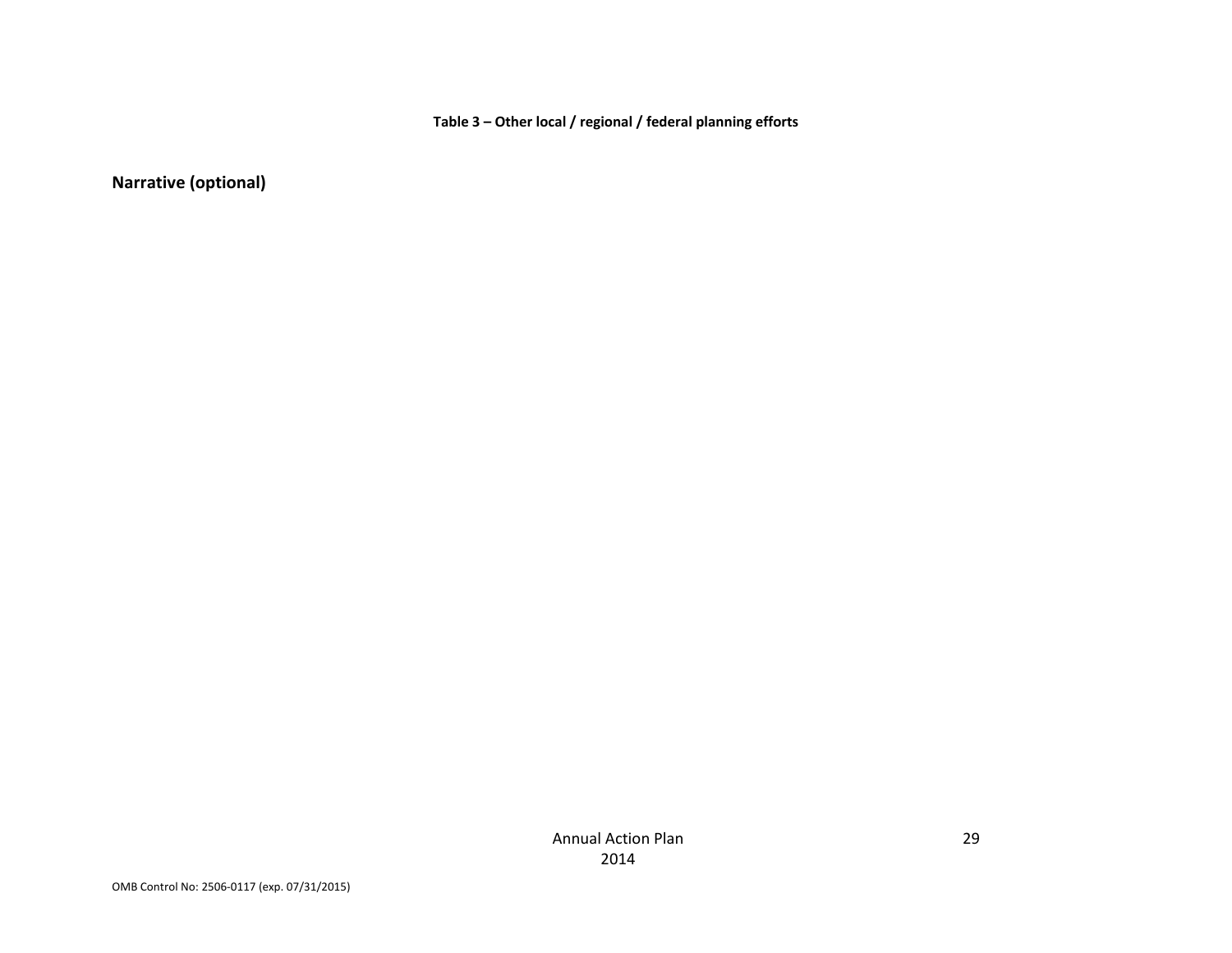### **AP‐12 Participation – 91.105, 91.200(c)**

#### **1. Summary of citizen participation process/Efforts made to broaden citizen participation Summarize citizen participation process and how it impacted goal‐setting**

Public meetings were held on January 16th and March 20th in order to solicit direct feedback. An interactive survey was conducted live at the January meeting to obtain citizen input on key issues regarding affordable housing, economic development and job creation, and public services. The results were shared live with the attendants and opportunity for comment was made available. The survey results were also considered internally when formulating the Program Year 14 plan.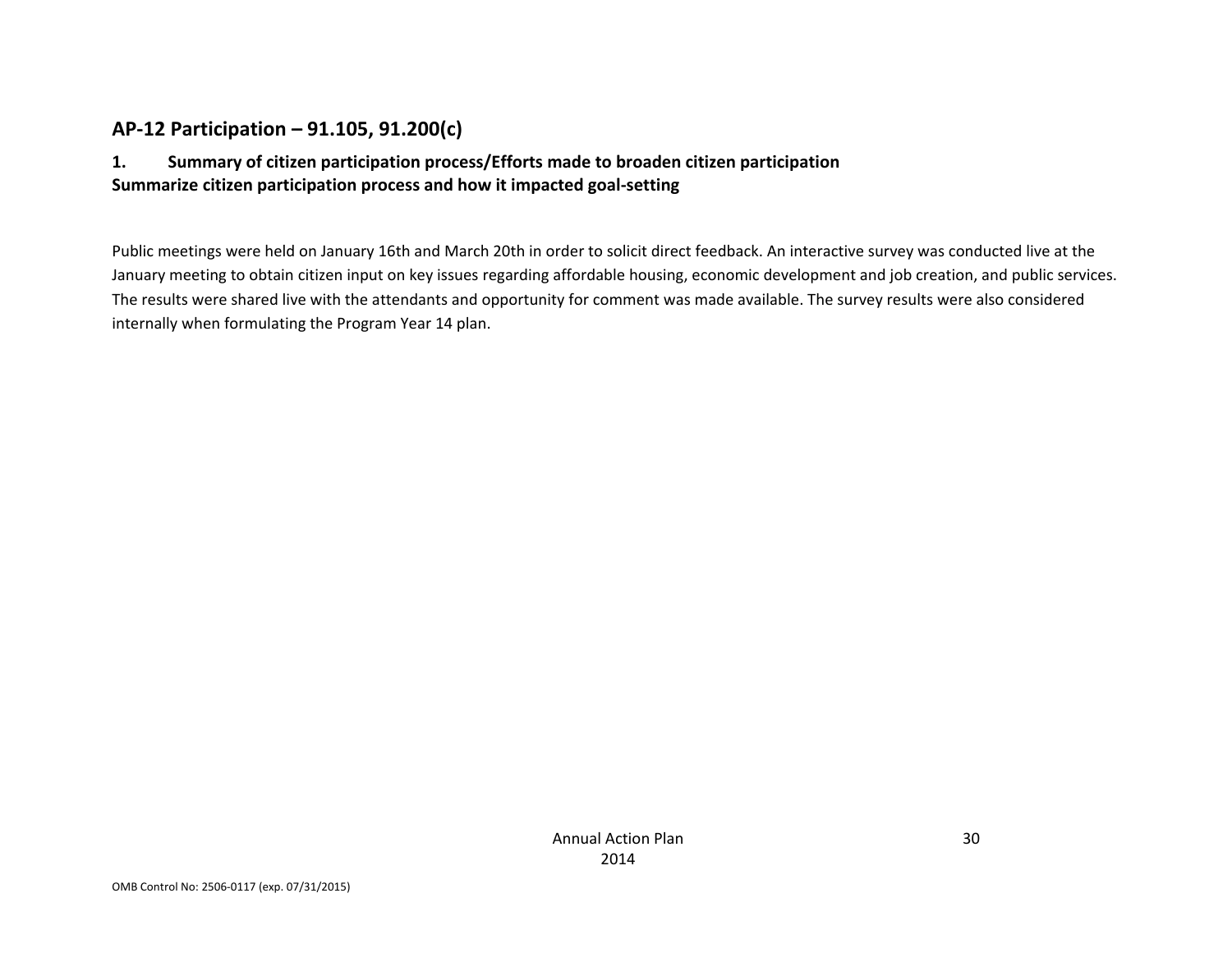#### **Citizen Participation Outreach**

| Sort | Mode of  | <b>Target of</b> | <b>Summary</b> | <b>Summary</b> | Summary o  | <b>URL</b> (If applicable) |
|------|----------|------------------|----------------|----------------|------------|----------------------------|
| Orde | Outreach | Outreach         | of             | οf             | f comments |                            |
|      |          |                  | response/      | comment        | not        |                            |
|      |          |                  | attendanc      | s received     | accepted   |                            |
|      |          |                  | е              |                | and reason |                            |
|      |          |                  |                |                |            |                            |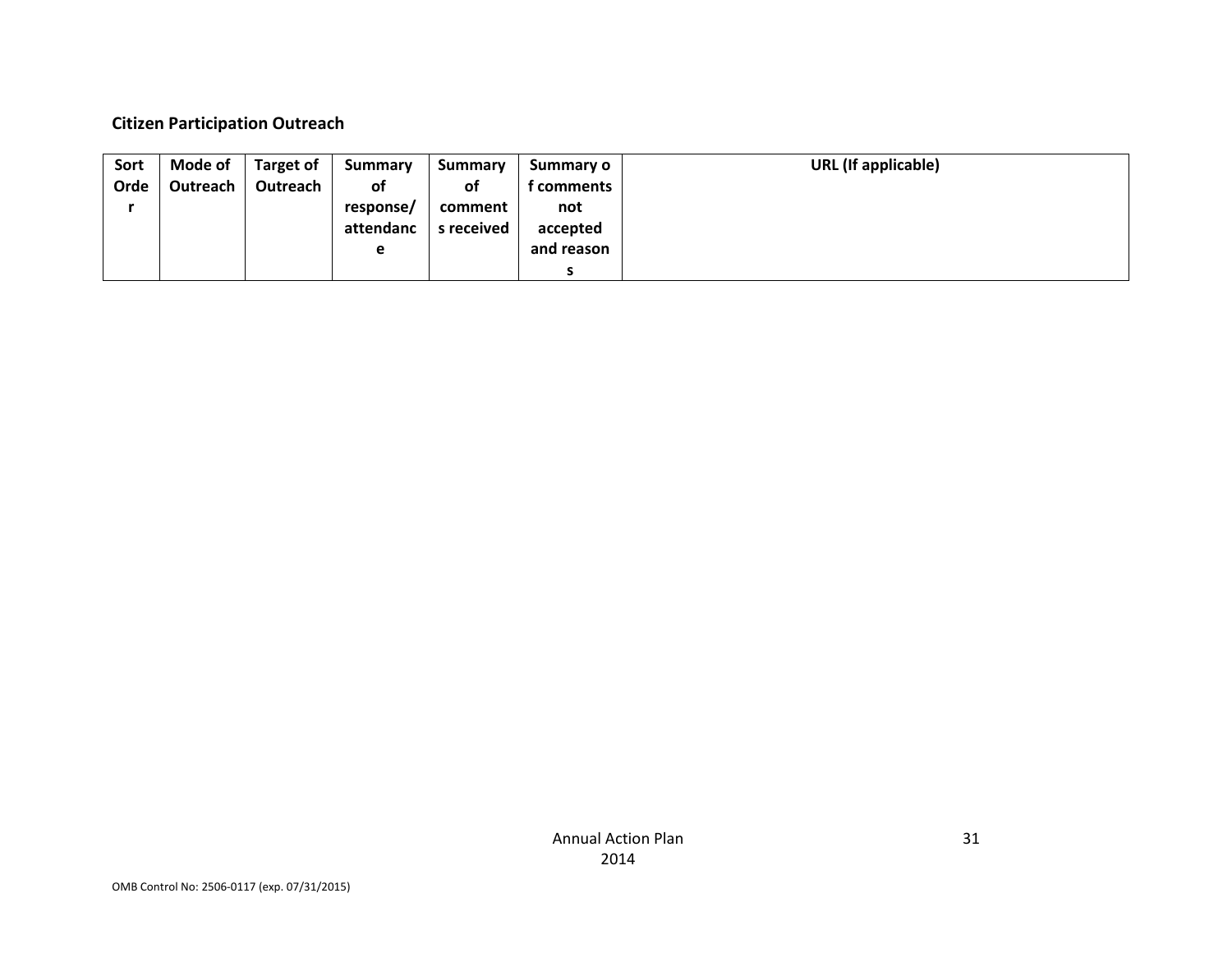| Sort         | Mode of           | <b>Target of</b>                                                                                                                                                                         | <b>Summary</b>                                                                                                                                                                                              | <b>Summary</b>                                                                                                                                             | Summary o              | <b>URL</b> (If applicable) |
|--------------|-------------------|------------------------------------------------------------------------------------------------------------------------------------------------------------------------------------------|-------------------------------------------------------------------------------------------------------------------------------------------------------------------------------------------------------------|------------------------------------------------------------------------------------------------------------------------------------------------------------|------------------------|----------------------------|
| Orde         | Outreach          | Outreach                                                                                                                                                                                 | of                                                                                                                                                                                                          | of                                                                                                                                                         | f comments             |                            |
| r            |                   |                                                                                                                                                                                          | response/                                                                                                                                                                                                   | comment                                                                                                                                                    | not                    |                            |
|              |                   |                                                                                                                                                                                          | attendanc<br>$\mathbf e$                                                                                                                                                                                    | s received                                                                                                                                                 | accepted<br>and reason |                            |
|              |                   |                                                                                                                                                                                          |                                                                                                                                                                                                             |                                                                                                                                                            | S                      |                            |
|              |                   | Minoritie                                                                                                                                                                                |                                                                                                                                                                                                             |                                                                                                                                                            |                        |                            |
|              |                   | $\sf S$                                                                                                                                                                                  |                                                                                                                                                                                                             |                                                                                                                                                            |                        |                            |
| $\mathbf{1}$ | Public<br>Meeting | Non-<br>English<br>Speaking<br>- Specify<br>other<br>language:<br>Spanish,<br>Portugue<br>se<br>Persons<br>with<br>disabilitie<br>$\sf S$<br>Non-<br>targeted/<br>broad<br>communi<br>ty | Public<br>meetings<br>were held<br>on January<br>16th and<br>March<br>20th 2014<br>to receive<br>input from<br>local<br>residents,<br>agencies,<br>organizatio<br>ns and<br>other<br>interested<br>parties. | The live<br>interactiv<br>e survey<br>results<br>were<br>tabulated<br>and<br>generated<br>into a pdf<br>report<br>which is<br>attached<br>to this<br>plan. |                        |                            |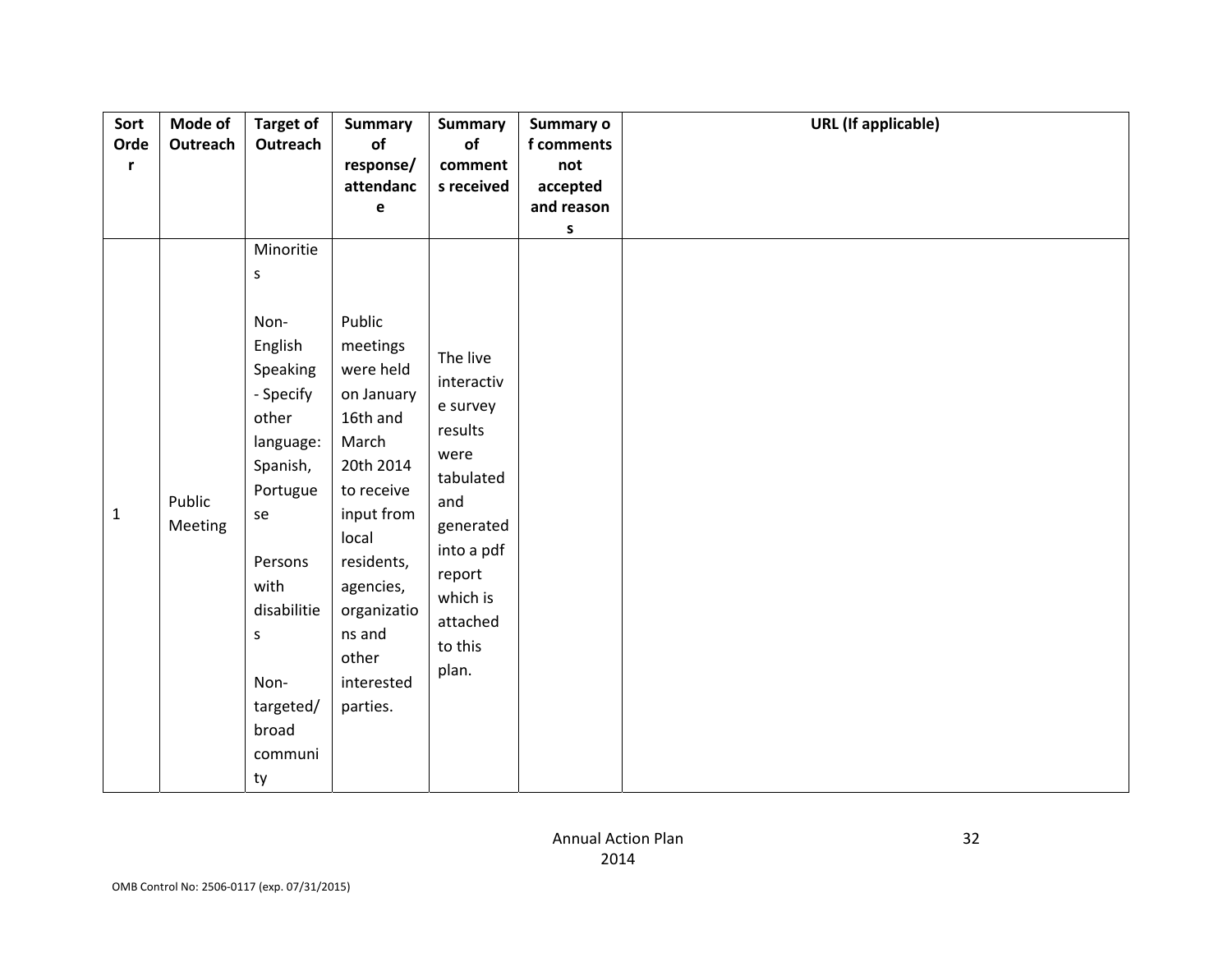| Sort<br>Orde<br>r | Mode of<br>Outreach  | <b>Target of</b><br>Outreach                                                                                                          | <b>Summary</b><br>of<br>response/<br>attendanc<br>$\mathbf e$ | <b>Summary</b><br>of<br>comment<br>s received | Summary o<br>f comments<br>not<br>accepted<br>and reason | <b>URL</b> (If applicable)                                                                                                    |
|-------------------|----------------------|---------------------------------------------------------------------------------------------------------------------------------------|---------------------------------------------------------------|-----------------------------------------------|----------------------------------------------------------|-------------------------------------------------------------------------------------------------------------------------------|
|                   |                      |                                                                                                                                       |                                                               |                                               | S                                                        |                                                                                                                               |
|                   |                      | Non-                                                                                                                                  |                                                               |                                               |                                                          |                                                                                                                               |
|                   | Newspap              | targeted/                                                                                                                             |                                                               |                                               |                                                          |                                                                                                                               |
| $\overline{2}$    | er Ad                | broad                                                                                                                                 |                                                               |                                               |                                                          |                                                                                                                               |
|                   |                      | communi                                                                                                                               |                                                               |                                               |                                                          |                                                                                                                               |
|                   |                      | ty                                                                                                                                    |                                                               |                                               |                                                          |                                                                                                                               |
|                   |                      | Minoritie                                                                                                                             |                                                               |                                               |                                                          |                                                                                                                               |
|                   |                      | S                                                                                                                                     |                                                               |                                               |                                                          |                                                                                                                               |
| 3                 | Internet<br>Outreach | Non-<br>English<br>Speaking<br>- Specify<br>other<br>language:<br>Spanish,<br>Portugue<br>se<br>Non-<br>targeted/<br>broad<br>communi |                                                               |                                               |                                                          | http://www.somervillema.gov/calendar?field_event_departments_va<br>lue=Office+of+Strategic+Planning+and+Community+Development |
|                   |                      | ty                                                                                                                                    |                                                               |                                               |                                                          |                                                                                                                               |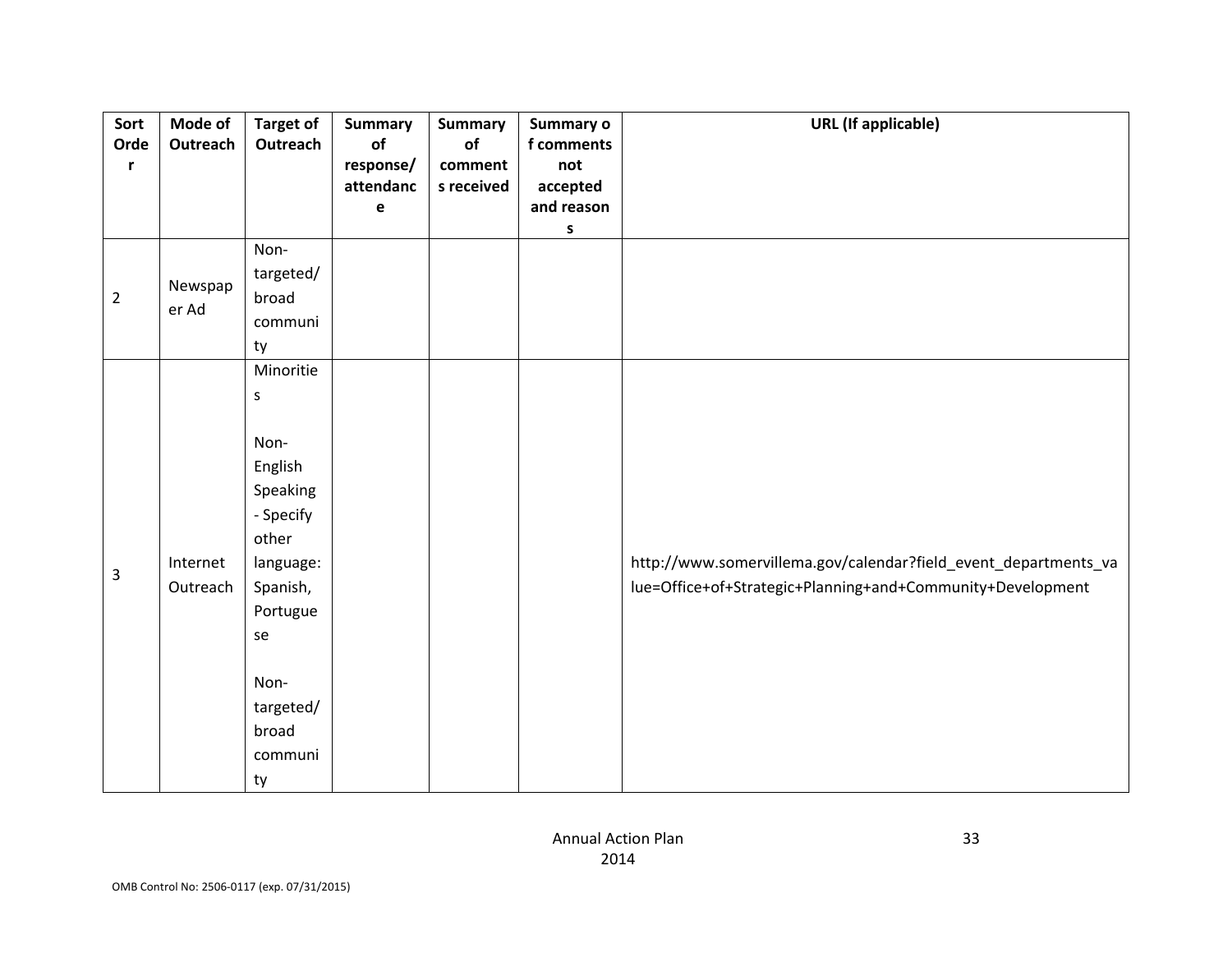| Sort<br>Orde<br>r | Mode of<br>Outreach | <b>Target of</b><br>Outreach                                                                                                                                                    | <b>Summary</b><br>of<br>response/<br>attendanc<br>$\mathbf e$ | <b>Summary</b><br>of<br>comment<br>s received | Summary o<br>f comments<br>not<br>accepted<br>and reason<br>s | <b>URL</b> (If applicable) |
|-------------------|---------------------|---------------------------------------------------------------------------------------------------------------------------------------------------------------------------------|---------------------------------------------------------------|-----------------------------------------------|---------------------------------------------------------------|----------------------------|
| $\overline{4}$    | Flyer<br>Postings   | Minoritie<br>$\sf S$<br>Non-<br>English<br>Speaking<br>- Specify<br>other<br>language:<br>Spanish,<br>Portugue<br>se,<br>Haitian<br>Non-<br>targeted/<br>broad<br>communi<br>ty |                                                               |                                               |                                                               |                            |

#### **Table 4 – Citizen Participation Outreach**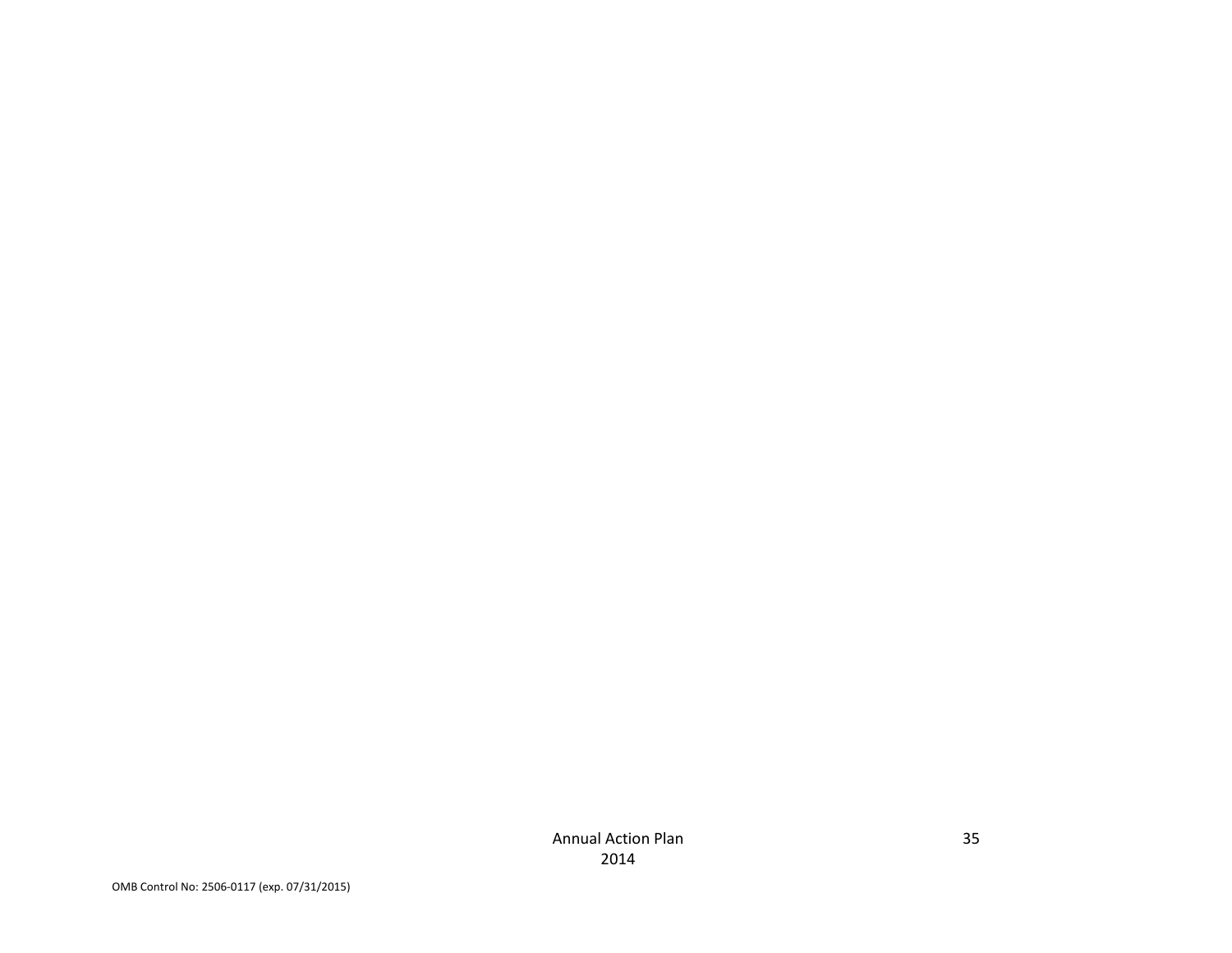# **Expected Resources**

### **AP‐15 Expected Resources – 91.220(c) (1, 2)**

#### **Introduction**

The 2014 Action Plan focuses on entitlement funds and other resources to carry out the objectives of the City's community development and homeless strategy. The **CDBG** program provides resources to address <sup>a</sup> wide range of unique community development needs, including funds that can be used to address priority homelessness needs. The **ESG** program provides funds for emergency shelters and transitional housing that helps people reach independent living. ESG funds can be used to rehabilitate and operate facilities, provide essential servies, and prevent homelessness. The ESG program strives to help homeless individuals and families, and subpopulations within this group, such as victims of domestic violence, youth, people with mental illness, families with children, and veterans. ESG funds can also be used to aid people who are at imminent risk of becoming homeless due to eviction, foreclosure, or utility shutoff. Social service agencies receiving ESG funds will demonstrate a match. The **HOME** program creates affordable housing for low income households often in conjunction with homeless referrals from shelters to provide eligible clients with financial assistance.

#### **Priority Table**

| Program | <b>Source</b> | <b>Uses of Funds</b> |                    |         | <b>Expected Amount Available Year 1</b> |        | Expected         | <b>Narrative Description</b> |
|---------|---------------|----------------------|--------------------|---------|-----------------------------------------|--------|------------------|------------------------------|
|         | of            |                      | Annual             | Program | <b>Prior Year</b>                       | Total: | Amount           |                              |
|         | <b>Funds</b>  |                      | <b>Allocation:</b> | Income: | <b>Resources:</b>                       |        | <b>Available</b> |                              |
|         |               |                      |                    |         |                                         |        | Reminder         |                              |
|         |               |                      |                    |         |                                         |        | of ConPlan       |                              |
|         |               |                      |                    |         |                                         |        |                  |                              |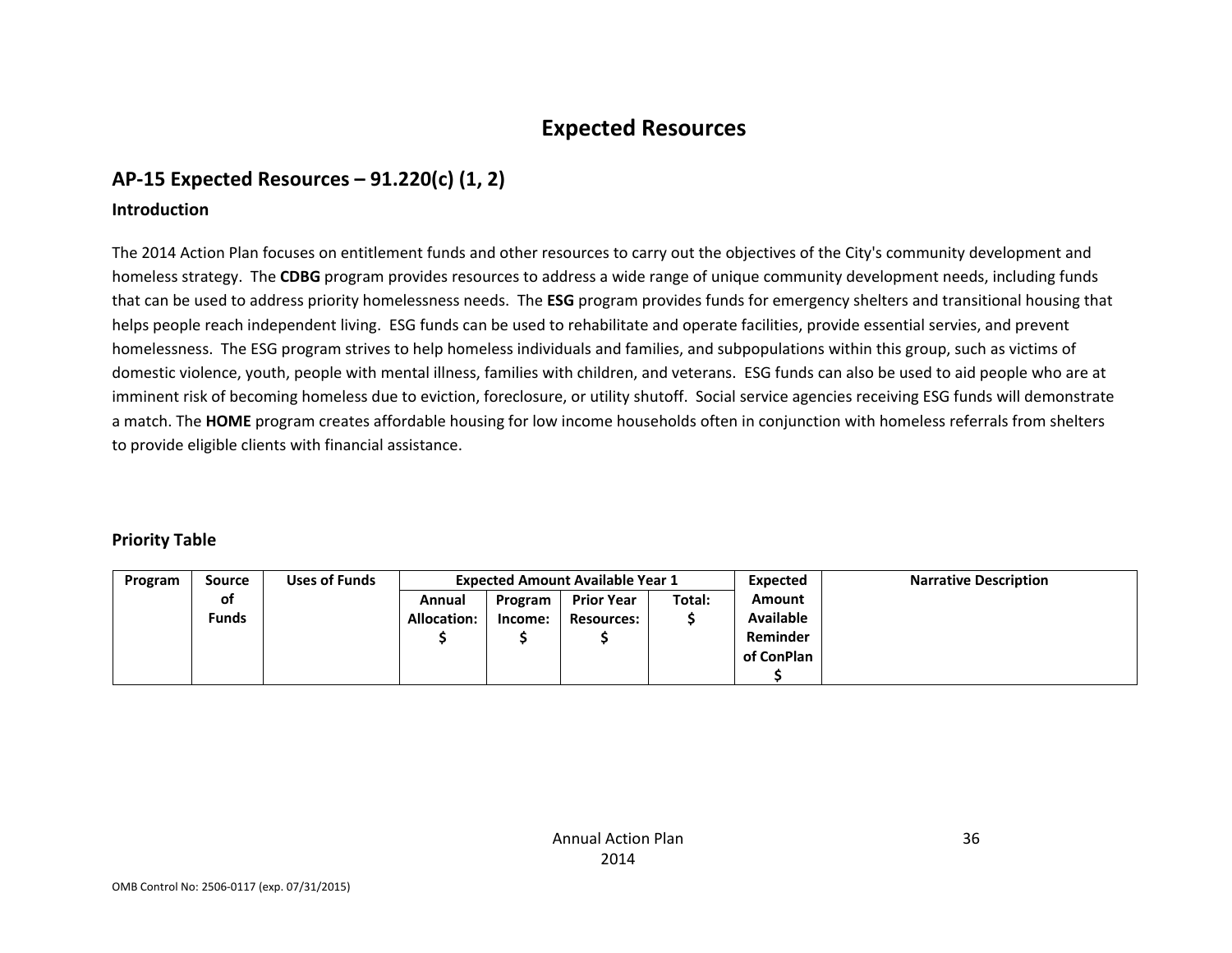| Program     | Source              | <b>Uses of Funds</b>                                                                                                           |                    |         | <b>Expected Amount Available Year 1</b> |           | <b>Expected</b>  | <b>Narrative Description</b>                                                                                                                                                               |
|-------------|---------------------|--------------------------------------------------------------------------------------------------------------------------------|--------------------|---------|-----------------------------------------|-----------|------------------|--------------------------------------------------------------------------------------------------------------------------------------------------------------------------------------------|
|             | of                  |                                                                                                                                | Annual             | Program | <b>Prior Year</b>                       | Total:    | Amount           |                                                                                                                                                                                            |
|             | <b>Funds</b>        |                                                                                                                                | <b>Allocation:</b> | Income: | <b>Resources:</b>                       | \$        | <b>Available</b> |                                                                                                                                                                                            |
|             |                     |                                                                                                                                | \$                 | \$      | \$                                      |           | Reminder         |                                                                                                                                                                                            |
|             |                     |                                                                                                                                |                    |         |                                         |           | of ConPlan<br>\$ |                                                                                                                                                                                            |
| <b>CDBG</b> | public -<br>federal | Acquisition<br>Admin and<br>Planning<br>Economic<br>Development<br>Housing<br>Public<br>Improvements<br><b>Public Services</b> | 2,373,476          | 50,000  | $\mathbf 0$                             | 2,423,476 | 7,586,492        | The city will utilize federal funds to<br>undertake a variety of projects including<br>housing, economic development, public<br>improvements, public services, and<br>administrative work. |
| <b>HOME</b> | public -            | Acquisition                                                                                                                    |                    |         |                                         |           |                  | The HOME program creates affordable                                                                                                                                                        |
|             | federal             | Homebuyer                                                                                                                      |                    |         |                                         |           |                  | housing for low income households often                                                                                                                                                    |
|             |                     | assistance                                                                                                                     |                    |         |                                         |           |                  | in conjunction with homeless referrals                                                                                                                                                     |
|             |                     | Homeowner                                                                                                                      |                    |         |                                         |           |                  | from shelters to provide eligible clients                                                                                                                                                  |
|             |                     | rehab                                                                                                                          |                    |         |                                         |           |                  | with financial assistance.                                                                                                                                                                 |
|             |                     | Multifamily                                                                                                                    |                    |         |                                         |           |                  |                                                                                                                                                                                            |
|             |                     | rental new                                                                                                                     |                    |         |                                         |           |                  |                                                                                                                                                                                            |
|             |                     | construction                                                                                                                   |                    |         |                                         |           |                  |                                                                                                                                                                                            |
|             |                     | Multifamily                                                                                                                    |                    |         |                                         |           |                  |                                                                                                                                                                                            |
|             |                     | rental rehab                                                                                                                   |                    |         |                                         |           |                  |                                                                                                                                                                                            |
|             |                     | <b>New</b>                                                                                                                     |                    |         |                                         |           |                  |                                                                                                                                                                                            |
|             |                     | construction for                                                                                                               |                    |         |                                         |           |                  |                                                                                                                                                                                            |
|             |                     | ownership                                                                                                                      |                    |         |                                         |           |                  |                                                                                                                                                                                            |
|             |                     | <b>TBRA</b>                                                                                                                    | 477,836            | 0       | $\mathbf 0$                             | 477,836   | 1,475,220        |                                                                                                                                                                                            |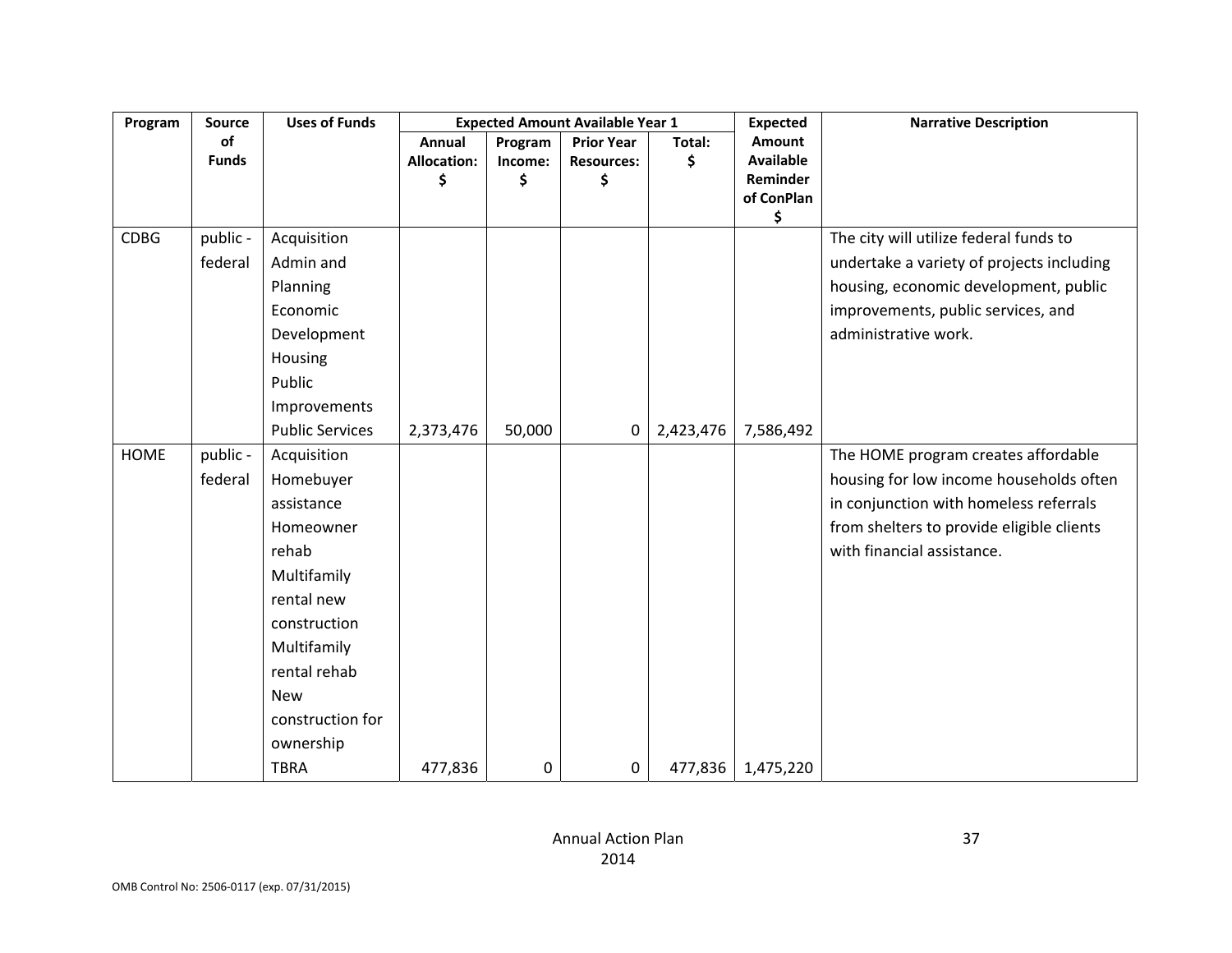| Program | Source       | <b>Uses of Funds</b> |                    | <b>Expected Amount Available Year 1</b> |                   | <b>Expected</b> | <b>Narrative Description</b> |                                               |
|---------|--------------|----------------------|--------------------|-----------------------------------------|-------------------|-----------------|------------------------------|-----------------------------------------------|
|         | of           |                      | Annual             | Program                                 | <b>Prior Year</b> | Total:          | <b>Amount</b>                |                                               |
|         | <b>Funds</b> |                      | <b>Allocation:</b> | Income:                                 | <b>Resources:</b> | Ś               | <b>Available</b>             |                                               |
|         |              |                      |                    | \$                                      | \$                |                 | Reminder<br>of ConPlan       |                                               |
|         |              |                      |                    |                                         |                   |                 | \$                           |                                               |
| ESG     | public -     | Conversion and       |                    |                                         |                   |                 |                              | Through an RFP process local social service   |
|         | federal      | rehab for            |                    |                                         |                   |                 |                              | providers will be awarded contracts to        |
|         |              | transitional         |                    |                                         |                   |                 |                              | address the needs of low income residents     |
|         |              | housing              |                    |                                         |                   |                 |                              | through short term housing support and        |
|         |              | Financial            |                    |                                         |                   |                 |                              | stabilization services to prevent individuals |
|         |              | Assistance           |                    |                                         |                   |                 |                              | and families from experiencing                |
|         |              | Overnight            |                    |                                         |                   |                 |                              | homelessness; by maximizing income            |
|         |              | shelter              |                    |                                         |                   |                 |                              | benefits; by identifying and working to       |
|         |              | Rapid re-housing     |                    |                                         |                   |                 |                              | reduce barriers impacting the ability to      |
|         |              | (rental              |                    |                                         |                   |                 |                              | serve persons in need; and by enrolling       |
|         |              | assistance)          |                    |                                         |                   |                 |                              | eligible clients in mainstream benefits       |
|         |              | Rental               |                    |                                         |                   |                 |                              | programs.                                     |
|         |              | Assistance           |                    |                                         |                   |                 |                              |                                               |
|         |              | <b>Services</b>      |                    |                                         |                   |                 |                              |                                               |
|         |              | Transitional         |                    |                                         |                   |                 |                              |                                               |
|         |              | housing              | 202,284            | 0                                       | 0                 | 202,284         | 508,548                      |                                               |
| Housing | public -     | Homebuyer            |                    |                                         |                   |                 |                              | Somerville's Affordable Housing Trust         |
| Trust   | local        | assistance           |                    |                                         |                   |                 |                              | Fund anticipates contributing \$582,000       |
| Fund    |              | Housing              |                    |                                         |                   |                 |                              | towards affordable housing, tenant based      |
|         |              | <b>TBRA</b>          |                    |                                         |                   |                 |                              | rental assistance, first time homebuyer       |
|         |              |                      | 400,000            | 0                                       | 0                 | 400,000         | 1,200,000                    | assistance and housing assistance grants.     |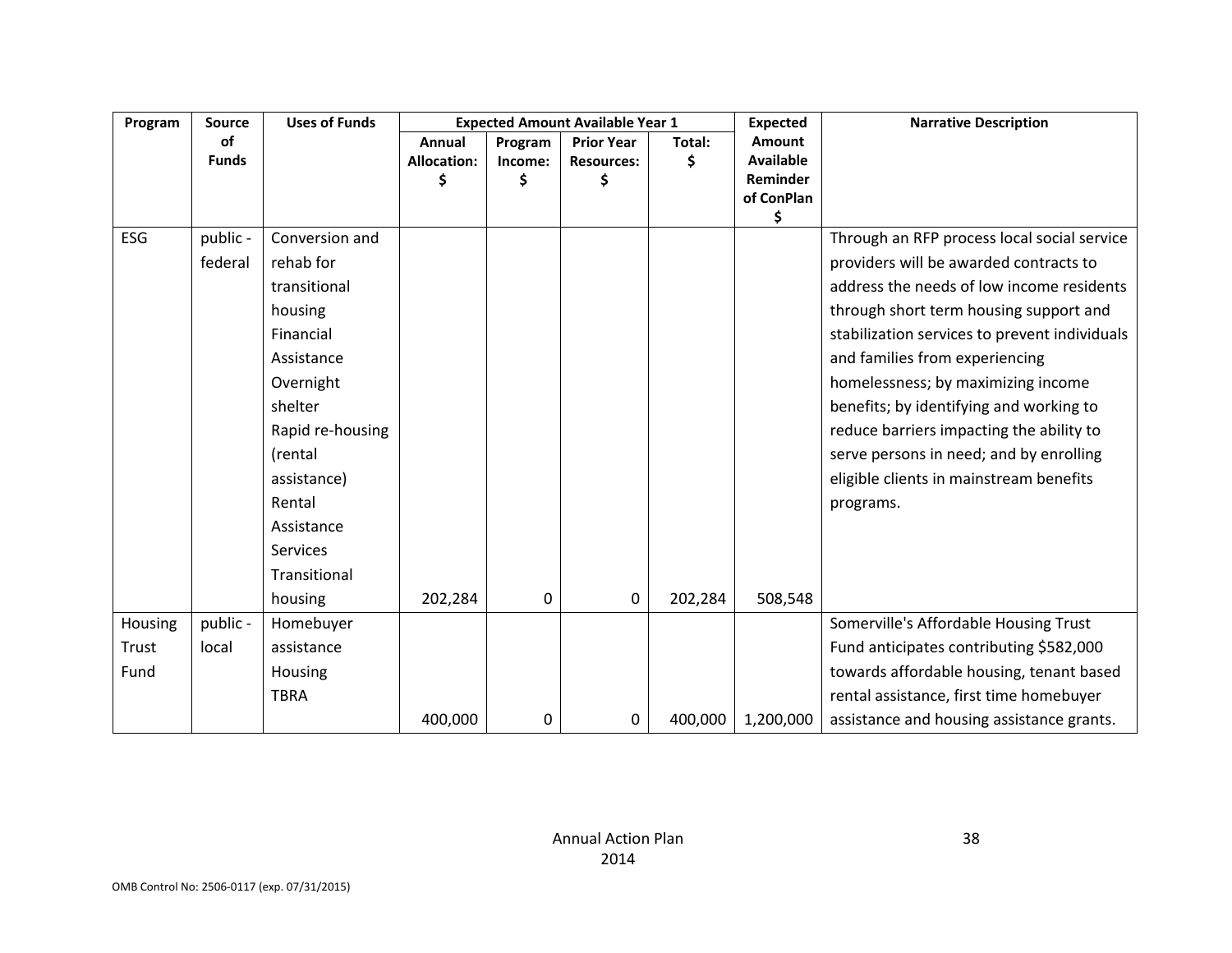| Program | <b>Source</b> | <b>Uses of Funds</b> |             | <b>Expected Amount Available Year 1</b> |                   | Expected | <b>Narrative Description</b> |                                       |
|---------|---------------|----------------------|-------------|-----------------------------------------|-------------------|----------|------------------------------|---------------------------------------|
|         | оf            |                      | Annual      | Program                                 | <b>Prior Year</b> | Total:   | <b>Amount</b>                |                                       |
|         | <b>Funds</b>  |                      | Allocation: | Income:                                 | <b>Resources:</b> |          | <b>Available</b>             |                                       |
|         |               |                      |             |                                         |                   |          | Reminder                     |                                       |
|         |               |                      |             |                                         |                   |          | of ConPlan                   |                                       |
|         |               |                      |             |                                         |                   |          |                              |                                       |
| Other   | public -      | Homeowner            |             |                                         |                   |          |                              | Somerville was awarded \$2,007,703 in |
|         | federal       | rehab                |             |                                         |                   |          |                              | 2013 to continue its comprehensive    |
|         |               |                      |             |                                         |                   |          |                              | program to reduce the hazards of lead |
|         |               |                      |             |                                         |                   |          |                              | paint. Grant period is for 8/1/2013-  |
|         |               |                      | 669,234     |                                         | 0                 | 669,234  | 669,234                      | 7/31/2016.                            |

**Table 5 ‐ Expected Resources – Priority Table**

## Explain how federal funds will leverage those additional resources (private, state and local funds), including a description of how **matching requirements will be satisfied**

The City of Somerville's Affordable Housing Trust Fund will be leveraged with HOME funds for affordable housing projects.

Affordable Housing developers seeking state resources, such as State HOME or LIHTC funding, are required to show local support for the proposed development through the Massachusetts One‐Stop Application process. The City will provide support letters to the State for projects that produce housing that is affordable to low‐income and moderate‐income families in accordance with the City's Consolidated Plan. In addition, the City often participates in conference calls with State DHCD employees to ensure coordination of efforts. If <sup>a</sup> LIHTC project is approved in Somerville, the City will continue to work with the State and developer to ensure it is addressing the needs of the City as the housing is produced.

All HOME funds require <sup>a</sup> twenty‐five percent (25%) match from non‐federal sources except for Administration funds (AD), Community Housing Development Organization Operating funds (CO), Program Income funds (PI), and all 1992 funds. Match obligation is incurred as HOME funds are drawn down from the Federal Treasury into the City's account. Match obligation is incurred whether or not the activity is complete. MATCH is received through several sources, including value of appraised land/real property for units receiving Closing Cost Assistance, private funds contributed by homeowners to projects, private mortgages for homebuyers, and private mortgages for housing developers.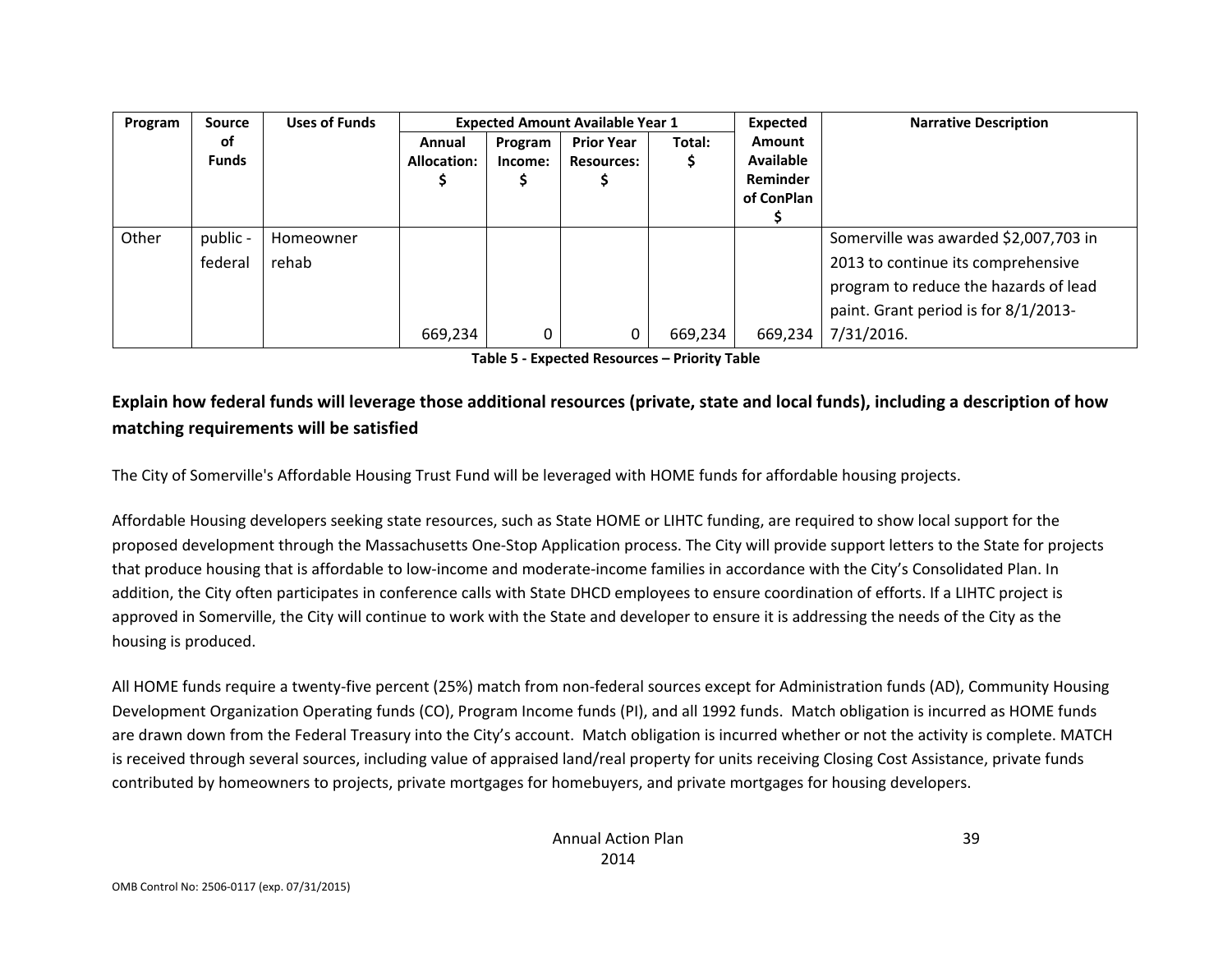All ESG sub‐recipients are required to demonstrate matching funds equal to or greater than the amount of the Emergency Solution Grant. The amount and source of the matching funds is noted in the sub‐recipient's RFP. The matching funds are used to help defray the costs for the operations of the shelters and support services to guests and those persons at‐risk of homelessness. ESG programs awarded in 2014‐15 demonstrated over \$680,000 in matching funds from MA Department of Public Health, MIT in kind, Citizen's Energy, Cambridge Community Foundation, Greater Boston Food Bank, Department of Children and Families, DHCD, United Way, private foundations and grants and fundraising events and donations. ESG funding helps to assist sub-recipients in attracting and leveraging federal and private foundations dollars.

Additionally, CDBG Public Service sub‐recipients are expected to collaborate and partner with social service agencies to target resources to meet the needs of the community and reduce the duplication of services. In the Request for Proposal, Public Service sub‐recipients are asked to demonstrate matching funds for their program and the funding cycle. Public Service sub‐recipients awarded 2013‐2014 demonstrated \$900,000 in matching funds from United Way, Somerville Housing Authority, MA Department of Public Health, Cambridge CDBG, Cambridge ESG, Cambridge Community Foundation, Shannon Safety Initiative Grant, Metro North Regional Employment Board, Llwelllyn Foundation, Johnson Family Foundation, Department of Early Education and Care, Department of Children and Families, Somerville School Dept, HUD, MA Dept of Public Health/Bureau of Substance Abuse, in‐kind office space and equipment, corporate foundation and private sources, and donations and fundraising. CDBG Public Service funding helps to assist sub‐recipients in attracting and leveraging federal and private foundation dollars.

## If appropriate, describe publically owned land or property located within the jurisdiction that may be used to address the needs **identified in the plan**

The city has not identified any publically owned land or property it may use to adress the needs in the con plan at this time.

#### **Discussion**

Somerville and its partners have been successful by implementing an entrepreneurial approach to securing funding and related resources for homelessness prevention and rapid re‐housing, new affordable housing development, housing rehab and other activities.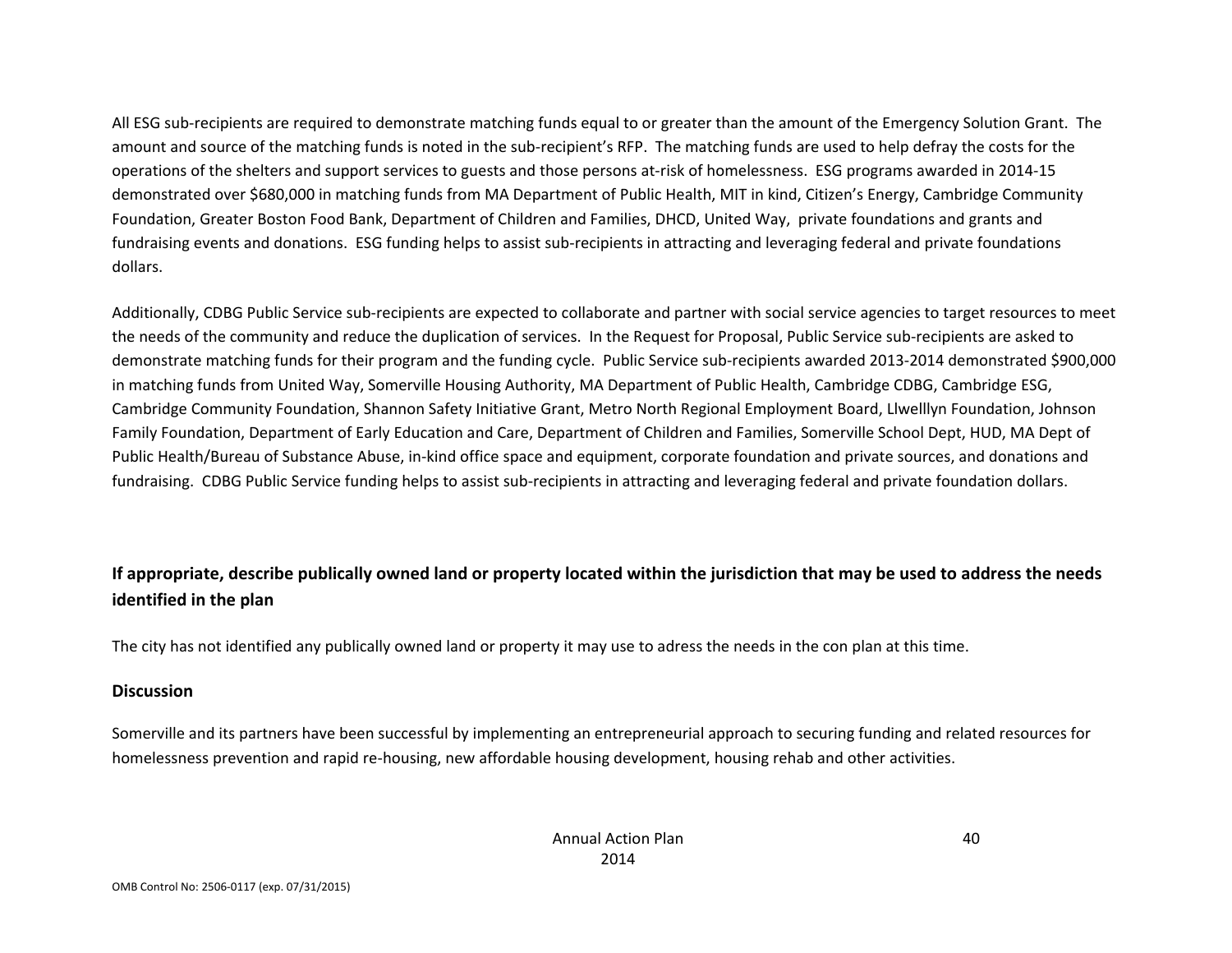# **Annual Goals and Objectives**

## **AP‐20 Annual Goals and Objectives ‐ 91.420, 91.220(c)(3)&(e)**

#### **Goals Summary Information**

| Sort                    | <b>Goal Name</b>            | <b>Start</b> | End  | Category       | Geographic         | <b>Needs Addressed</b> | <b>Funding</b> | <b>Goal Outcome Indicator</b>   |
|-------------------------|-----------------------------|--------------|------|----------------|--------------------|------------------------|----------------|---------------------------------|
| Order                   |                             | Year         | Year |                | Area               |                        |                |                                 |
| 1                       | Stabilize and               | 2013         | 2017 | Affordable     | <b>EAST</b>        | <b>Building</b>        | CDBG:          | Public service activities other |
|                         | <b>Revitalize Diverse</b>   |              |      | <b>Housing</b> | SOMERVILLE         | Communities of         | \$1,335,000    | than Low/Moderate Income        |
|                         | Neighborhoods               |              |      | Non-Housing    | <b>NRSA</b>        | Opportunity            |                | Housing Benefit: 350 Persons    |
|                         |                             |              |      | Community      | <b>UNION</b>       |                        |                | Assisted                        |
|                         |                             |              |      | Development    | <b>SQUARE NRSA</b> |                        |                | Businesses assisted: 35         |
|                         |                             |              |      |                | Central            |                        |                | <b>Businesses Assisted</b>      |
|                         |                             |              |      |                | Broadway           |                        |                |                                 |
| $\overline{2}$          | Preserve and                | 2013         | 2017 | Affordable     | Clty Wide          | <b>Building</b>        | CDBG:          | Rental units constructed: 25    |
|                         | <b>Maintain Existing</b>    |              |      | Housing        |                    | Communities of         | \$207,760      | Household Housing Unit          |
|                         | <b>Affordable Housing</b>   |              |      |                |                    | Opportunity            | HOME:          | <b>Homeowner Housing</b>        |
|                         |                             |              |      |                |                    | At Risk                | \$477,836      | Rehabilitated: 50 Household     |
|                         |                             |              |      |                |                    | Populations            |                | <b>Housing Unit</b>             |
|                         |                             |              |      |                |                    |                        |                | Tenant-based rental             |
|                         |                             |              |      |                |                    |                        |                | assistance / Rapid Rehousing:   |
|                         |                             |              |      |                |                    |                        |                | 40 Households Assisted          |
| $\overline{\mathbf{3}}$ | <b>Family Stabilization</b> | 2013         | 2017 | Non-Housing    | Clty Wide          | At Risk                | CDBG:          | Public service activities other |
|                         | and Job Readiness           |              |      | Community      |                    | Populations            | \$356,021      | than Low/Moderate Income        |
|                         |                             |              |      | Development    |                    |                        |                | Housing Benefit: 1500 Persons   |
|                         |                             |              |      |                |                    |                        |                | Assisted                        |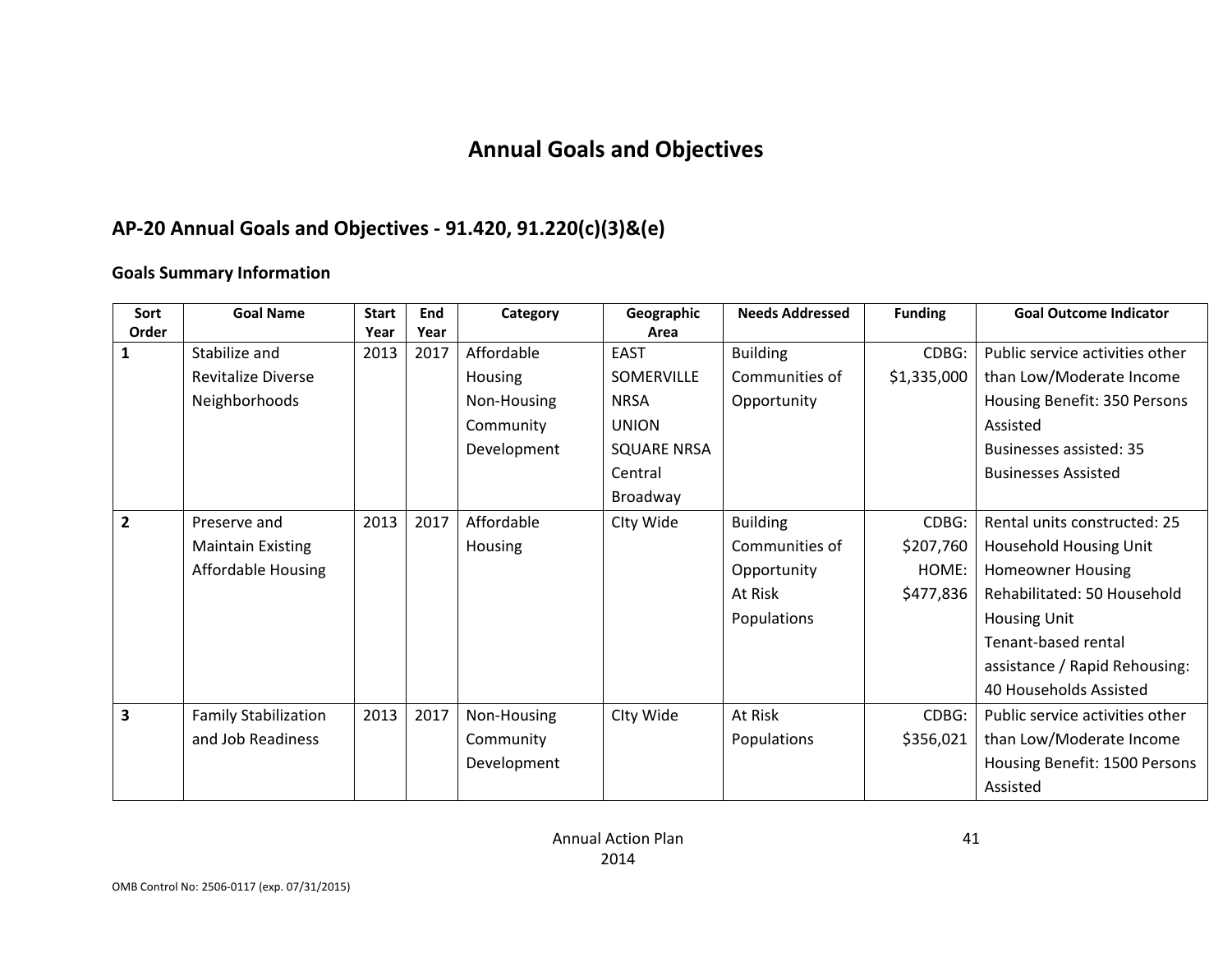| Sort  | Goal Name           | <b>Start</b> | <b>End</b> | Category | Geographic | <b>Needs Addressed</b> | <b>Funding</b> | <b>Goal Outcome Indicator</b> |
|-------|---------------------|--------------|------------|----------|------------|------------------------|----------------|-------------------------------|
| Order |                     | Year         | Year       |          | Area       |                        |                |                               |
|       | Reducing and Ending | 2013         | 2017       | Homeless | Clty Wide  | At Risk                | ESG: I         | Homelessness Prevention: 125  |
|       | <b>Homelessness</b> |              |            |          |            | <b>Populations</b>     | \$202,284      | Persons Assisted              |

**Table 6 – Goals Summary<TYPE=[text] REPORT\_GUID=[9B4786E64DDAC839A8E119B13CB7DB46]>**

#### **Goal Descriptions**

| 1              | <b>Goal Name</b>        | Stabilize and Revitalize Diverse Neighborhoods    |
|----------------|-------------------------|---------------------------------------------------|
|                | <b>Goal Description</b> |                                                   |
| $\overline{2}$ | <b>Goal Name</b>        | Preserve and Maintain Existing Affordable Housing |
|                | <b>Goal Description</b> |                                                   |
| 3              | <b>Goal Name</b>        | <b>Family Stabilization and Job Readiness</b>     |
|                | <b>Goal Description</b> |                                                   |
| 4              | <b>Goal Name</b>        | Reducing and Ending Homelessness                  |
|                | <b>Goal Description</b> |                                                   |

## Estimate the number of extremely low-income, low-income, and moderate-income families to whom the jurisdiction will provide **affordable housing as defined by HOME 91.215(b):**

Based on projections from prior years activity levels it is estimated that the city will assist, through the HOME program, 55‐60 extremely low‐ income, low‐income, and moderate income families. The majority of extremely low income households are assisted through tenant based assistance programs (approx. 50 households) and approximately 5‐10 households will be assisted through our homebuyer and homeowner assistance programs.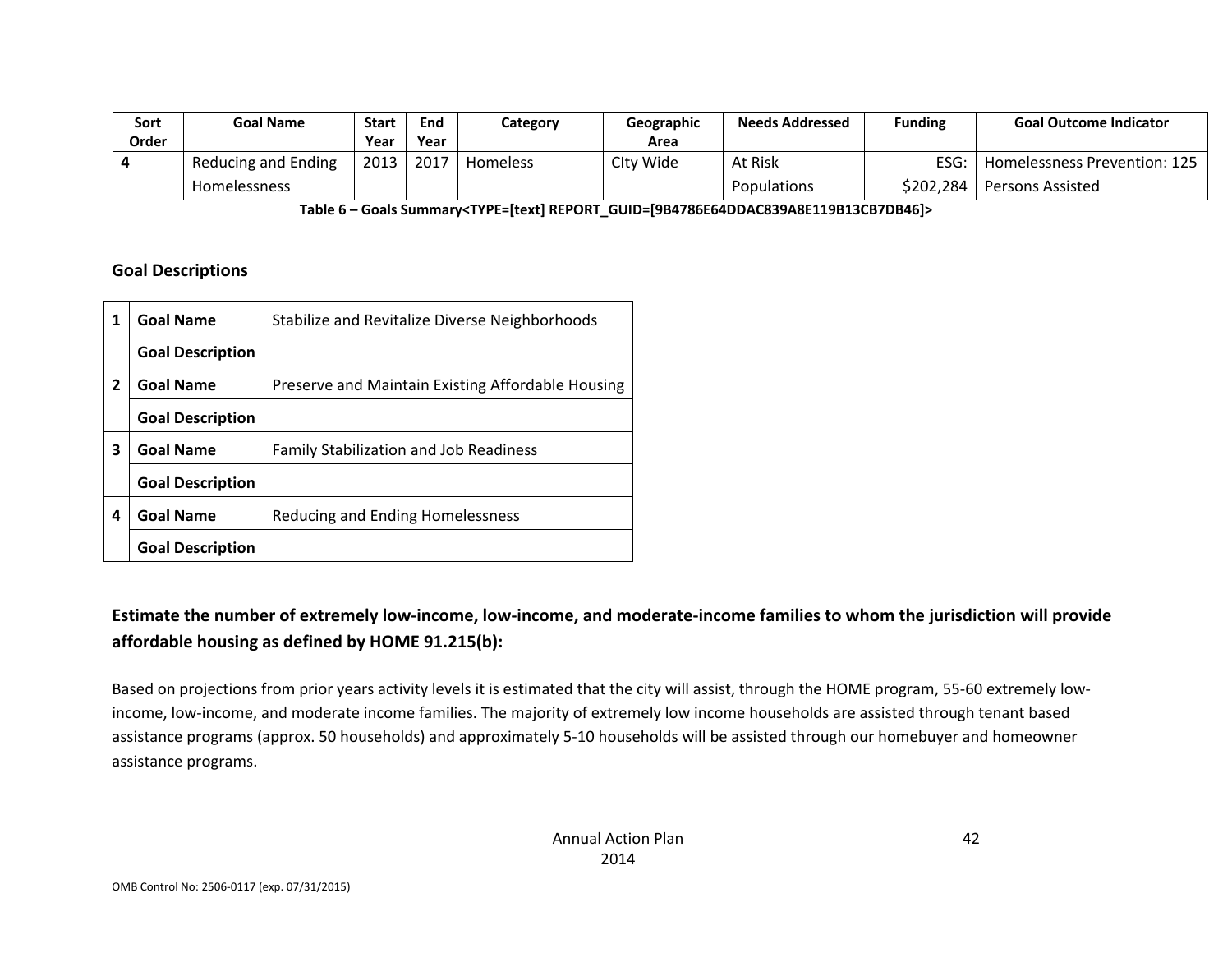## **AP‐35 Projects – 91.220(d)**

#### **Introduction**

The 2014‐2015 Action Plan will fund activities to meet the needs of low and moderate income individuals and families. Activities will take place in low income areas in the City. The activities listed in this plan are consistent with and meant to address the needs identified in the 2013‐2017 Consolidated Action Plan. Emergency Solution Grant funds are allocated to non‐profit agencies providing homeless services and homelessness prevention activities. Together with the Continuum of Care, the City has identified homeless needs and formulated priorities and programs. Public Service funds will not exceed 15% of the CDBG entitlement and services will be designed to meet the needs of low income residents by improving access to services for adults, children, seniors and disabled residents. The City will reserve the right to apply for a section 108 loan, if appropriate to fund certain projects.

| #  | <b>Project Name</b>                                 |
|----|-----------------------------------------------------|
| 1  | Commercial Property Improvement Program             |
| 2  | Parks and Open Space Development Program            |
| 3  | Neighborhood Infrastructure Improvement Program     |
| 4  | Small Business Technical Assistance Program         |
| 5  | <b>Business Retention and Expansion Program</b>     |
| 6  | Housing Rehabilitation Program                      |
| 7  | Home Energy System Improvement Program              |
| 8  | Urban Forestry/Street Tree Program                  |
| 9  | ADA Improvement Program                             |
| 10 | Slum or Blighted Area/Spot Blight                   |
| 11 | PSG - Somerville Homeless Coalition Project Soup    |
| 12 | PSG - Som Homeless Coalition Information Center     |
| 13 | PSG - Som Homeless Coalition Volunteer Coordination |
| 14 | PSG - Center for Teen Empowerment                   |
| 15 | PSG - SCM Community Transportation                  |
| 16 | PSG - Somerville YMCA CIT/LIT                       |
| 17 | PSG - Respond                                       |
| 18 | PSG - Mystic Learning Center                        |
| 19 | PSG - Somerville Council on Aging                   |
| 20 | PSG - Boys & Girls Club                             |
| 21 | PSG - Welcome Project                               |
| 22 | PSG - Somerville Community Corp                     |
| 23 | <b>PSG - Haitian Coalition</b>                      |
| 24 | PSG - Somerville Art Council                        |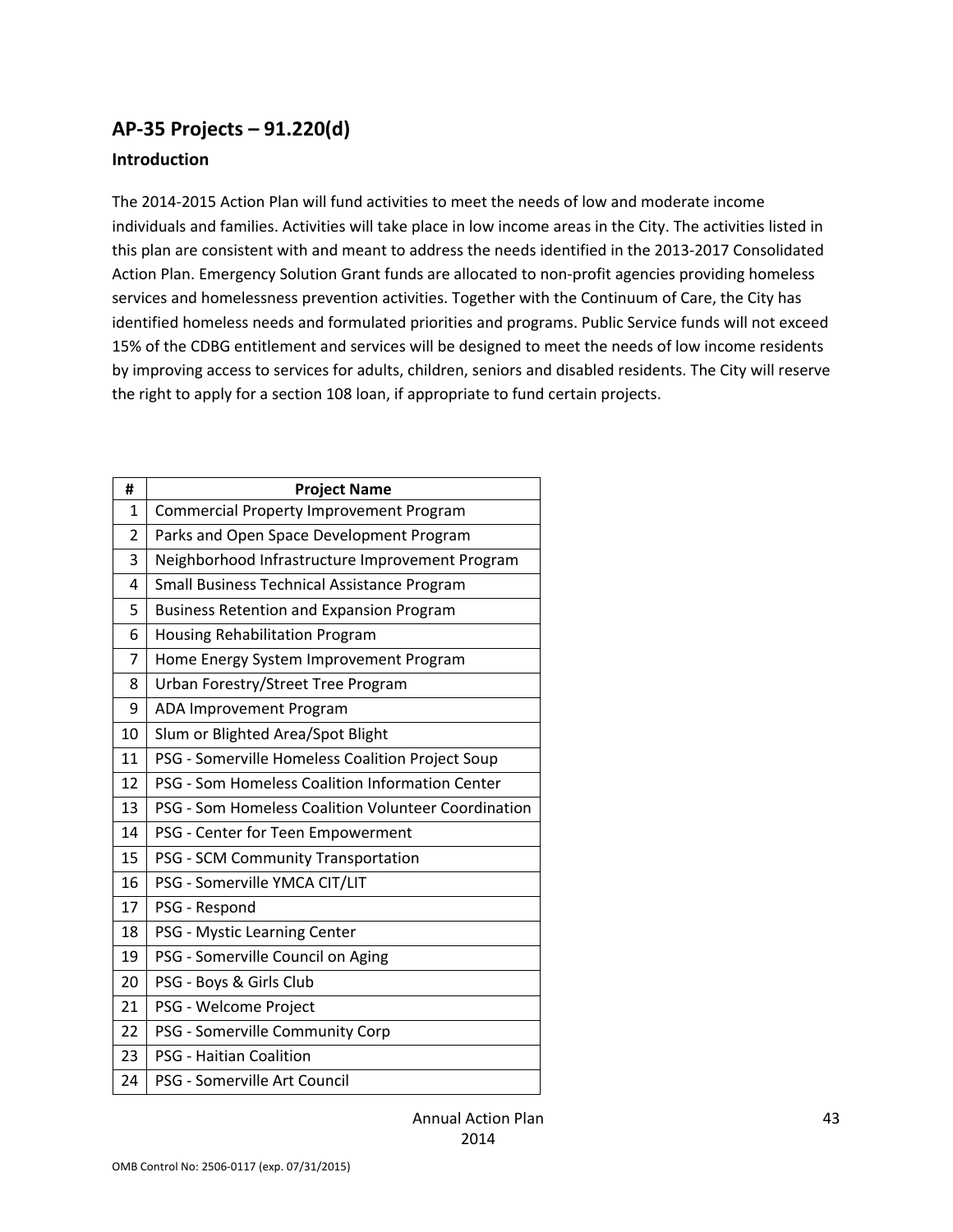| #  | <b>Project Name</b>                              |
|----|--------------------------------------------------|
| 25 | PSG - Somerville Health Department               |
| 26 | PSG - Somerville Homeless Coalition Better Homes |
| 27 | PSG - Somerville YMCA                            |
| 28 | PSG - Cambridge Public Health                    |
| 29 | <b>PSG - MAPS</b>                                |
| 30 | PSG - Groundwork Somerville                      |
| 31 | PSG - Just-A-Start                               |
| 32 | PSG - Riverside Guidance Center                  |
| 33 | PSG - Wayside Youth & Family                     |
| 34 | <b>CDBG ADMIN PACS</b>                           |
| 35 | <b>Housing - Special Projects</b>                |
| 36 | <b>Tenant Based Rental Assistance</b>            |
| 37 | <b>CHDO Set-Aside</b>                            |
| 38 | <b>CHDO Operating Set Aside</b>                  |
| 39 | <b>HOME ADMIN PACS</b>                           |
| 40 | <b>ESG14 Emergency Solution Services</b>         |

**Table 7 – Project Information**

#### **Describe the reasons for allocation priorities and any obstacles to addressing underserved needs**

Affordable housing is an underserved need of high importance in the City. The Consolidated Plan Needs Assessment shows that a high proportion of the City's low and moderate‐income households face high cost burdens. The allocation priorities of this Action Plan seek to use CDBG and HOME funds where appropriate to address these needs. Other actions taken to address these needs include:

• Implementing a linkage fee charged to developers building commercial development in the City. The full amount of the linkage fee goes into the City's Affordable Housing Trust Fund.

- Encouraging the City's CHDO to build/provide more rental housing units and targeted homeownership units.
- Providing affordable housing to homebuyers at 80% and 110% AMI and rental housing to tenants at 50% and 80% AMI through the application of the City's inclusionary housing ordinance.
- Targeting public services and some HOME funds to programs that provide transitional housing.

In addition, a significant portion of ESG funds will be targeted towards homelessness prevention and rapid rehousing. Public Service Grants will be allocated to agencies based on their ability to address needs identified in the Consolidated Plan as well.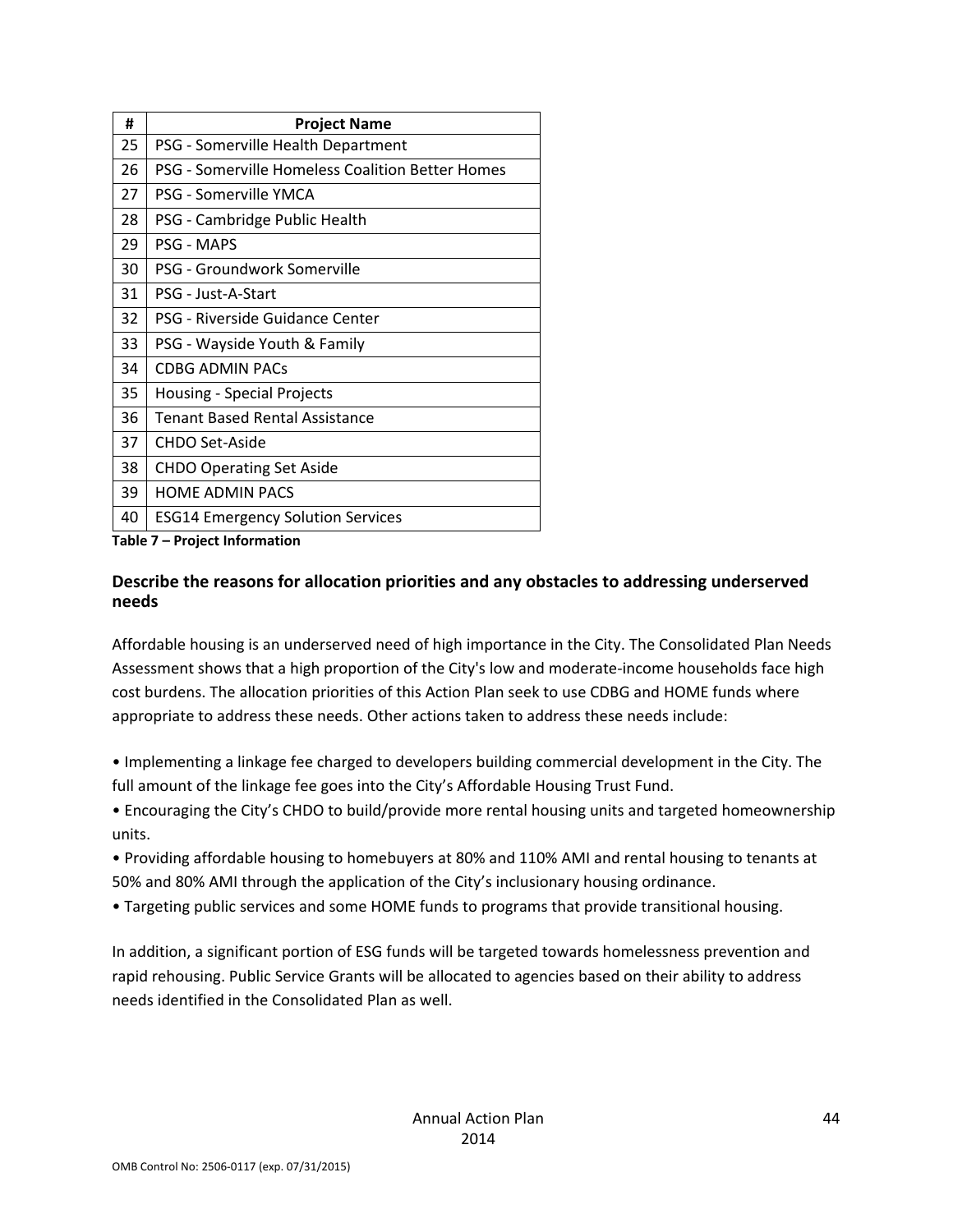# **Projects**

## **AP‐38 Projects Summary**

#### **Project Summary Information**

| $\mathbf{1}$ | <b>Project Name</b>                                                                                     | <b>Commercial Property Improvement Program</b>                                                                                                                                                                                                                                                                                                                                                    |
|--------------|---------------------------------------------------------------------------------------------------------|---------------------------------------------------------------------------------------------------------------------------------------------------------------------------------------------------------------------------------------------------------------------------------------------------------------------------------------------------------------------------------------------------|
|              | <b>Target Area</b>                                                                                      | <b>EAST SOMERVILLE NRSA</b>                                                                                                                                                                                                                                                                                                                                                                       |
|              |                                                                                                         | Central Broadway                                                                                                                                                                                                                                                                                                                                                                                  |
|              | <b>Goals Supported</b>                                                                                  | Stabilize and Revitalize Diverse Neighborhoods                                                                                                                                                                                                                                                                                                                                                    |
|              | <b>Needs Addressed</b>                                                                                  | <b>Building Communities of Opportunity</b>                                                                                                                                                                                                                                                                                                                                                        |
|              | <b>Funding</b>                                                                                          | CDBG: \$200,000                                                                                                                                                                                                                                                                                                                                                                                   |
|              | <b>Description</b>                                                                                      | Loans and grants to support the rehabilitation of commercial properties in targeted neighborhood<br>commercial districts.                                                                                                                                                                                                                                                                         |
|              | <b>Target Date</b>                                                                                      | 6/30/2015                                                                                                                                                                                                                                                                                                                                                                                         |
|              | <b>Estimate the number and</b><br>type of families that will<br>benefit from the proposed<br>activities | Approximately 10 businesses will benefit from the commercial property improvement program. The<br>program will aid in the economic viability of small local business primarily by assisting with facade<br>improvement projects. These projects will stimulate economic activity along with creating jobs and making<br>needed goods and services available to low and moderate income residents. |
|              | <b>Location Description</b>                                                                             | The commercial property improvement program will primarily focus on the Central Broadway section of<br>the City, including Winter Hill. The commercial properties in these areas have been plagued by<br>disinvestment and neglect and also contain some of the largest concentrations of low and moderate<br>income residents in Somerville.                                                     |
|              | <b>Planned Activities</b>                                                                               | Planned activities include building facade improvements and other eligible commercial rehab activities.                                                                                                                                                                                                                                                                                           |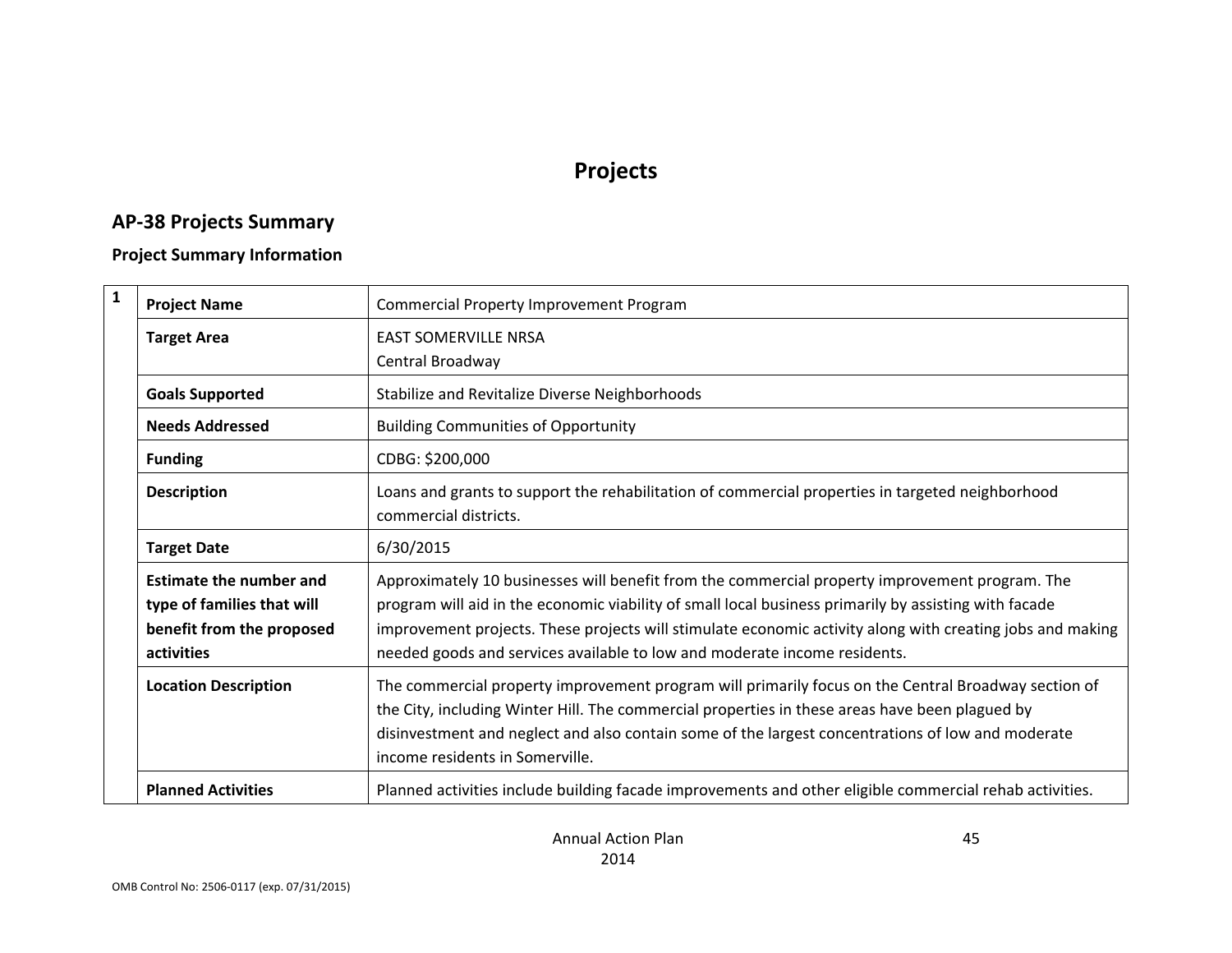| $\overline{2}$          | <b>Project Name</b>                                                                                     | Parks and Open Space Development Program                                                                                                                |
|-------------------------|---------------------------------------------------------------------------------------------------------|---------------------------------------------------------------------------------------------------------------------------------------------------------|
|                         | <b>Target Area</b>                                                                                      | <b>EAST SOMERVILLE NRSA</b>                                                                                                                             |
|                         | <b>Goals Supported</b>                                                                                  | Stabilize and Revitalize Diverse Neighborhoods                                                                                                          |
|                         | <b>Needs Addressed</b>                                                                                  | <b>Building Communities of Opportunity</b>                                                                                                              |
|                         | <b>Funding</b>                                                                                          | CDBG: \$350,000                                                                                                                                         |
|                         | <b>Description</b>                                                                                      | Program to establish and improve parks and open space including environmental assessment, appraisals<br>and acquisition costs, design and construction. |
|                         | <b>Target Date</b>                                                                                      | 6/30/2015                                                                                                                                               |
|                         | <b>Estimate the number and</b><br>type of families that will<br>benefit from the proposed<br>activities |                                                                                                                                                         |
|                         | <b>Location Description</b>                                                                             |                                                                                                                                                         |
|                         | <b>Planned Activities</b>                                                                               | To provide quality recreational activities opportunities that serve low and moderate income areas.                                                      |
| $\overline{\mathbf{3}}$ | <b>Project Name</b>                                                                                     | Neighborhood Infrastructure Improvement Program                                                                                                         |
|                         | <b>Target Area</b>                                                                                      | <b>EAST SOMERVILLE NRSA</b><br>Central Broadway                                                                                                         |
|                         | <b>Goals Supported</b>                                                                                  | Stabilize and Revitalize Diverse Neighborhoods                                                                                                          |
|                         | <b>Needs Addressed</b>                                                                                  | <b>Building Communities of Opportunity</b>                                                                                                              |
|                         | <b>Funding</b>                                                                                          | CDBG: \$250,000                                                                                                                                         |
|                         | <b>Description</b>                                                                                      | Public improvement program to include streetscapes, tree planting, sidewalks and street furnishings.                                                    |
|                         | <b>Target Date</b>                                                                                      | 6/30/2015                                                                                                                                               |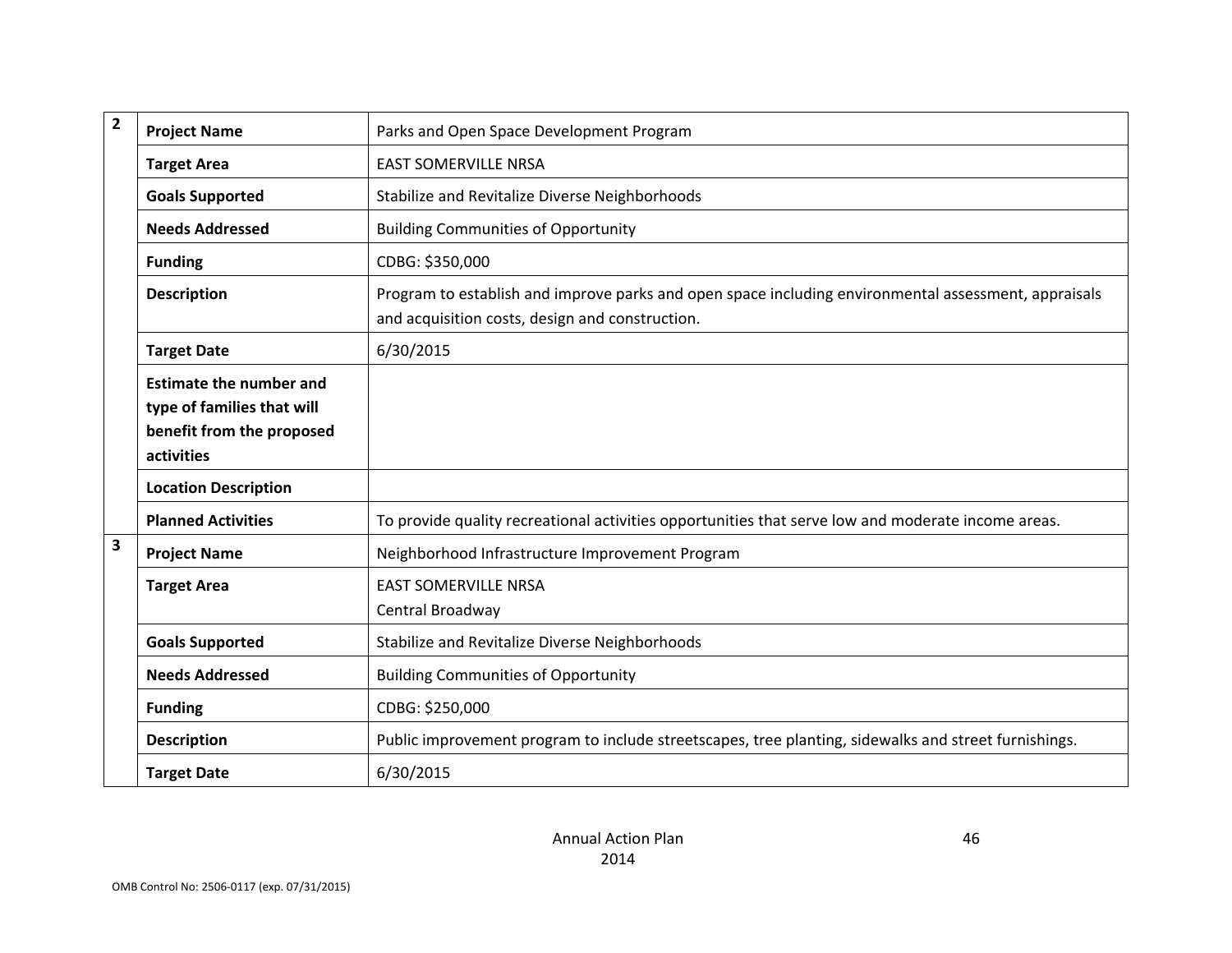|   | <b>Estimate the number and</b><br>type of families that will<br>benefit from the proposed<br>activities |                                                                                                                                                                                                                                                             |
|---|---------------------------------------------------------------------------------------------------------|-------------------------------------------------------------------------------------------------------------------------------------------------------------------------------------------------------------------------------------------------------------|
|   | <b>Location Description</b>                                                                             |                                                                                                                                                                                                                                                             |
|   | <b>Planned Activities</b>                                                                               |                                                                                                                                                                                                                                                             |
| 4 | <b>Project Name</b>                                                                                     | Small Business Technical Assistance Program                                                                                                                                                                                                                 |
|   | <b>Target Area</b>                                                                                      | <b>EAST SOMERVILLE NRSA</b><br><b>UNION SQUARE NRSA</b><br>Central Broadway                                                                                                                                                                                 |
|   | <b>Goals Supported</b>                                                                                  | Stabilize and Revitalize Diverse Neighborhoods                                                                                                                                                                                                              |
|   | <b>Needs Addressed</b>                                                                                  | <b>Building Communities of Opportunity</b>                                                                                                                                                                                                                  |
|   | <b>Funding</b>                                                                                          | CDBG: \$190,000                                                                                                                                                                                                                                             |
|   | <b>Description</b>                                                                                      | Technical assistance for creation, expansion, and retention of small businesses in targeted neighborhood<br>business districts.                                                                                                                             |
|   | <b>Target Date</b>                                                                                      | 6/30/2015                                                                                                                                                                                                                                                   |
|   | <b>Estimate the number and</b><br>type of families that will<br>benefit from the proposed<br>activities |                                                                                                                                                                                                                                                             |
|   | <b>Location Description</b>                                                                             |                                                                                                                                                                                                                                                             |
|   | <b>Planned Activities</b>                                                                               | To provide business development technical assistance and promotional support to improve access to<br>goods and services in low and moderate income areas and expand entrepreneurship and employment<br>opportunities for low and moderate income residents. |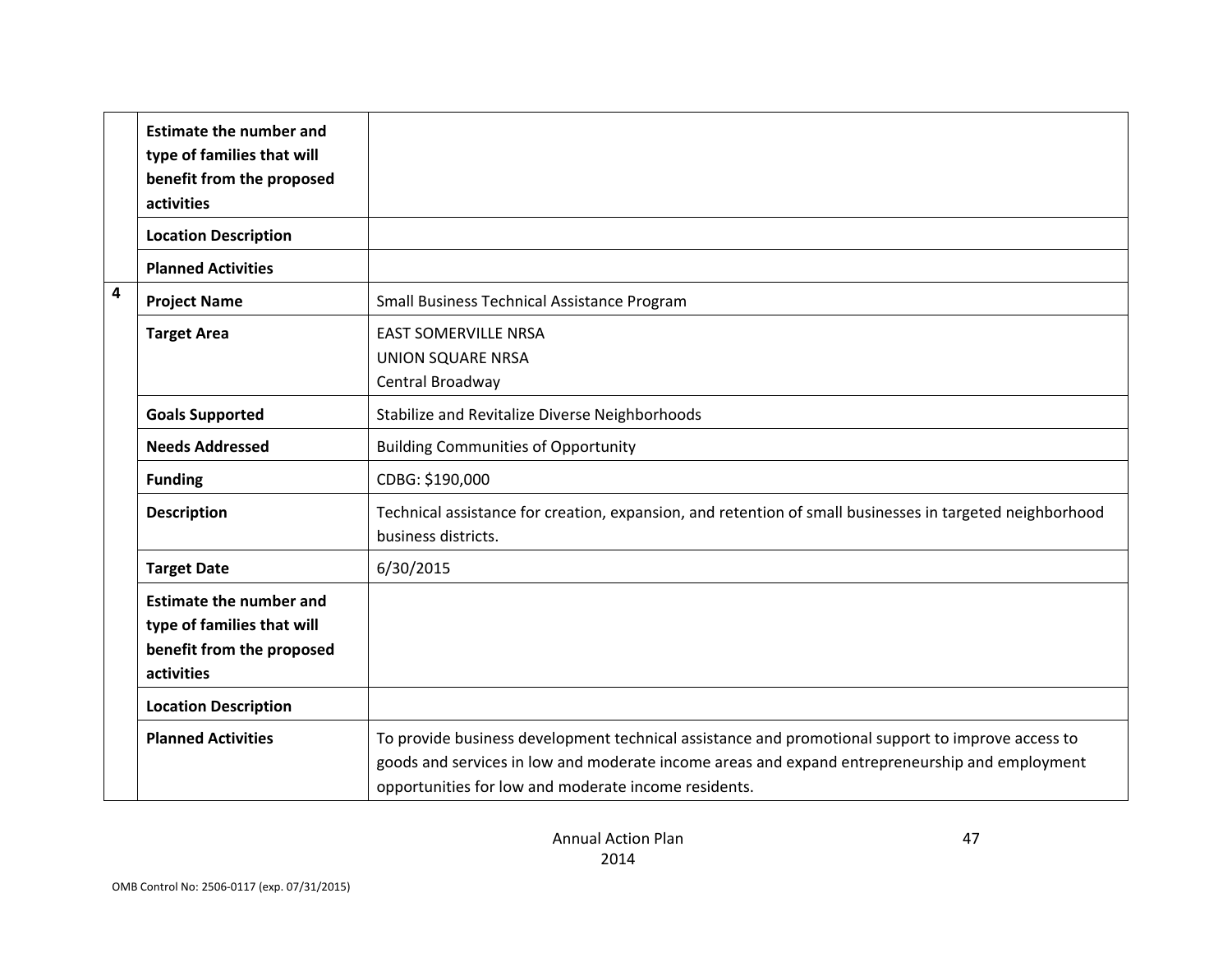| 5 | <b>Project Name</b>                                                                                     | <b>Business Retention and Expansion Program</b>                                                                                                                                 |
|---|---------------------------------------------------------------------------------------------------------|---------------------------------------------------------------------------------------------------------------------------------------------------------------------------------|
|   | <b>Target Area</b>                                                                                      | <b>EAST SOMERVILLE NRSA</b><br><b>UNION SQUARE NRSA</b><br>Central Broadway                                                                                                     |
|   | <b>Goals Supported</b>                                                                                  | Stabilize and Revitalize Diverse Neighborhoods                                                                                                                                  |
|   | <b>Needs Addressed</b>                                                                                  | <b>Building Communities of Opportunity</b>                                                                                                                                      |
|   | <b>Funding</b>                                                                                          | CDBG: \$100,000                                                                                                                                                                 |
|   | <b>Description</b>                                                                                      | Flexible business financing program to assist creation, expansion and retention of small businesses in<br>targeted neighborhood commercial districts.                           |
|   | <b>Target Date</b>                                                                                      | 6/30/2015                                                                                                                                                                       |
|   | <b>Estimate the number and</b><br>type of families that will<br>benefit from the proposed<br>activities |                                                                                                                                                                                 |
|   | <b>Location Description</b>                                                                             |                                                                                                                                                                                 |
|   | <b>Planned Activities</b>                                                                               | To improve business developments to serve low and moderate income area needs and expand<br>entrepreneurship and employment opportunities for low and moderate income residents. |
| 6 | <b>Project Name</b>                                                                                     | Housing Rehabilitation Program                                                                                                                                                  |
|   | <b>Target Area</b>                                                                                      | <b>EAST SOMERVILLE NRSA</b><br>Central Broadway<br>Clty Wide                                                                                                                    |
|   | <b>Goals Supported</b>                                                                                  | Preserve and Maintain Existing Affordable Housing                                                                                                                               |
|   | <b>Needs Addressed</b>                                                                                  | <b>Building Communities of Opportunity</b>                                                                                                                                      |
|   | <b>Funding</b>                                                                                          | CDBG: \$200,000                                                                                                                                                                 |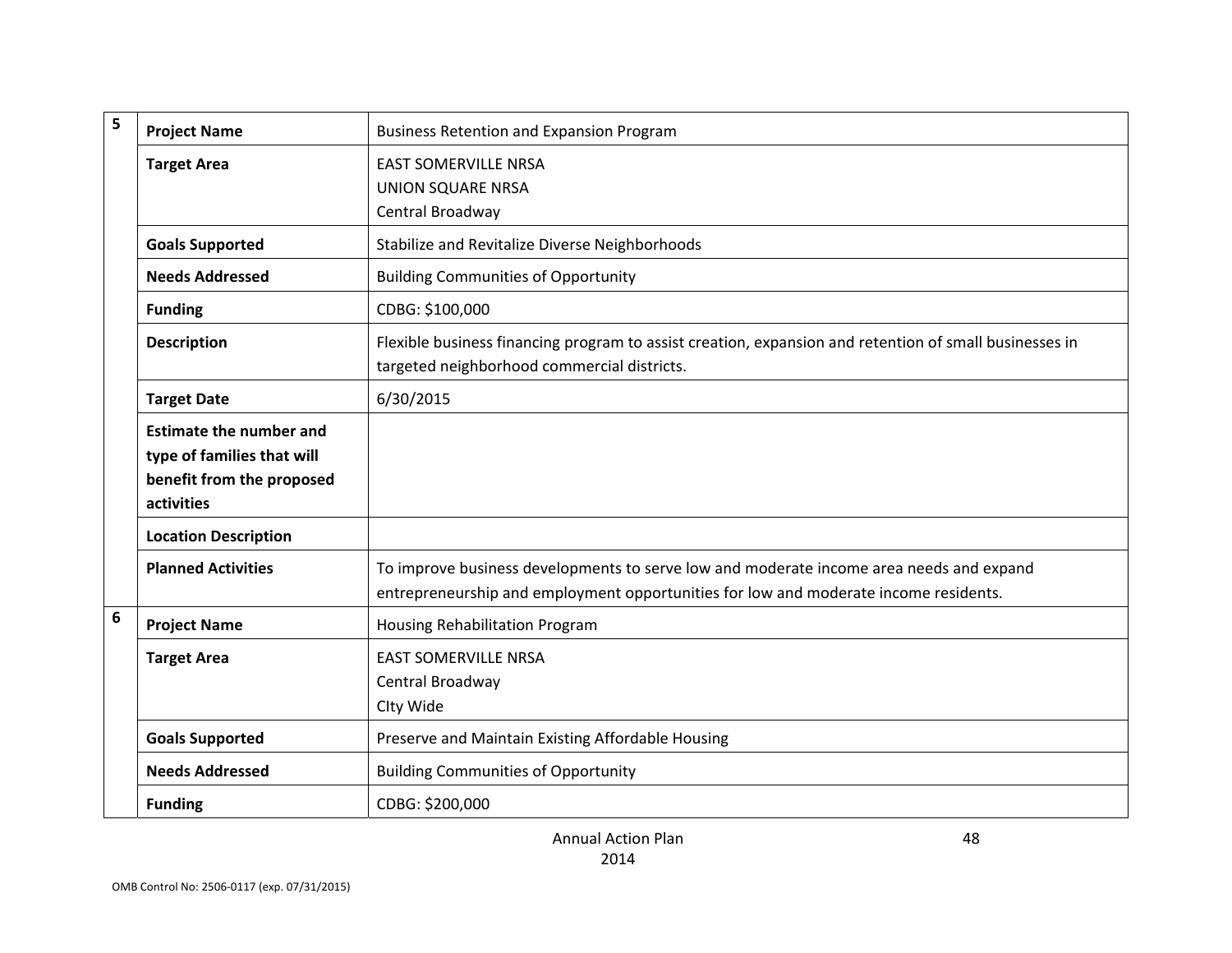|                | <b>Description</b>                                                                                      | The Housing Rehabilitation Program will continue to offer grants or deferred payment loans to income-<br>eligible homeowners to assist in making needed repairs, improvements and the abatement of hazardous<br>materials from the home. The Program will also include acquisition activities that will aid in preserving<br>and maintaining the affordable housing stock in the city. The Program is designed to utilize both federal<br>CDBG and HOME funds to improve the existing housing stock and to create and/or maintain affordable<br>rental units, and in the past year has seen a surge of demand from the local residents. |
|----------------|---------------------------------------------------------------------------------------------------------|-----------------------------------------------------------------------------------------------------------------------------------------------------------------------------------------------------------------------------------------------------------------------------------------------------------------------------------------------------------------------------------------------------------------------------------------------------------------------------------------------------------------------------------------------------------------------------------------------------------------------------------------|
|                | <b>Target Date</b>                                                                                      | 6/30/2015                                                                                                                                                                                                                                                                                                                                                                                                                                                                                                                                                                                                                               |
|                | <b>Estimate the number and</b><br>type of families that will<br>benefit from the proposed<br>activities |                                                                                                                                                                                                                                                                                                                                                                                                                                                                                                                                                                                                                                         |
|                | <b>Location Description</b>                                                                             |                                                                                                                                                                                                                                                                                                                                                                                                                                                                                                                                                                                                                                         |
|                | <b>Planned Activities</b>                                                                               | Rehabilitation program for owner occupied single family and multi-family units, as well as rental units<br>occupied by income-eligible tenants.                                                                                                                                                                                                                                                                                                                                                                                                                                                                                         |
| $\overline{7}$ | <b>Project Name</b>                                                                                     | Home Energy System Improvement Program                                                                                                                                                                                                                                                                                                                                                                                                                                                                                                                                                                                                  |
|                | <b>Target Area</b>                                                                                      | <b>EAST SOMERVILLE NRSA</b><br>Central Broadway<br>Clty Wide                                                                                                                                                                                                                                                                                                                                                                                                                                                                                                                                                                            |
|                | <b>Goals Supported</b>                                                                                  | Preserve and Maintain Existing Affordable Housing                                                                                                                                                                                                                                                                                                                                                                                                                                                                                                                                                                                       |
|                | <b>Needs Addressed</b>                                                                                  | <b>Building Communities of Opportunity</b><br>At Risk Populations                                                                                                                                                                                                                                                                                                                                                                                                                                                                                                                                                                       |
|                | <b>Funding</b>                                                                                          | CDBG: \$57,759                                                                                                                                                                                                                                                                                                                                                                                                                                                                                                                                                                                                                          |
|                | <b>Description</b>                                                                                      | Grants to low and moderate income home owners, many elderly to replace dilapidated home heating<br>systems with energy efficient systems.                                                                                                                                                                                                                                                                                                                                                                                                                                                                                               |
|                | <b>Target Date</b>                                                                                      | 6/30/2015                                                                                                                                                                                                                                                                                                                                                                                                                                                                                                                                                                                                                               |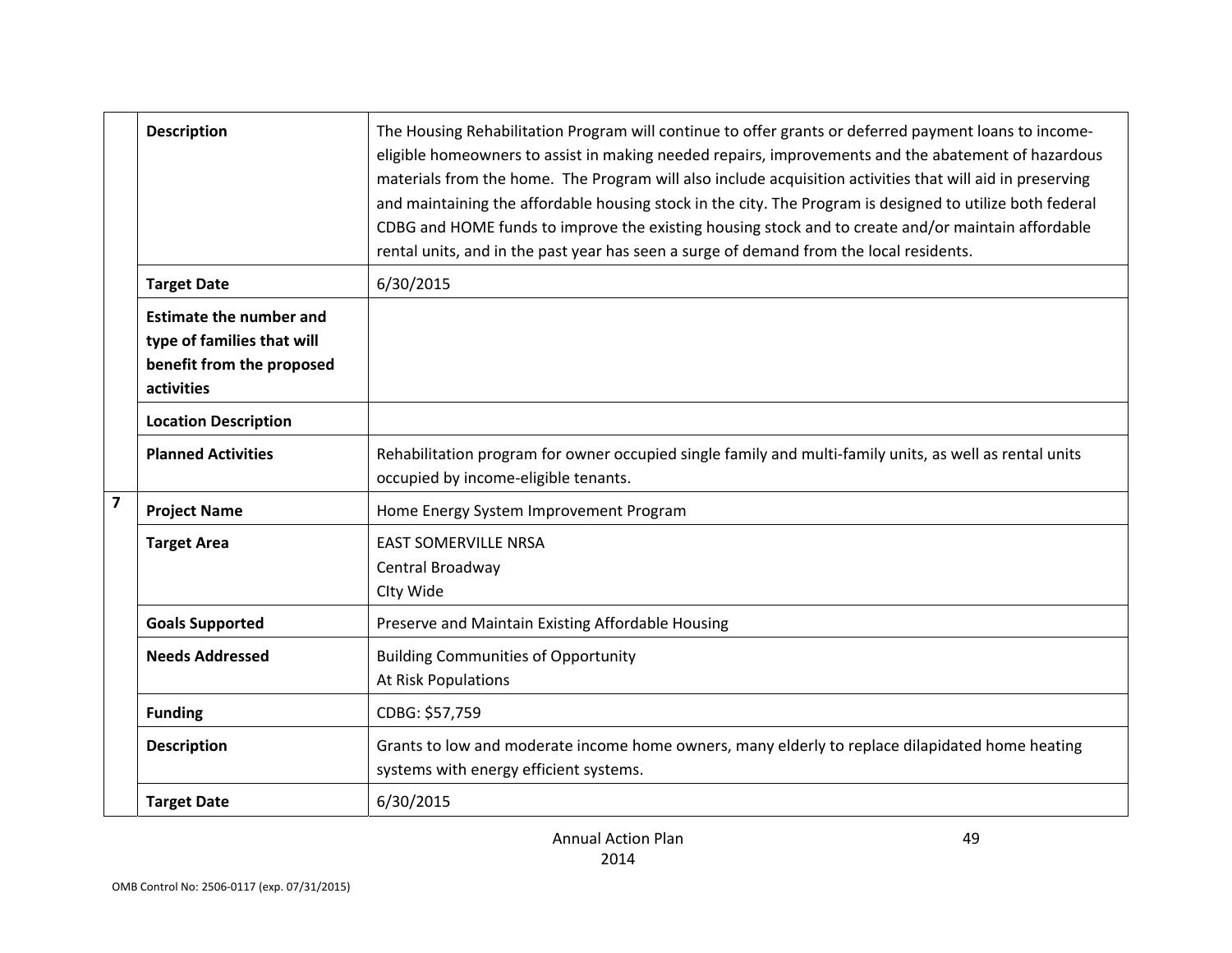|              | <b>Estimate the number and</b><br>type of families that will<br>benefit from the proposed<br>activities |                                                                                                                                                                                         |
|--------------|---------------------------------------------------------------------------------------------------------|-----------------------------------------------------------------------------------------------------------------------------------------------------------------------------------------|
|              | <b>Location Description</b>                                                                             |                                                                                                                                                                                         |
|              | <b>Planned Activities</b>                                                                               | Elderly households in particular are an at risk population. This activity prevents homelessness caused by<br>non functioning HVAC systems and results in the reduction of housing costs |
| 8            | <b>Project Name</b>                                                                                     | Urban Forestry/Street Tree Program                                                                                                                                                      |
|              | <b>Target Area</b>                                                                                      | <b>EAST SOMERVILLE NRSA</b><br><b>UNION SQUARE NRSA</b><br>Central Broadway<br>Clty Wide                                                                                                |
|              | <b>Goals Supported</b>                                                                                  | Stabilize and Revitalize Diverse Neighborhoods                                                                                                                                          |
|              | <b>Needs Addressed</b>                                                                                  | <b>Building Communities of Opportunity</b>                                                                                                                                              |
|              | <b>Funding</b>                                                                                          | CDBG: \$80,000                                                                                                                                                                          |
|              | <b>Description</b>                                                                                      | Program to increase the number of street trees and expand the neighborhood tree canopy.                                                                                                 |
|              | <b>Target Date</b>                                                                                      | 6/30/2015                                                                                                                                                                               |
|              | <b>Estimate the number and</b><br>type of families that will<br>benefit from the proposed<br>activities |                                                                                                                                                                                         |
|              | <b>Location Description</b>                                                                             | Target areas to include East Somerville and Winter Hill.                                                                                                                                |
|              | <b>Planned Activities</b>                                                                               | Tree planting in LMI service Areas.                                                                                                                                                     |
| $\mathbf{9}$ | <b>Project Name</b>                                                                                     | ADA Improvement Program                                                                                                                                                                 |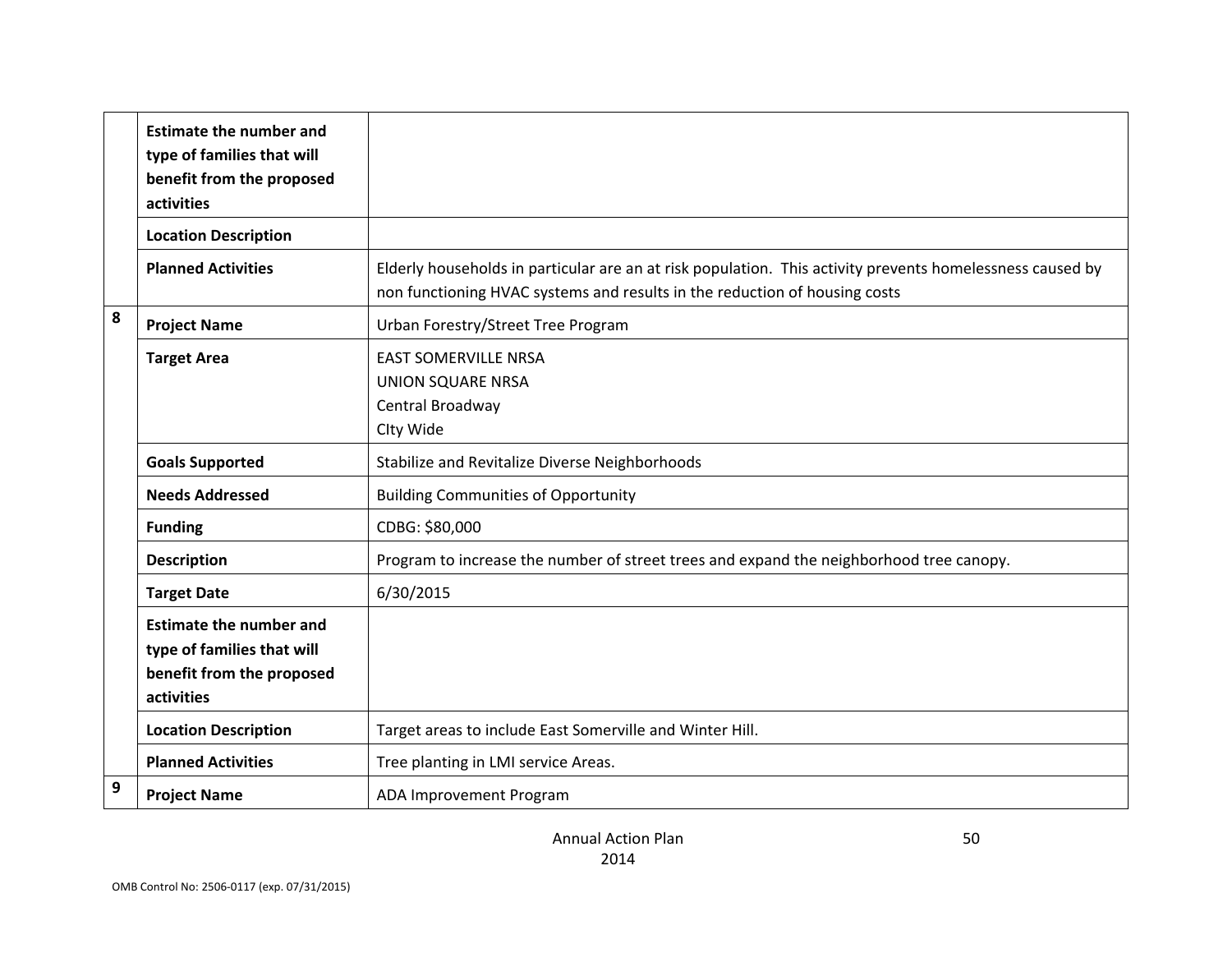|    | <b>Target Area</b>                                                                                      | Clty Wide                                                                                                                                                          |
|----|---------------------------------------------------------------------------------------------------------|--------------------------------------------------------------------------------------------------------------------------------------------------------------------|
|    | <b>Goals Supported</b>                                                                                  | Stabilize and Revitalize Diverse Neighborhoods                                                                                                                     |
|    | <b>Needs Addressed</b>                                                                                  | <b>Building Communities of Opportunity</b>                                                                                                                         |
|    | <b>Funding</b>                                                                                          | CDBG: \$15,000                                                                                                                                                     |
|    | <b>Description</b>                                                                                      | Providing greater accessibility to street and sidewalk areas and other public facilities with ramps and other<br>physical improvements, signalization and signage. |
|    | <b>Target Date</b>                                                                                      | 6/15/2015                                                                                                                                                          |
|    | <b>Estimate the number and</b><br>type of families that will<br>benefit from the proposed<br>activities |                                                                                                                                                                    |
|    | <b>Location Description</b>                                                                             |                                                                                                                                                                    |
|    | <b>Planned Activities</b>                                                                               | Eliminate accessibility barriers including curb cuts and ramps.                                                                                                    |
| 10 | <b>Project Name</b>                                                                                     | Slum or Blighted Area/Spot Blight                                                                                                                                  |
|    | <b>Target Area</b>                                                                                      | Clty Wide                                                                                                                                                          |
|    | <b>Goals Supported</b>                                                                                  | Stabilize and Revitalize Diverse Neighborhoods                                                                                                                     |
|    | <b>Needs Addressed</b>                                                                                  | <b>Building Communities of Opportunity</b>                                                                                                                         |
|    | <b>Funding</b>                                                                                          | CDBG: \$150,000                                                                                                                                                    |
|    | <b>Description</b>                                                                                      | Project may include the acquisition of real property and demolition of buildings blighted or in physical<br>decay.                                                 |
|    | <b>Target Date</b>                                                                                      | 6/30/2015                                                                                                                                                          |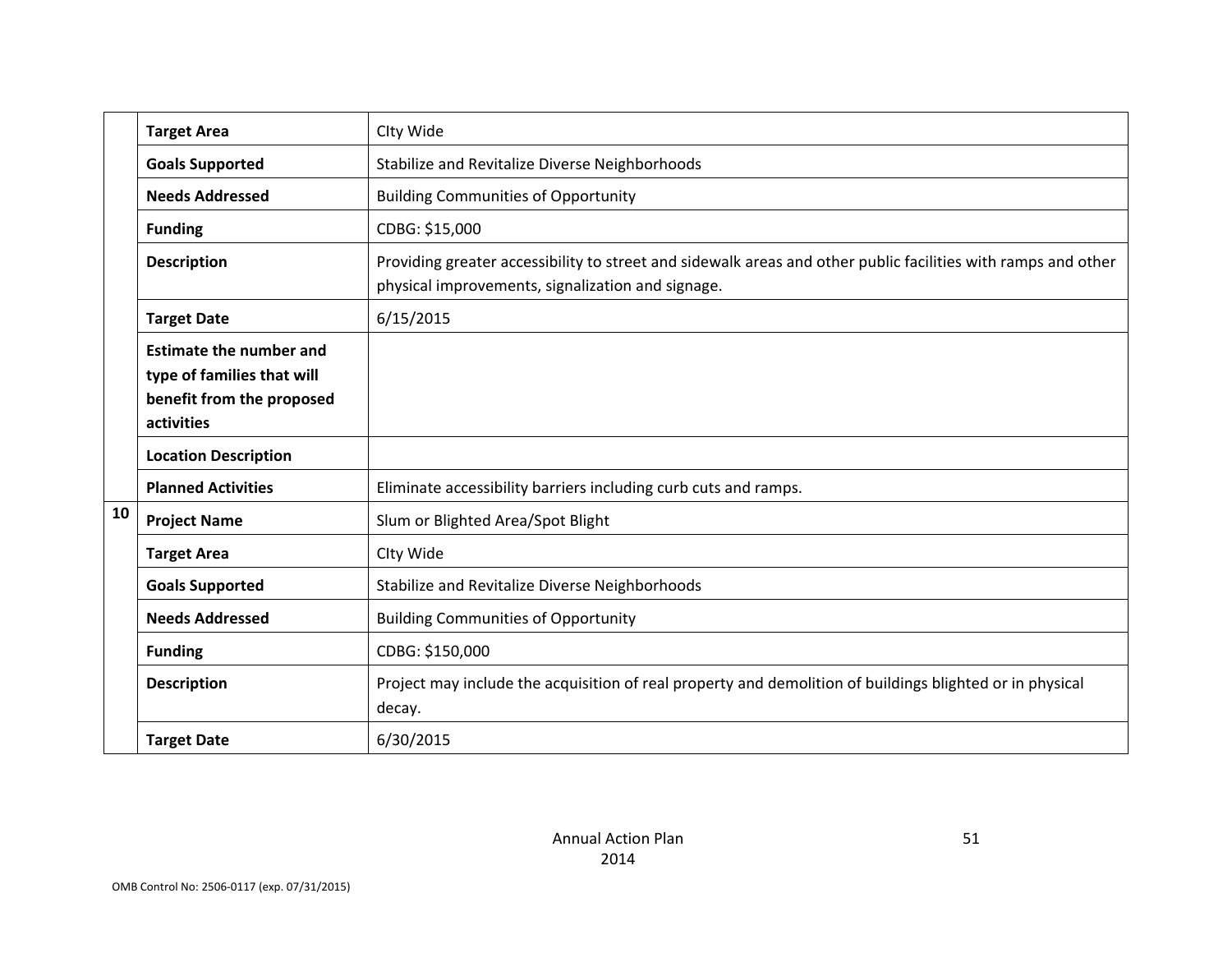|    | <b>Estimate the number and</b><br>type of families that will<br>benefit from the proposed<br>activities |                                                                                                                                                                                                                      |
|----|---------------------------------------------------------------------------------------------------------|----------------------------------------------------------------------------------------------------------------------------------------------------------------------------------------------------------------------|
|    | <b>Location Description</b>                                                                             |                                                                                                                                                                                                                      |
|    | <b>Planned Activities</b>                                                                               | Project may include the acquisition of real property and demolition of buildings blighted or in physical<br>decay.                                                                                                   |
| 11 | <b>Project Name</b>                                                                                     | PSG - Somerville Homeless Coalition Project Soup                                                                                                                                                                     |
|    | <b>Target Area</b>                                                                                      | Clty Wide                                                                                                                                                                                                            |
|    | <b>Goals Supported</b>                                                                                  | <b>Reducing and Ending Homelessness</b>                                                                                                                                                                              |
|    | <b>Needs Addressed</b>                                                                                  | At Risk Populations                                                                                                                                                                                                  |
|    | <b>Funding</b>                                                                                          | CDBG: \$62,000                                                                                                                                                                                                       |
|    | <b>Description</b>                                                                                      | Operate 2 food pantries.                                                                                                                                                                                             |
|    | <b>Target Date</b>                                                                                      | 6/30/2015                                                                                                                                                                                                            |
|    | <b>Estimate the number and</b><br>type of families that will<br>benefit from the proposed<br>activities | Assist 1500 persons with 3 days worth of emergency food until other resources are secured.                                                                                                                           |
|    | <b>Location Description</b>                                                                             | 2 food pantries and 1 weekly community supper.                                                                                                                                                                       |
|    | <b>Planned Activities</b>                                                                               | Operate two emergency food pantries servicing low income residents (collecting income and ethnicity<br>information on participants) operate weekly community supper and deliver groceries to homebound<br>residents. |
| 12 | <b>Project Name</b>                                                                                     | PSG - Som Homeless Coalition Information Center                                                                                                                                                                      |
|    | <b>Target Area</b>                                                                                      | Clty Wide                                                                                                                                                                                                            |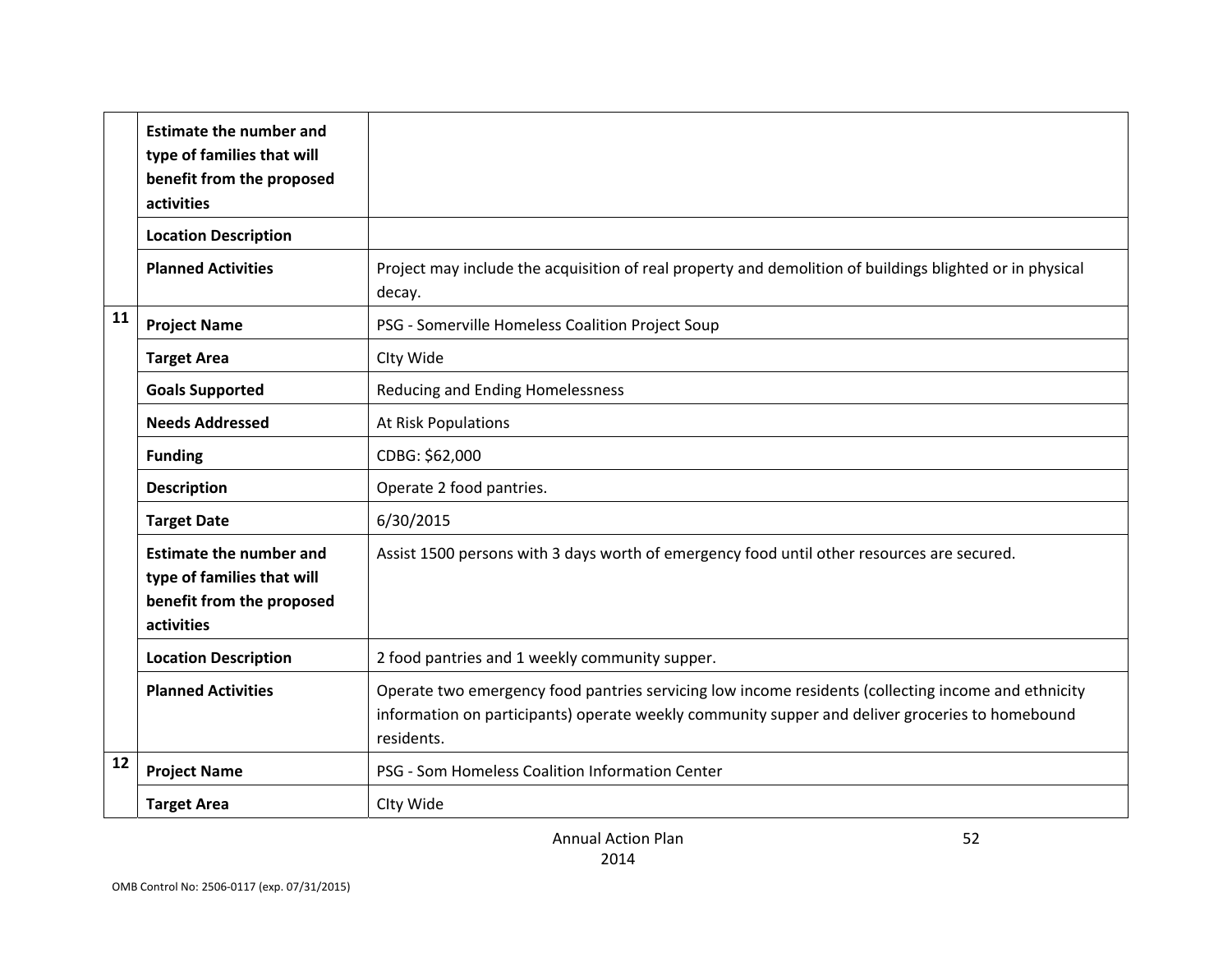|    | <b>Goals Supported</b>                                                                                  | Reducing and Ending Homelessness                                                                                                                                                                                                                                                                                      |
|----|---------------------------------------------------------------------------------------------------------|-----------------------------------------------------------------------------------------------------------------------------------------------------------------------------------------------------------------------------------------------------------------------------------------------------------------------|
|    | <b>Needs Addressed</b>                                                                                  | At Risk Populations                                                                                                                                                                                                                                                                                                   |
|    | <b>Funding</b>                                                                                          | CDBG: \$4,000                                                                                                                                                                                                                                                                                                         |
|    | <b>Description</b>                                                                                      | Funding of 24 hour clearinghouse of information                                                                                                                                                                                                                                                                       |
|    | <b>Target Date</b>                                                                                      | 6/30/2015                                                                                                                                                                                                                                                                                                             |
|    | <b>Estimate the number and</b><br>type of families that will<br>benefit from the proposed<br>activities | Provides 24 hour clearing house of accurate information for person who are homeless or at-risk of<br>homelessness. The agency expects to respond to over 3,000 telephone inquiries. Callers will receive<br>referral information for housing, federal assistance and other community resources                        |
|    | <b>Location Description</b>                                                                             | 1 Davis Square, Somerville, MA 02144 where the call center is housed                                                                                                                                                                                                                                                  |
|    | <b>Planned Activities</b>                                                                               | Resource center will provide information and referral clearing house information for homeless and low<br>income people. Most of the calls are seeking information about municipal, state, federal assistance in<br>addition to homeless mainstream social services. the Center is open 24 hours a day, 7 days a week. |
| 13 | <b>Project Name</b>                                                                                     | PSG - Som Homeless Coalition Volunteer Coordination                                                                                                                                                                                                                                                                   |
|    | <b>Target Area</b>                                                                                      | Clty Wide                                                                                                                                                                                                                                                                                                             |
|    | <b>Goals Supported</b>                                                                                  | Reducing and Ending Homelessness                                                                                                                                                                                                                                                                                      |
|    | <b>Needs Addressed</b>                                                                                  | At Risk Populations                                                                                                                                                                                                                                                                                                   |
|    | <b>Funding</b>                                                                                          | CDBG: \$4,000                                                                                                                                                                                                                                                                                                         |
|    | <b>Description</b>                                                                                      | Coordinate volunteer efforts by linking interested individuals/groups with appropriate community based<br>organizations and residents in need of service                                                                                                                                                              |
|    | <b>Target Date</b>                                                                                      | 6/30/2015                                                                                                                                                                                                                                                                                                             |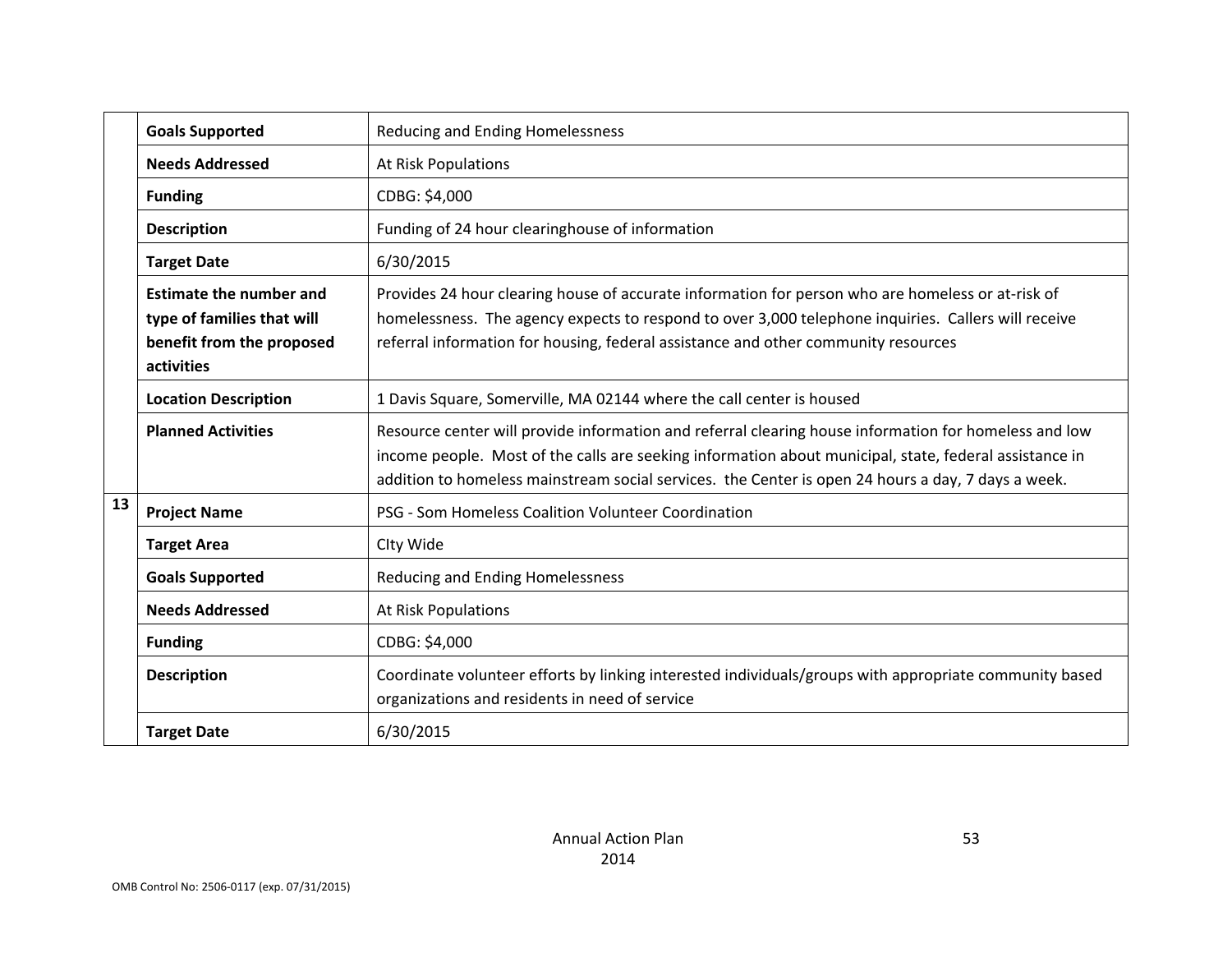|    | <b>Estimate the number and</b><br>type of families that will<br>benefit from the proposed<br>activities | 300 low income individuals and families will benefit from the coordination efforts of local volunteers who<br>will supplement staffing at non-profit agencies. Approx 1,000 volunteers will be involved                                           |
|----|---------------------------------------------------------------------------------------------------------|---------------------------------------------------------------------------------------------------------------------------------------------------------------------------------------------------------------------------------------------------|
|    | <b>Location Description</b>                                                                             | 1 Davis Square is the location of the coordination office however volunteers will help with food drives,<br>fundraising efforts, etc. for local non-profit agencies throughout the city                                                           |
|    | <b>Planned Activities</b>                                                                               |                                                                                                                                                                                                                                                   |
| 14 | <b>Project Name</b>                                                                                     | PSG - Center for Teen Empowerment                                                                                                                                                                                                                 |
|    | <b>Target Area</b>                                                                                      | Clty Wide                                                                                                                                                                                                                                         |
|    | <b>Goals Supported</b>                                                                                  | <b>Family Stabilization and Job Readiness</b>                                                                                                                                                                                                     |
|    | <b>Needs Addressed</b>                                                                                  | At Risk Populations                                                                                                                                                                                                                               |
|    | <b>Funding</b>                                                                                          | CDBG: \$62,000                                                                                                                                                                                                                                    |
|    | <b>Description</b>                                                                                      | Youth organizing initiative.                                                                                                                                                                                                                      |
|    | <b>Target Date</b>                                                                                      | 6/30/2015                                                                                                                                                                                                                                         |
|    | <b>Estimate the number and</b><br>type of families that will<br>benefit from the proposed<br>activities | Train 24-40 teens to reach 500 youth and adults.                                                                                                                                                                                                  |
|    | <b>Location Description</b>                                                                             | 165 Broadway, Somerville, MA.                                                                                                                                                                                                                     |
|    | <b>Planned Activities</b>                                                                               | Lead substance abuse and gang prevention workshops and develop youth lead initiatives to improve the<br>community while providing youth with employment and leadership skills. Over 51% of the youth trained<br>will be from low income families. |
| 15 | <b>Project Name</b>                                                                                     | PSG - SCM Community Transportation                                                                                                                                                                                                                |
|    | <b>Target Area</b>                                                                                      | Clty Wide                                                                                                                                                                                                                                         |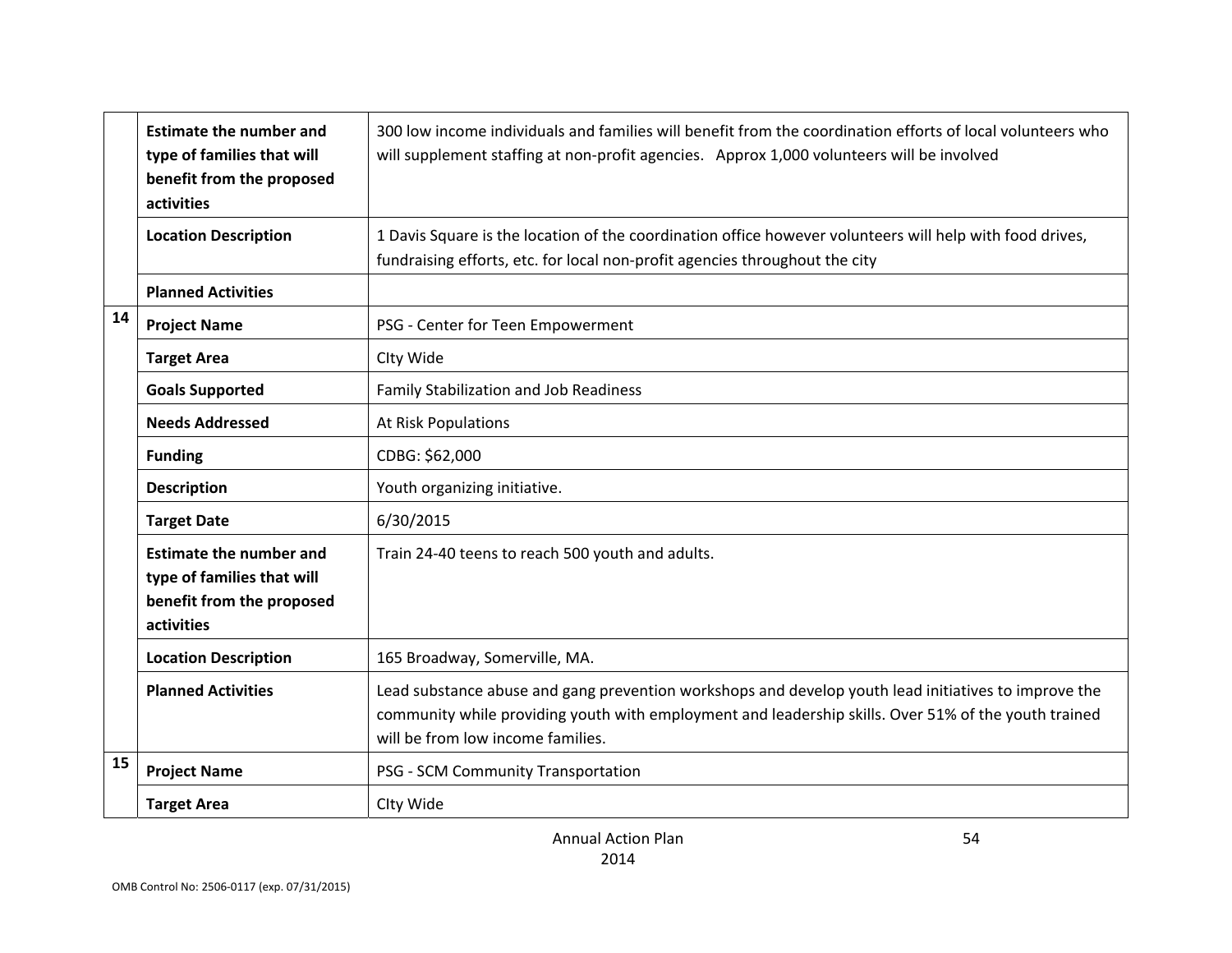|    | <b>Goals Supported</b>                                                                                  | Family Stabilization and Job Readiness                                                                                                                     |
|----|---------------------------------------------------------------------------------------------------------|------------------------------------------------------------------------------------------------------------------------------------------------------------|
|    | <b>Needs Addressed</b>                                                                                  | At Risk Populations                                                                                                                                        |
|    | <b>Funding</b>                                                                                          | CDBG: \$62,000                                                                                                                                             |
|    | <b>Description</b>                                                                                      | Accessible transportation to medical appointments and grocery shopping for seniors and disabled persons.                                                   |
|    | <b>Target Date</b>                                                                                      | 6/30/2015                                                                                                                                                  |
|    | <b>Estimate the number and</b><br>type of families that will<br>benefit from the proposed<br>activities | Provide 400 seniors and/or disabled persons with the transportation to doctor's appointments and grocery<br>shopping to enable them to remain independent. |
|    | <b>Location Description</b>                                                                             | 267 Holland Street, Somerville, MA 02144                                                                                                                   |
|    | <b>Planned Activities</b>                                                                               | Transportation services for elderly and disabled persons for medical and grocery shopping.                                                                 |
| 16 | <b>Project Name</b>                                                                                     | PSG - Somerville YMCA CIT/LIT                                                                                                                              |
|    | <b>Target Area</b>                                                                                      | Clty Wide                                                                                                                                                  |
|    | <b>Goals Supported</b>                                                                                  | Family Stabilization and Job Readiness                                                                                                                     |
|    | <b>Needs Addressed</b>                                                                                  | At Risk Populations                                                                                                                                        |
|    | <b>Funding</b>                                                                                          | CDBG: \$20,800                                                                                                                                             |
|    | <b>Description</b>                                                                                      | Youth leadership and job training program for youth ages 13-15.                                                                                            |
|    | <b>Target Date</b>                                                                                      | 6/30/2015                                                                                                                                                  |
|    | <b>Estimate the number and</b><br>type of families that will<br>benefit from the proposed<br>activities | Job readiness training for 44-48 teens during the summer.                                                                                                  |
|    | <b>Location Description</b>                                                                             | 101 Highland Ave, Somerville, MA 02143                                                                                                                     |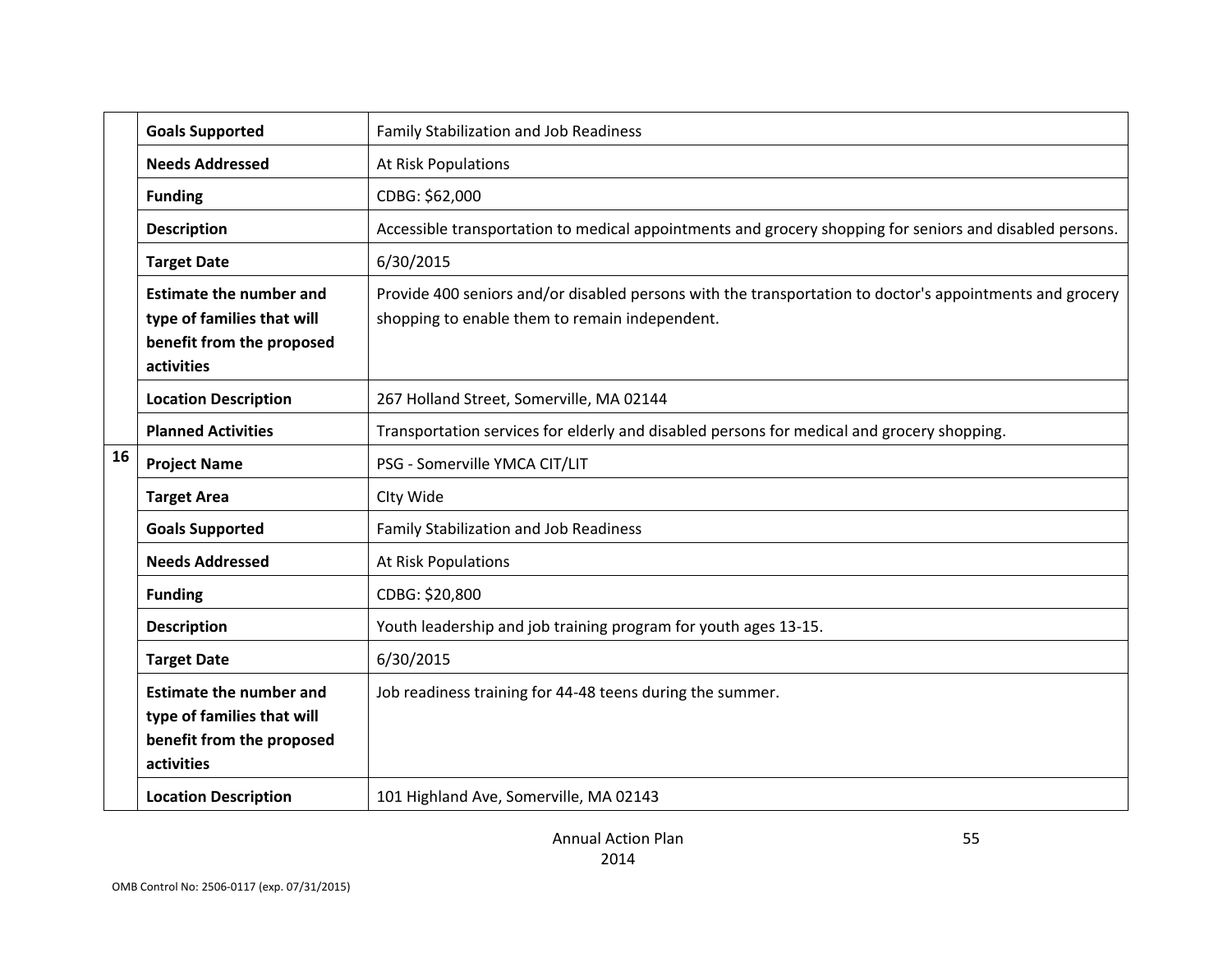|    | <b>Planned Activities</b>                                                                               | 4 week summer job readiness training and leadership skills for at risk youth ages 13-15 to include training<br>for future camp program employment and other job opportunities. Youth will complete income and<br>ethnicity information. |
|----|---------------------------------------------------------------------------------------------------------|-----------------------------------------------------------------------------------------------------------------------------------------------------------------------------------------------------------------------------------------|
| 17 | <b>Project Name</b>                                                                                     | PSG - Respond                                                                                                                                                                                                                           |
|    | <b>Target Area</b>                                                                                      | Clty Wide                                                                                                                                                                                                                               |
|    | <b>Goals Supported</b>                                                                                  | <b>Family Stabilization and Job Readiness</b>                                                                                                                                                                                           |
|    | <b>Needs Addressed</b>                                                                                  | At Risk Populations                                                                                                                                                                                                                     |
|    | <b>Funding</b>                                                                                          | CDBG: \$16,600                                                                                                                                                                                                                          |
|    | <b>Description</b>                                                                                      | 24 Hour Crisis Hotline for victims fleeing domestic violence.                                                                                                                                                                           |
|    | <b>Target Date</b>                                                                                      | 6/30/2015                                                                                                                                                                                                                               |
|    | <b>Estimate the number and</b><br>type of families that will<br>benefit from the proposed<br>activities | Respond to over 2,000 crisis hot line calls for services.                                                                                                                                                                               |
|    | <b>Location Description</b>                                                                             | As a result of the nature of the service being provided the location is confidential.                                                                                                                                                   |
|    | <b>Planned Activities</b>                                                                               | Information services and safety net planning for individuals and families fleeing domestic violence. Linking<br>victims to shelter bed availability and other housing options for supportive services.                                  |
| 18 | <b>Project Name</b>                                                                                     | PSG - Mystic Learning Center                                                                                                                                                                                                            |
|    | <b>Target Area</b>                                                                                      | Clty Wide                                                                                                                                                                                                                               |
|    | <b>Goals Supported</b>                                                                                  | Family Stabilization and Job Readiness                                                                                                                                                                                                  |
|    | <b>Needs Addressed</b>                                                                                  | At Risk Populations                                                                                                                                                                                                                     |
|    | <b>Funding</b>                                                                                          | CDBG: \$16,000                                                                                                                                                                                                                          |
|    | <b>Description</b>                                                                                      | After school programming and employment training for at risk youth.                                                                                                                                                                     |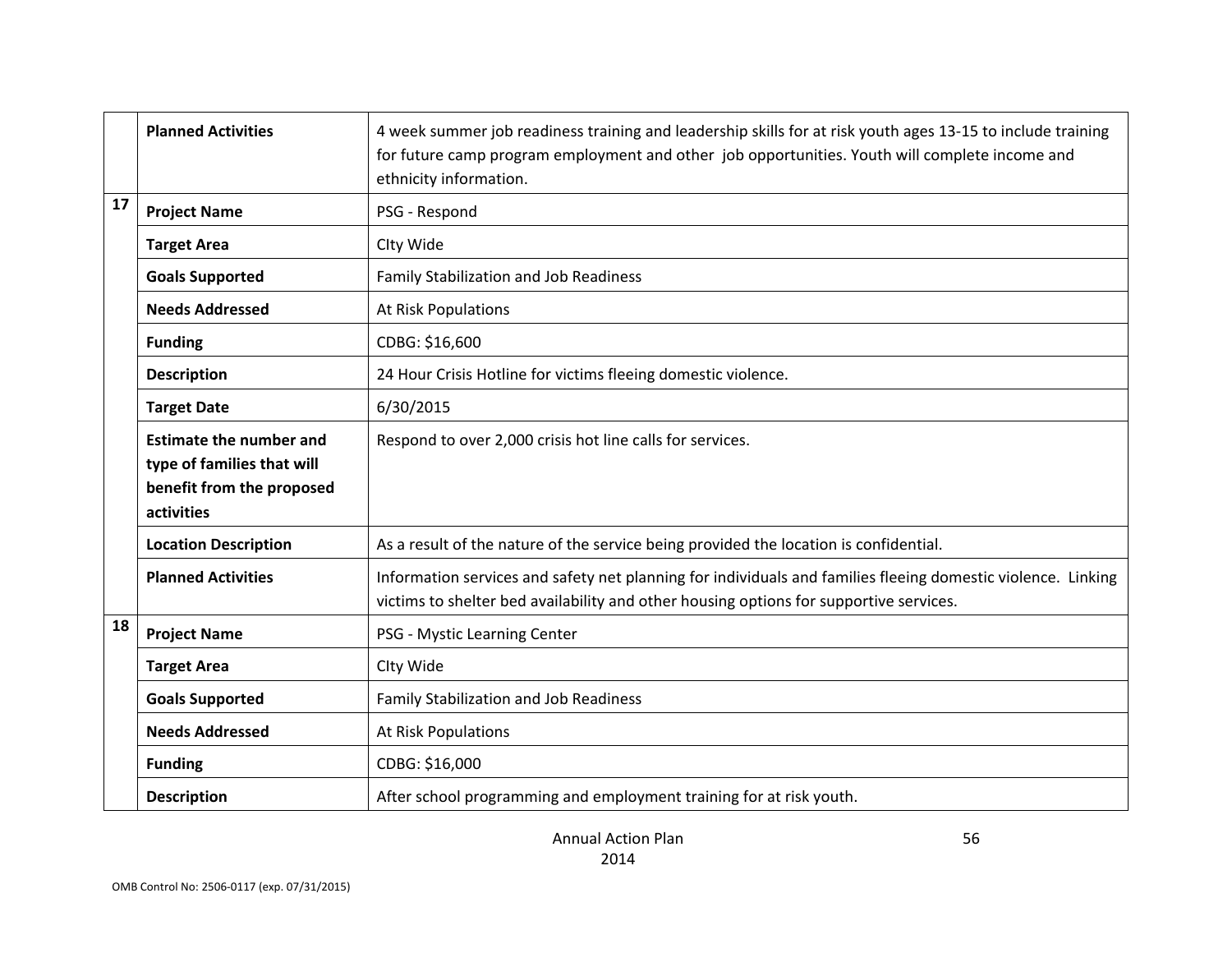|    | <b>Target Date</b>                                                                                      | 6/30/2015                                                                                                                                                                                                                               |
|----|---------------------------------------------------------------------------------------------------------|-----------------------------------------------------------------------------------------------------------------------------------------------------------------------------------------------------------------------------------------|
|    | <b>Estimate the number and</b><br>type of families that will<br>benefit from the proposed<br>activities | Train and employ 14-16 teens by providing affordable after-school care affecting 450 households.                                                                                                                                        |
|    | <b>Location Description</b>                                                                             | 530 Mystic Avenue, Somerville, MA 02145                                                                                                                                                                                                 |
|    | <b>Planned Activities</b>                                                                               | Work skill building and leadership opportunities for low income teens at the Healey Family Development<br>who will be providing after school, academic support to children of low income residents in the Healey<br>family development. |
| 19 | <b>Project Name</b>                                                                                     | PSG - Somerville Council on Aging                                                                                                                                                                                                       |
|    | <b>Target Area</b>                                                                                      | Clty Wide                                                                                                                                                                                                                               |
|    | <b>Goals Supported</b>                                                                                  | Family Stabilization and Job Readiness                                                                                                                                                                                                  |
|    | <b>Needs Addressed</b>                                                                                  | <b>At Risk Populations</b>                                                                                                                                                                                                              |
|    | <b>Funding</b>                                                                                          | CDBG: \$19,422                                                                                                                                                                                                                          |
|    | <b>Description</b>                                                                                      | Senior health and wellness program to reduce isolation.                                                                                                                                                                                 |
|    | <b>Target Date</b>                                                                                      | 6/30/2015                                                                                                                                                                                                                               |
|    | <b>Estimate the number and</b><br>type of families that will<br>benefit from the proposed<br>activities | Engage 100 seniors in Health and Wellness programming.                                                                                                                                                                                  |
|    | <b>Location Description</b>                                                                             | Activities will take place across various senior sites in the city.                                                                                                                                                                     |
|    | <b>Planned Activities</b>                                                                               | Senior nutrition, exercise and education programs to increase mobility, decrease isolation and encourage<br>physical fitness which will lead to better overall health. Programming offered at 3 senior sites.                           |
| 20 | <b>Project Name</b>                                                                                     | PSG - Boys & Girls Club                                                                                                                                                                                                                 |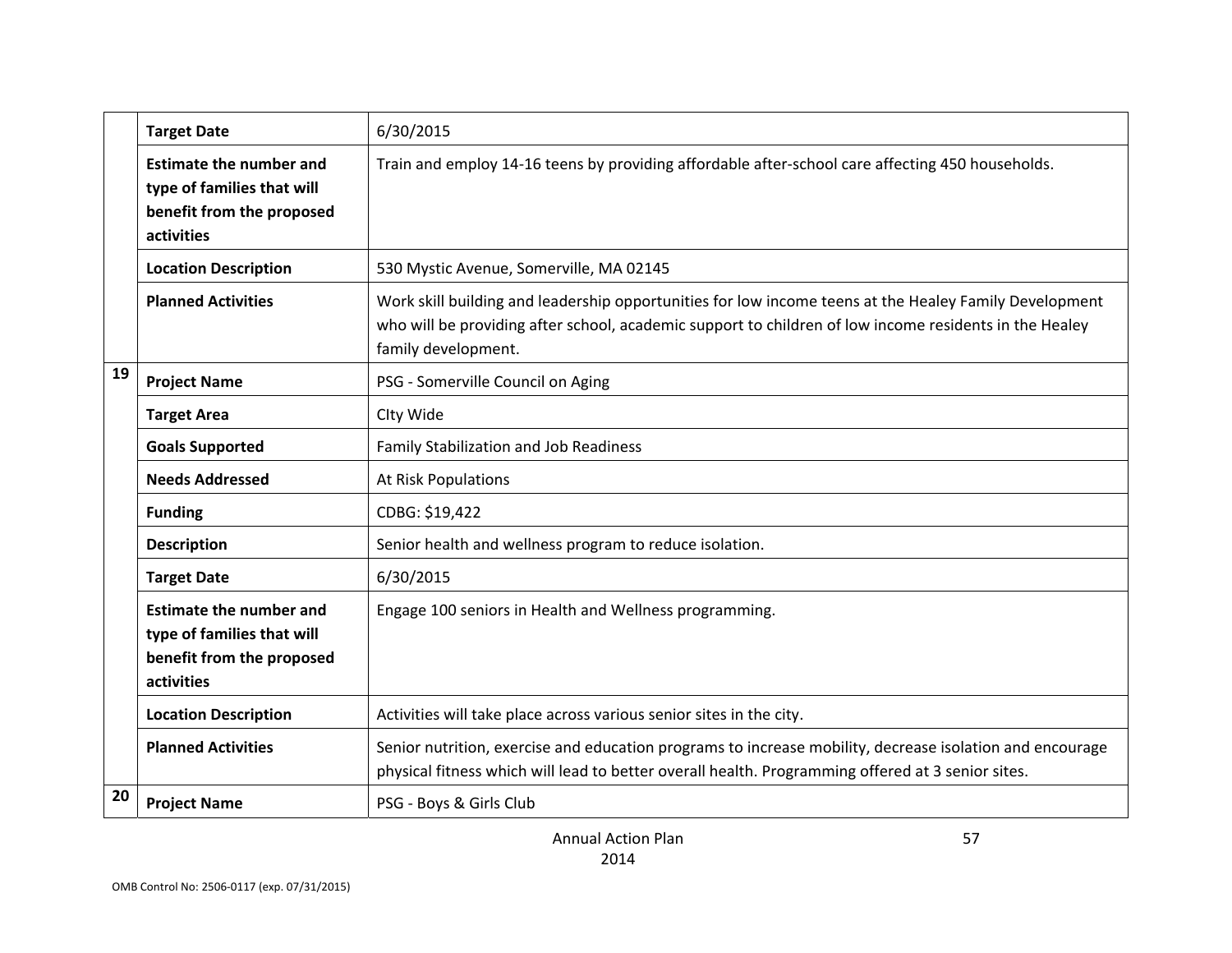|    | <b>Target Area</b>                                                                                      | Clty Wide                                                                                                                                                                                              |
|----|---------------------------------------------------------------------------------------------------------|--------------------------------------------------------------------------------------------------------------------------------------------------------------------------------------------------------|
|    | <b>Goals Supported</b>                                                                                  | Family Stabilization and Job Readiness                                                                                                                                                                 |
|    | <b>Needs Addressed</b>                                                                                  | At Risk Populations                                                                                                                                                                                    |
|    | <b>Funding</b>                                                                                          | CDBG: \$8,800                                                                                                                                                                                          |
|    | <b>Description</b>                                                                                      | Youth after school program.                                                                                                                                                                            |
|    | <b>Target Date</b>                                                                                      | 6/30/2015                                                                                                                                                                                              |
|    | <b>Estimate the number and</b><br>type of families that will<br>benefit from the proposed<br>activities | 50 school age children at the Healy School                                                                                                                                                             |
|    | <b>Location Description</b>                                                                             | Healey School, 5 Meacham Street, Somerville, MA 02143                                                                                                                                                  |
|    | <b>Planned Activities</b>                                                                               | Structured after school homework and skill development program at the Healey School. Limited to LMI<br>certified youth. 66% of the enrollment at the Healey School in low income collected via survey. |
| 21 | <b>Project Name</b>                                                                                     | PSG - Welcome Project                                                                                                                                                                                  |
|    | <b>Target Area</b>                                                                                      | Clty Wide                                                                                                                                                                                              |
|    | <b>Goals Supported</b>                                                                                  | Family Stabilization and Job Readiness                                                                                                                                                                 |
|    | <b>Needs Addressed</b>                                                                                  | At Risk Populations                                                                                                                                                                                    |
|    | <b>Funding</b>                                                                                          | CDBG: \$8,800                                                                                                                                                                                          |
|    | <b>Description</b>                                                                                      | Family literacy and youth immigrant program.                                                                                                                                                           |
|    | <b>Target Date</b>                                                                                      | 6/30/2015                                                                                                                                                                                              |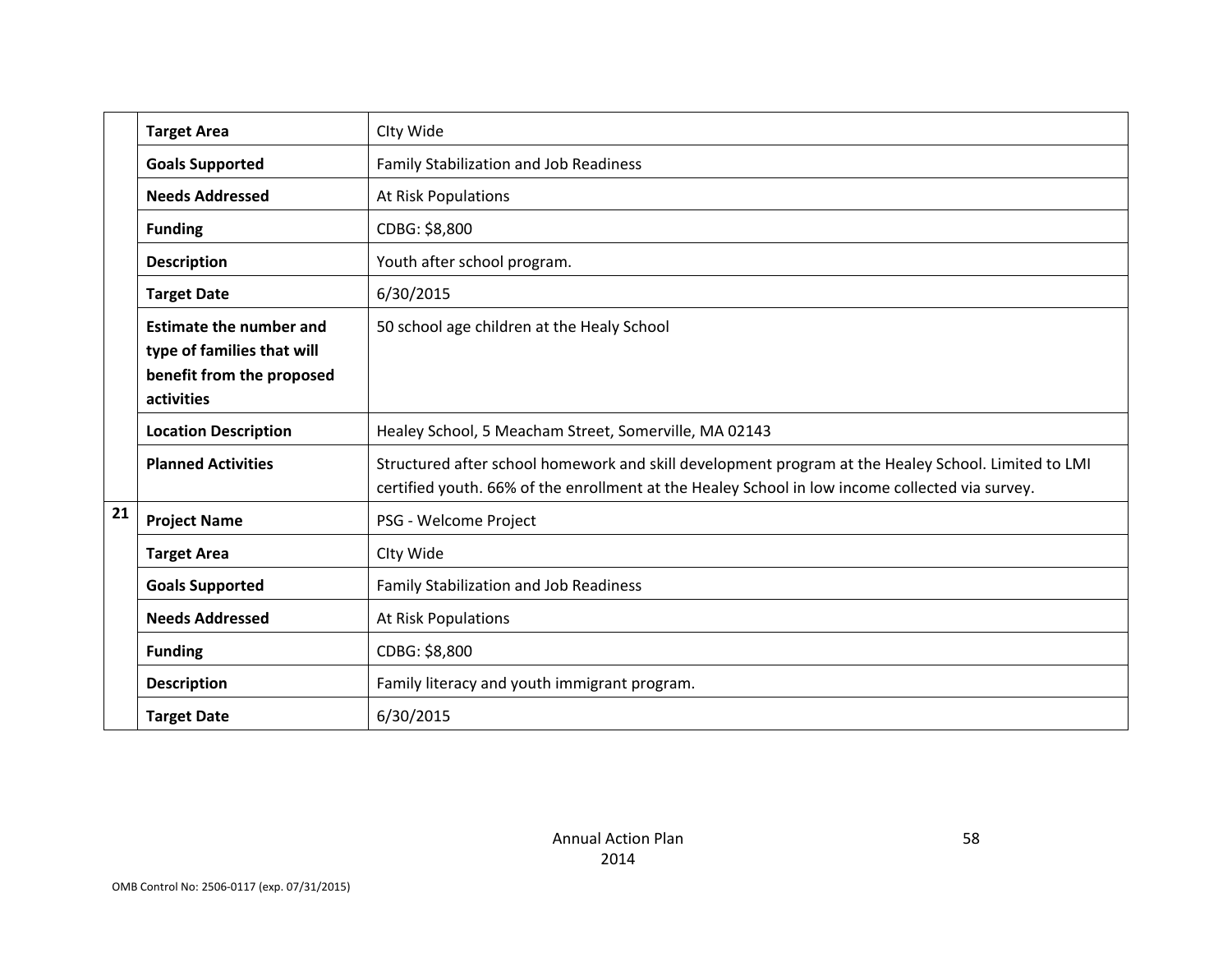|    | <b>Estimate the number and</b><br>type of families that will<br>benefit from the proposed<br>activities | ESOL classes for 100 non-English speakers and interpreter training for 10 bilingual students.                                                                                                                                                                                                                   |
|----|---------------------------------------------------------------------------------------------------------|-----------------------------------------------------------------------------------------------------------------------------------------------------------------------------------------------------------------------------------------------------------------------------------------------------------------|
|    | <b>Location Description</b>                                                                             | 530 Mystic Avenue, Somerville, MA 02145                                                                                                                                                                                                                                                                         |
|    | <b>Planned Activities</b>                                                                               | ESOL program assisting non-English speaking immigrant families to transition to self sufficiency at the<br>Mystic Family Development. Also, train bilingual high school age youth to be interpreters at community<br>meetings, gain knowledge and develop a marketable skill - medical and legal certification. |
| 22 | <b>Project Name</b>                                                                                     | PSG - Somerville Community Corp                                                                                                                                                                                                                                                                                 |
|    | <b>Target Area</b>                                                                                      | Clty Wide                                                                                                                                                                                                                                                                                                       |
|    | <b>Goals Supported</b>                                                                                  | Family Stabilization and Job Readiness                                                                                                                                                                                                                                                                          |
|    | <b>Needs Addressed</b>                                                                                  | At Risk Populations                                                                                                                                                                                                                                                                                             |
|    | <b>Funding</b>                                                                                          | CDBG: \$8,800                                                                                                                                                                                                                                                                                                   |
|    | <b>Description</b>                                                                                      | School mediation program to teach conflict resolution in a positive way.                                                                                                                                                                                                                                        |
|    | <b>Target Date</b>                                                                                      | 6/30/2015                                                                                                                                                                                                                                                                                                       |
|    | <b>Estimate the number and</b><br>type of families that will<br>benefit from the proposed<br>activities | Train 20 mediators and support 50 previously trained mediators to teach conflict resolution skills.                                                                                                                                                                                                             |
|    | <b>Location Description</b>                                                                             | Somerville High School                                                                                                                                                                                                                                                                                          |
|    | <b>Planned Activities</b>                                                                               | 20 youth receive conflict resolution training and life skills. 200 Conflicts will be resolved at the High School<br>which is 72% low income youth. Income data via school survey.                                                                                                                               |
| 23 | <b>Project Name</b>                                                                                     | PSG - Haitian Coalition                                                                                                                                                                                                                                                                                         |
|    | <b>Target Area</b>                                                                                      | Clty Wide                                                                                                                                                                                                                                                                                                       |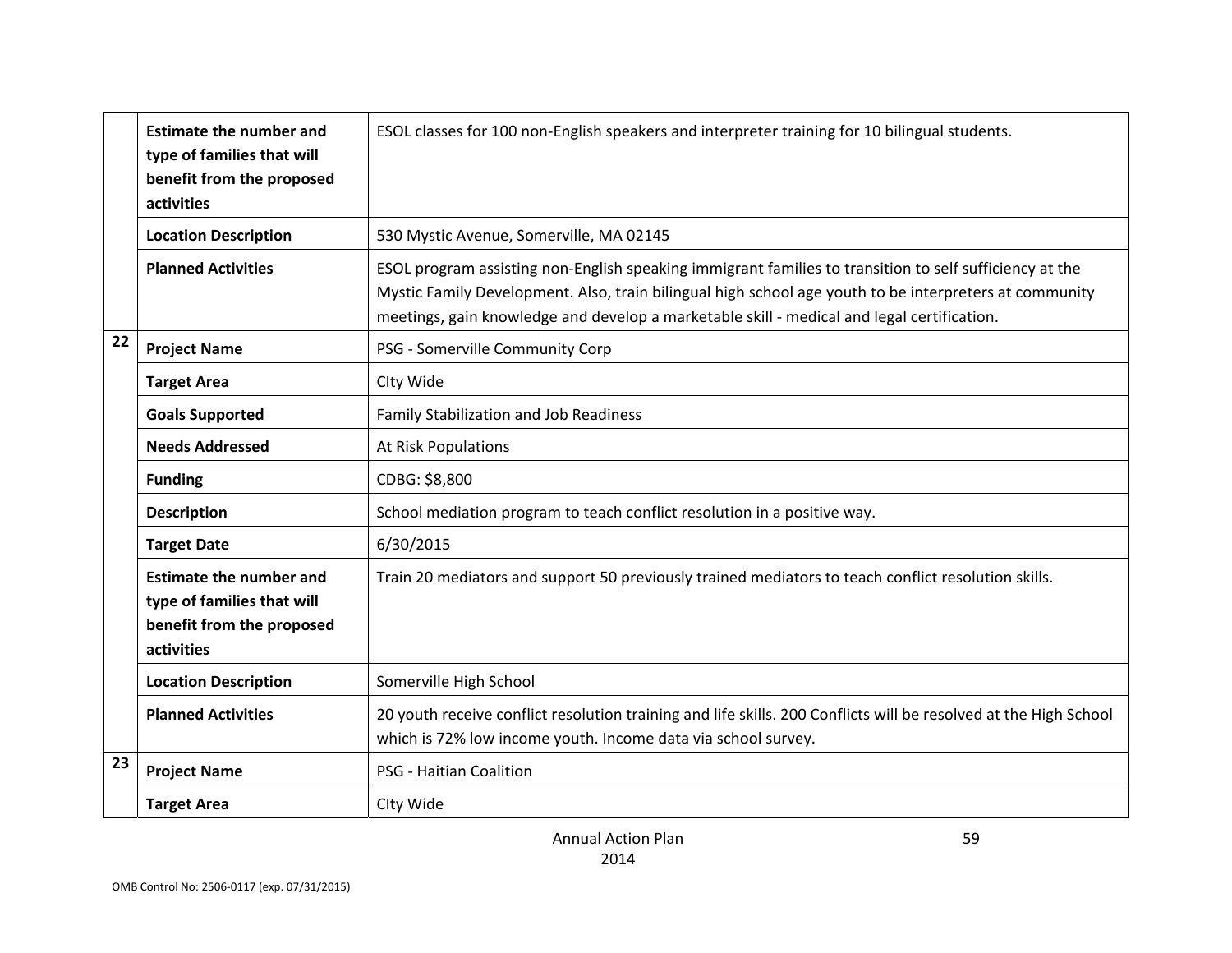|    | <b>Goals Supported</b>                                                                                  | <b>Family Stabilization and Job Readiness</b>                                        |
|----|---------------------------------------------------------------------------------------------------------|--------------------------------------------------------------------------------------|
|    | <b>Needs Addressed</b>                                                                                  | At Risk Populations                                                                  |
|    | <b>Funding</b>                                                                                          | CDBG: \$8,500                                                                        |
|    | <b>Description</b>                                                                                      | Adult literacy program.                                                              |
|    | <b>Target Date</b>                                                                                      | 6/30/2015                                                                            |
|    | <b>Estimate the number and</b><br>type of families that will<br>benefit from the proposed<br>activities | ESOL classes for 100 non-English speakers.                                           |
|    | <b>Location Description</b>                                                                             | 268 R Powderhouse Blvd, Somerville 02144                                             |
|    | <b>Planned Activities</b>                                                                               | English literacy skills for non-english speakers at Clarendon Public Housing.        |
| 24 | <b>Project Name</b>                                                                                     | PSG - Somerville Art Council                                                         |
|    | <b>Target Area</b>                                                                                      | Clty Wide                                                                            |
|    | <b>Goals Supported</b>                                                                                  | Family Stabilization and Job Readiness                                               |
|    | <b>Needs Addressed</b>                                                                                  | <b>At Risk Populations</b>                                                           |
|    | <b>Funding</b>                                                                                          | CDBG: \$8,300                                                                        |
|    | <b>Description</b>                                                                                      | Art without walls program - summer program.                                          |
|    | <b>Target Date</b>                                                                                      | 6/30/2015                                                                            |
|    | <b>Estimate the number and</b><br>type of families that will<br>benefit from the proposed<br>activities | Summer employment for 8-10 teens and affordable summer childcare for 50-60 children. |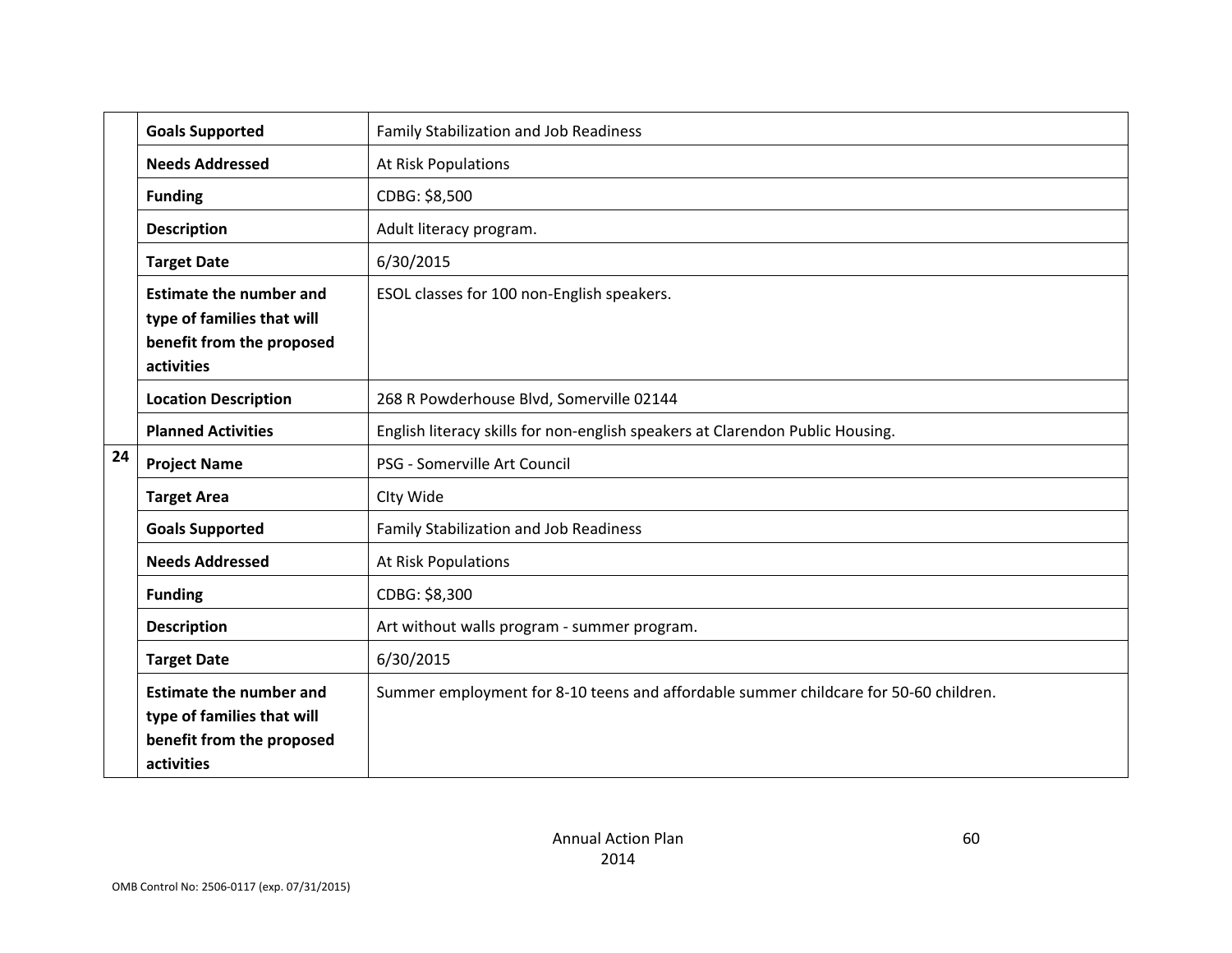| <b>Location Description</b>                   |                                                                                                         | Two summer art programs. Children participate in art and nature exploration at the Community Growing<br>Center 4 days a week. Teens are employed to explore the Mystic River and develop/design a mural to be<br>added on I-93 along Mystic Ave. All participants complete income and ethnicity information forms. |
|-----------------------------------------------|---------------------------------------------------------------------------------------------------------|--------------------------------------------------------------------------------------------------------------------------------------------------------------------------------------------------------------------------------------------------------------------------------------------------------------------|
|                                               | <b>Planned Activities</b>                                                                               |                                                                                                                                                                                                                                                                                                                    |
| 25                                            | <b>Project Name</b>                                                                                     | PSG - Somerville Health Department                                                                                                                                                                                                                                                                                 |
|                                               | <b>Target Area</b>                                                                                      | Clty Wide                                                                                                                                                                                                                                                                                                          |
|                                               | <b>Goals Supported</b>                                                                                  | Family Stabilization and Job Readiness                                                                                                                                                                                                                                                                             |
|                                               | <b>Needs Addressed</b>                                                                                  | At Risk Populations                                                                                                                                                                                                                                                                                                |
|                                               | <b>Funding</b>                                                                                          | CDBG: \$8,300                                                                                                                                                                                                                                                                                                      |
| <b>Description</b>                            |                                                                                                         | Somerville cares about prevention program - youth program.                                                                                                                                                                                                                                                         |
|                                               | <b>Target Date</b>                                                                                      | 6/30/2015                                                                                                                                                                                                                                                                                                          |
|                                               | <b>Estimate the number and</b><br>type of families that will<br>benefit from the proposed<br>activities | Provide training and stipends to 10 teens working to reduce alcohol, tobacco, and other drug use among<br>their peers.                                                                                                                                                                                             |
|                                               | <b>Location Description</b>                                                                             |                                                                                                                                                                                                                                                                                                                    |
|                                               | <b>Planned Activities</b>                                                                               | After-school prevention program targeted to youths including educating and mentoring. Topics include<br>substance abuse, disease, mental health, and more. Youth receive a monthly stipend for their<br>involvement. Youth complete income and ethnicity information form.                                         |
| 26                                            | <b>Project Name</b>                                                                                     | PSG - Somerville Homeless Coalition Better Homes                                                                                                                                                                                                                                                                   |
|                                               | <b>Target Area</b>                                                                                      | Clty Wide                                                                                                                                                                                                                                                                                                          |
|                                               | <b>Goals Supported</b>                                                                                  | Reducing and Ending Homelessness                                                                                                                                                                                                                                                                                   |
| <b>Needs Addressed</b><br>At Risk Populations |                                                                                                         |                                                                                                                                                                                                                                                                                                                    |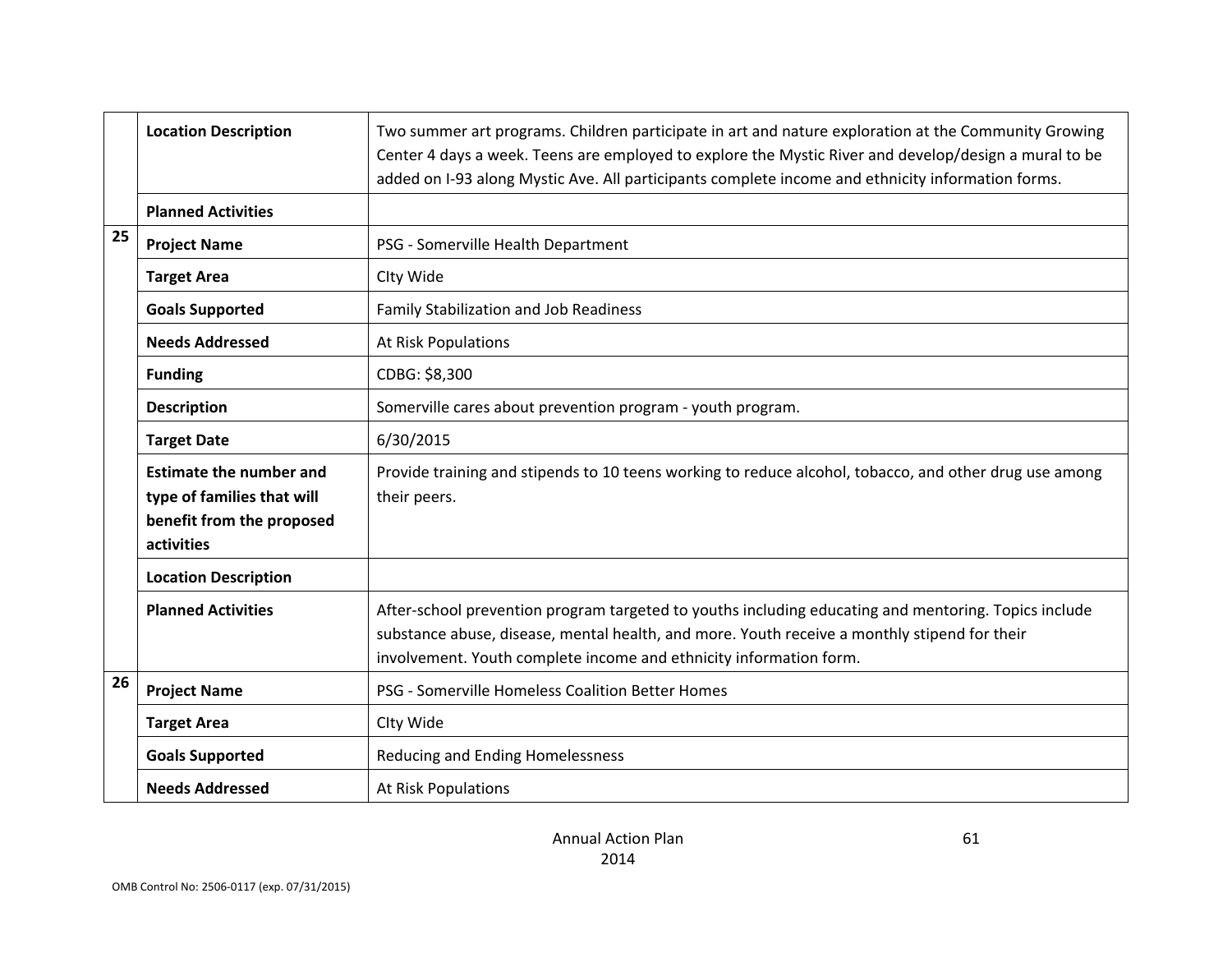|                                                                                           | <b>Funding</b>                                                                                          | CDBG: \$6,800                                                                                                                                                                                |
|-------------------------------------------------------------------------------------------|---------------------------------------------------------------------------------------------------------|----------------------------------------------------------------------------------------------------------------------------------------------------------------------------------------------|
| <b>Description</b><br>Better homes supportive housing.<br>6/30/2015<br><b>Target Date</b> |                                                                                                         |                                                                                                                                                                                              |
|                                                                                           |                                                                                                         |                                                                                                                                                                                              |
|                                                                                           | <b>Estimate the number and</b><br>type of families that will<br>benefit from the proposed<br>activities | Case management support for 9 chronically, homeless households.                                                                                                                              |
|                                                                                           | <b>Location Description</b>                                                                             | various locations across the city.                                                                                                                                                           |
|                                                                                           | <b>Planned Activities</b>                                                                               | Supportive services for 9 low income, formerly homeless and disabled, households to keep them housed<br>and stable.                                                                          |
| 27                                                                                        | <b>Project Name</b>                                                                                     | PSG - Somerville YMCA                                                                                                                                                                        |
|                                                                                           | <b>Target Area</b>                                                                                      | Clty Wide                                                                                                                                                                                    |
|                                                                                           | <b>Goals Supported</b>                                                                                  | Family Stabilization and Job Readiness                                                                                                                                                       |
|                                                                                           | <b>Needs Addressed</b>                                                                                  | <b>At Risk Populations</b>                                                                                                                                                                   |
|                                                                                           | <b>Funding</b>                                                                                          | CDBG: \$6,000                                                                                                                                                                                |
|                                                                                           | <b>Description</b>                                                                                      | Youth outreach program.                                                                                                                                                                      |
|                                                                                           | <b>Target Date</b>                                                                                      | 6/30/2015                                                                                                                                                                                    |
|                                                                                           | <b>Estimate the number and</b><br>type of families that will<br>benefit from the proposed<br>activities | 8-10 At risk youth                                                                                                                                                                           |
|                                                                                           | <b>Location Description</b>                                                                             | 101 Highland Avenue, Somerville, MA 02143                                                                                                                                                    |
|                                                                                           | <b>Planned Activities</b>                                                                               | Outreach program provides at-risk, low income youth with high adventure activities to bring about<br>behavioral changes. Income and ethnicity information will be collected on participants. |

Annual Action Plan 2014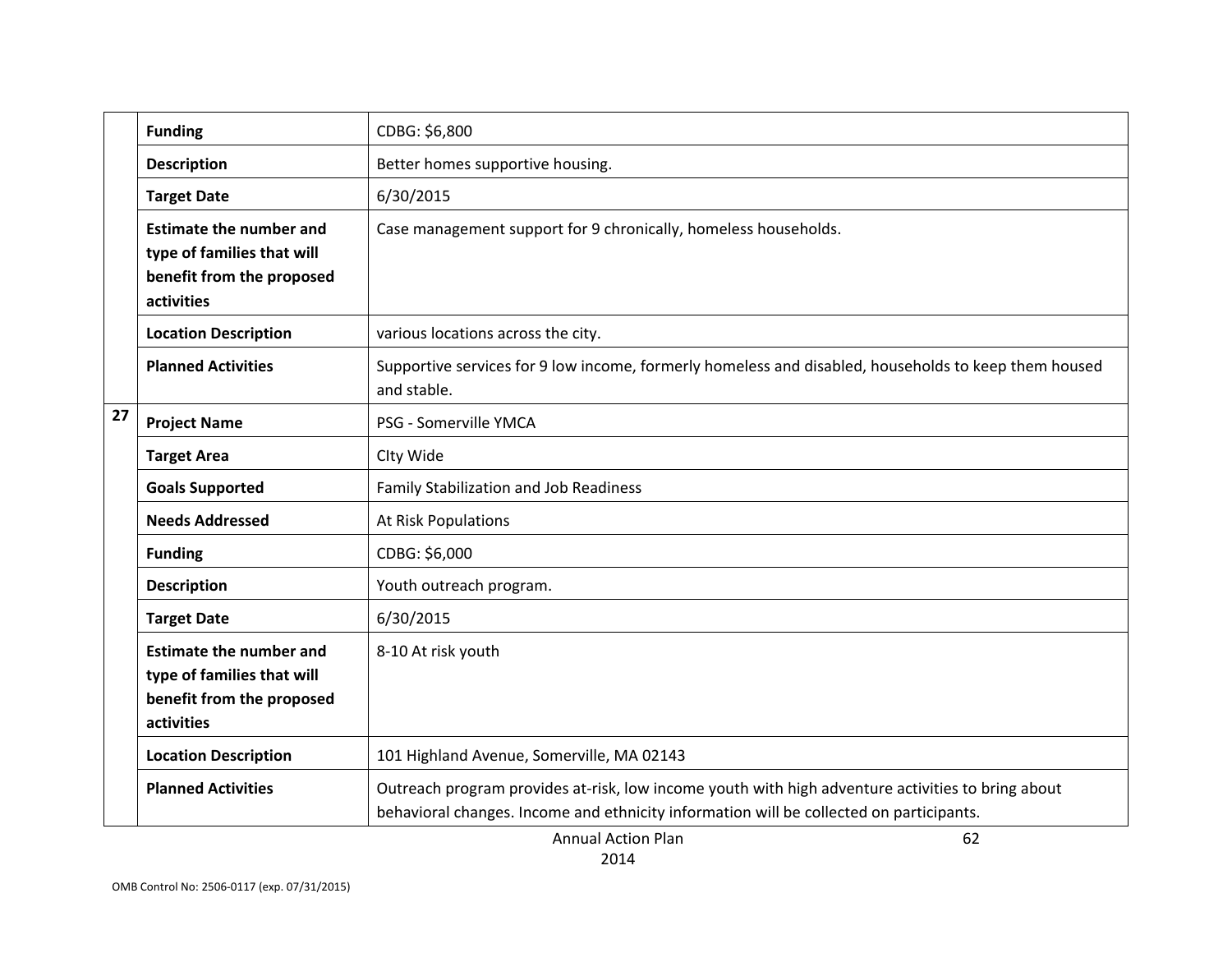| 28                              | <b>Project Name</b>                                                                                     | PSG - Cambridge Public Health                                                                                                                                                                                                                                                                                                                                        |
|---------------------------------|---------------------------------------------------------------------------------------------------------|----------------------------------------------------------------------------------------------------------------------------------------------------------------------------------------------------------------------------------------------------------------------------------------------------------------------------------------------------------------------|
| <b>Target Area</b><br>Clty Wide |                                                                                                         |                                                                                                                                                                                                                                                                                                                                                                      |
|                                 | <b>Goals Supported</b>                                                                                  | <b>Family Stabilization and Job Readiness</b>                                                                                                                                                                                                                                                                                                                        |
|                                 | <b>Needs Addressed</b>                                                                                  | At Risk Populations                                                                                                                                                                                                                                                                                                                                                  |
|                                 | <b>Funding</b>                                                                                          | CDBG: \$4,000                                                                                                                                                                                                                                                                                                                                                        |
|                                 | <b>Description</b>                                                                                      | Teen health education activities and events.                                                                                                                                                                                                                                                                                                                         |
|                                 | <b>Target Date</b>                                                                                      | 6/30/2015                                                                                                                                                                                                                                                                                                                                                            |
|                                 | <b>Estimate the number and</b><br>type of families that will<br>benefit from the proposed<br>activities | Train 10-15 youth after school to raise awareness about health issues and lead workshops focused on<br>prevention education to reach peers.                                                                                                                                                                                                                          |
|                                 | <b>Location Description</b>                                                                             | Somerville High School                                                                                                                                                                                                                                                                                                                                               |
|                                 | <b>Planned Activities</b>                                                                               | Youth health education activities and events including teen pregnancy prevention, outreach education and<br>health service information. Programming will take place at the high school which is 70% low income and<br>middle school programming will take place at East Somerville Community School which is 83% low income.<br>Income data is collected via survey. |
| 29                              | <b>Project Name</b>                                                                                     | PSG - MAPS                                                                                                                                                                                                                                                                                                                                                           |
|                                 | <b>Target Area</b>                                                                                      | Clty Wide                                                                                                                                                                                                                                                                                                                                                            |
|                                 | <b>Goals Supported</b>                                                                                  | Family Stabilization and Job Readiness                                                                                                                                                                                                                                                                                                                               |
|                                 | <b>Needs Addressed</b>                                                                                  | At Risk Populations                                                                                                                                                                                                                                                                                                                                                  |
|                                 | <b>Funding</b>                                                                                          | CDBG: \$5,000                                                                                                                                                                                                                                                                                                                                                        |
|                                 | <b>Description</b>                                                                                      | Case management services for non-English speaking Portuguese immigrants.                                                                                                                                                                                                                                                                                             |
|                                 | <b>Target Date</b>                                                                                      | 6/30/2015                                                                                                                                                                                                                                                                                                                                                            |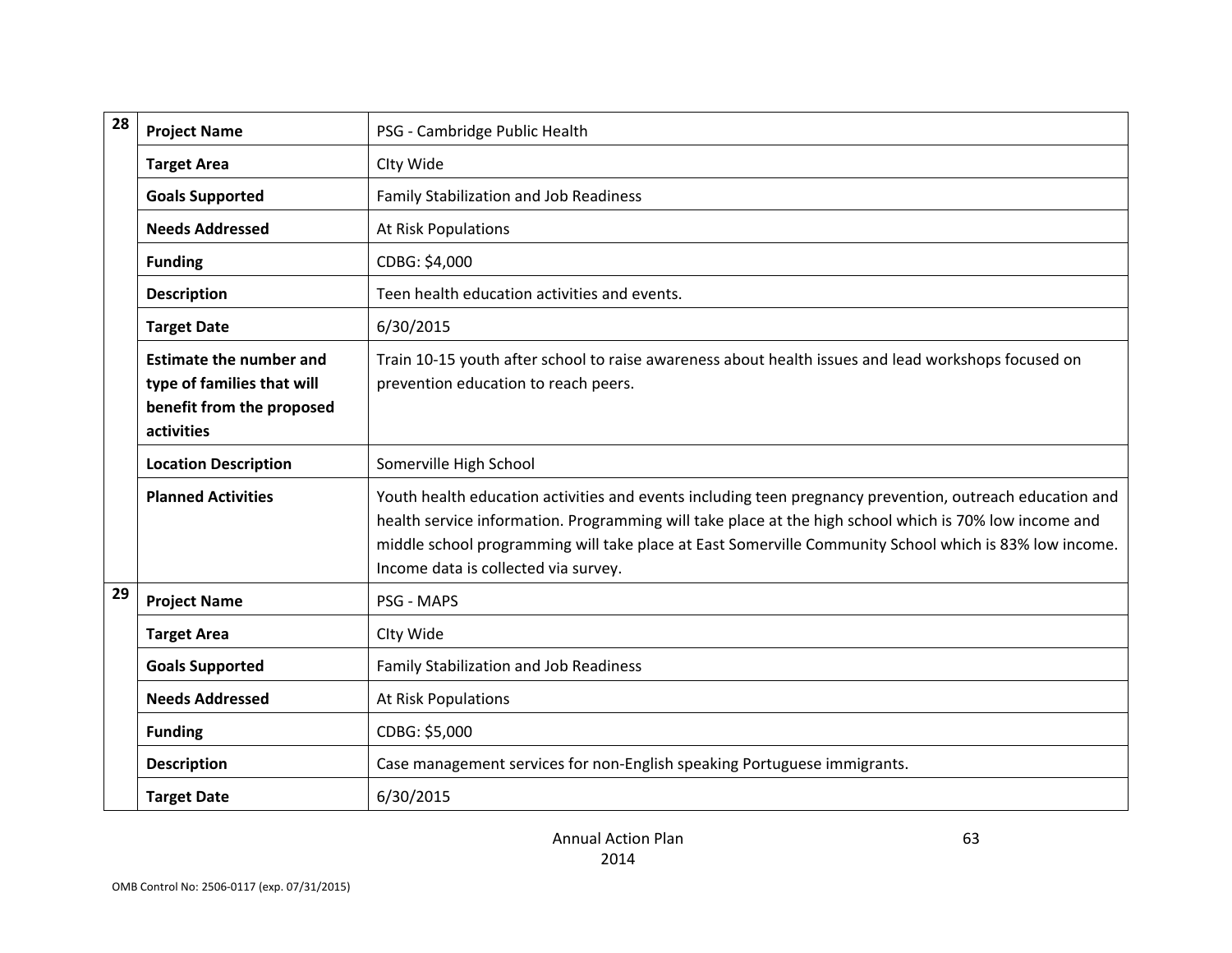| <b>Estimate the number and</b><br>Immigrant social services for 45 non-English speakers.<br>type of families that will<br>benefit from the proposed<br>activities |                                                                                                         |                                                                                                                                                                                     |
|-------------------------------------------------------------------------------------------------------------------------------------------------------------------|---------------------------------------------------------------------------------------------------------|-------------------------------------------------------------------------------------------------------------------------------------------------------------------------------------|
|                                                                                                                                                                   | <b>Location Description</b>                                                                             | 1046 Cambridge Street, Cambridge, MA 02139                                                                                                                                          |
|                                                                                                                                                                   | <b>Planned Activities</b>                                                                               |                                                                                                                                                                                     |
| 30                                                                                                                                                                | PSG - Groundwork Somerville<br><b>Project Name</b>                                                      |                                                                                                                                                                                     |
|                                                                                                                                                                   | <b>Target Area</b>                                                                                      | Clty Wide                                                                                                                                                                           |
|                                                                                                                                                                   | <b>Goals Supported</b>                                                                                  | <b>Family Stabilization and Job Readiness</b>                                                                                                                                       |
|                                                                                                                                                                   | <b>Needs Addressed</b>                                                                                  | At Risk Populations                                                                                                                                                                 |
|                                                                                                                                                                   | <b>Funding</b>                                                                                          | CDBG: \$5,000                                                                                                                                                                       |
|                                                                                                                                                                   | <b>Description</b>                                                                                      | Local and urban summer agriculture program for youth participants growing healthy food.                                                                                             |
|                                                                                                                                                                   | <b>Target Date</b>                                                                                      | 6/30/2015                                                                                                                                                                           |
|                                                                                                                                                                   | <b>Estimate the number and</b><br>type of families that will<br>benefit from the proposed<br>activities | Provide urban agriculture training and employment for 6 low income youth through the summer.                                                                                        |
| South Street farm and various mobile markets and school yard gardens.<br><b>Location Description</b>                                                              |                                                                                                         |                                                                                                                                                                                     |
|                                                                                                                                                                   | <b>Planned Activities</b>                                                                               | Low income youth receive summer job training and stipend for food production for low income residents.<br>Income and ethnicity information will be collected on youth participants. |
| 31                                                                                                                                                                | <b>Project Name</b>                                                                                     | PSG - Just-A-Start                                                                                                                                                                  |
|                                                                                                                                                                   | <b>Target Area</b>                                                                                      | Clty Wide                                                                                                                                                                           |
|                                                                                                                                                                   | <b>Goals Supported</b>                                                                                  | Reducing and Ending Homelessness                                                                                                                                                    |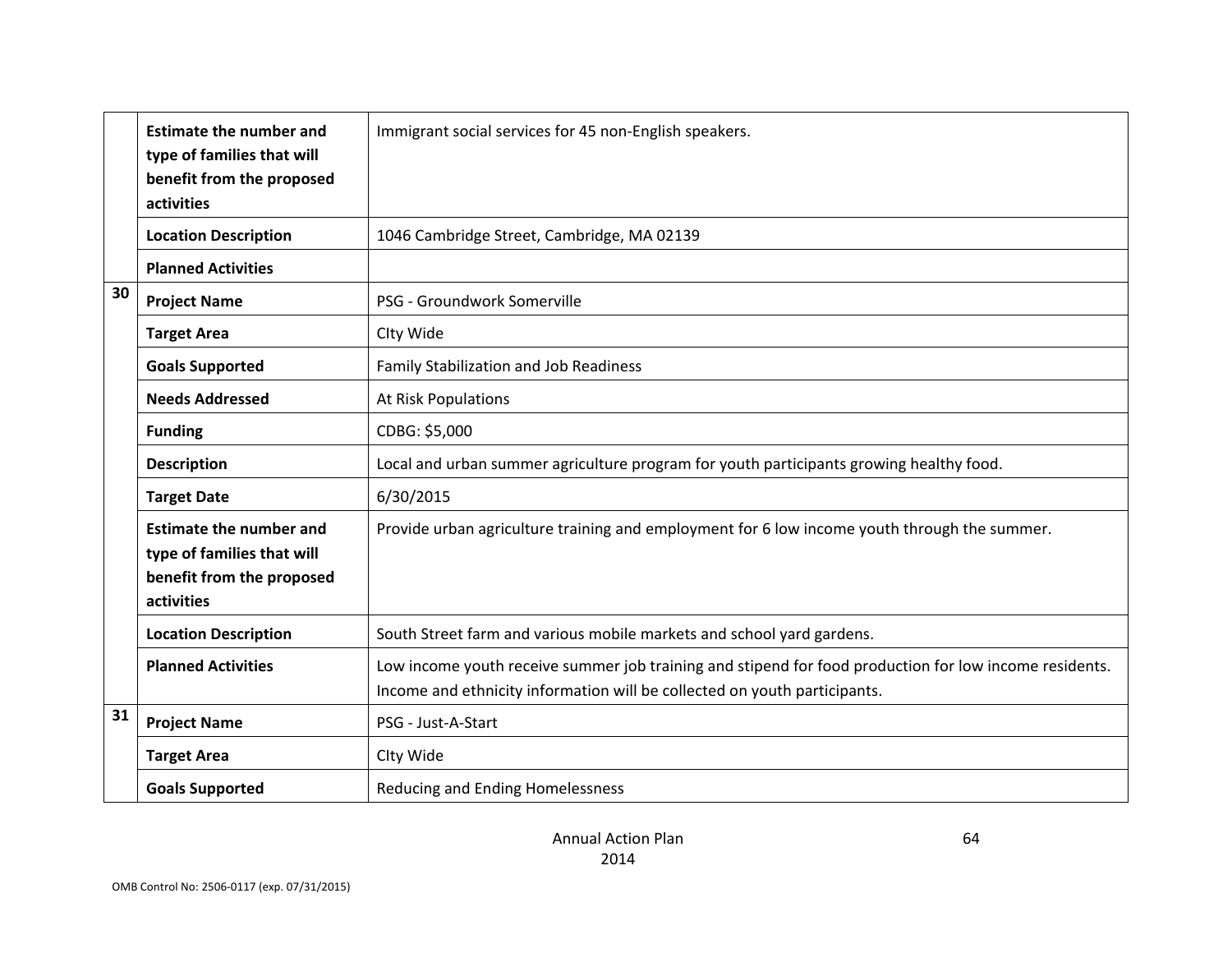|    | <b>Needs Addressed</b>                                                                                  | At Risk Populations                                                                                                                                                                                                         |
|----|---------------------------------------------------------------------------------------------------------|-----------------------------------------------------------------------------------------------------------------------------------------------------------------------------------------------------------------------------|
|    | <b>Funding</b>                                                                                          | CDBG: \$5,000                                                                                                                                                                                                               |
|    | <b>Description</b>                                                                                      | Mentoring at risk teen mothers.                                                                                                                                                                                             |
|    | <b>Target Date</b>                                                                                      | 6/30/2015                                                                                                                                                                                                                   |
|    | <b>Estimate the number and</b><br>type of families that will<br>benefit from the proposed<br>activities | Match 10 teen mothers with adult mentors as the young homeless family moves to independent living.                                                                                                                          |
|    | <b>Location Description</b>                                                                             | 114 Temple Street, Somerville, MA 02145                                                                                                                                                                                     |
|    | <b>Planned Activities</b>                                                                               | Training mentors to be matched with teen mothers transitioning from shelter to independent living. Plan<br>and support mentors with monthly community events to ensure a productive relationship is built with<br>mentee's. |
| 32 | <b>Project Name</b>                                                                                     | PSG - Riverside Guidance Center                                                                                                                                                                                             |
|    | <b>Target Area</b>                                                                                      | Clty Wide                                                                                                                                                                                                                   |
|    | <b>Goals Supported</b>                                                                                  | Family Stabilization and Job Readiness                                                                                                                                                                                      |
|    | <b>Needs Addressed</b>                                                                                  | At Risk Populations                                                                                                                                                                                                         |
|    | <b>Funding</b>                                                                                          | CDBG: \$4,500                                                                                                                                                                                                               |
|    | <b>Description</b>                                                                                      | Early intervention services for children with developmental delays.                                                                                                                                                         |
|    | <b>Target Date</b>                                                                                      | 6/30/2015                                                                                                                                                                                                                   |
|    | <b>Estimate the number and</b><br>type of families that will<br>benefit from the proposed<br>activities | Assist 70 minority families whose infants have been identified with developmental delays.                                                                                                                                   |
|    | <b>Location Description</b>                                                                             |                                                                                                                                                                                                                             |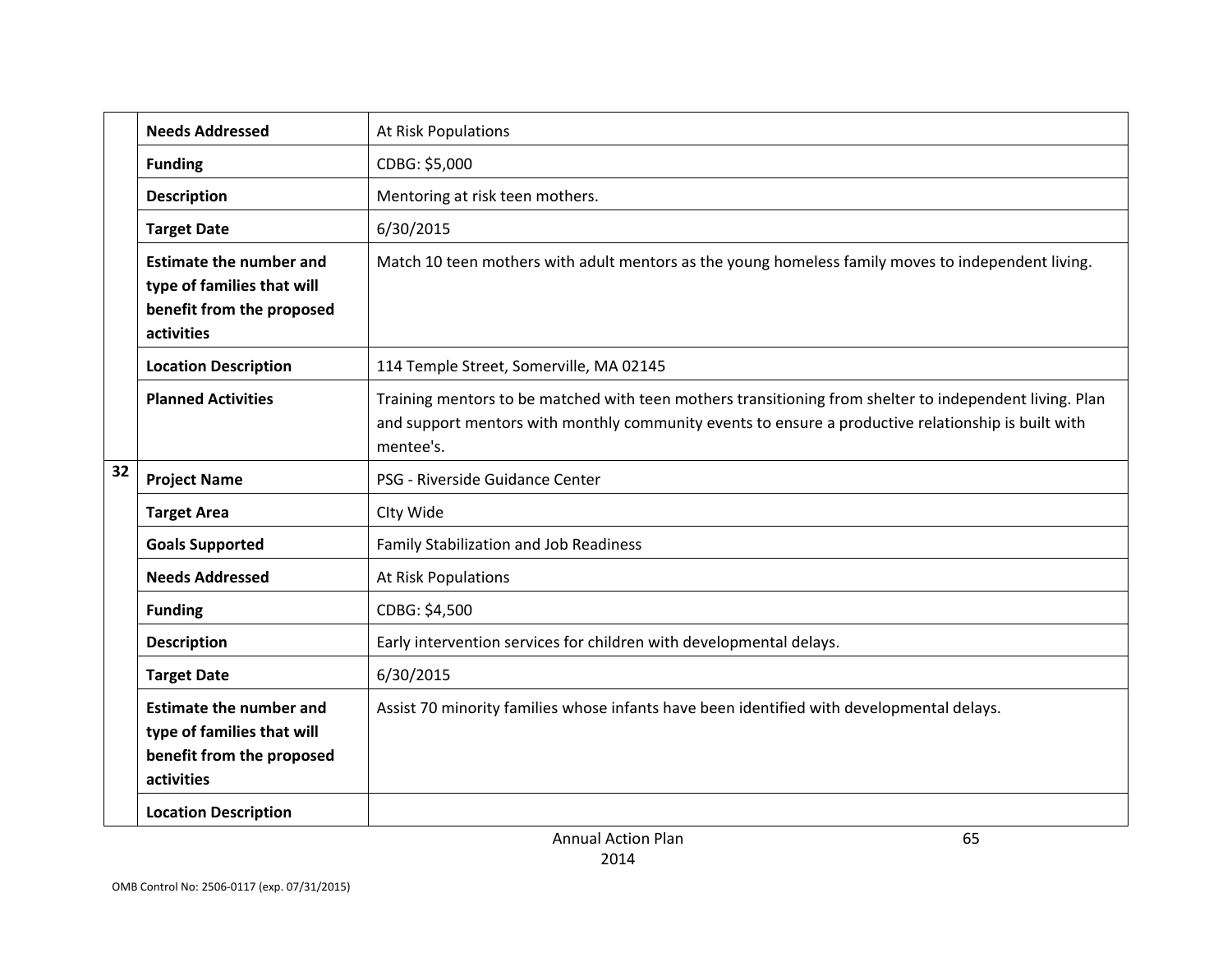|                                                                                                                                                                         | <b>Planned Activities</b>                                                                               | Case management, developmental therapy and family support for special needs children from bilingual<br>low income families. |  |
|-------------------------------------------------------------------------------------------------------------------------------------------------------------------------|---------------------------------------------------------------------------------------------------------|-----------------------------------------------------------------------------------------------------------------------------|--|
| 33<br>PSG - Wayside Youth & Family<br><b>Project Name</b>                                                                                                               |                                                                                                         |                                                                                                                             |  |
|                                                                                                                                                                         | <b>Target Area</b>                                                                                      | Clty Wide                                                                                                                   |  |
| <b>Goals Supported</b><br><b>Family Stabilization and Job Readiness</b>                                                                                                 |                                                                                                         |                                                                                                                             |  |
|                                                                                                                                                                         | <b>Needs Addressed</b><br>At Risk Populations                                                           |                                                                                                                             |  |
|                                                                                                                                                                         | CDBG: \$1,400<br><b>Funding</b>                                                                         |                                                                                                                             |  |
| <b>Description</b>                                                                                                                                                      |                                                                                                         | Junior peer leadership and violence prevention training at Clarendon Hill Family Development.                               |  |
| 6/30/2015<br><b>Target Date</b>                                                                                                                                         |                                                                                                         |                                                                                                                             |  |
|                                                                                                                                                                         | <b>Estimate the number and</b><br>type of families that will<br>benefit from the proposed<br>activities | Train 8-10 teens at Clarendon Hill Development in gang prevention strategies.                                               |  |
|                                                                                                                                                                         | <b>Location Description</b>                                                                             | 268R Powderhouse Boulevard, Somerville, MA 02144                                                                            |  |
| <b>Planned Activities</b><br>Development to low income youth.                                                                                                           |                                                                                                         | Violence and gang prevention education through junior peer leadership activities at Clarendon Hill Family                   |  |
| 34                                                                                                                                                                      | <b>Project Name</b>                                                                                     | <b>CDBG ADMIN PACs</b>                                                                                                      |  |
|                                                                                                                                                                         | <b>Target Area</b>                                                                                      | <b>EAST SOMERVILLE NRSA</b><br><b>UNION SQUARE NRSA</b><br>Central Broadway<br>Clty Wide                                    |  |
| Preserve and Maintain Existing Affordable Housing<br><b>Goals Supported</b><br>Stabilize and Revitalize Diverse Neighborhoods<br>Family Stabilization and Job Readiness |                                                                                                         |                                                                                                                             |  |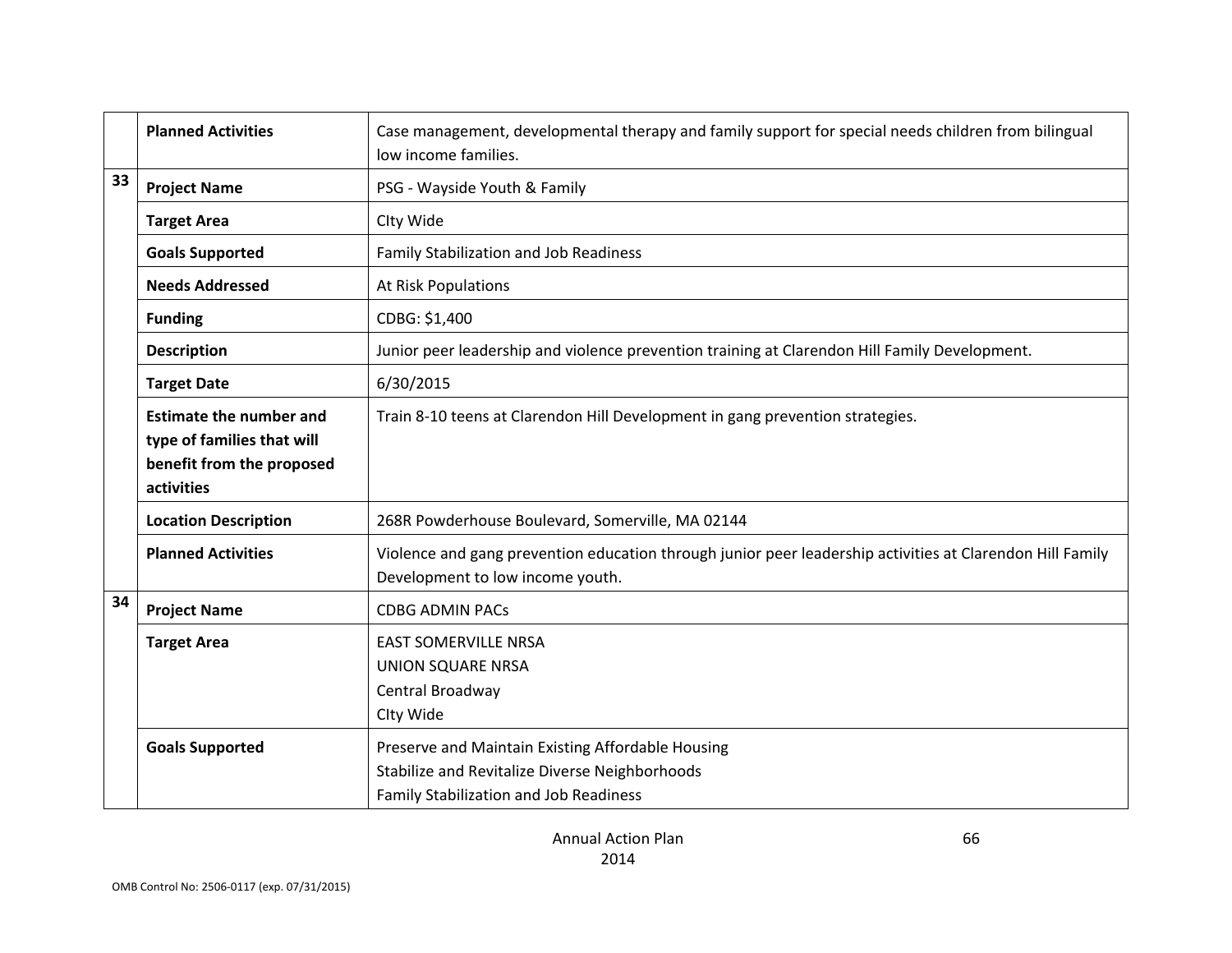|    | <b>Needs Addressed</b>                                                                                  | <b>Building Communities of Opportunity</b>                                                                                                                                                                                                                                                   |
|----|---------------------------------------------------------------------------------------------------------|----------------------------------------------------------------------------------------------------------------------------------------------------------------------------------------------------------------------------------------------------------------------------------------------|
|    | <b>Funding</b>                                                                                          | CDBG: \$474,695                                                                                                                                                                                                                                                                              |
|    | <b>Description</b>                                                                                      | Up to 20% of CDBG annual allocation may be used for planning and administration including but not<br>limited to compliance, other federal requirements, fair housing, and reporting.                                                                                                         |
|    | <b>Target Date</b>                                                                                      | 6/30/2015                                                                                                                                                                                                                                                                                    |
|    | <b>Estimate the number and</b><br>type of families that will<br>benefit from the proposed<br>activities |                                                                                                                                                                                                                                                                                              |
|    | <b>Location Description</b>                                                                             |                                                                                                                                                                                                                                                                                              |
|    | <b>Planned Activities</b>                                                                               | 95.                                                                                                                                                                                                                                                                                          |
| 35 | <b>Project Name</b>                                                                                     | Housing - Special Projects                                                                                                                                                                                                                                                                   |
|    | <b>Target Area</b>                                                                                      | Clty Wide                                                                                                                                                                                                                                                                                    |
|    | <b>Goals Supported</b>                                                                                  | Preserve and Maintain Existing Affordable Housing                                                                                                                                                                                                                                            |
|    | <b>Needs Addressed</b>                                                                                  | <b>Building Communities of Opportunity</b><br>At Risk Populations                                                                                                                                                                                                                            |
|    | <b>Funding</b>                                                                                          | HOME: \$234,487                                                                                                                                                                                                                                                                              |
|    | <b>Description</b>                                                                                      | Housing Special Project funds are available to for-profit and non-profit developers of affordable housing<br>for the acquisition, demolition, pre-development, operating and construction costs of both rental and<br>home ownership housing projects located within the City of Somerville. |
|    | <b>Target Date</b>                                                                                      | 6/15/2015                                                                                                                                                                                                                                                                                    |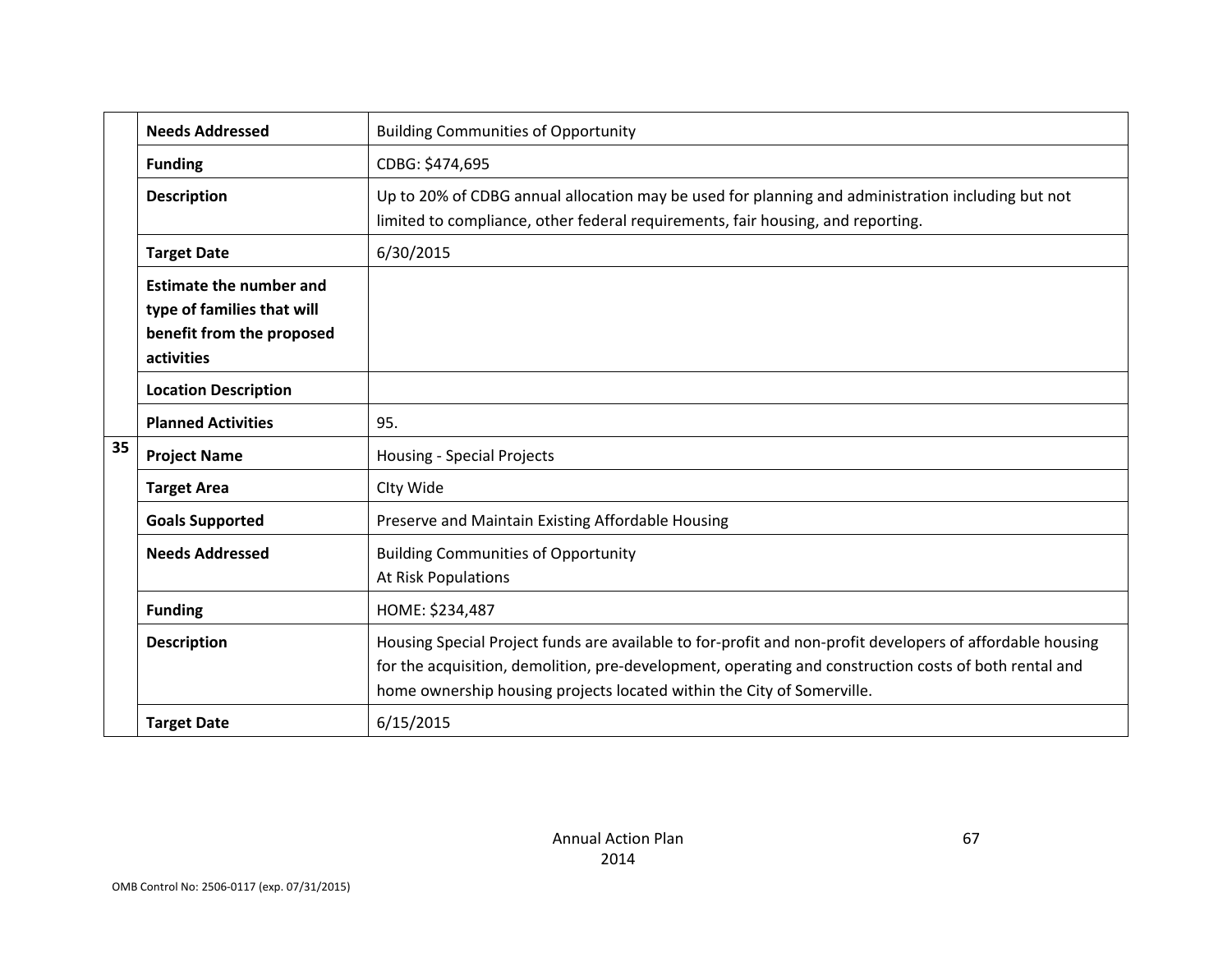|    | <b>Estimate the number and</b><br>type of families that will<br>benefit from the proposed<br>activities |                                                                                                                                                                                                                                                                                     |
|----|---------------------------------------------------------------------------------------------------------|-------------------------------------------------------------------------------------------------------------------------------------------------------------------------------------------------------------------------------------------------------------------------------------|
|    | <b>Location Description</b>                                                                             |                                                                                                                                                                                                                                                                                     |
|    | <b>Planned Activities</b>                                                                               |                                                                                                                                                                                                                                                                                     |
| 36 | <b>Project Name</b>                                                                                     | <b>Tenant Based Rental Assistance</b>                                                                                                                                                                                                                                               |
|    | <b>Target Area</b>                                                                                      | Clty Wide                                                                                                                                                                                                                                                                           |
|    | <b>Goals Supported</b>                                                                                  | Preserve and Maintain Existing Affordable Housing                                                                                                                                                                                                                                   |
|    | <b>Needs Addressed</b>                                                                                  | <b>Building Communities of Opportunity</b><br><b>At Risk Populations</b>                                                                                                                                                                                                            |
|    | <b>Funding</b>                                                                                          | HOME: \$100,000                                                                                                                                                                                                                                                                     |
|    | <b>Description</b>                                                                                      | Tenant-Based Rental Assistance funds are available to subsidize and stabilize income-qualified tenants of<br>rental housing units located within the City of Somerville. Funds are targeted to households at risk of<br>homelessness and groups identified as having special needs. |
|    | <b>Target Date</b>                                                                                      | 6/15/2015                                                                                                                                                                                                                                                                           |
|    | <b>Estimate the number and</b><br>type of families that will<br>benefit from the proposed<br>activities |                                                                                                                                                                                                                                                                                     |
|    | <b>Location Description</b>                                                                             |                                                                                                                                                                                                                                                                                     |
|    | <b>Planned Activities</b>                                                                               | TBRA providers may include: Somerville Homeless Coalition PASS Program.                                                                                                                                                                                                             |
| 37 | <b>Project Name</b>                                                                                     | <b>CHDO Set-Aside</b>                                                                                                                                                                                                                                                               |
|    | <b>Target Area</b>                                                                                      | Clty Wide                                                                                                                                                                                                                                                                           |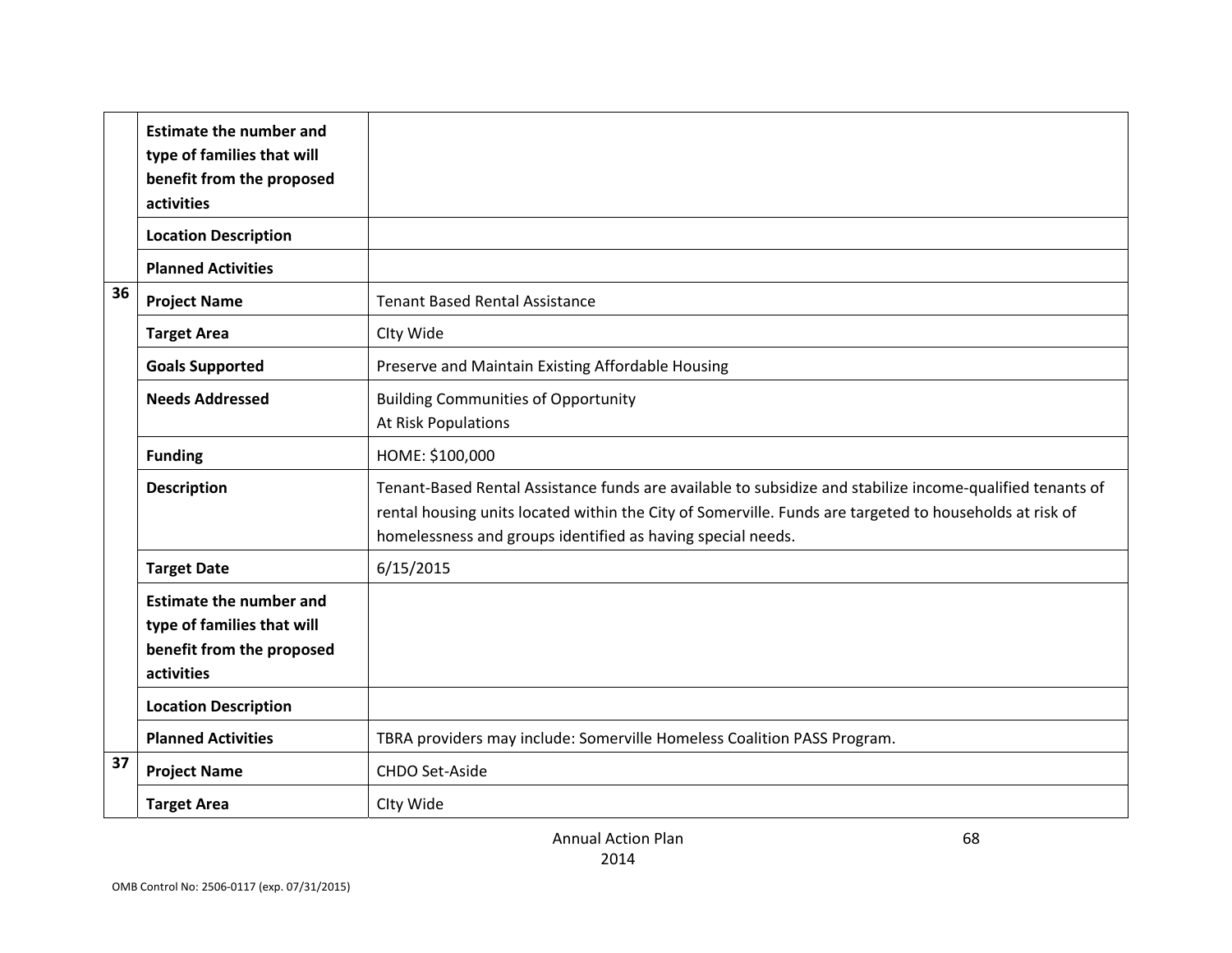|    | <b>Goals Supported</b>                                                                                  | Preserve and Maintain Existing Affordable Housing                                                                                                                                                                                                                                                                                           |
|----|---------------------------------------------------------------------------------------------------------|---------------------------------------------------------------------------------------------------------------------------------------------------------------------------------------------------------------------------------------------------------------------------------------------------------------------------------------------|
|    | <b>Needs Addressed</b>                                                                                  | <b>Building Communities of Opportunity</b><br>At Risk Populations                                                                                                                                                                                                                                                                           |
|    | <b>Funding</b>                                                                                          | HOME: \$71,675                                                                                                                                                                                                                                                                                                                              |
|    | <b>Description</b>                                                                                      | A minimum of 15% of the annual HOME entitlement is set aside for the City's CHDO, the Somerville<br>Community Corporation. The City of Somerville has consistently set aside the majority of its HOME funds<br>for the benefit of the City's local CHDO, far in excess of the required minimum 15% of the annual HOME<br>entitlement grant. |
|    | <b>Target Date</b>                                                                                      | 6/15/2015                                                                                                                                                                                                                                                                                                                                   |
|    | <b>Estimate the number and</b><br>type of families that will<br>benefit from the proposed<br>activities |                                                                                                                                                                                                                                                                                                                                             |
|    | <b>Location Description</b>                                                                             |                                                                                                                                                                                                                                                                                                                                             |
|    | <b>Planned Activities</b>                                                                               | The city anticipates supporting the development of 35 units of affordable rental housing at 181<br>Washington Street developed by Somerville Community Corporation.                                                                                                                                                                         |
| 38 | <b>Project Name</b>                                                                                     | <b>CHDO Operating Set Aside</b>                                                                                                                                                                                                                                                                                                             |
|    | <b>Target Area</b>                                                                                      | Clty Wide                                                                                                                                                                                                                                                                                                                                   |
|    | <b>Goals Supported</b>                                                                                  | Preserve and Maintain Existing Affordable Housing                                                                                                                                                                                                                                                                                           |
|    | <b>Needs Addressed</b>                                                                                  | <b>Building Communities of Opportunity</b><br><b>At Risk Populations</b>                                                                                                                                                                                                                                                                    |
|    | <b>Funding</b>                                                                                          | HOME: \$23,891                                                                                                                                                                                                                                                                                                                              |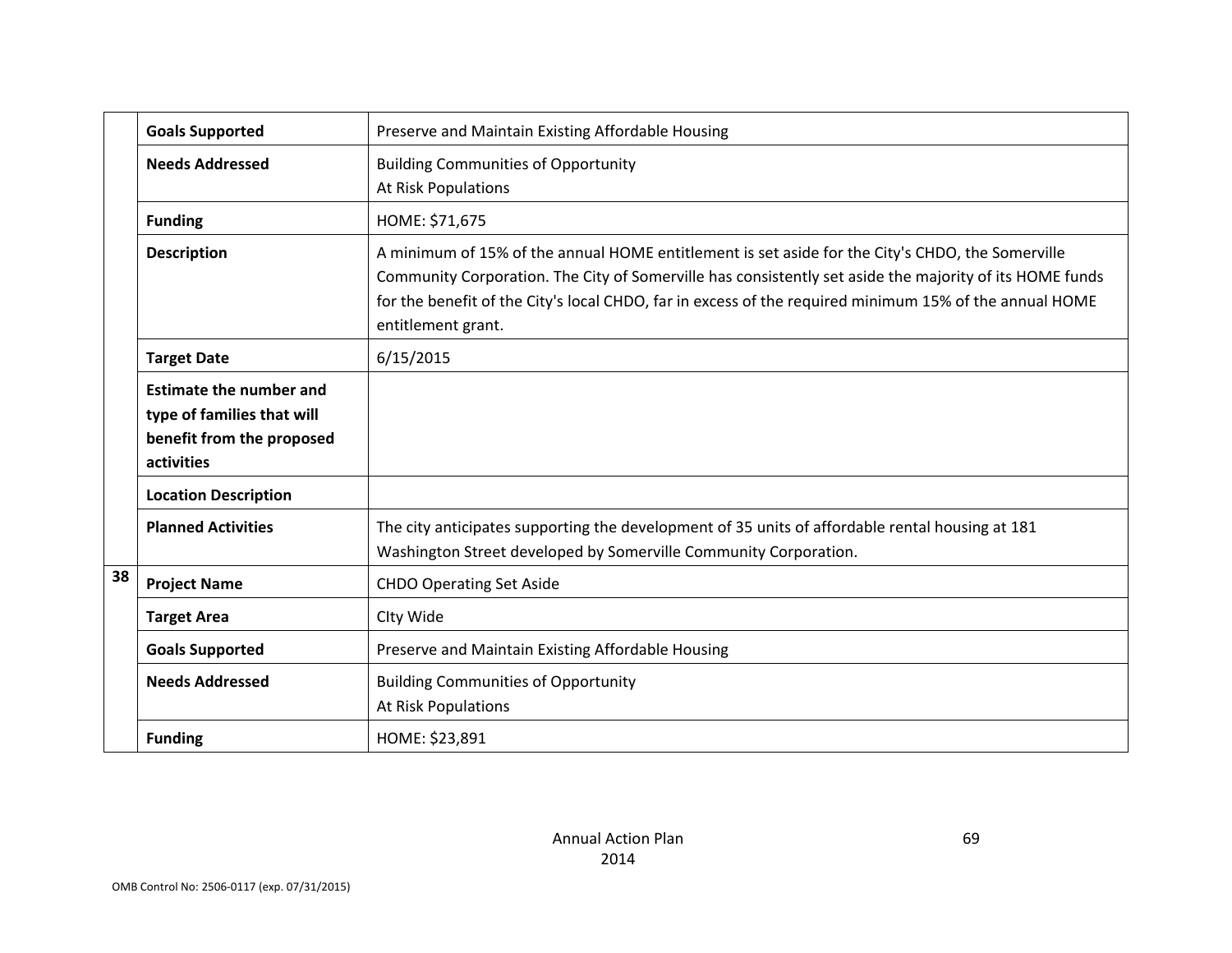|    | <b>Description</b>                                                                                      | As an eligible component of the HOME program, CHDO operating funds of 5% are set-aside from the City's<br>annual HOME Program entitlement grant to assist the City's only Community Housing Development<br>Organization (CHDO), the Somerville Community Corporation with its costs to operate its non-profit<br>housing development department. |
|----|---------------------------------------------------------------------------------------------------------|--------------------------------------------------------------------------------------------------------------------------------------------------------------------------------------------------------------------------------------------------------------------------------------------------------------------------------------------------|
|    | <b>Target Date</b>                                                                                      | 6/15/2015                                                                                                                                                                                                                                                                                                                                        |
|    | <b>Estimate the number and</b><br>type of families that will<br>benefit from the proposed<br>activities |                                                                                                                                                                                                                                                                                                                                                  |
|    | <b>Location Description</b>                                                                             |                                                                                                                                                                                                                                                                                                                                                  |
|    | <b>Planned Activities</b>                                                                               | Operations of SCC for housing development                                                                                                                                                                                                                                                                                                        |
| 39 | <b>Project Name</b>                                                                                     | <b>HOME ADMIN PACS</b>                                                                                                                                                                                                                                                                                                                           |
|    | <b>Target Area</b>                                                                                      | Clty Wide                                                                                                                                                                                                                                                                                                                                        |
|    | <b>Goals Supported</b>                                                                                  | Preserve and Maintain Existing Affordable Housing                                                                                                                                                                                                                                                                                                |
|    | <b>Needs Addressed</b>                                                                                  | <b>Building Communities of Opportunity</b><br>At Risk Populations                                                                                                                                                                                                                                                                                |
|    | <b>Funding</b>                                                                                          | HOME: \$47,783                                                                                                                                                                                                                                                                                                                                   |
|    | <b>Description</b>                                                                                      | Up to 10% of HOME annual allocation may be used for planning and administration including but not<br>limited to compliance, other federal requirements, and reporting.                                                                                                                                                                           |
|    | <b>Target Date</b>                                                                                      | 6/15/2015                                                                                                                                                                                                                                                                                                                                        |
|    | <b>Estimate the number and</b><br>type of families that will<br>benefit from the proposed<br>activities |                                                                                                                                                                                                                                                                                                                                                  |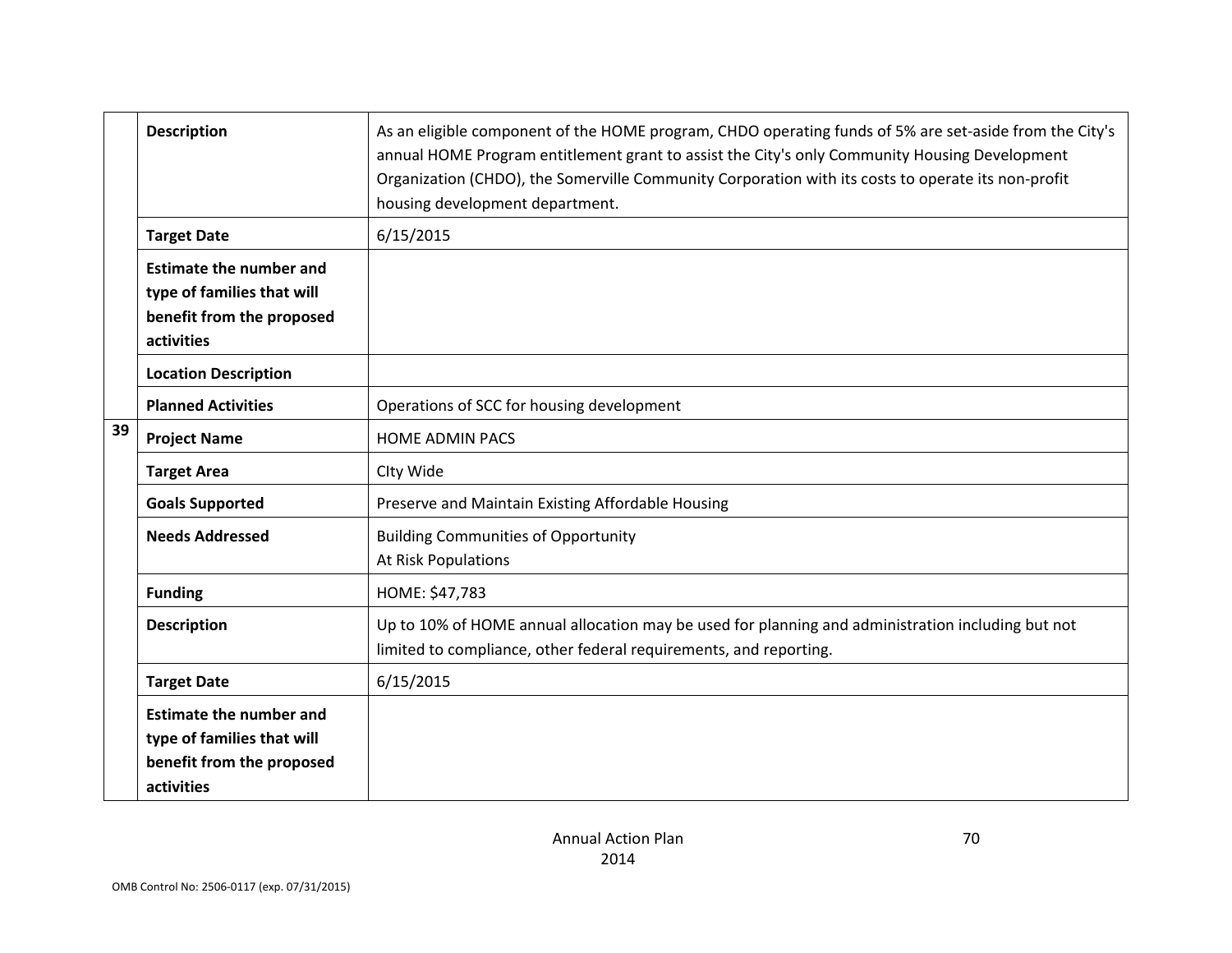|                                  | <b>Location Description</b>                                                                             |                                                                                                                                                                                                                                                                                                                                                                                                                            |
|----------------------------------|---------------------------------------------------------------------------------------------------------|----------------------------------------------------------------------------------------------------------------------------------------------------------------------------------------------------------------------------------------------------------------------------------------------------------------------------------------------------------------------------------------------------------------------------|
|                                  | <b>Planned Activities</b>                                                                               | Administration of HOME funds                                                                                                                                                                                                                                                                                                                                                                                               |
| 40                               | <b>Project Name</b>                                                                                     | <b>ESG14 Emergency Solution Services</b>                                                                                                                                                                                                                                                                                                                                                                                   |
|                                  | <b>Target Area</b>                                                                                      | Clty Wide                                                                                                                                                                                                                                                                                                                                                                                                                  |
|                                  | <b>Goals Supported</b>                                                                                  | Reducing and Ending Homelessness                                                                                                                                                                                                                                                                                                                                                                                           |
|                                  | <b>Needs Addressed</b>                                                                                  | At Risk Populations                                                                                                                                                                                                                                                                                                                                                                                                        |
| ESG: \$202,284<br><b>Funding</b> |                                                                                                         |                                                                                                                                                                                                                                                                                                                                                                                                                            |
|                                  | <b>Description</b>                                                                                      | Provide services to enable individuals and families to live independently. Funds will be distributed through<br>an RFP process to local non-profit service providers. Up to 7.5% of the entitlement may be used for<br>administrative costs.                                                                                                                                                                               |
|                                  | <b>Target Date</b>                                                                                      | 6/15/2015                                                                                                                                                                                                                                                                                                                                                                                                                  |
|                                  | <b>Estimate the number and</b><br>type of families that will<br>benefit from the proposed<br>activities |                                                                                                                                                                                                                                                                                                                                                                                                                            |
|                                  | <b>Location Description</b>                                                                             |                                                                                                                                                                                                                                                                                                                                                                                                                            |
|                                  | <b>Planned Activities</b>                                                                               | Provide emergency shelter and essential services to homeless individuals and families; provide housing<br>relocation and stabilization services and rental assistance to households experiencing homelessness;<br>provide housing relocation and stabilization services and rental assistance to quickly move homeless<br>persons into stable, permanent housing; and provide data collection on homeless persons service. |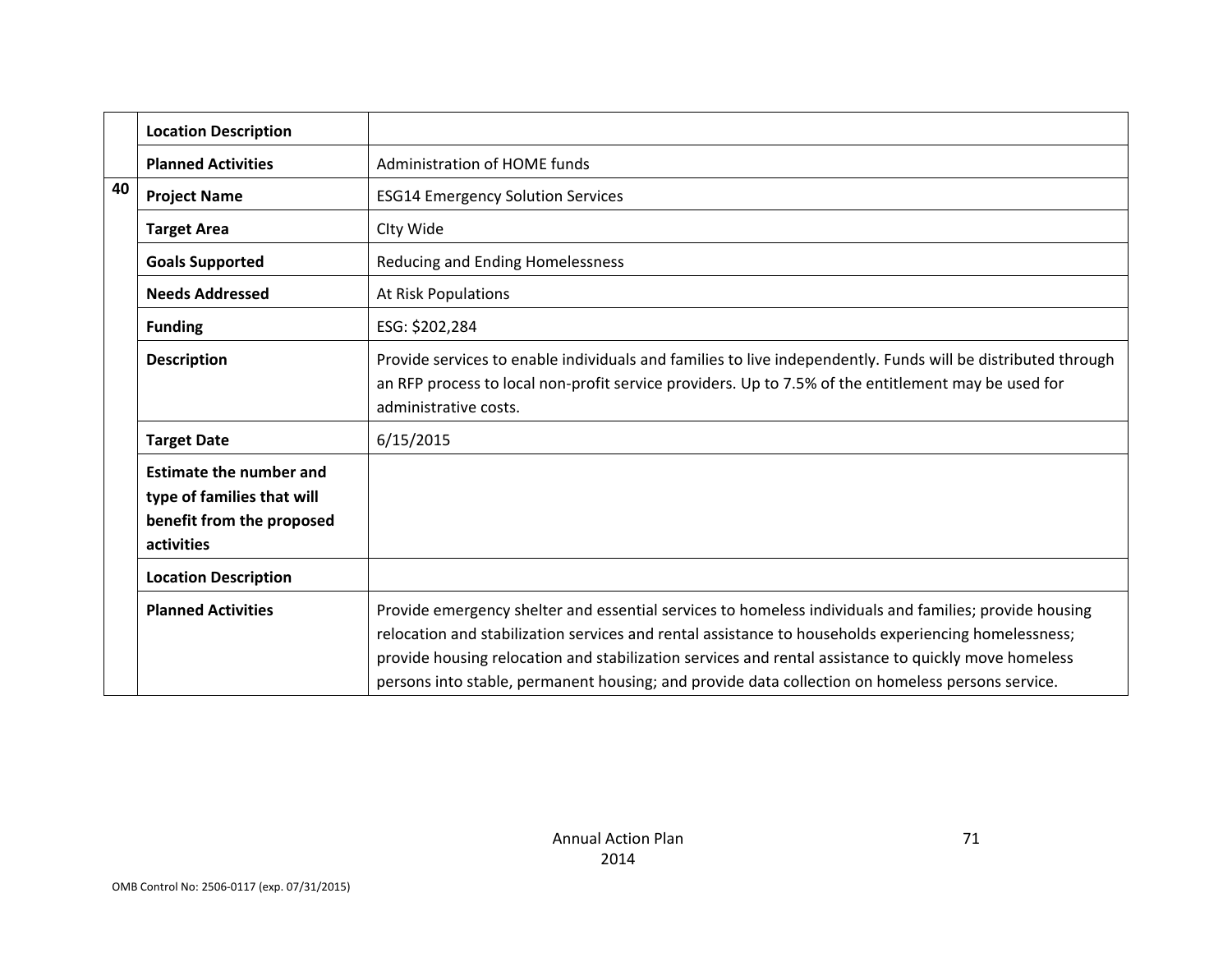## **AP‐50 Geographic Distribution – 91.220(f)**

## **Description of the geographic areas of the entitlement (including areas of low‐income and minority concentration) where assistance will be directed**

Consistent with the 2013‐2017 Consolidated Plan the city continues to focus its efforts on three key NRSA districts within the city: East Somerville, Union Square, and Central Broadway.

All three of these NRSA districts share many of the same characteristics. All three area's are primarily residential and represent some of the most densely populated sections of the City. All three area's also comprised of the most ethnically diverse populations in the city. East Somerville specifically has some of the highest concentrations of Hispanic, Portuguese, and Brazilian residents in the city. The low to moderate income residents located in East Somerville represent over 62% of that districts population. Central Broadway include two of the city's largest public housing developments along with a 100 unit development specifically for elderly and disabled households. Central Broadway is also where the latest affordable housing apartment complex, St. Polycarp's village, is being developed by the City's CHDO. Similar to East Somerville and Central Broadway Union Square is characterized by many of the same demographic attributes of being a densely populated residential neighborhood with a wide mix of ethnic diversity and concentrated low to moderate income populations.

All three of these neighborhoods also share many of the same common issues including an aging housing stock (majority of multifamily homes were built between 1875 and 1925) in need of rehabilitation, overcrowding, low vacancy rates, and a high housing cost burden. Currently the Central Broadway NRSA is pending approval from the HUD field office and the Union Square NRSA is pending renewal approval from the HUD field office.

#### **Geographic Distribution**

| <b>Target Area</b>          | <b>Percentage of Funds</b> |
|-----------------------------|----------------------------|
| <b>East Somerville NRSA</b> | 20                         |
| <b>Union Square NRSA</b>    | 20                         |
| Central Broadway            | -26                        |

**Table 8 ‐ Geographic Distribution** 

#### **Rationale for the priorities for allocating investments geographically**

The City of Somerville is committed to focusing its investment in three target areas: East Somerville, Union Square, and Central Broadway. These areas represent both the three areas within the city in greatest need and the three areas with the greatest opportunity and most underutilized community assets. The increased addition of public transportation options as a result of the green line extension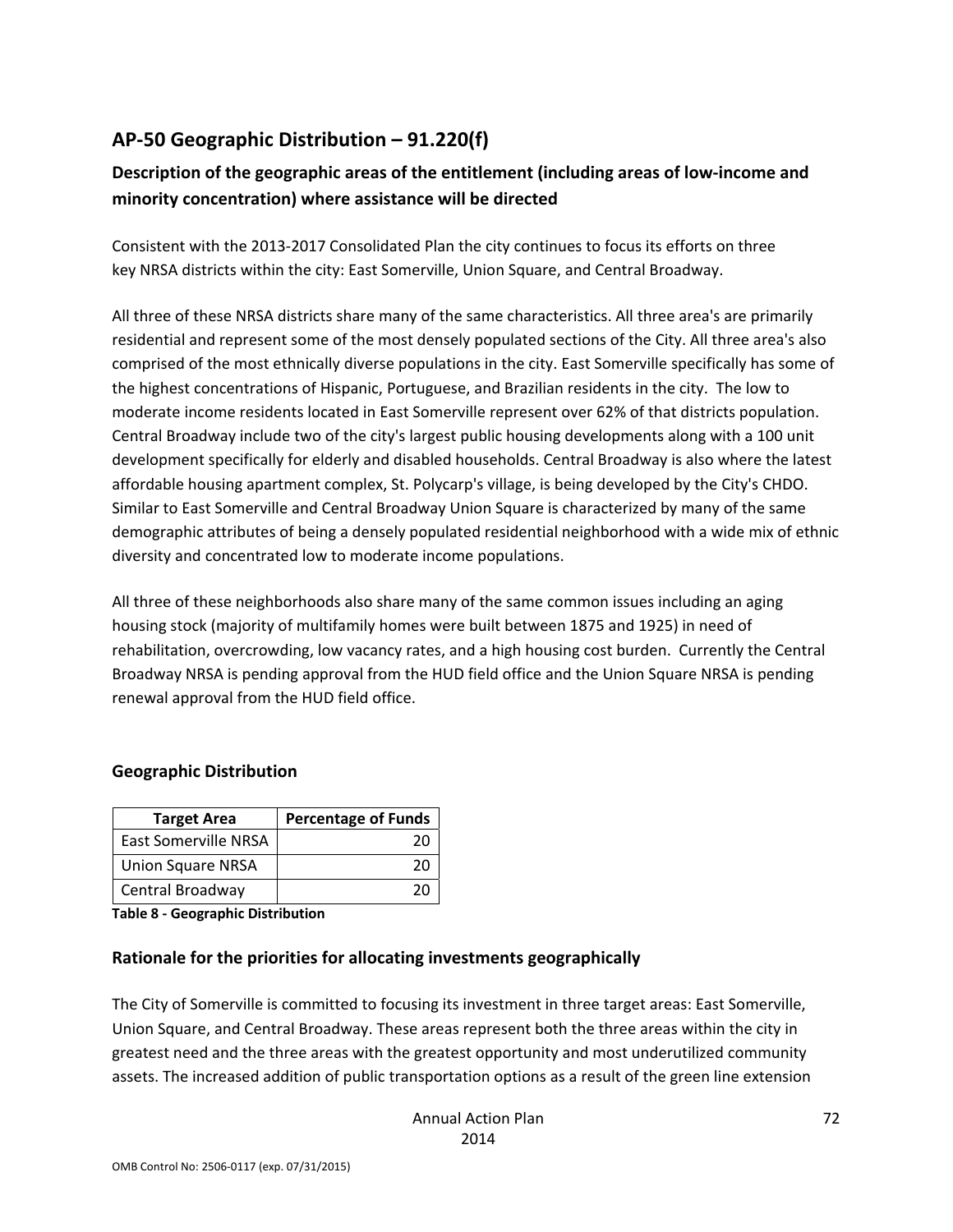and one additional orange line stop will unlock an abundance of opportunities for the low to moderate income communities of Somerville to access new higher quality job opportunities both in Somerville and in the surrounding neighborhoods. In addition further investments in infrastructure and open space will continue to foster an inclusionary environment where residents of all income brackets will co-exist and help to balance the concentrated nature of low to moderate income neighborhoods in the city.

#### **Discussion**

Due to a systems limitation with the IDIS Action Plan Module the City of Somerville was not able to enter its targeted allocation of funds across geographic priority areas. The issue was reported to One CPD and is being addressed by technical assistance in a future release. Therefore the geographic allocations are being reported here in the discussion and will bemanually adjusted in the final hard copy provided to the field office. The City of Somerville will allocate 20% of funds to each target area in the city: East Somerville, Union Square, and Central Broadway for a total of 60% of funds allocated to these areas. The city will also reserve 20% for administration and 15% for public services. The remaining 5% will be allocated evenly citywide.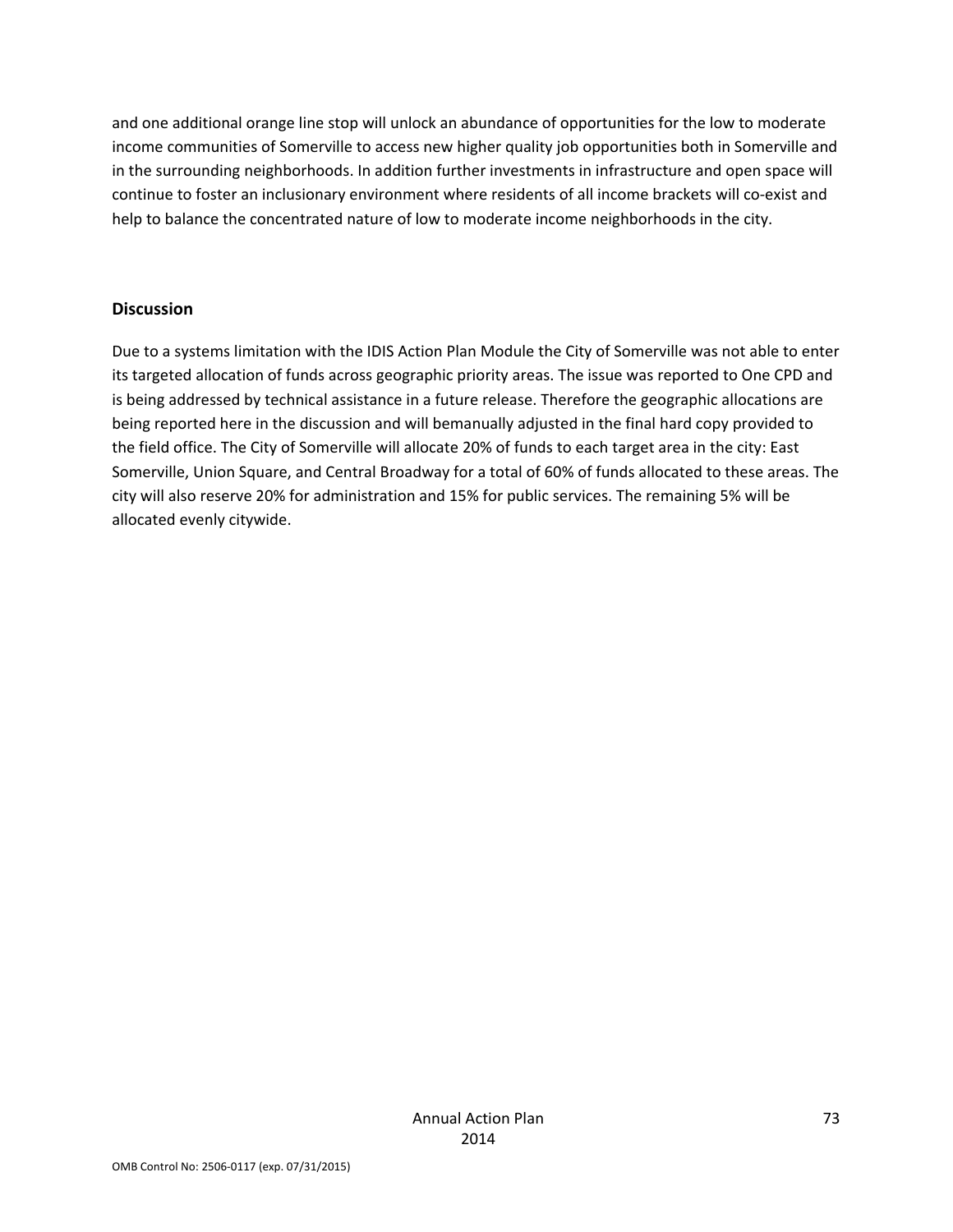# **Affordable Housing**

## **AP‐55 Affordable Housing – 91.220(g)**

#### **Introduction**

The City plans to address affordable housing needs through several programs, including Housing Rehabilitation for both homeownership and rental units, Tenant‐Based Rental Assistance for homeless and at-risk households, Housing Production of new affordable rental units, First-Time Homebuyer Assistance, Acquisition/Rehab of existing housing for the creation of new affordable units, and demolition of buildings for the creation of affordable housing. The City may also utilize funds to create, market and maintain a Universal Opportunity list for upcoming affordable housing opportunities, both rental and homeownership.

| One Year Goals for the Number of Households to be Supported           |     |
|-----------------------------------------------------------------------|-----|
| <b>Homeless</b>                                                       | -32 |
| Non-Homeless                                                          | 68  |
| Special-Needs                                                         | 10  |
| Total                                                                 | 110 |
| Table Q. One Vear Goals for Affordable Housing by Sunnert Pequirement |     |

**Table 9 ‐ One Year Goals for Affordable Housing by Support Requirement**

| One Year Goals for the Number of Households Supported Through |    |
|---------------------------------------------------------------|----|
| Rental Assistance                                             | 30 |
| The Production of New Units                                   | 40 |
| <b>Rehab of Existing Units</b>                                | 40 |
| <b>Acquisition of Existing Units</b>                          | 10 |
| Total                                                         |    |

**Table 10 ‐ One Year Goals for Affordable Housing by Support Type**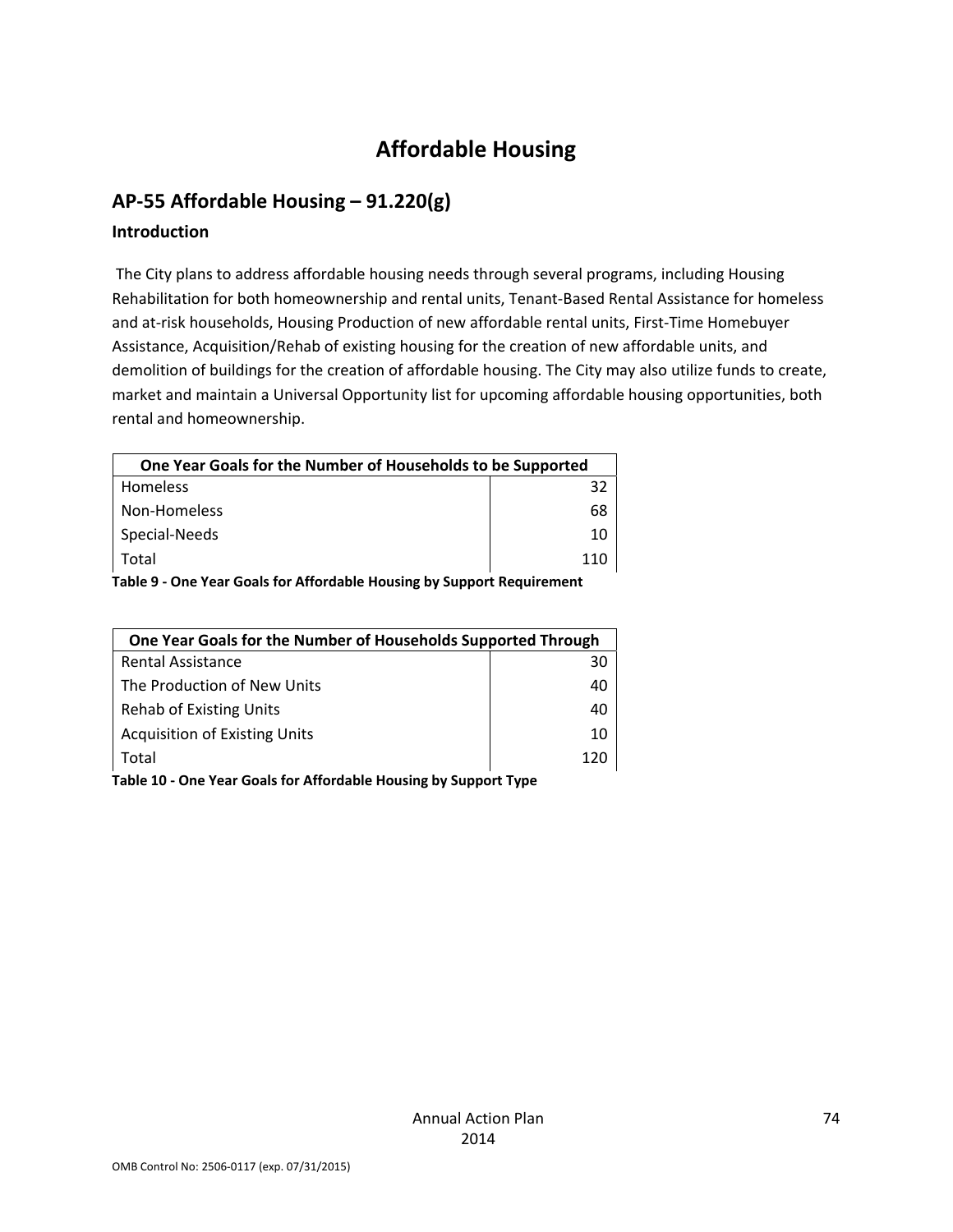#### **Discussion**

The City seeks to expand the number of affordable housing units in the City while simultaneously making access to existing housing units more affordable. Through a combined approach of new development and housing assistance, the City hopes to increase the number of households who can afford to live in Somerville and decrease the number of households with housing burdens.

- Somerville will continue to support Lead Hazard Abatement and Housing Rehabilitation programs. Both programs are essential in maintaining affordable rents in Somerville, as well as improving deteriorating housing stock. The Lead Abatement program also reduces barriers to fair housing by helping landlords comply with lead regulations that require a significant dollar investment to make the housing unit safe for children.
- Somerville will continue to assist individuals and families at risk of homelessness through the Somerville Homeless Coalition PASS program. The City may also choose to expand TBRA by offering assistance to targeted populations identified in the Five Year Consolidated Plan.
- The City will work with its designated Community Housing Development Organization, the Somerville Community Corporation (SCC), to develop affordable housing units at 181 Washington Street and explore options for new mixed‐income homeownership development.
- The City will explore opportunities for small property acquisition and rehab to create more affordable housing within the City.
- The City will continue to work with the Somerville Housing Authority to develop affordable housing for Somerville's elderly population at the MWRA site.
- The City will continue to promote the SCC's First Time Home Buyer Training Courses.
- The City's Inclusionary Housing Ordinance mitigates the impact of private development on the overall housing market by creating units affordable to low and moderate‐income households. The City will continue to market these units and evaluate necessary changes to the ordinance, including the creation, marketing, and maintenance of a Universal Opportunity List for rental and/or homeownership unit opportunities.
- The City will continue to collect linkage fees for commercial developments over 30,000 SF. These monies are deposited into the Somerville Affordable Housing Trust Fund to support affordable housing development and housing related activities for Somerville's low and moderate‐income residents. The Linkage Fee was recently increased to \$5.15/sf, which will provide additional resources.
- The City will continue its First-time Homebuyer assistance program to create a more effective program.
- The City will collaborate with the Somerville Homeless Providers Group (SHPG) to develop more permanent housing solutions for homeless and disabled populations. The City will also utilize HUD McKinney‐Vento planning grant funds to ensure coordination of homeless efforts, including project monitoring, evaluation and centralized intake.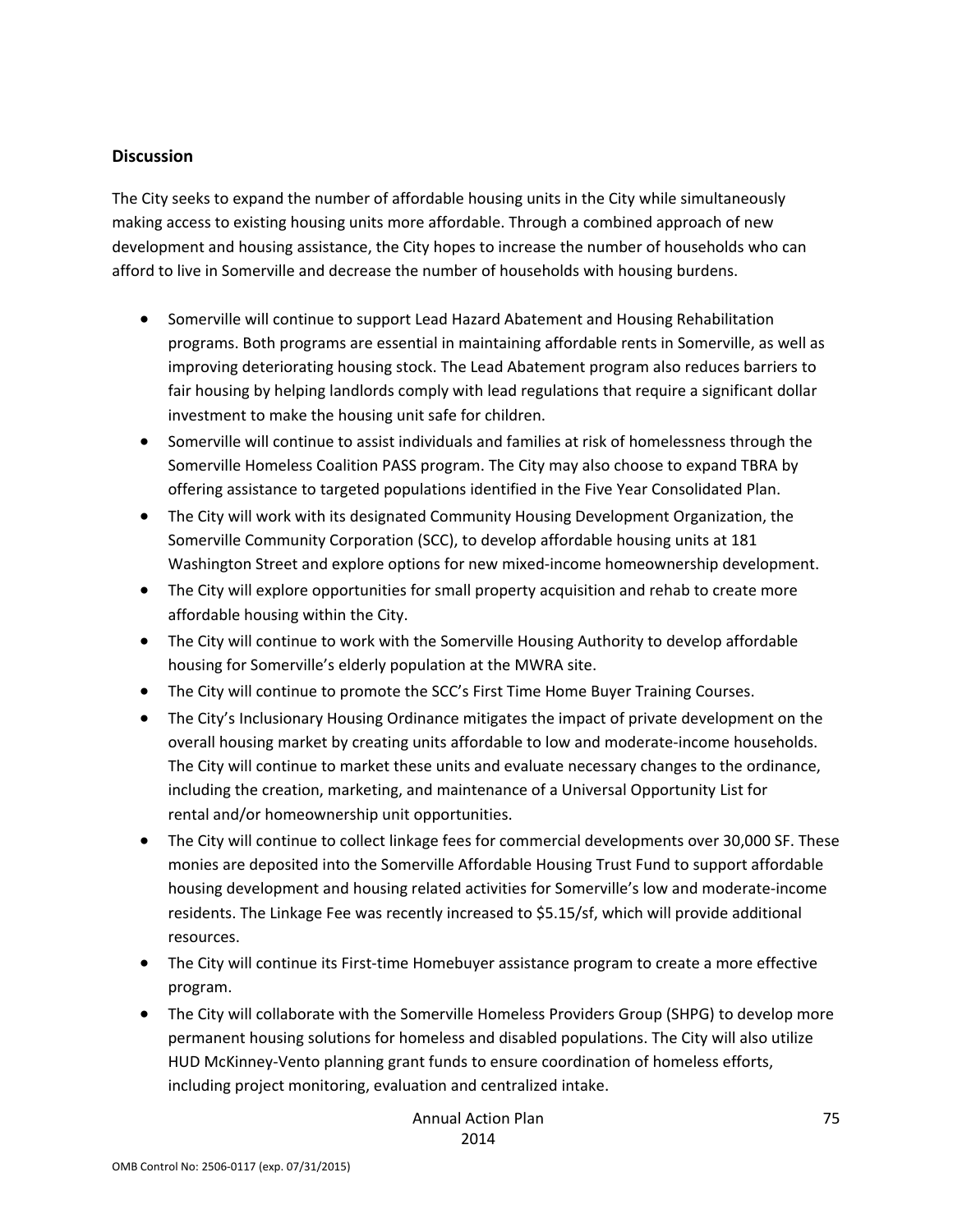- The City will work to preserve any units at risk of expiring in the coming year. The City will also collaborate with the Somerville Community Corporation to preserve these units.
- The City will encourage the development of a wider range of unit sizes. Data suggests that there is a lack of larger rental units and smaller ownership units. The City will work with both private and non-profit developers to close the gaps between need and supply. In particular, the City will work to ensure sufficient numbers of family housing are created.
- The City will demolish buildings and clear sites earmarked for affordable housing development.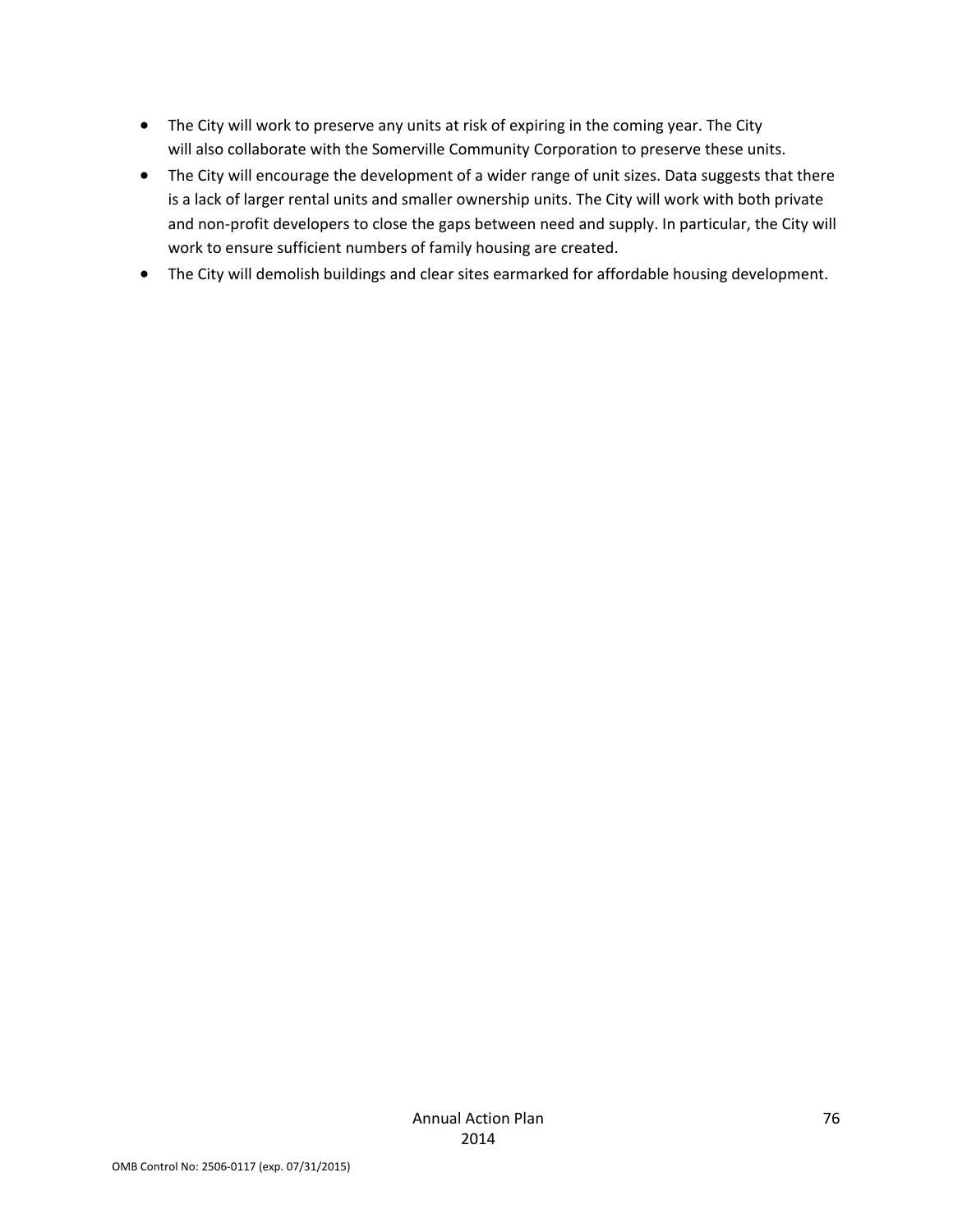## **AP‐60 Public Housing** *–* **91.220(h)**

#### **Introduction**

The Somerville Housing Authority, located at 30 Memorial Road, owns and manages public housing units and administers Section 8 housing vouchers and other rental subsidies to low and moderate Â income families, seniors, and disabled individuals. The SHA owns and manages 584 public housing units and 1193 vouchers.

#### **Actions planned during the next year to address the needs to public housing**

The Somerville Housing Authority's 5 Year Plan, released in 2010, states the following strategy they will employ to address Housing Needs.

"The SHA will continue to employ effective maintenance and management policies to minimize the number of public housing units off line. Vacancy rates are consistently low and meet expectations. SHA continues our successful reduced turnover time for vacated public housing units. Major Capital Funded projects are selected to both improve the facilities and reduce the need for disruption of tenancy or cause relocation. SHA is nearing construction completion of the replacement of 64 State public housing units with 95 units of PBV assisted facility that will address the identified needs of elderly residents needing independent living with available assistance to age in place. SHA will maintain or increase section 8 lease-up rates by establishing payment standards that will enable families to rent throughout the jurisdiction. SHA will continue to maintain or increase section 8 lease‐up rates by effectively screening Section 8 applicants to increase owner

acceptance levels. Participate in the Consolidated Plan development process with the City of Somerville to ensure coordination with broader community strategies."

Waiting lists for all forms of public housing are very long. In addition, the Somerville Housing Authority is part of the Centralized Section 8 Waiting List. The list contains 1495 Somerville applicants and annual turnover is around 50 vouchers per year, meaning it would take close to 30 years to get through the list. There are currently no new Section 8 vouchers available.

Based on this data, the need for affordable rental housing in Somerville is overwhelming.

The City of Somerville will continue to rely on the Somerville Housing Authority to be the major provider of subsidized housing through public housing and vouchers. Most of the households on the SHA waiting lists cannot afford a rental unit on the private market and are therefore waiting for a subsidized unit to solve their housing needs. To that end, the priority of the City of Somerville to increase the number of subsidized affordable units, particularly rental units, is a main focus of this plan. To that end, the City will fund the development of 25 new housing units for seniors, to be developed by the SHA at the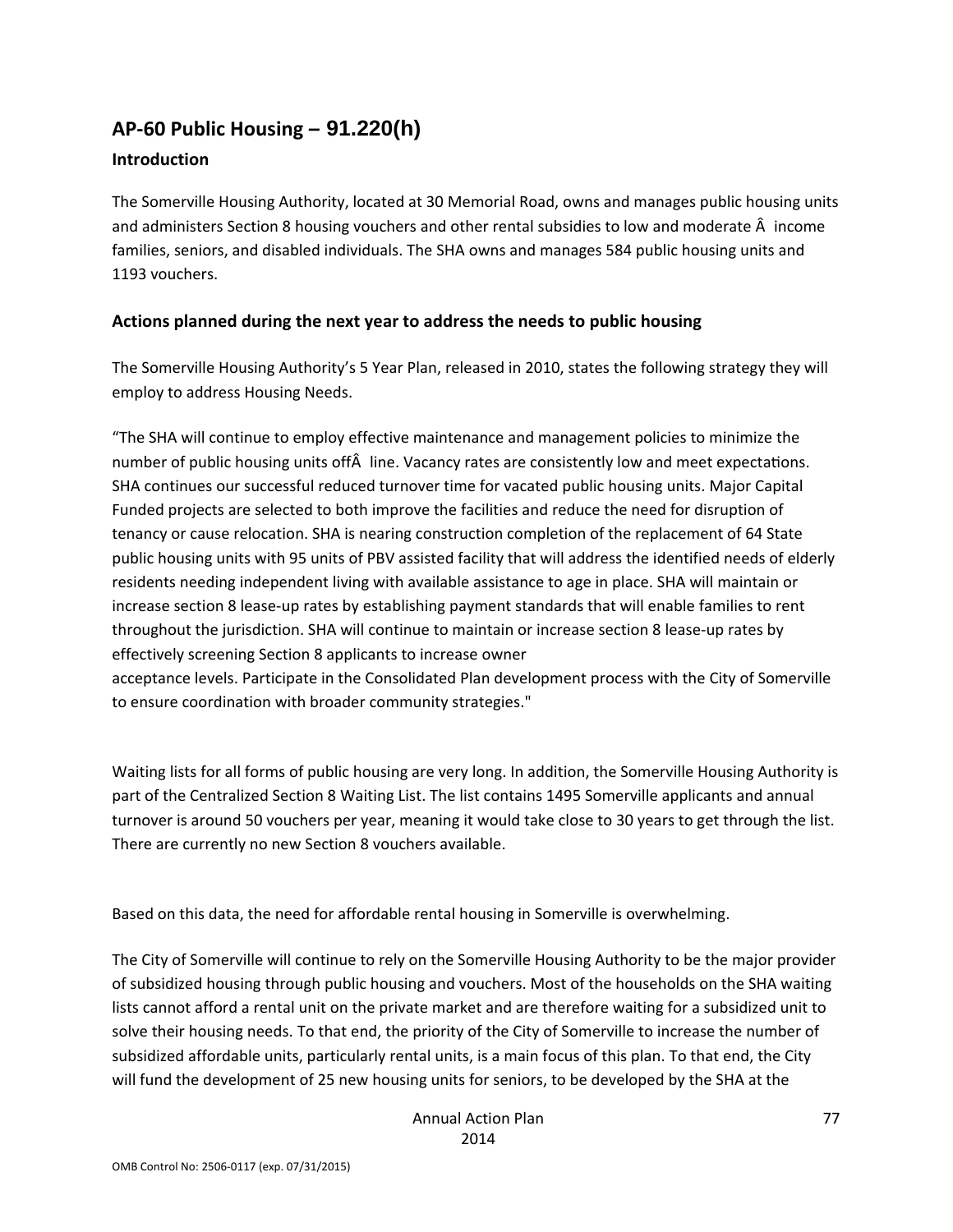MWRA site on the Capen Court campus.

The City will also work with the SHA to ensure that reasonable modifications are made to their housing units where necessary.

### **Actions to encourage public housing residents to become more involved in management and participate in homeownership**

The City's Inclusionary Housing Program creates affordable rental and homeownership units via a minimum 12.5% requirement for properties building more than 8 units of new housing. In accordance with the City's Ordinance, Somerville residents on the Somerville Housing Authority waitlist for both Section 8 and public housing units are given preference for Inclusionary Housing rental units. The Housing Division will continue to

market these units via the SHA to encourage eligible residents to apply.

The City is actively encouraging increased homeownership among public housing residents as well. Given the high cost of ownership housing in Somerville (Median sales price for a single family home in Somerville in 2012 is \$412,500, and for a condominium \$383,000 according to Warren group data), most public housing residents can only afford subsidized ownership units through the City's Inclusionary Housing Program. The City actively markets units in this program via the SHA and will continue to do so. In addition, the Somerville Community Corporation, Somerville's CHDO, offers First‐Time Homebuyer Education classes at least 4 times per year and also offers Financial Literacy classes to help Somerville residents start saving for their goals. The First‐Time Homebuyer Education classes qualify buyers for MHP's SoftSecond loan program as well.

In addition, the City will continue to offer First-Time Homebuyer Assistance to income-eligible homebuyers purchasing property in Somerville, making homeownership more accessible.

### **If the PHA is designated as troubled, describe the manner in which financial assistance will be provided or other assistance**

NA

#### **Discussion**

The City will work closely with the SHA in the coming year as we fund the MWRA site, creating 25 new housing units for seniors in Phase I. We will also explore the possibility of additional collaborations. The SHA will

continue to have a seat on the Somerville Affordable Housing Trust Fund and the Somerville Fair

Annual Action Plan

2014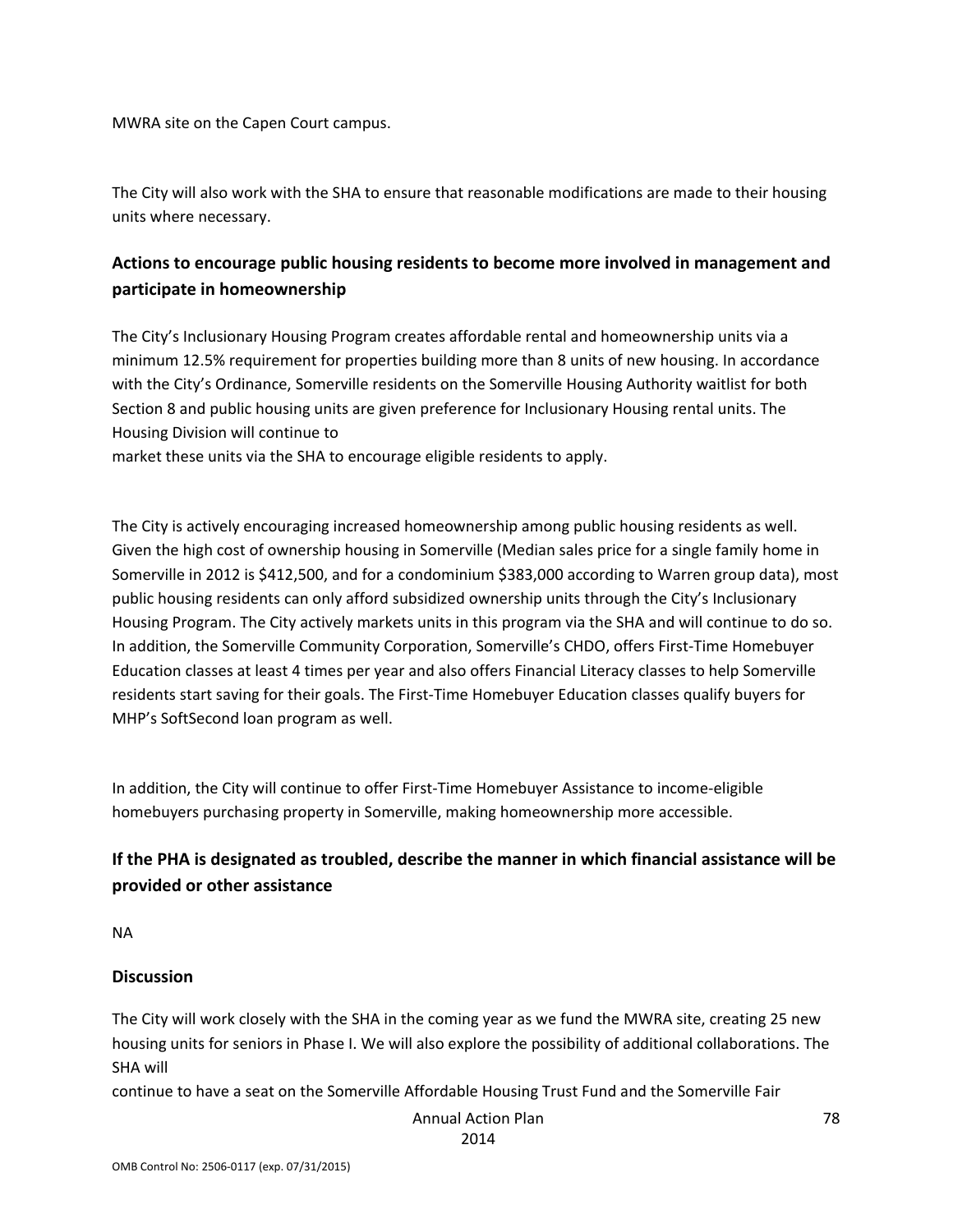Housing Commission, as well as the Community Preservation Committee.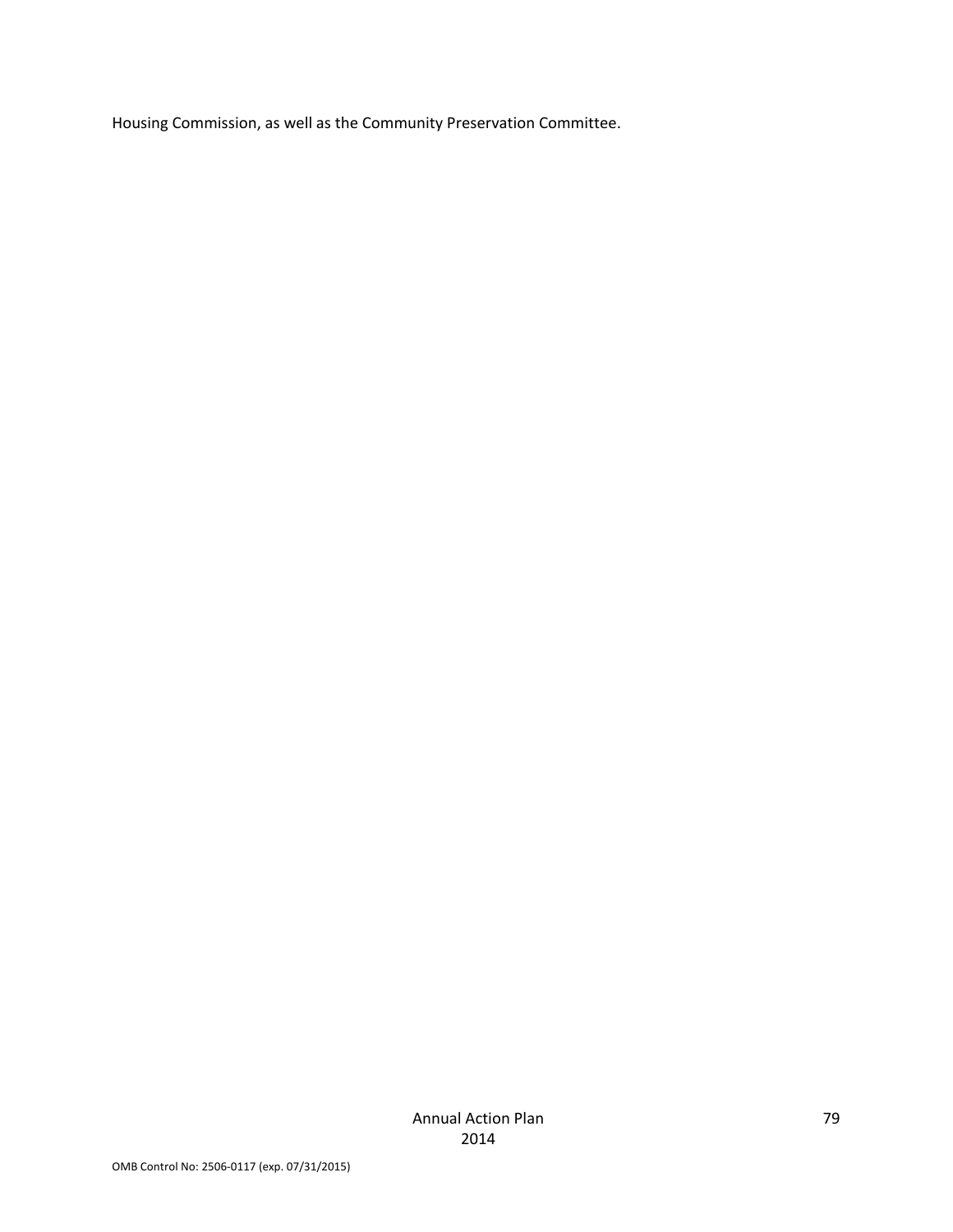## **AP‐65 Homeless and Other Special Needs Activities – 91.220(i)**

#### **Introduction**

Emergency Solutions Grant funds will be one of the sources used to address the needs of homeless persons and persons with special needs. Through a Request for Proposal, non‐profit agencies will be funded for providing services in 4 primary categories: Emergency Shelter and Essential Services, Homeless Prevention Activities; Rapid Re‐housing and Stabilization and HMIS data collection and reporting. In addition to ESG funds, CDBG funds will be used to provide support services to the homeless and other persons with special needs. HOME funds will also be used for Tenant‐Based Rental Assistance and new housing development will include units for formerly homeless households where possible.

## **Describe the jurisdictions one‐year goals and actions for reducing and ending homelessness including**

### **Reaching out to homeless persons (especially unsheltered persons) and assessing their individual needs**

The City uses a combination of teams to outreach and assess the needs of the homeless population including unsheltered persons. The First Step Outreach van working with the Police and other partners help unsheltered homeless men and women by providing referrals and transportation to needed resources. The goal is two‐fold: to alleviate some of the burden placed on the Police Department and more importantly to help homeless individuals stay alive during the harshest of months. The outreach term works to build trusting relationships with homeless persons living on the streets and in encampments, performs assessment for homeless persons in the field and links them to shelter and supportive services that meet their needs. They will transport people to CASPAR's Emergency Services Center or to other shelters, detoxification centers, hospitals or other facilities as directed by the clients. The CASPAR program provides overnight shelter, meals and bathroom/shower facilities and attempts to engage homeless persons in case management to assess their homeless history and current needs and work to place them in appropriate longer-term emergency shelter or transitional housing programs so they can work toward regaining their permanent housing.

#### **Addressing the emergency shelter and transitional housing needs of homeless persons**

The City's funding, coupled with other public and private funding sources secured by sub-recipients, provides for the operation of emergency shelters, transitional housing, and support services programs in the areas. These shelters and transitional programs address the needs of specific populations, such as chronically homeless persons, families, persons with severe substance abuse histories and those suffering from dual or multiple co-occurring disorders.

In conjunction with the CoC, the city is working on a new assessment tool to be used by all social service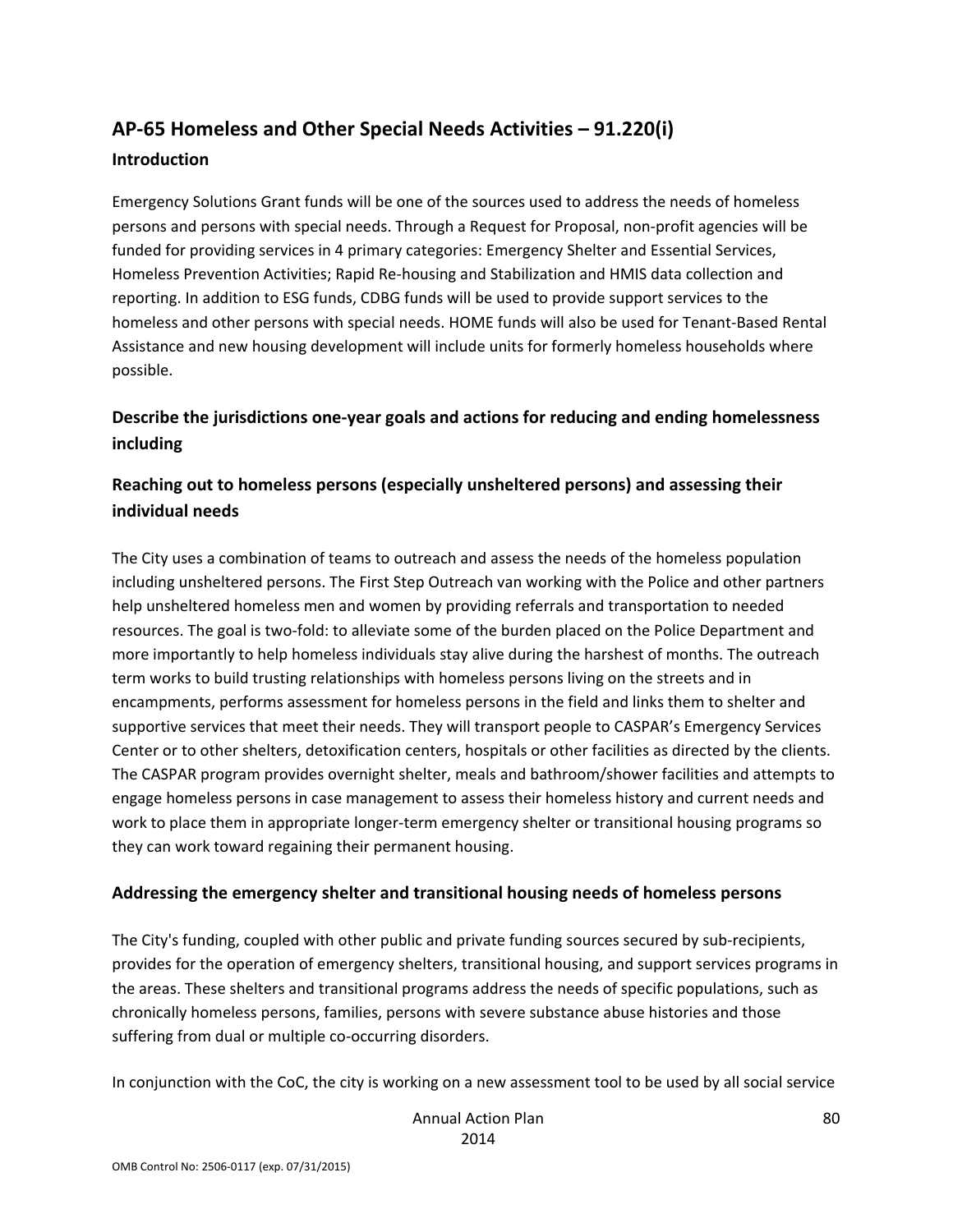providers working with homeless persons. The new tool will provide coordinated entry, assessment, and housing and supportive services interventions to assist homeless families and families at‐risk of homelessness across the city. The goal of this collaborative tool will be to divert families from becoming homeless and to end families' homelessness as rapidly as possible.

**Helping homeless persons (especially chronically homeless individuals and families, families with children, veterans and their families, and unaccompanied youth) make the transition to permanent housing and independent living, including shortening the period of time that individuals and families experience homelessness, facilitating access for homeless individuals and families to affordable housing units, and preventing individuals and families who were recently homeless from becoming homeless again**

Rapid Re‐Housing funds through ESG funding will provide housing relocation and stabilization services and rental assistance to quickly move homeless households experiencing homelessness into stable, permanent housing. Rapid Re‐Housing sub‐recipients will provide services to homeless individuals and families living in the community to maintain or identify alternative permanent rental housing and achieve housing stability. Housing relocation and stabilization can include, but is not limited to, financial assistance including moving costs and utility assistance, housing search and placement and housing stability case management and housing stability case management. Eligible households may also receive up to 24 months of rental assistance for fair market rental housing.

Funds will also be made available through the HOME Tenant‐Based Rental Assistance Program to allow households to stabilize their housing situation as they work towards self-sufficiency and permanent housing.

**Helping low‐income individuals and families avoid becoming homeless, especially extremely low‐income individuals and families and those who are: being discharged from publicly funded institutions and systems of care (such as health care facilities, mental health facilities, foster care and other youth facilities, and corrections programs and institutions); or, receiving assistance from public or private agencies that address housing, health, social services, employment, education, or youth needs.**

Homeless Prevention funds through ESG funding will provide housing relocation and stabilization services and rental assistance to at-risk households from experiencing homelessness. Homeless Prevention sub‐recipients will provide services to extremely low income individuals and families living in the community to maintain or identify alternative permanent rental housing and achieve housing stability. Housing relocation and stabilization can include, but is not limited to, financial assistance including moving costs and utility assistance, housing search and placement and housing stability case management. Eligible households may also receive up to 24 months of rental assistance for fair market rental housing.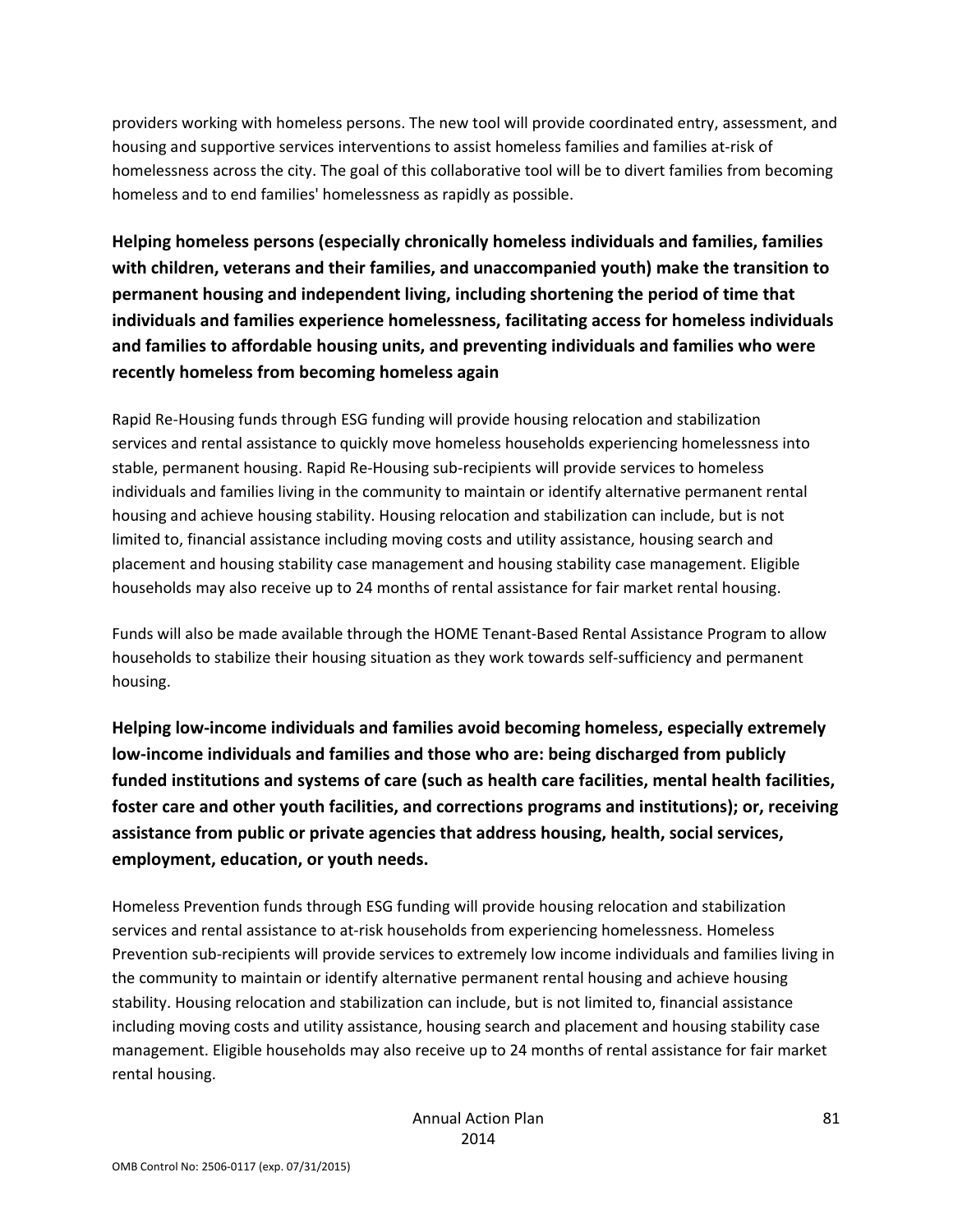Through a comprehensive uniform intake, sub‐recipient case managers will determine if there are other housing options available to the household rather than accessing shelter through the homeless system. For example, family and friends that the client may be able to stay with while stabilizing their housing situation, may be more beneficial for the household and simultaneously reserves homeless shelter resources for those with no other options. Additionally, subâ¿ÂÂÂÂÂ recipient case managers will

provide followâ¿ÂÂÂÂÂ up to families and individuals place in housing to ensure they remain stably housed. This

followâ¿ÂÂÂÂÂ up may take the form of monthly check‐in either in person, by phone or home visits.

The Somerville Affordable Housing Trust Fund also makes grants to agencies helping to prevent homelessness through Eviction Prevention, Foreclosure Prevention and case management. The Trust's Tenancy Stabilization Program also provides up to \$3000 financial assistance to help prevent homelessness.

#### **Discussion**

In addition to services for homeless persons and persons at risk of homelessness, support services are needed to assist the working poor who are one crisis away from becoming homeless . The SomerVision Comprehensive Plan reinforces Somerville's commitment to serving Atâ¿Â Risk Populations via homelessness prevention and rapid reâ¿ÂÂÂÂÂ housing.

• SomerVision Goal E.IV: Create a diversity of programs that prevent homelessness and address the housing needs of the homeless and those at risk of homelessness.

• SomerVision Policy E.1.B: The City should ensure that a cohesive network exists to prevent individuals and families from becoming homeless.

| One year goals for the number of households to be provided housing through the use of HOPWA for: |
|--------------------------------------------------------------------------------------------------|
| Short-term rent, mortgage, and utility assistance to prevent homelessness of the                 |
| individual or family                                                                             |
| Tenant-based rental assistance                                                                   |
| Units provided in housing facilities (transitional or permanent) that are being                  |
| developed, leased, or operated                                                                   |
| Units provided in transitional short-term housing facilities developed, leased, or               |
| operated with HOPWA funds                                                                        |
| Total                                                                                            |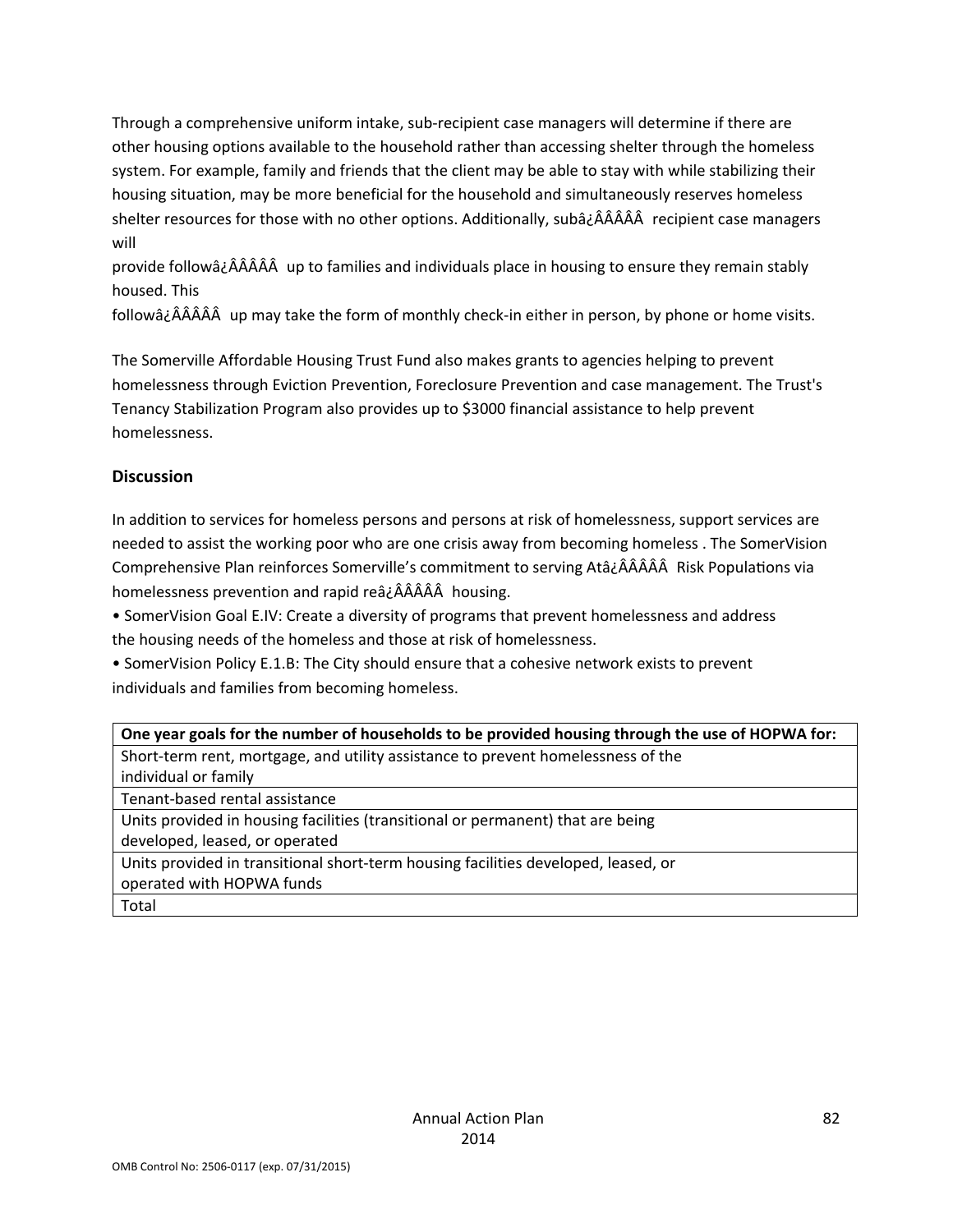## **AP‐75 Barriers to affordable housing – 91.220(j) Introduction**

The City's Analysis of Impediments to Fair Housing identified barriers to accessing affordable housing shown below. By identifying these barriers, the City can identify strategies to reduce them by targeted funding, new policies and improving education.

**Structural Impediments:** The lack of developable land limits the number of affordable units that can be produced in the City. Applications for existing affordable housing units continue to exceed those available. The composition of the housing stock presents another structural impediment in the City. Most large units are owner‐occupied and smaller units are in the rental market, making it hard for small families to purchase, and for large families to rent in Somerville. High home prices in the Greater Boston real estate market have placed homeownership out of reach of many Somerville renters, and the city's high rent costs provide no relief to renters. While zoning, land-use controls, building codes and fees were not identified as an Impediment to Fair Housing, the City is currently undertaking a review of the Somerville Zoning Ordinance. The Housing Division will work with Planning and Zoning staff to ensure that future versions of the SZO continue to ensure that Fair Housing is not impeded.

**Basic Awareness and lack of in‐depth knowledge on Fair Housing laws**: Most Somerville residents are aware of fair housing discrimination due to efforts by the Fair Housing Commission; however, the level of awareness is basic and general. Landlords who were unfamiliar with fair housing laws often did not properly explain the rights of tenants. Limited awareness by tenants leads to a failure to defend their rights or report discriminations.

**Limited Capacity and Resource of the Fair Housing Commission**: The Somerville Fair Housing Commission is responsible for creating awareness and advocating for fair housing issues in the City, but is under‐resourced in terms of staffing and funding to sustain the needed extensive educational campaign. Some residents who have experienced housing discrimination have cited a lack of enforcement as a reason for their failure to file a complaint.

**Immigrants and Linguistic barriers:** While Somerville is a magnet for foreign‐born immigrants, those with limited English proficiency may also have minimum understanding on leasing policies and terms. Formal complaints are often not filed, because new immigrants may be unfamiliar with the system and language may be a barrier.

**Families with Children and Section 8 discriminations**: The lack of an ample supply of family‐size rental units continues to present significant challenges to families with children. The presence of lead‐based paint hazards in some of these family‐size units limits the housing choices of families with children under the age of six in the City. While landlords are legally required to remove lead from units that are occupied by households with children, this does not always happen as required. Some social service providers interviewed for this report also shared incidents where individuals and families with rent

Annual Action Plan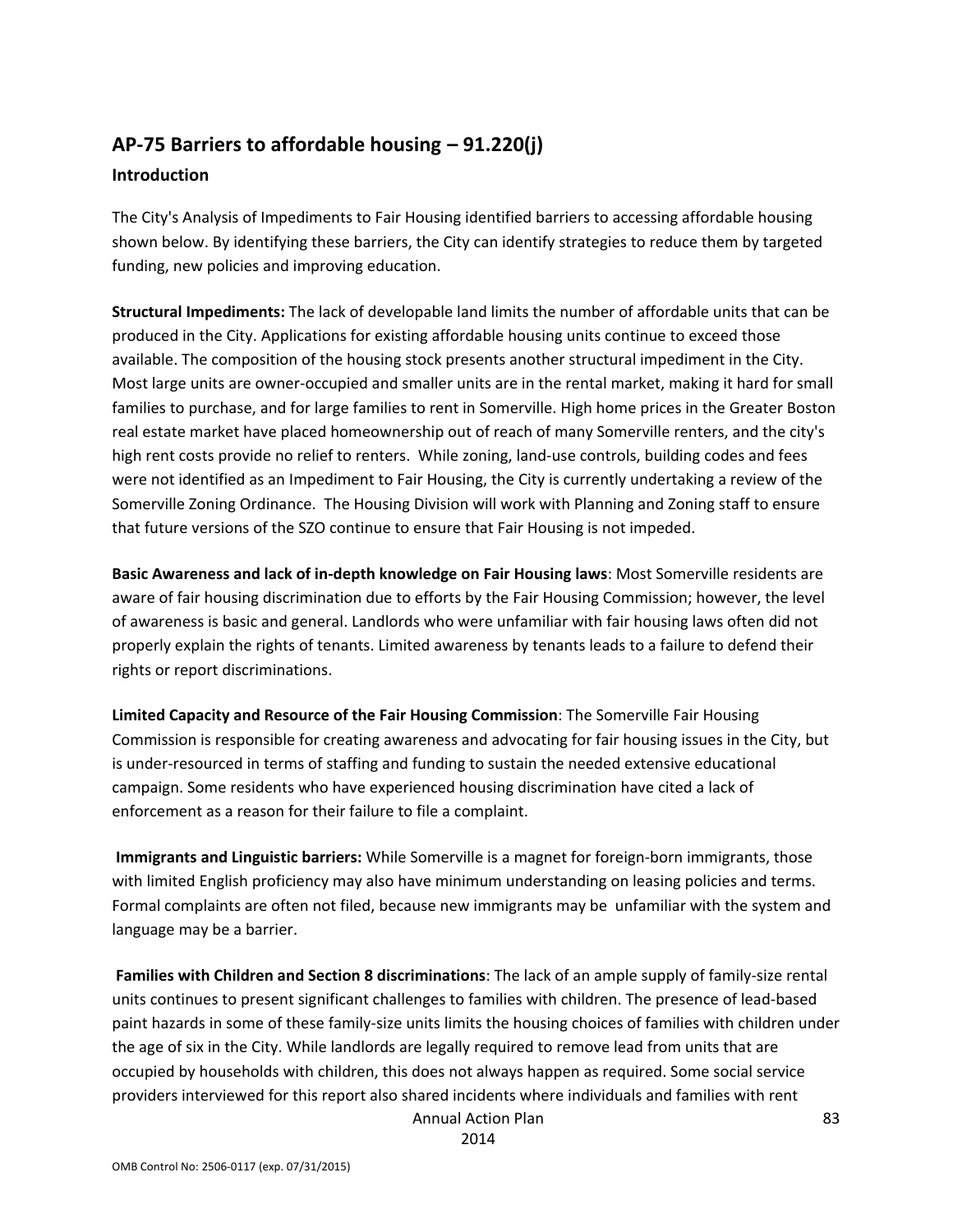vouchers are discriminated.

**Persons with Disabilities and Reasonable Accommodation**: With most houses built before 1940, persons with disabilities encounter impediments as they seek accessible housing units in the City. There are not enough accessible units in the City, but housing agencies in the City have strived to make more of their housing units accessible in the last five years. However, the prohibitive cost of structural changes to bring older municipal buildings and public places to current ADA compliance continues to limit the degree of compliance in the City.

## **Actions it planned to remove or ameliorate the negative effects of public policies that serve as barriers to affordable housing such as land use controls, tax policies affecting land, zoning ordinances, building codes, fees and charges, growth limitations, and policies affecting the return on residential investment**

The City's analysis of impediments to fair housing identified strategies to remove barriers to accessing affordable housing shown below. These action steps will remove barriers to fair housing by targeted funding, new policies and improving education.

The Housing Division and Fair Housing Commission are primarily responsible for implementing the action steps. For the implementation timeline, the broader action steps have been categorized into near term, medium term and long term. Implementation efforts for some of the action steps will start in the near term, but will require significant time and continue to the medium or long term timelines. In the near term, the focus is on building the capacity of the Fair Commission in terms of personnel, educational materials and financial resources.

For a complete copy of the Implementation Plan, please contact the Housing Division.

#### **Short Term Action Steps**

- 1. Consider revising the requirements for the Fair Housing committee membership in order to fill vacant positions on the committee.
- 2. Increase collaboration between the Fair Housing Commission and the Office of Somerville Commissions to maximize efforts toward expanding fair housing choices in Somerville.
- 3. Explore the possibility of finding volunteers and interns, preferably with legal background to investigate fair housing cases and also to provide training to service providers in the city.
- 4. Explore the possibility of finding a graduate intern(s) to assist the Fair Housing Commission to implement identified action steps.
- 5. Partner with Greater Boston Fair Housing Center to utilize the personnel and resources in the areas of outreach, education and training.
- 6. Provide fair housing training for service providers in the city to enable them to provide fair housing advice to residents who patronize their services.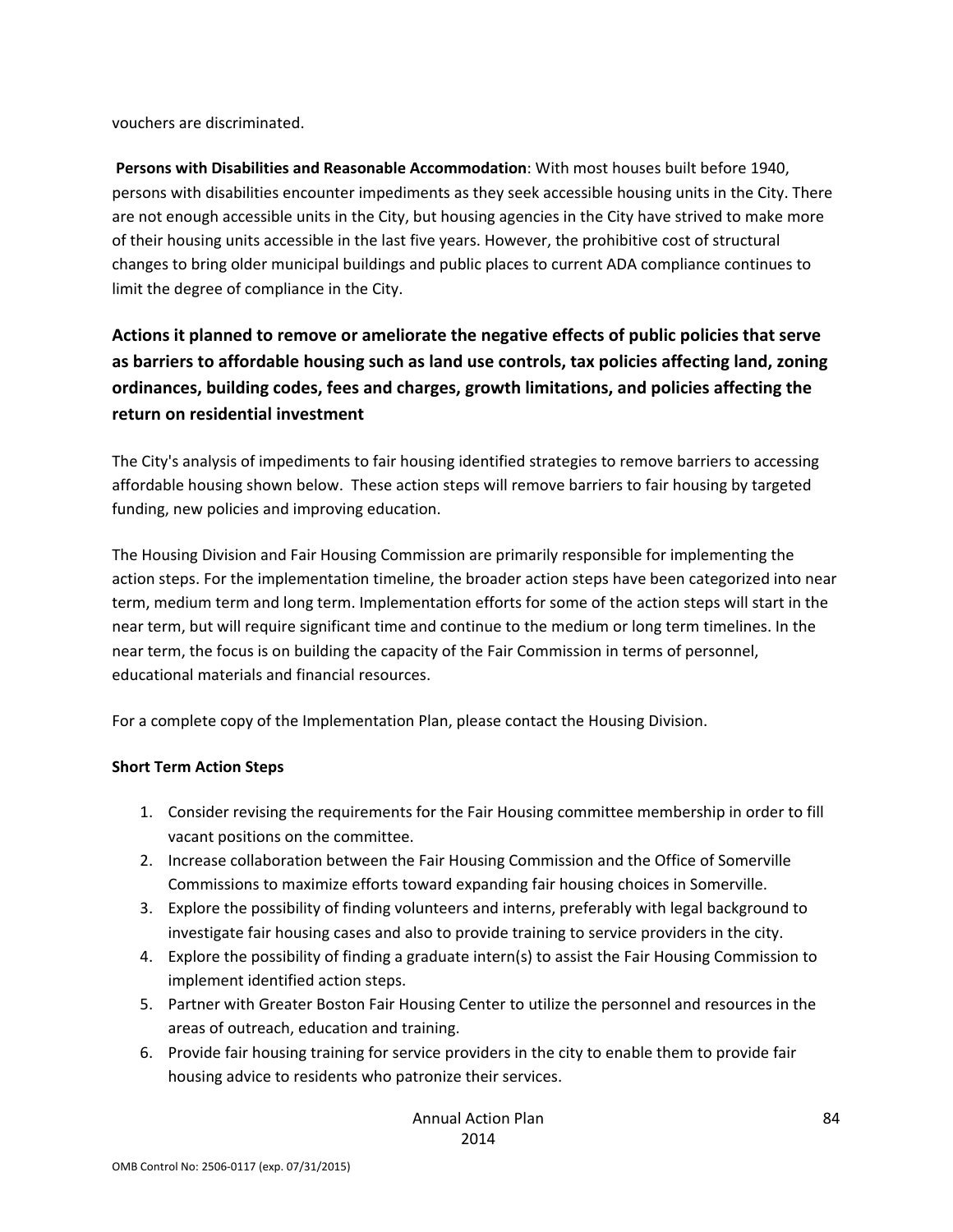- 7. Conduct a Housing Needs Assessment to understand the housing needs in the city and also to provide recommendations on how to address the issues Identified.
- 8. Develop a comprehensive fair housing education and outreach plan, which will guide the Fair Housing Commission's future educational outreach to various impacted population groups through appropriate channels and venues.
- 9. Promote the City's housing programs and other non-city housing programs as fair housing resources.
- 10. Increase outreach on the existing housing programs to homeowners and tenants.
- 11. Work to increase coordination among the City, Somerville Housing Authority, Somerville Community Corporation, and other affordable housing developers to maximize their available resources devoted toward affordable housing development
- 12. .Review the current zoning code and building code to allow development of more affordable housing units in the city
- 13. .Improve access to public transit to reduce the high cost burden associated with vehicle ownership.In addition to the Action Steps identified above, in order to address the identified barriers for Immigrants and Linguistic Barriers, the Housing Division will work to ensure that all materials are translated into the three most prominent languages, Spanish, Portuguese and Haitian‐Creole and distributed to agencies serving immigrants and linguistically‐isolated populations. The Housing Division will also work closely with the City's Language Liaisons to ensure meetings and materials are made accessible to non‐English speakers.

#### **Discussion**

Somerville is committed to ensuring safe and accessible housing for the full diversity of its resident population, particularly for At‐Risk Populations. The SomerVision Comprehensive Plan explicitly acknowledges this commitment.

SomerVision Goal E.I: Preserve and expand an integrated, balanced mix of safe, affordable and environmentally sound rental and homeownership units for households of all sizes and types from diverse social and economic groups.

SomerVision Policy A.V.B: The City should adopt policies and regulations for infill development that support continued diversity in its population, income and housing stock.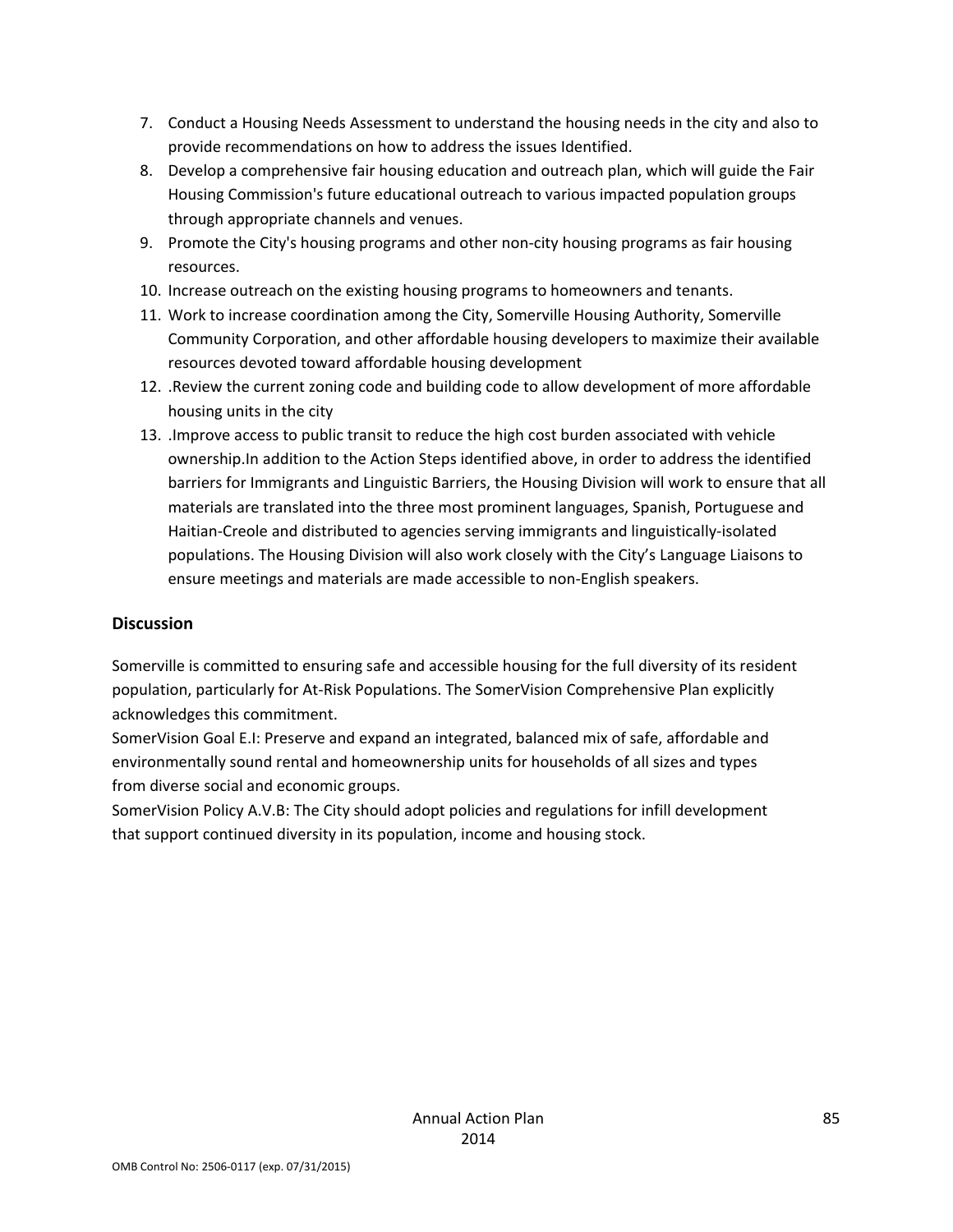## **AP‐85 Other Actions – 91.220(k)**

#### **Introduction**

Efforts will be made to serve the needs of the community

#### **Actions planned to address obstacles to meeting underserved needs**

Efforts will be made to serve the needs of the community

#### **Actions planned to foster and maintain affordable housing**

- Other actions taken include
	- Implementing a linkage fee charged to developers building commercial development in the City.

The full amount of the linkage fee goes into the City's Affordable Housing Trust Fund.

• Encouraging the City's CHDO to build/provide more rental housing units rather than homeownership

units, although targeted homeownership is a priority in this action year

• Providing affordable housing to homebuyers at 80% and 110% AMI and rental housing to tenants at 50% and 80% AMI through the application of the City's inclusionary housing ordinance.

- Coordinating with newly formed Community Preservation Committee to achieve joint goals.
- Focusing on family‐sized housing development, either through new construction or acquisition/rehab efforts.
- Exploring activities to assist middle‐income households with obtaining housing in Somerville.
	- Targeting public services and some HOME funds to programs that provide transitional housing.

#### **Actions planned to reduce lead‐based paint hazards**

The City has a HUD Lead Hazard Abatement grant, which it uses to provide forgivable loans to homeowners for all work necessary to bring a unit into full lead abatement compliance. The City has reached out to homeowners and landlords, including Section 8 landlords, to encourage use of the program. The City's lead program is a critical priority for the City because 2010 US ACS data indicates that almost 94% of the homes in Somerville were built before 1978 and 61% were built before and two‐ thirds

of the units are in two or three family houses. The City of Somerville is currently in full compliance with federal Title 1012/1013 regulations, Section J, which requires that lead based paint be addressed in all properties receiving Federal funds for housing rehabilitation. Safe work practices and all requirements under Title 1012/1013 have been fully integrated into existing housing rehabilitation programs, which are funded primarily with CDBG and HOME grants. A fully implemented plan for addressing lead based paint hazards has been in effect in the City since 2001.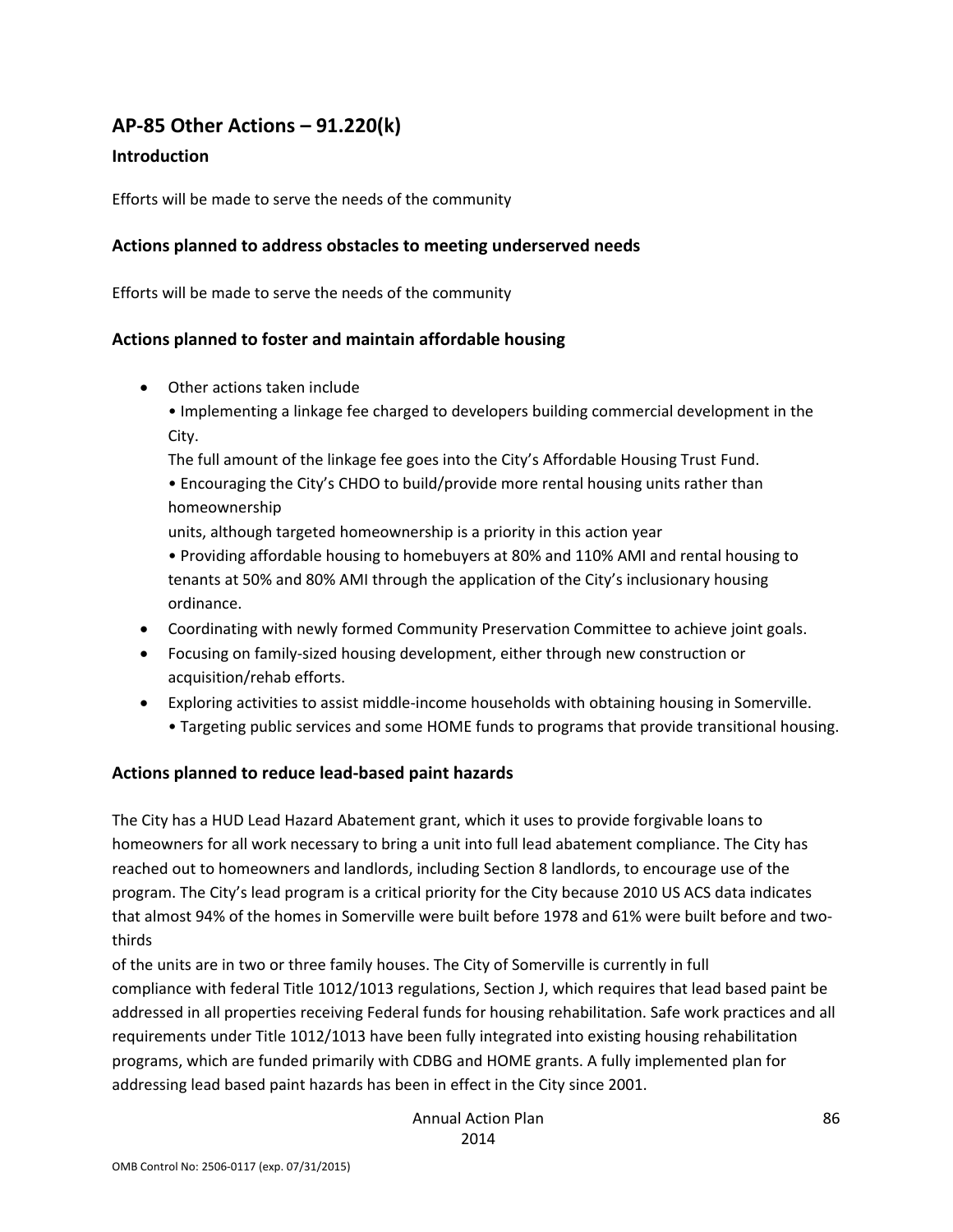Somerville will continue to support and expand the Housing Rehabilitation and Lead Abatement programs, which rehabilitates the existing housing stock while often placing rent restrictions on apartments in multi-family homes. This is especially important in Somerville, where the majority of all units are in two or three‐family housing. Somerville's Lead Abatement program, which is funded by a Lead Hazard Control grant from HUD, has been recognized by HUD as a national model. The City is also developing materials to assist homeowners in abating lead paint found in soil on properties, especially in play areas.

#### **Actions planned to reduce the number of poverty‐level families**

- Affordable childcare services to support low-income families
- Public services will be provided homeless supportive services (rent prevention assistance, services for victims of domestic violence, mental health counseling, substance abuse counseling, life skills training, and other needs specifically targeted to the homeless), counseling for victims of crimes, emergency basic needs, access to affordable housing, literacy program, information and referral services and life skills training and professional development opportunities
- Services to seniors to prevent isolation or elder fraud and ensure basic needs are met
- Access to affordable transportation services
- An array of supportive services to low-income and at-risk youth

#### **Actions planned to develop institutional structure**

Institutional Structure gaps weren't identified during this Action Plan process. If gaps arise and become identified, actions will be taken to address them.

## **Actions planned to enhance coordination between public and private housing and social service agencies**

Housing and social service providers will collaborate through participation in the Continuum of Care's general and sub‐committee meetings and in the compilation of an inventory of social service providers, including the subpopulation served, a description of the services provided and contact information. Several social service agencies have offices located in public housing and attend general meeting of the housing authority to identify problems in advance and have the opportunity to help resolve a crisis immediately. Please see the Public Housing section of this Consolidated Plan for more information regarding the consultation and coordination with the local Public Housing Association, as well as information about the encouragement of public housing residents to become more involved in management of the properties and information about becoming future homeowners.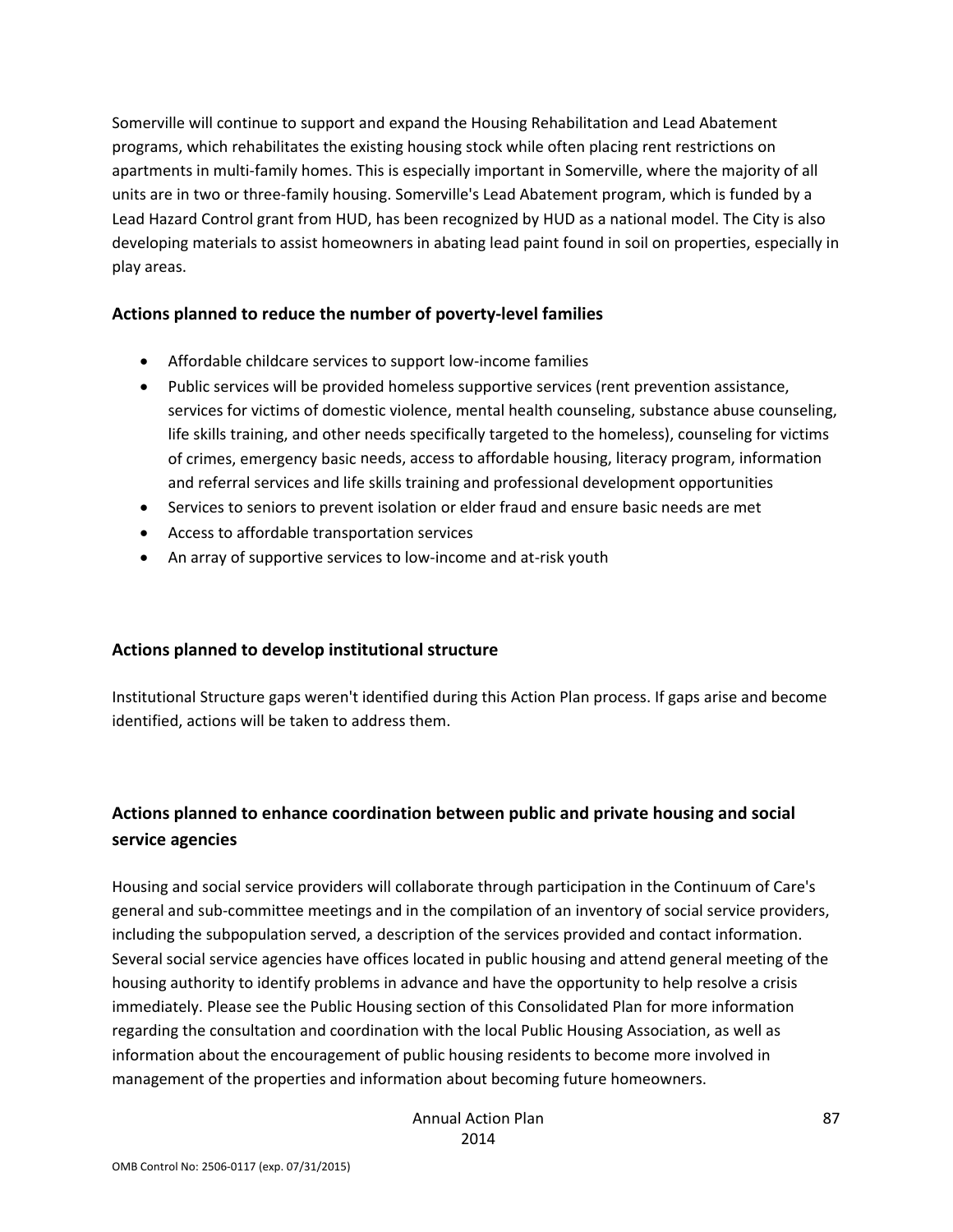Housing projects coordinate with the Somerville Affordable Housing Trust Fund and coordinates with the Massachusetts Department of Housing and Community Development on specific housing development projects regarding the provision of state resources to City‐supported projects, such as Massachusetts Affordable Housing Trust Funds, State HOME funds, LIHTC and other state housing funding resources. This includes participating in general discussions and consultations on overall housing goals at both the local and state level, as well as discussions with DHCD staff on specific housing development projects that are seeking multiple funding sources. In addition, the City and the Somerville CoC coordinates with the State on ESG activities to ensure the best use of prevention and rapid rehousing

resources. The City also consults with MAPC.

In addition, the Somerville Homeless Providers Group meets monthly to ensure coordinated efforts for all homeless persons. These meetings include representatives from agencies serving the broader group of persons at the poverty level, such as Community Action Agency of Somerville, RESPOND, Cambridge and Somerville Legal Services, and others who provide non-housing services such as employment training, mental health counseling, veterans services, elder services, financial literacy, immigration services, and health services.

#### **Discussion**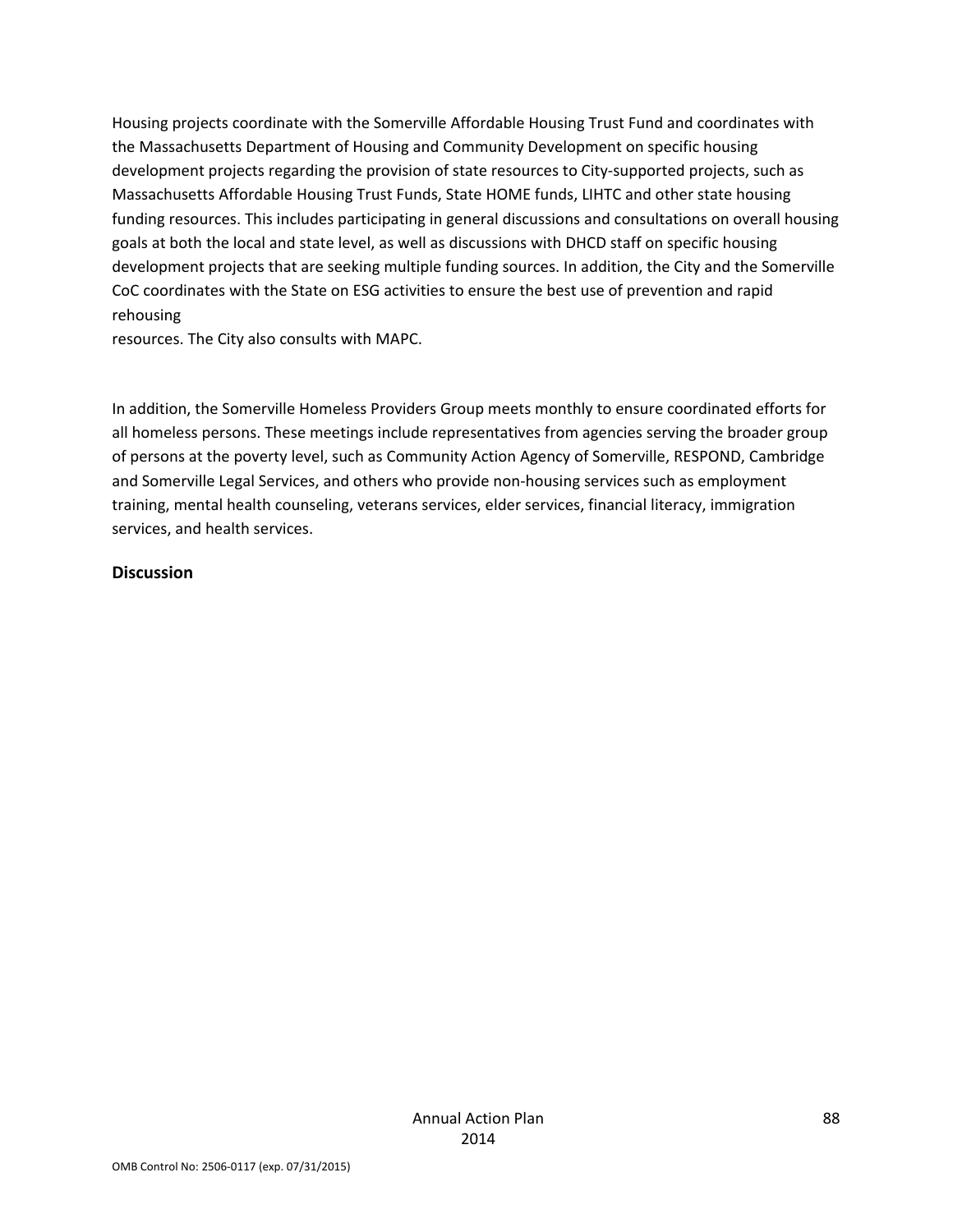# **Program Specific Requirements AP‐90 Program Specific Requirements – 91.220(l)(1,2,4)**

**Introduction**

### **Community Development Block Grant Program (CDBG) Reference 24 CFR 91.220(l)(1)**

Projects planned with all CDBG funds expected to be available during the year are identified in the Projects Table. The following identifies program income that is available for use that is included in projects to be carried out.

| 1. The total amount of program income that will have been received before the start of the        |          |
|---------------------------------------------------------------------------------------------------|----------|
| next program year and that has not yet been reprogrammed                                          | 50,000   |
| 2. The amount of proceeds from section 108 loan guarantees that will be used during the year      |          |
| to address the priority needs and specific objectives identified in the grantee's strategic plan. | $\Omega$ |
| 3. The amount of surplus funds from urban renewal settlements                                     | $\Omega$ |
| 4. The amount of any grant funds returned to the line of credit for which the planned use has     |          |
| not been included in a prior statement or plan                                                    | $\Omega$ |
| 5. The amount of income from float-funded activities                                              | $\Omega$ |
| <b>Total Program Income:</b>                                                                      | 50,000   |

#### **Other CDBG Requirements**

| 1. The amount of urgent need activities                                                 | ∩      |
|-----------------------------------------------------------------------------------------|--------|
| 2. The estimated percentage of CDBG funds that will be used for activities that benefit |        |
| persons of low and moderate income. Overall Benefit - A consecutive period of one,      |        |
| two or three years may be used to determine that a minimum overall benefit of 70%       |        |
| of CDBG funds is used to benefit persons of low and moderate income. Specify the        |        |
| years covered that include this Annual Action Plan.                                     | 75.00% |
|                                                                                         |        |

#### **HOME Investment Partnership Program (HOME) Reference 24 CFR 91.220(l)(2)**

1. A description of other forms of investment being used beyond those identified in Section 92.205 is as follows:

Somerville Affordable Housing Trust Funds: The City has established a Somerville Affordable Housing Trust Fund which receives funds from Linkage Fees assessed to commercial development over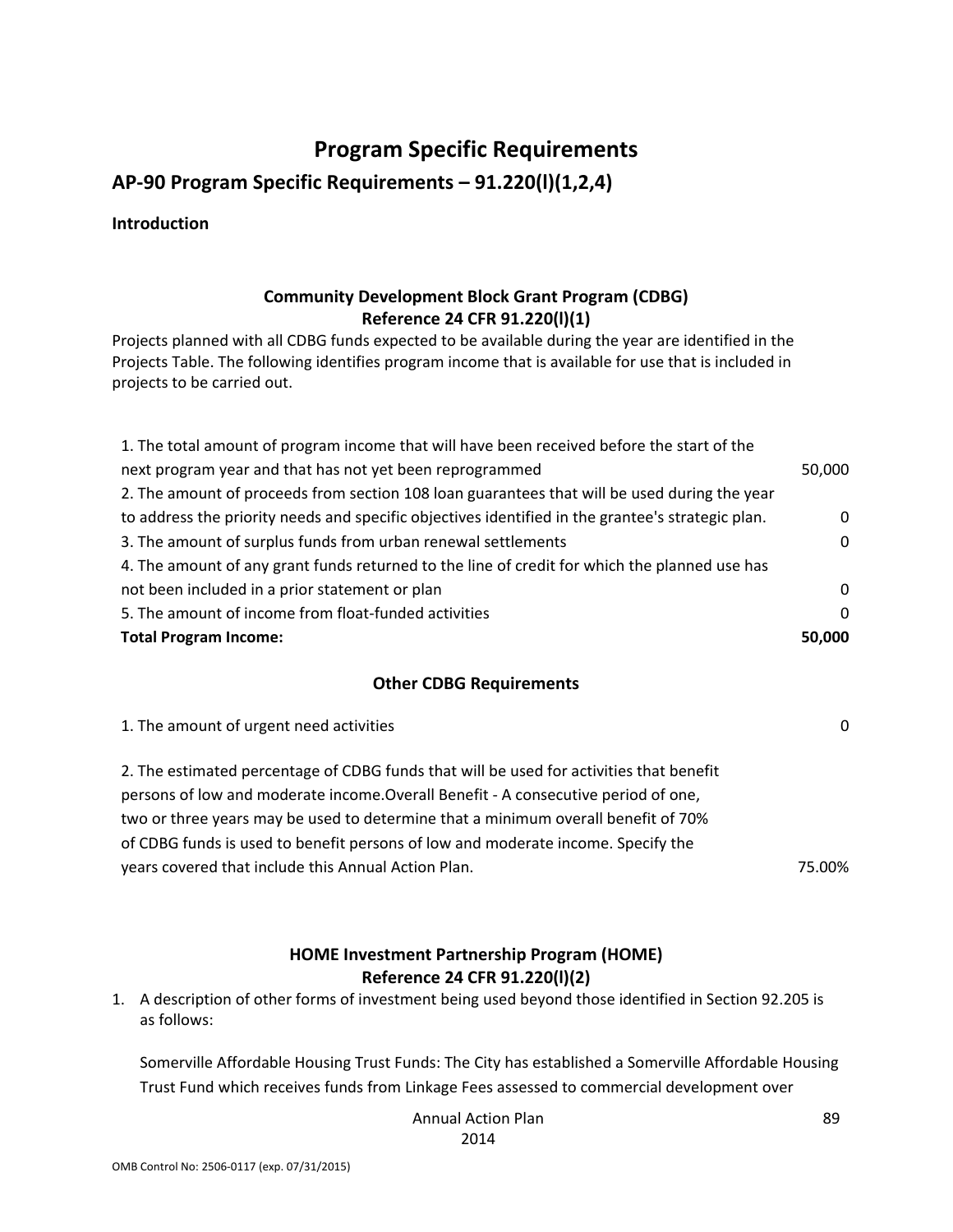30,000 sf as allowed by a Home Rule Petition and fractional payments through the City's Inclusionary Housing Program. Funds are made available for affordable housing development loans, both rental and homeownership projects, direct assistance to Somerville residents through Closing Cost Assistance and Tenancy Stabilization Funds, and Grants to non‐profits for housing assistance activities. Funding decisions are made by a vote of the Trustees.

Lead Hazard Abatement Program: The City has a \$2,007,703 million grant for Lead Hazard Abatement funds. These funds will be used in connection with Housing Rehabilitation funds to ensure that properties are brought up to HQS and are safe for habitation, particularly for households with children under the age of 6.

2. A description of the guidelines that will be used for resale or recapture of HOME funds when used for homebuyer activities as required in 92.254, is as follows:

See attached "Guidelines for Resale and Recapture" in the unique appendices.

3. A description of the guidelines for resale or recapture that ensures the affordability of units acquired with HOME funds? See 24 CFR 92.254(a)(4) are as follows:

NA

4. Plans for using HOME funds to refinance existing debt secured by multifamily housing that is rehabilitated with HOME funds along with a description of the refinancing guidelines required that will be used under 24 CFR 92.206(b), are as follows:

NA

### **Emergency Solutions Grant (ESG) Reference 91.220(l)(4)**

1. Include written standards for providing ESG assistance (may include as attachment)

Annual Action Plan All sub grantees will be required to evaluate each applicant for eligibility for ESG funds through an initial intake consultation, specifically whether an applicant for funds meets the definition of "homeless" or "at risk of homelessness" in accordance with 24 CFR 576.2, and whether an applicant meets income eligibility. All subgrantees will also be required to keep records regarding eligibility or ineligibility for each applicant in accordance with 24 CFR 576.500 (b),(c),(d), and (e). Households must meet at least the following minimum criteria: 1. Income: Household's total income must be at or below 50% of AMI, 2. Must be a Somerville Resident (defined as someone) a)currently living in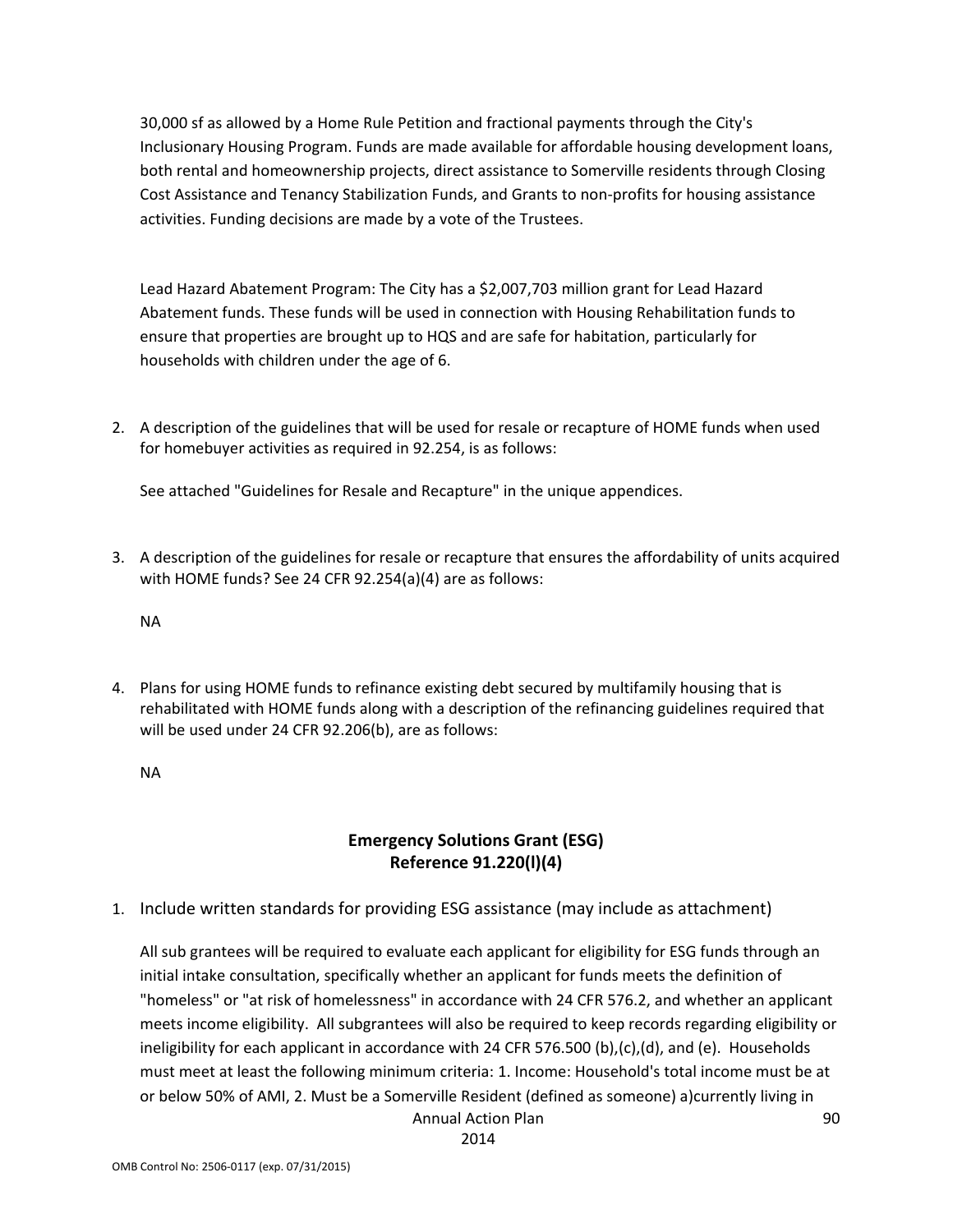Somerville, b)living in a Somerville shelter, or c)living in Somerville immediately prior to becoming homeless), 3. Housing Status: Household must be either homeless in accordance with 24 CFR 576.2 (to receive rapid re‐housing assistance) or at risk of losing its housing in accordance with 24 CFR 576.2 (to receive homelessness prevention assistance); and must meet the following criteria a. Not otherwise eligible for Emergency Assistance, b. No appropriate subsequent housing have been identified, c. The household financial resources to obtain immediate housing or remain in its existing housing; and d. The household lacks support networks needed to obtain immediate housing or remain in its existing housing.

See written procedures for provisions of ESG assistance from Year 1

2. If the Continuum of Care has established centralized or coordinated assessment system that meets HUD requirements, describe that centralized or coordinated assessment system.

The Continuum of Care is still working on a centralized assessment form. The form in use collects all the data elements necessary for implementation in the HMIS system.

3. Identify the process for making sub‐awards and describe how the ESG allocation available to private nonprofit organizations (including community and faith‐based organizations).

Request for Proposals are received from non‐profit agencies to enhance existing activities and transform homeless assistance with an emphasis on quickly rehousing people who become homeless and preventing homelessness. These proposals must address one or more of the goals in the

Consolidated Plan, must demonstrate a match, must agree to use the HMIS system (or comparable database) for reporting purposes, must attend Continuum of Care monthly meetings, etc. An Advisory Committee reviews the proposals using an evaluation system and scores the proposals. The recommendations are presented to the Mayor based on proposals that will rapidly transition participants to stability, link program participants to community resources and mainstream benefits and help them develop a plan to prevent future housing instability. Awards are made following the ESG eligibility categories (no more than 60% for Shelter Operations & Essential Services,), no more than 7.5% for Administration. Agencies are encouraged to focus on Rapid Rehousing and Homelessness Prevention Services using HUD's Housing First Model.

4. If the jurisdiction is unable to meet the homeless participation requirement in 24 CFR 576.405(a), the jurisdiction must specify its plan for reaching out to and consulting with homeless or formerly homeless individuals in considering policies and funding decisions regarding facilities and services funded under ESG.

Agencies recognize the importance of involving past and present homeless participants in agency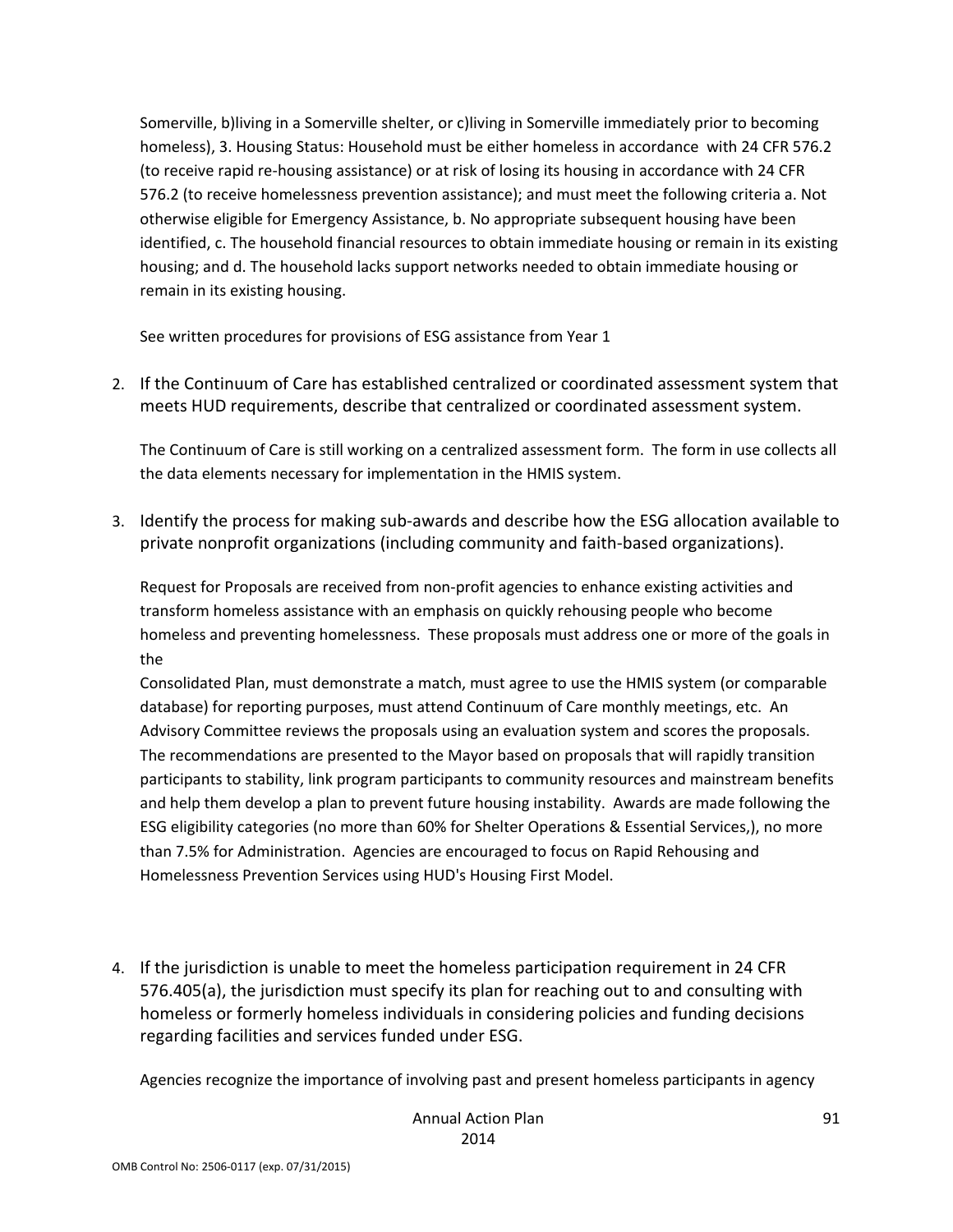policy‐making activities and program planning. This is sometimes difficult when the homeless individuals are active substance abusers but efforts are made to engage them later.

*5.* Describe performance standards for evaluating ESG.

ESG proposals are evaluated based on their previous experience providing services to the homeless community and addressing one or more of the needs highlighted in the Consolidated Plan. Additionally, proposals are evaluated based on the response to the criteria in the Request of Proposals, their capacity and timeliness, quality of work and previous outcomes, etc. ESG proposals providing Homelessness Prevention and Rapid Re‐Housing programs are viewed favorable, as they adhere to HUD's Housing First Model.

#### **Discussion**

The City of Somerville uses the HOME affordable homeownership limits for the area provided by HUD for the purpose of determining the maximum allowable value of properties receiving homebuyer assistance and rehabilitation of owner‐occupied single family housing. In addition to income eligibility the City of Somerville also verifies citizenship or qualified alien status, and requires homebuyer counseling for applicants seeking closing cost or down payment assistance. Additional narrative on the City's processes and policies regarding program eligibility determination, soliciting and funding proposals, and preferences for HOME funded programs is attached in the unique appendices.